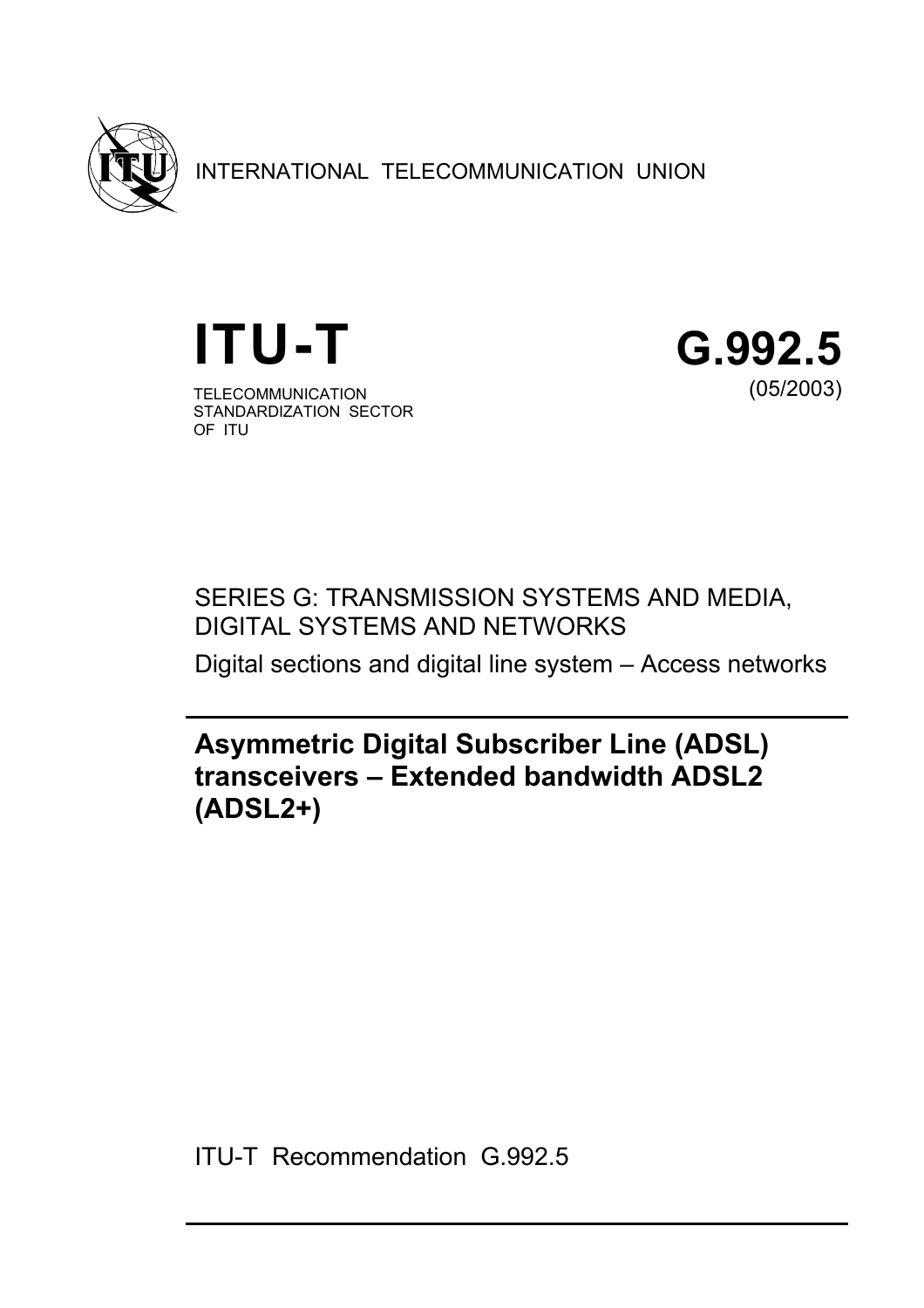#### ITU-T G-SERIES RECOMMENDATIONS

#### **TRANSMISSION SYSTEMS AND MEDIA, DIGITAL SYSTEMS AND NETWORKS**

| INTERNATIONAL TELEPHONE CONNECTIONS AND CIRCUITS                                                                                                          | $G.100 - G.199$   |
|-----------------------------------------------------------------------------------------------------------------------------------------------------------|-------------------|
| GENERAL CHARACTERISTICS COMMON TO ALL ANALOGUE CARRIER-<br><b>TRANSMISSION SYSTEMS</b>                                                                    | $G.200 - G.299$   |
| INDIVIDUAL CHARACTERISTICS OF INTERNATIONAL CARRIER TELEPHONE<br><b>SYSTEMS ON METALLIC LINES</b>                                                         | $G.300 - G.399$   |
| GENERAL CHARACTERISTICS OF INTERNATIONAL CARRIER TELEPHONE<br>SYSTEMS ON RADIO-RELAY OR SATELLITE LINKS AND INTERCONNECTION WITH<br><b>METALLIC LINES</b> | $G.400 - G.449$   |
| COORDINATION OF RADIOTELEPHONY AND LINE TELEPHONY                                                                                                         | G.450-G.499       |
| <b>TESTING EQUIPMENTS</b>                                                                                                                                 | $G.500-G.599$     |
| TRANSMISSION MEDIA CHARACTERISTICS                                                                                                                        | $G.600 - G.699$   |
| DIGITAL TERMINAL EQUIPMENTS                                                                                                                               | $G.700 - G.799$   |
| DIGITAL NETWORKS                                                                                                                                          | $G.800 - G.899$   |
| DIGITAL SECTIONS AND DIGITAL LINE SYSTEM                                                                                                                  | $G.900-G.999$     |
| General                                                                                                                                                   | $G.900-G.909$     |
| Parameters for optical fibre cable systems                                                                                                                | $G.910 - G.919$   |
| Digital sections at hierarchical bit rates based on a bit rate of 2048 kbit/s                                                                             | $G.920 - G.929$   |
| Digital line transmission systems on cable at non-hierarchical bit rates                                                                                  | $G.930 - G.939$   |
| Digital line systems provided by FDM transmission bearers                                                                                                 | $G.940-G.949$     |
| Digital line systems                                                                                                                                      | $G.950 - G.959$   |
| Digital section and digital transmission systems for customer access to ISDN                                                                              | $G.960 - G.969$   |
| Optical fibre submarine cable systems                                                                                                                     | $G.970 - G.979$   |
| Optical line systems for local and access networks                                                                                                        | $G.980 - G.989$   |
| <b>Access networks</b>                                                                                                                                    | $G.990-G.999$     |
| QUALITY OF SERVICE AND PERFORMANCE - GENERIC AND USER-RELATED<br><b>ASPECTS</b>                                                                           | $G.1000 - G.1999$ |
| TRANSMISSION MEDIA CHARACTERISTICS                                                                                                                        | $G.6000 - G.6999$ |
| DIGITAL TERMINAL EQUIPMENTS                                                                                                                               | G.7000-G.7999     |
| <b>DIGITAL NETWORKS</b>                                                                                                                                   | G.8000-G.8999     |
|                                                                                                                                                           |                   |

*For further details, please refer to the list of ITU-T Recommendations.*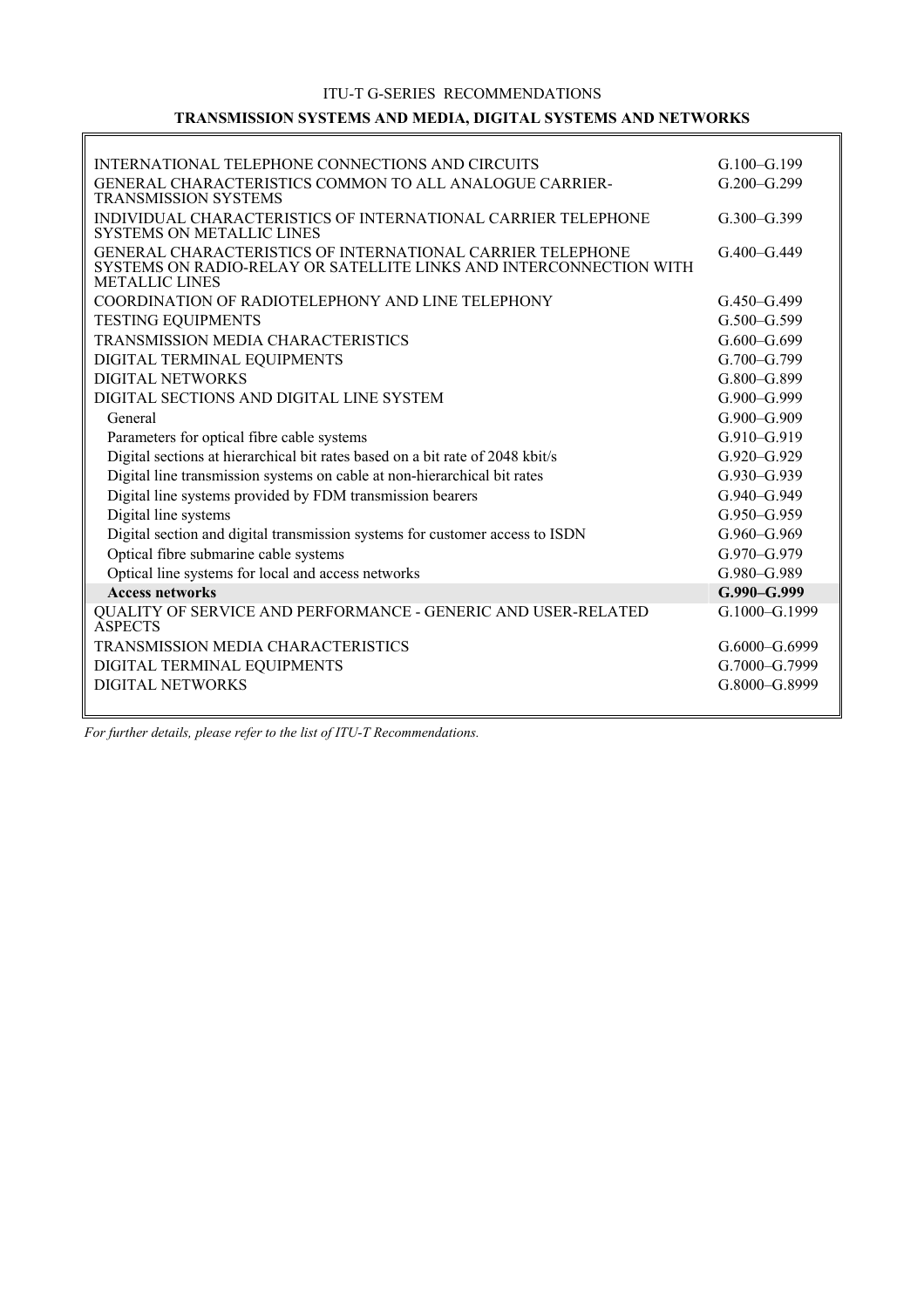# **ITU-T Recommendation G.992.5**

# **Asymmetric Digital Subscriber Line (ADSL) transceivers – Extended bandwidth ADSL2 (ADSL2+)**

#### **Summary**

This Recommendation describes Asymmetrical Digital Subscriber Line (ADSL) transceivers on a metallic twisted pair that allows high-speed data transmission between the network operator end (ATU-C) and the customer end (ATU-R), using extended bandwidth. This Recommendation defines a variety of frame bearers in conjunction with one of two other services or without underlying service, dependent on the environment:

- 1) ADSL transmission simultaneously on the same pair with voiceband service;
- 2) ADSL transmission simultaneously on the same pair with ISDN (see Appendix I or II/G.961) [1]) services;
- 3) ADSL transmission without underlying service, optimized for deployment with ADSL over voiceband service in the same binder cable.

ADSL transmission on the same pair with voiceband services and operating in an environment with TCM-ISDN (see Appendix III/G.961 [1]) services in an adjacent pair, is for further study.

ADSL transmission without underlying service, optimized for deployment with ADSL over ISDN service in the same binder cable, is for further study.

ADSL transmission with extended upstream bandwidth, simultaneously on the same pair with voiceband service, is for further study.

This Recommendation specifies the physical layer characteristics of the extended bandwidth Asymmetrical Digital Subscriber Line (ADSL) interface to metallic loops. As compared to the ADSL2 transceiver defined in ITU-T Rec. G.992.3 [5], the operating modes use double the downstream bandwidth. When operating on the same pair with voice band services, an additional operating mode is defined, also using the double upstream bandwidth.

This Recommendation has been written to help ensure the proper interfacing and interworking of ADSL transmission units at the customer end (ATU-R) and at the network operator end (ATU-C) and also to define the transport capability of the units. Proper operation shall be ensured when these two units are manufactured and provided independently. A single twisted pair of telephone wires is used to connect the ATU-C to the ATU-R. The ADSL transmission units must deal with a variety of wire pair characteristics and typical impairments (e.g., crosstalk and noise).

An extended bandwidth ADSL transmission unit (ADSL2+ transceiver) can simultaneously convey all of the following: a number of downstream frame bearers, a number of upstream frame bearers, a baseband POTS/ISDN duplex channel, and ADSL line overhead for framing, error control, operations, and maintenance. Systems support a net data rate ranging up to a minimum of 16 Mbit/s downstream and 800 kbit/s upstream. Support of net data rates above 16 Mbit/s downstream and support of net data rates above 800 kbit/s upstream are optional.

This Recommendation includes mandatory requirements, recommendations and options; these are designated by the words shall", "should" and "may" respectively. The word "will" is used only to designate events that take place under some defined set of circumstances. This Recommendation is written as a delta Recommendation relative to ITU-T Rec. G.992.3. For the clauses which have been changed, this Recommendation contains complete replacement text (unless explicitly indicated). For the clauses which have not been changed, this Recommendation contains only the clause heading, with reference to ITU-T Rec. G. 992.3.

This Recommendation defines several optional capabilities and features: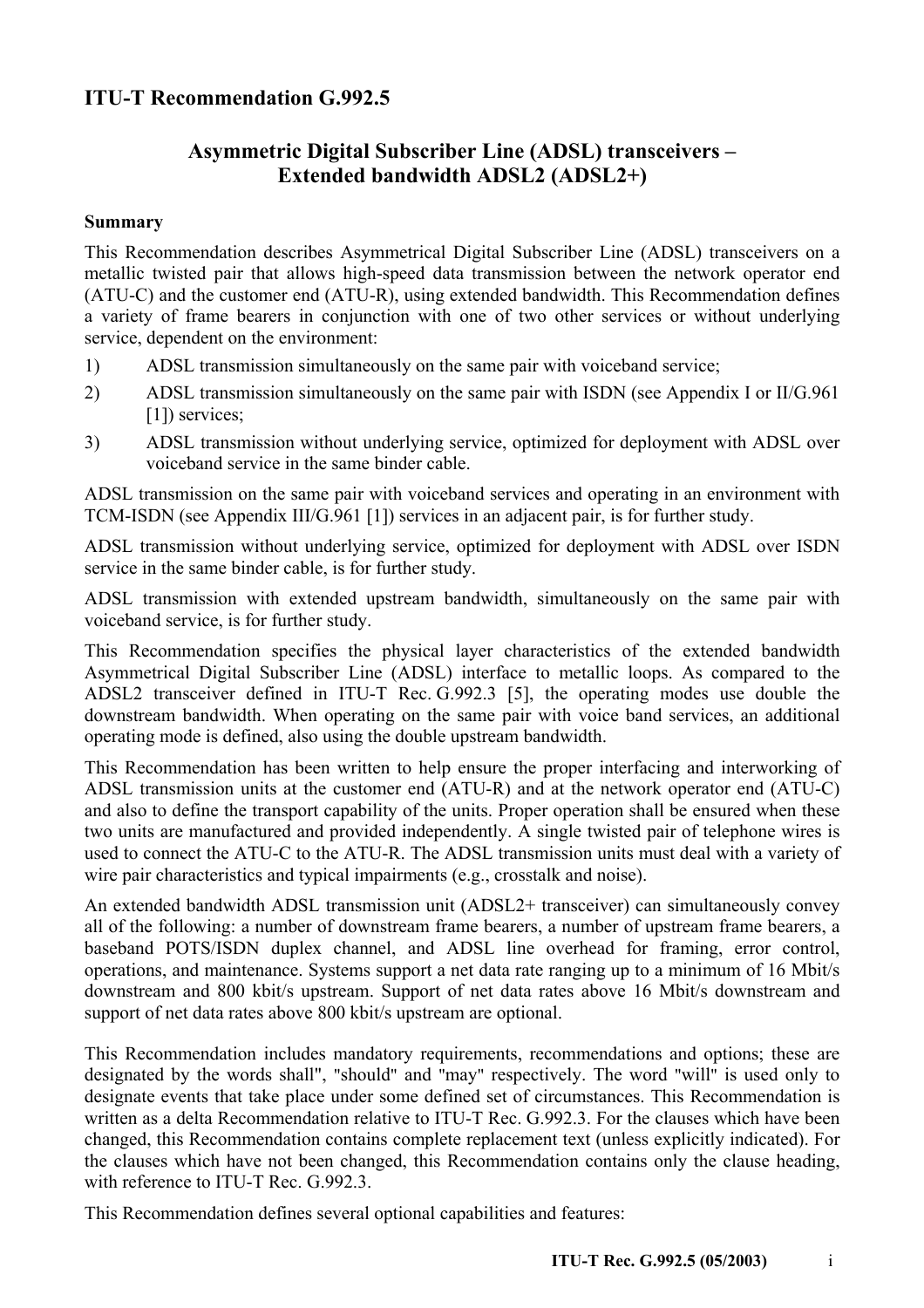- transport of STM and/or ATM and/or packets;
- transport of a network timing reference;
- multiple latency paths;
- multiple frame bearers;
- short initialization procedure;
- dynamic rate repartitioning;
- seamless rate adaptation.

It is the intention of this Recommendation to provide, by negotiation during initialization, for U-interface compatibility and interoperability between transceivers complying with this Recommendation and between transceivers that include different combinations of options.

#### **History**

This Recommendation describes extended bandwidth ADSL2 (ADSL2+) transceivers, as a delta to the second generation ADSL (ADSL2 – ITU-T Rec. G.992.3).

This Recommendation has been written to provide additional features, relative to ITU-T Rec. G.992.3. ITU-T Rec. G.992.3 was approved on the 29 of July 2002. Several potential improvements have been identified to better address higher data rates for shorter loops and longer reach for high data rates. This Recommendation provides a new ADSL U-interface specification, including the identified improvements, which the ITU-T believes will be most helpful to the ADSL industry.

Relative to ITU-T Rec. G.992.3, the following application-related feature has been added:

Improved support for services requiring high downstream data rates (e.g., broadband entertainment services).

Relative to ITU-T Rec. G.992.3, the following PMS-TC-related feature has been added:

Support of up to 3 Reed-Solomon codewords per symbol;

Relative to ITU-T Rec. G.992.3, the following PMD-related features have been added:

- Extended downstream bandwidth to 2.208 MHz (512 subcarriers) for all operation modes (POTS/ISDN/All Digital Mode);
- Downstream spectrum control with individual maximum transmit PSD at U-C reference point per subcarrier, under operator control through CO-MIB, allows configuration per the regional requirements (e.g., North America, Europe or Japan) and deployment scenarios (e.g., CO or Remote).
- Downstream spectrum shaping during Showtime (shaped transmit PSD in the passband, i.e., non-flat) for improved downstream transmit PSD flexibility.

Through negotiation during initialization, the capability of equipment to support the G.992.5 and other G.992.x ADSL Recommendations is identified. For reasons of interoperability, equipment may choose to support multiple Recommendations, such that it is able to adapt to the operating mode supported by the far-end equipment.

#### **Source**

ITU-T Recommendation G.992.5 was approved by ITU-T Study Group 15 (2001-2004) under the ITU-T Recommendation A.8 procedure on 22 May 2003.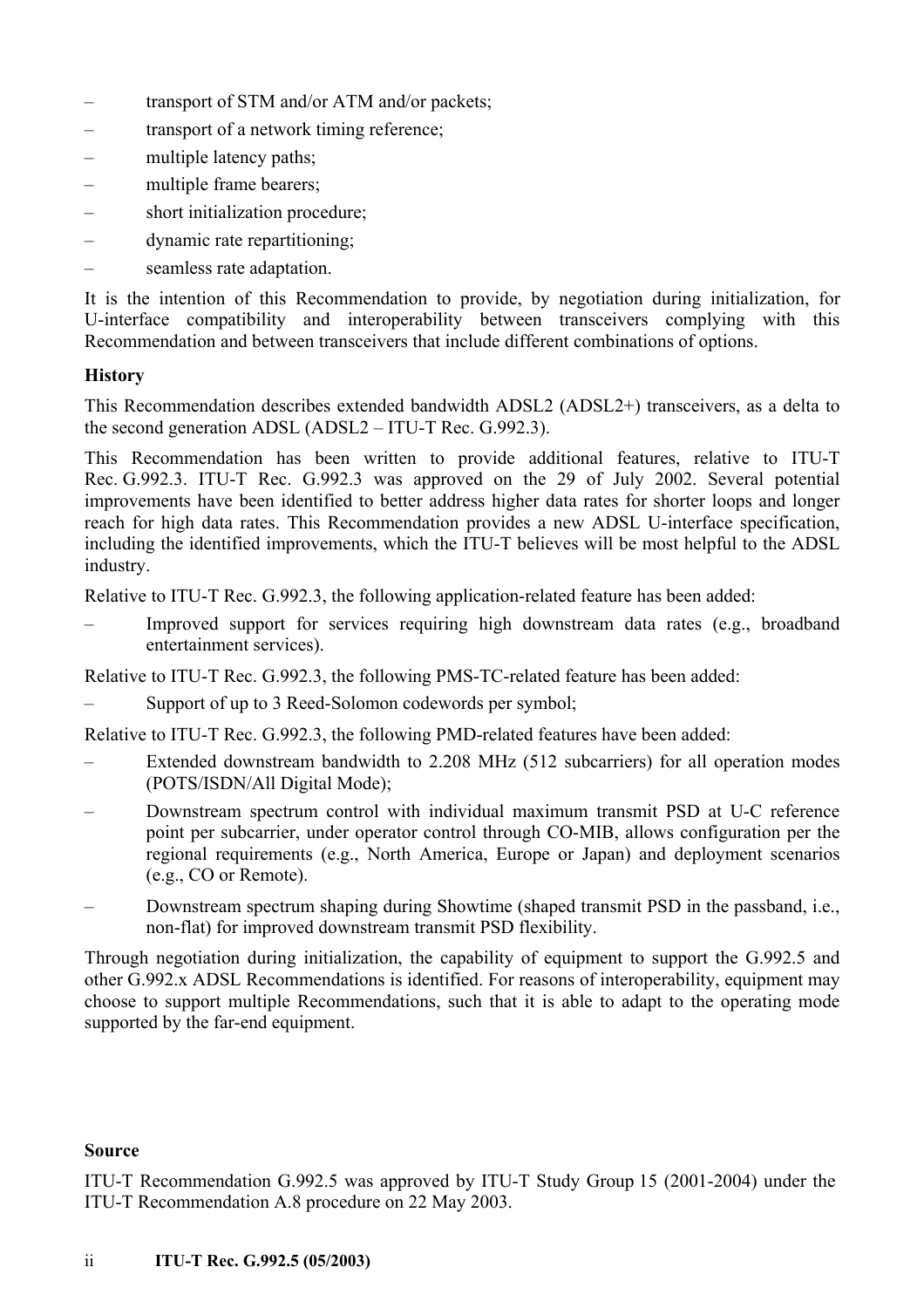#### FOREWORD

The International Telecommunication Union (ITU) is the United Nations specialized agency in the field of telecommunications. The ITU Telecommunication Standardization Sector (ITU-T) is a permanent organ of ITU. ITU-T is responsible for studying technical, operating and tariff questions and issuing Recommendations on them with a view to standardizing telecommunications on a worldwide basis.

The World Telecommunication Standardization Assembly (WTSA), which meets every four years, establishes the topics for study by the ITU-T study groups which, in turn, produce Recommendations on these topics.

The approval of ITU-T Recommendations is covered by the procedure laid down in WTSA Resolution 1.

In some areas of information technology which fall within ITU-T's purview, the necessary standards are prepared on a collaborative basis with ISO and IEC.

#### NOTE

In this Recommendation, the expression "Administration" is used for conciseness to indicate both a telecommunication administration and a recognized operating agency.

Compliance with this Recommendation is voluntary. However, the Recommendation may contain certain mandatory provisions (to ensure e.g. interoperability or applicability) and compliance with the Recommendation is achieved when all of these mandatory provisions are met. The words "shall" or some other obligatory language such as "must" and the negative equivalents are used to express requirements. The use of such words does not suggest that compliance with the Recommendation is required of any party.

#### INTELLECTUAL PROPERTY RIGHTS

ITU draws attention to the possibility that the practice or implementation of this Recommendation may involve the use of a claimed Intellectual Property Right. ITU takes no position concerning the evidence, validity or applicability of claimed Intellectual Property Rights, whether asserted by ITU members or others outside of the Recommendation development process.

As of the date of approval of this Recommendation, ITU had not received notice of intellectual property, protected by patents, which may be required to implement this Recommendation. However, implementors are cautioned that this may not represent the latest information and are therefore strongly urged to consult the TSB patent database.

#### ITU 2004

All rights reserved. No part of this publication may be reproduced, by any means whatsoever, without the prior written permission of ITU.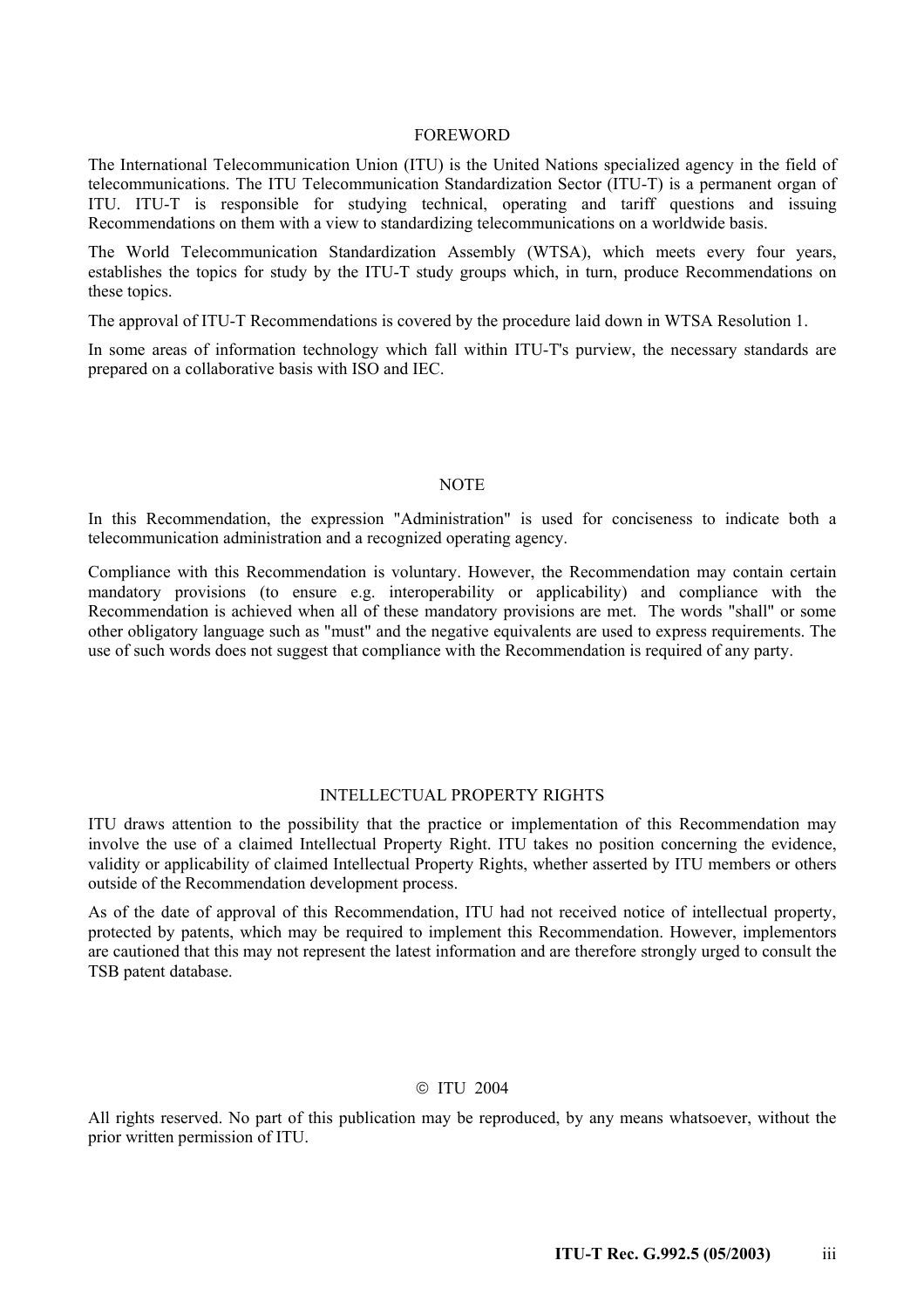# **CONTENTS**

# Page

| $\mathbf{1}$   |      |                                                                        |  |  |  |
|----------------|------|------------------------------------------------------------------------|--|--|--|
| $\overline{2}$ |      |                                                                        |  |  |  |
| 3              |      |                                                                        |  |  |  |
| 4              |      |                                                                        |  |  |  |
| 5              |      |                                                                        |  |  |  |
| 6              |      | Transport Protocol Specific Transmission Convergence (TPS-TC) function |  |  |  |
| 7              |      | Physical Media Specific Transmission Convergence (PMS-TC) function     |  |  |  |
|                | 7.1  |                                                                        |  |  |  |
|                | 7.2  |                                                                        |  |  |  |
|                | 7.3  |                                                                        |  |  |  |
|                | 7.4  |                                                                        |  |  |  |
|                | 7.5  |                                                                        |  |  |  |
|                | 7.6  |                                                                        |  |  |  |
|                | 7.7  |                                                                        |  |  |  |
|                | 7.8  |                                                                        |  |  |  |
|                | 7.9  |                                                                        |  |  |  |
|                | 7.10 |                                                                        |  |  |  |
|                | 7.11 |                                                                        |  |  |  |
|                | 7.12 |                                                                        |  |  |  |
| 8              |      |                                                                        |  |  |  |
|                | 8.1  |                                                                        |  |  |  |
|                | 8.2  |                                                                        |  |  |  |
|                | 8.3  |                                                                        |  |  |  |
|                | 8.4  |                                                                        |  |  |  |
|                | 8.5  |                                                                        |  |  |  |
|                | 8.6  |                                                                        |  |  |  |
|                | 8.7  | Constellation encoder for synchronization and L2 exit symbols          |  |  |  |
|                | 8.8  |                                                                        |  |  |  |
|                | 8.9  |                                                                        |  |  |  |
|                | 8.10 |                                                                        |  |  |  |
|                | 8.11 |                                                                        |  |  |  |
|                | 8.12 |                                                                        |  |  |  |
|                | 8.13 |                                                                        |  |  |  |
|                | 8.14 |                                                                        |  |  |  |
|                | 8.15 |                                                                        |  |  |  |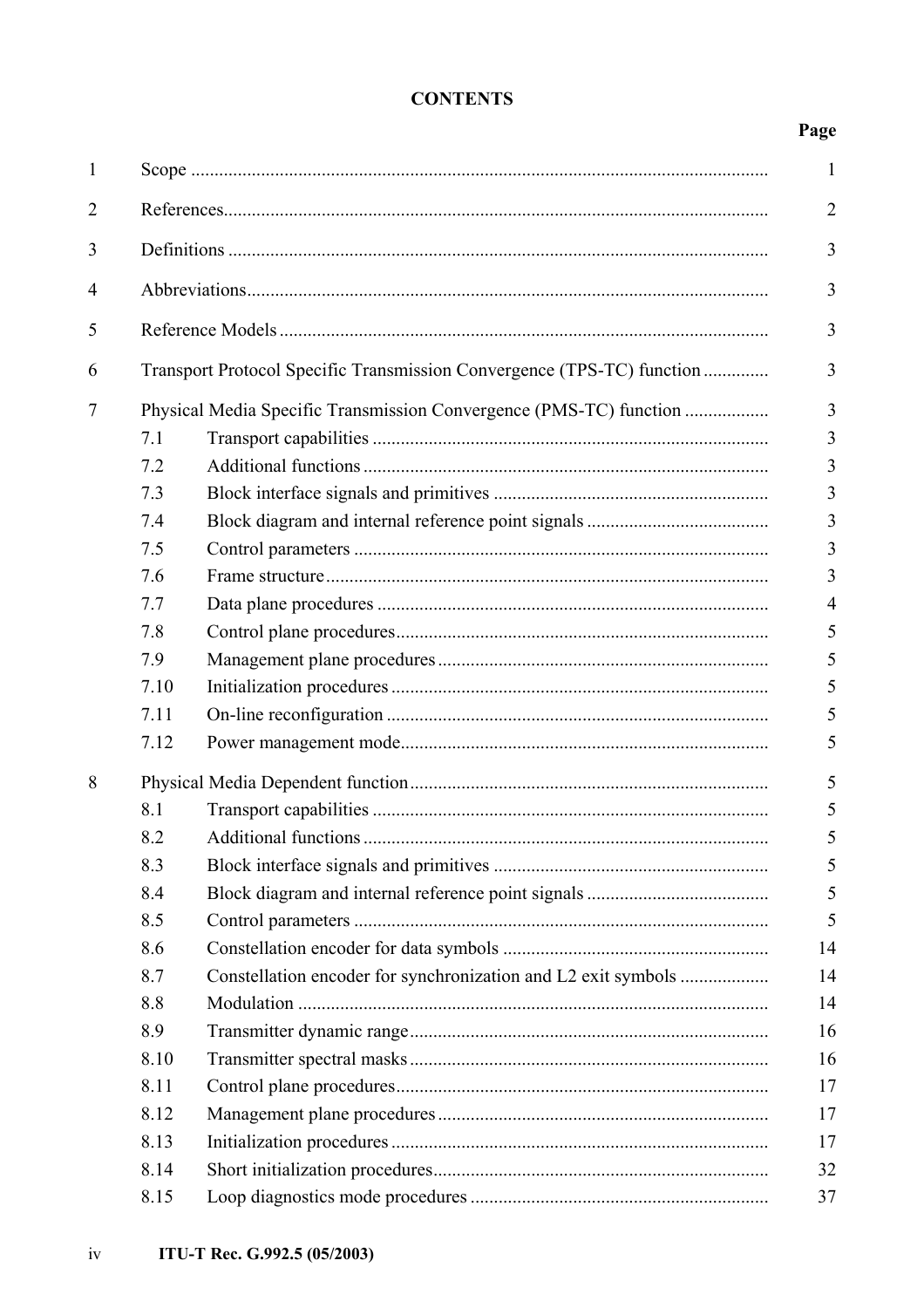|    | 8.16 |                                                                                     |
|----|------|-------------------------------------------------------------------------------------|
|    | 8.17 |                                                                                     |
| 9  |      | Management Protocol Specific Transmission Convergence (MPS-TC) functions            |
|    | 9.1  |                                                                                     |
|    | 9.2  |                                                                                     |
|    | 9.3  |                                                                                     |
|    | 9.4  |                                                                                     |
|    | 9.5  |                                                                                     |
| 10 |      |                                                                                     |
|    |      | Annex A – Specific requirements for an ADSL system operating in the frequency band  |
|    | A.1  |                                                                                     |
|    | A.2  |                                                                                     |
|    | A.3  |                                                                                     |
|    | A.4  |                                                                                     |
|    |      | Annex B – Specific requirements for an ADSL system operating in the frequency band  |
|    | B.2  |                                                                                     |
|    | B.3  |                                                                                     |
|    | B.4  |                                                                                     |
|    |      | Annex $C$ – Specific requirements for an ADSL system operating in the same cable as |
|    |      |                                                                                     |
|    |      |                                                                                     |
|    |      | Annex F – ATU-x performance requirements for Region A (North America)               |
|    | F.1  | Performance requirements for operation of ADSL over POTS (Annex A)                  |
|    | F.2  | Performance requirements for operation of All Digital Mode ADSL                     |
|    | F.3  | Performance requirements for operation of ADSL over POTS, with                      |
|    |      |                                                                                     |
|    | G.1  | Performance requirements for operation of ADSL over POTS (Annex A)                  |
|    | G.2  | Performance requirements for operation of ADSL over ISDN (Annex B)                  |
|    | G.3  | Performance requirements for operation of All Digital Mode ADSL                     |
|    | G.4  | Performance requirements for operation of All Digital Mode ADSL                     |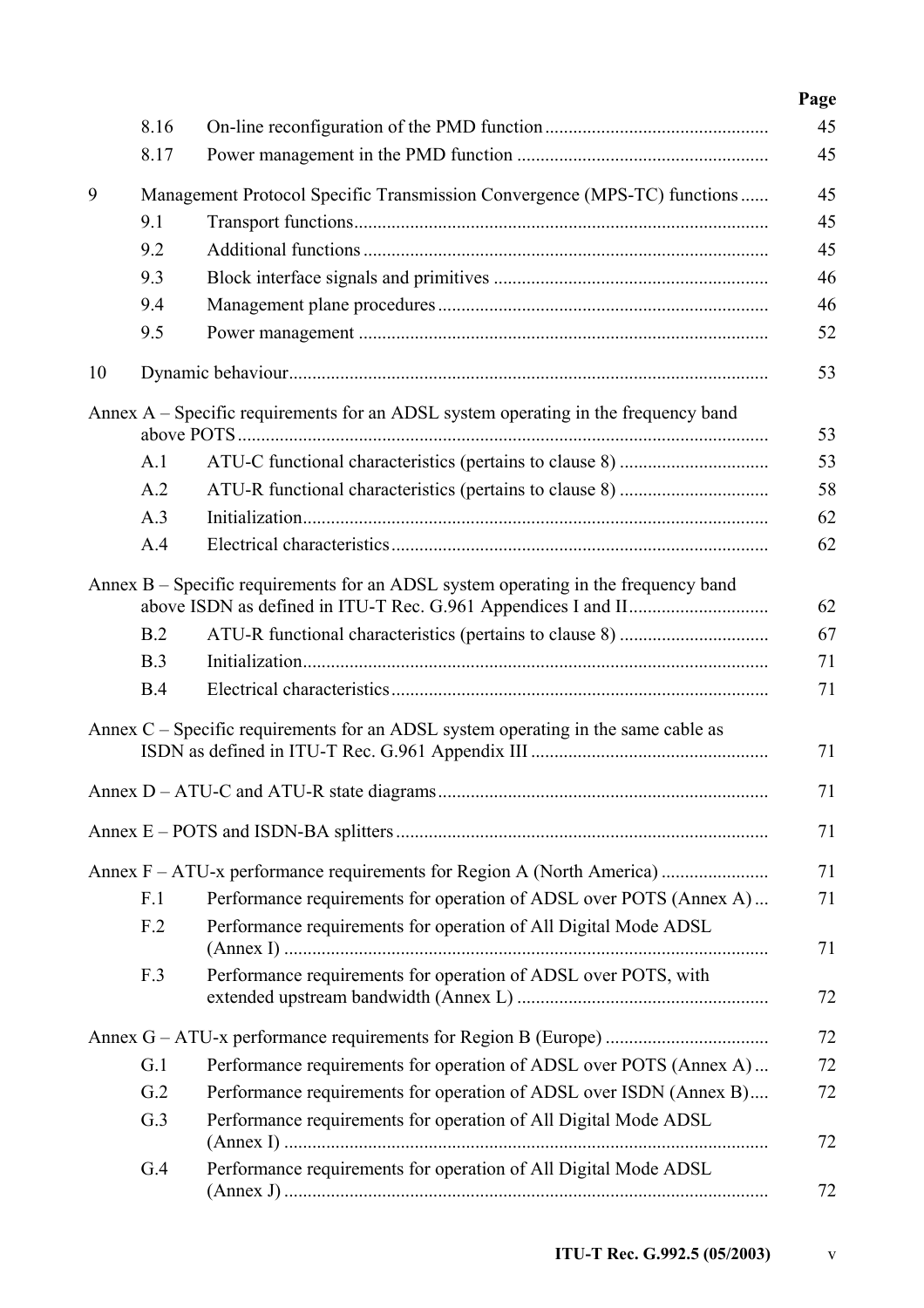| G.5 | Performance requirements for operation of ADSL over POTS, with                                                                                                 |
|-----|----------------------------------------------------------------------------------------------------------------------------------------------------------------|
|     | Annex H - Specific requirements for a synchronized symmetrical DSL (SSDSL) system<br>operating in the same cable binder as ISDN as defined in ITU-T Rec. G.961 |
|     | Annex I – All Digital Mode ADSL with improved spectral compatibility with ADSL over                                                                            |
| I.1 |                                                                                                                                                                |
| I.2 |                                                                                                                                                                |
| I.3 |                                                                                                                                                                |
| I.4 |                                                                                                                                                                |
|     | Annex J – All Digital Mode ADSL with improved spectral compatibility with ADSL over                                                                            |
|     |                                                                                                                                                                |
|     | Annex L – Specific requirements for an ADSL system with extended upstream                                                                                      |
|     |                                                                                                                                                                |
|     | Appendix II – Compatibility with other customer premises equipment                                                                                             |
|     | Appendix III – The impact of primary protection devices on line balance                                                                                        |
|     | Appendix IV $-$ PSD template to be used in capacity calculations with in-band transmit                                                                         |
|     |                                                                                                                                                                |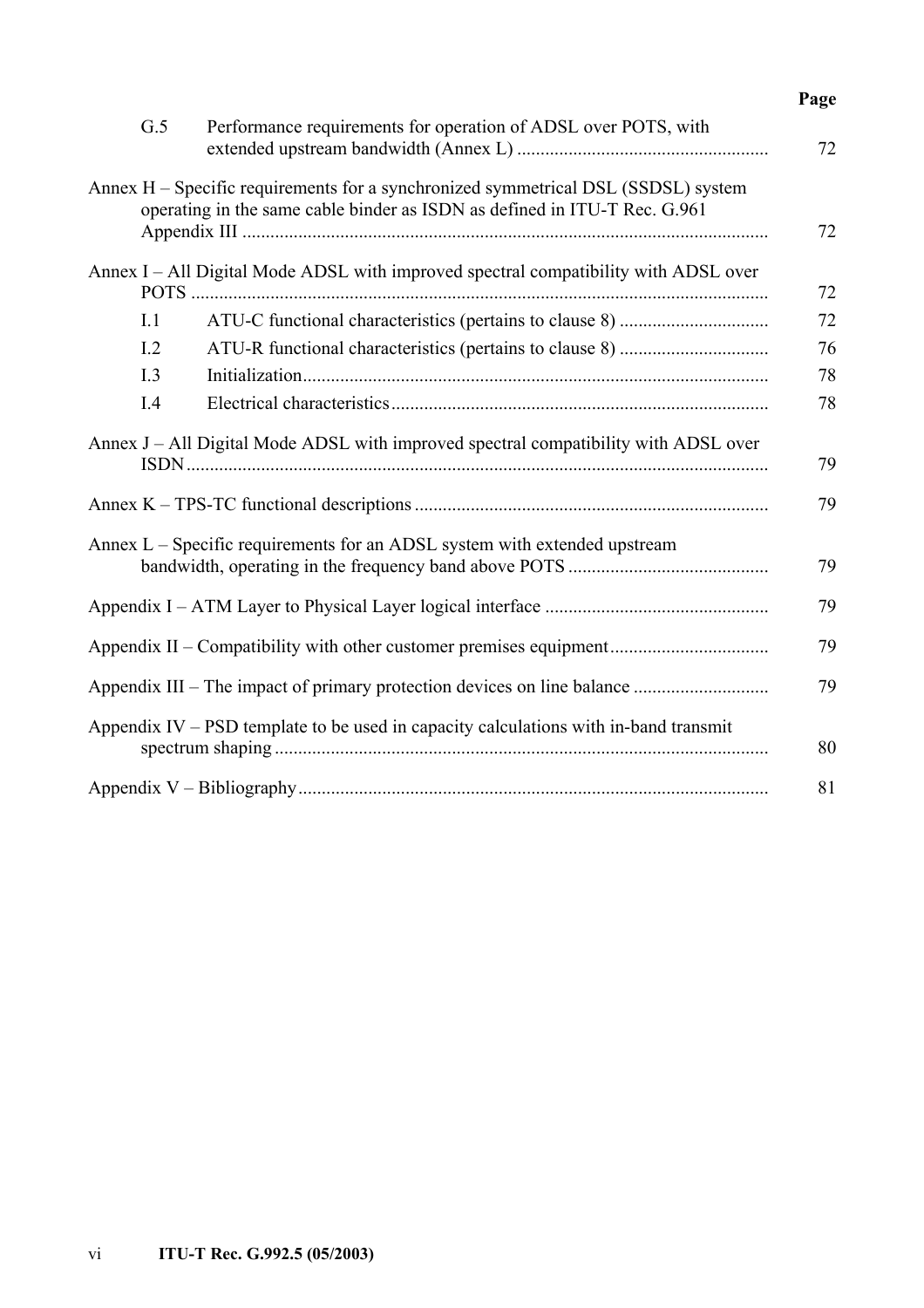# **ITU-T Recommendation G.992.5**

# **Asymmetric Digital Subscriber Line (ADSL) transceivers – Extended bandwidth ADSL2 (ADSL2+)**

### **1 Scope**

For interrelationships of this Recommendation with other G.99x-series Recommendations, see Appendix IV – Bibliography [B1].

This Recommendation describes the interface between the telecommunications network and the customer installation in terms of their interaction and electrical characteristics. The requirements of this Recommendation apply to a single asymmetric digital subscriber line (ADSL).

ADSL provides a variety of frame bearers in conjunction with other services:

- ADSL service on the same pair with voiceband services (including POTS and voiceband data services). The ADSL service occupies a frequency band above the voiceband service, and is separated from it by filtering.
- ADSL service on the same pair as ISDN service, as defined in Appendices I and II/G.961 [1]. The ADSL service occupies a frequency band above the ISDN service, and is separated from it by filtering.

ADSL also provides a variety of frame bearers without baseband services (i.e., POTS or ISDN) being present on the same pair.

– ADSL service on a pair, with improved spectral compatibility with ADSL over POTS present on an adjacent pair.

In the direction from the network operator to the customer premises (i.e., the downstream direction), the frame bearers provided may include low-speed frame bearers and high-speed frame bearers; in the other direction from the customer premises to the central office (i.e., the upstream direction), only low-speed frame bearers are provided.

The transmission system is designed to operate on two-wire twisted metallic copper pairs with mixed gauges. This Recommendation is based on the use of copper pairs without loading coils, but bridged taps are acceptable in all but a few unusual situations.

Operation on the same pair with voiceband services (e.g., POTS and voiceband data services), and with TCM-ISDN service as defined in Appendix III/G.961 [1] on an adjacent pair, is for further study.

Operation without baseband service, with improved spectral compatibility with ADSL over ISDN present on an adjacent pair, is for further study.

Operation for the simultaneous transport of voiceband services and frame bearers on a single twisted-pair, with extended ADSL upstream bandwidth, is for further study.

An overview of digital subscriber line transceivers can be found in Appendix IV – Bibliography [B1].

Specifically, this Recommendation:

- defines the Transmission Protocol Specific Transmission Convergence Sub-layer for ATM, STM and Packet transport through the frame bearers provided;
- defines the combined options and ranges of the frame bearers provided;
- defines the line code and the spectral composition of the signals transmitted by both ATU-C and ATU-R;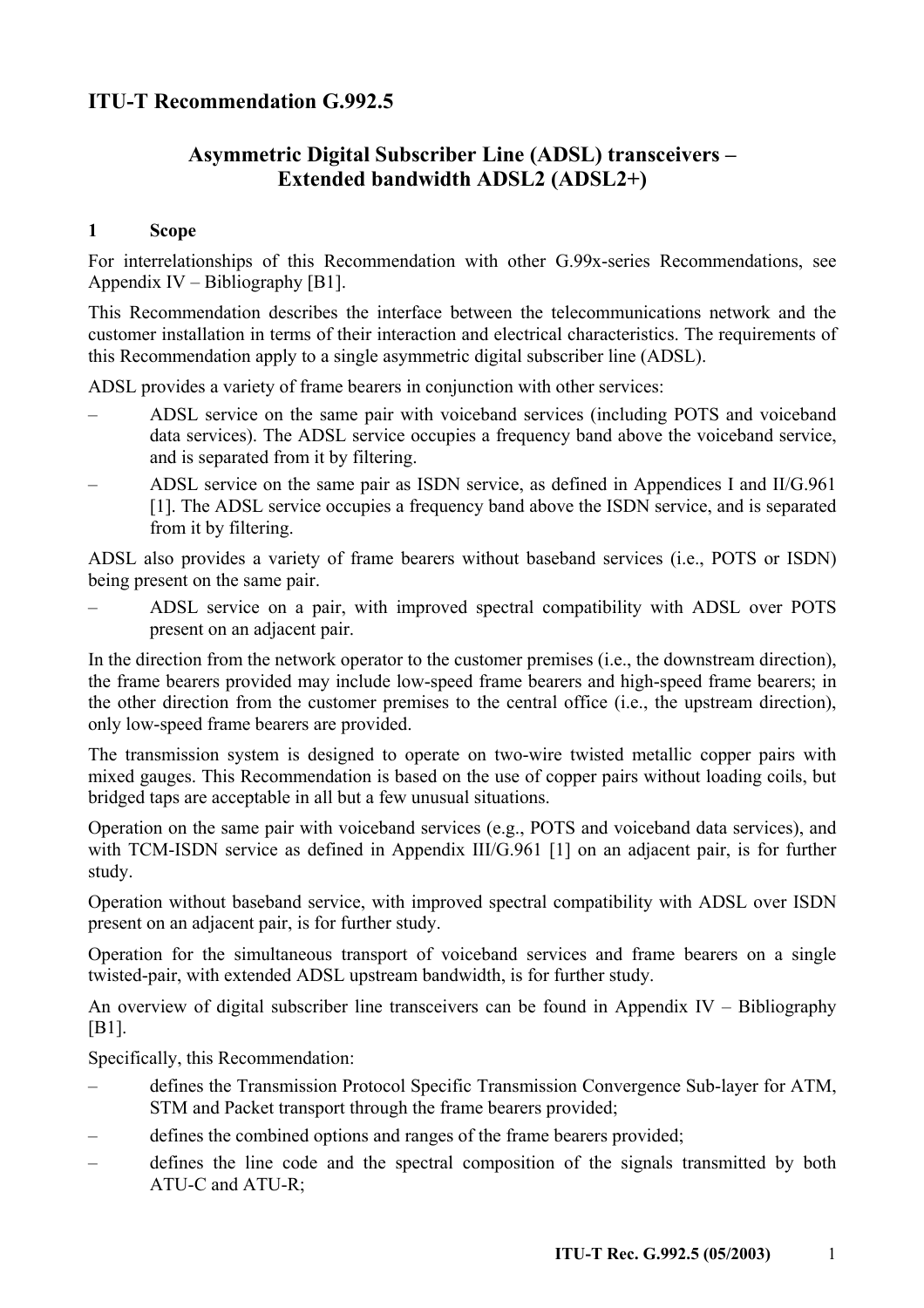- defines the initialization procedure for both the ATU-C and the ATU-R;
- specifies the transmit signals at both the ATU-C and ATU-R;
- describes the organization of transmitted and received data into frames;
- defines the functions of the OAM channel;

In separate annexes it also:

- describes the transmission technique used to support the simultaneous transport of voiceband services and frame bearers (ADSL over POTS, Annex A) on a single twisted-pair;
- describes the transmission technique used to support the simultaneous transport of ISDN services as defined in Appendices I and II/G.961 [1], and frame bearers (ADSL over ISDN, Annex B) on a single twisted-pair;
- describes the transmission technique used to support the transport of only frame bearers on a pair, with improved spectral compatibility with ADSL over POTS present on adjacent pair (All Digital Mode, Annex I).

This Recommendation defines the minimal set of requirements to provide satisfactory simultaneous transmission between the network and the customer interface of a variety of frame bearers and other services such as POTS or ISDN. This Recommendation permits network providers an expanded use of existing copper facilities. All required physical layer aspects to ensure compatibility between equipment in the network and equipment at a remote location are specified. Equipment may be implemented with additional functions and procedures.

### **2 References**

The following ITU-T Recommendations and other references contain provisions which, through reference in this text, constitute provisions of this Recommendation. At the time of publication, the editions indicated were valid. All Recommendations and other references are subject to revision; users of this Recommendation are therefore encouraged to investigate the possibility of applying the most recent edition of the Recommendations and other references listed below. A list of the currently valid ITU-T Recommendations is regularly published. The reference to a document within this Recommendation does not give it, as a stand-alone document, the status of a Recommendation.

- [1] ITU-T Recommendation G.961 (1993), *Digital transmission system on metallic local lines for ISDN basic rate access*.
- [2] ITU-T Recommendation G.994.1 (2003), *Handshake procedures for digital subscriber line (DSL) transceivers*.
- [3] ITU-T Recommendation G.996.1 (2001), *Test procedures for digital subscriber line (DSL) transceivers*.
- [4] ITU-T Recommendation G.997.1 (2003), *Physical layer management for digital subscriber line (DSL) transceivers*.
- [5] ITU-T Recommendation G.992.3 (2002), *Asymmetric digital subscriber line (ADSL) transceivers 2 (ADSL2)*, plus Amendment 1 (2003).

### **For Annex B**

[6] ETSI TS 102 080 V1.3.2 (2000-05), *Transmission and Multiplexing (TM); Integrated Services Digital Network (ISDN) basic rate access; Digital transmission system on metallic local lines*.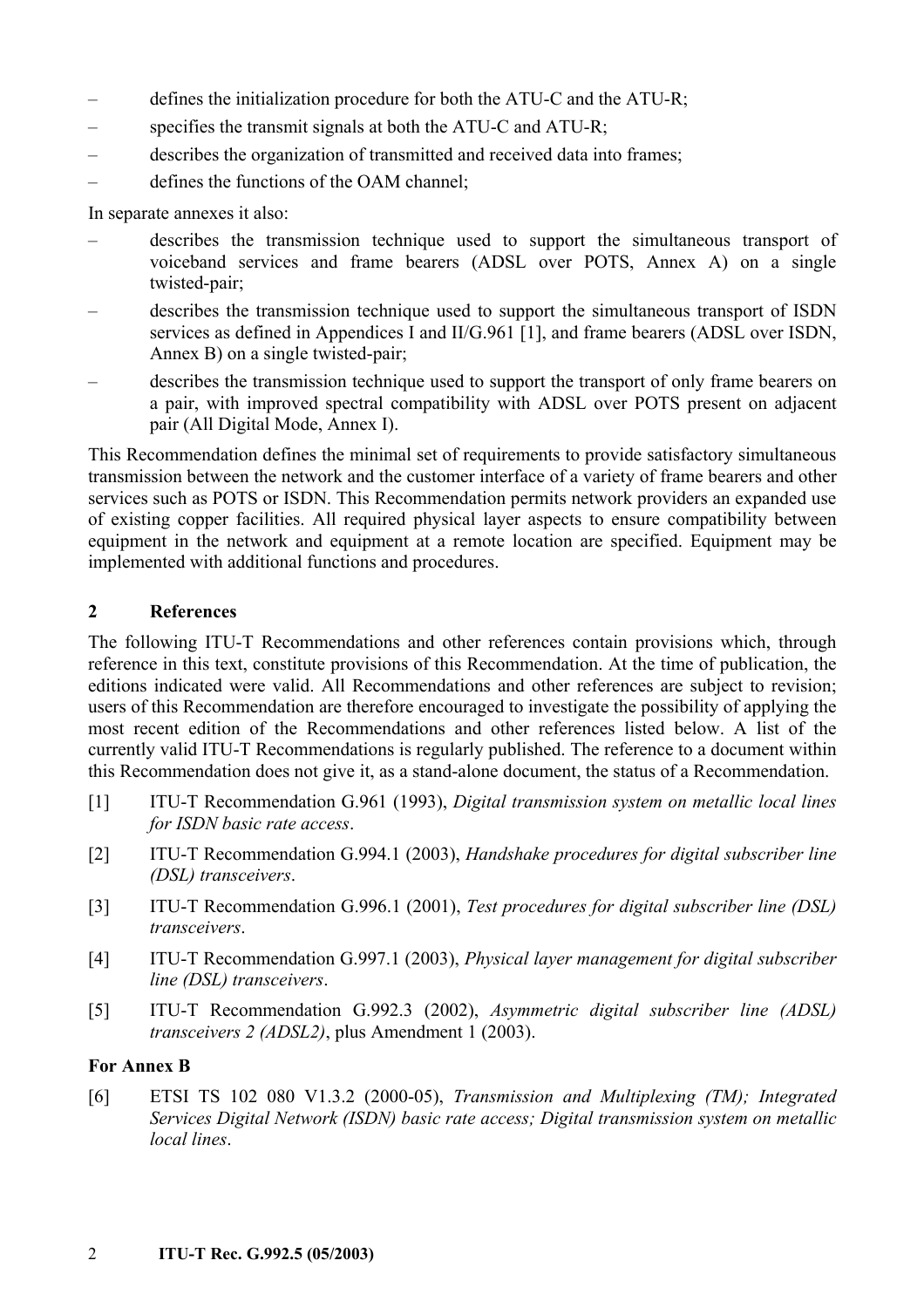### **3 Definitions**

ITU-T Rec. G.992.3 defines terms applicable to this Recommendation.

### **4 Abbreviations**

ITU-T Rec. G.992.3 defines abbreviations applicable to this Recommendation.

### **5 Reference Models**

See clause 5/G 992.3.

This Recommendation provides tools for the operator of the access network to control the ADSL transmit PSD and aggregate power in the downstream and upstream directions. Depending on regional spectrum management guidelines, these tools may be needed to enable remote ADSL deployment. In this case, the ATU-C is located in a remote cabinet located between the central office and the customer premises, rather than the Access Node.

### **6 Transport Protocol Specific Transmission Convergence (TPS-TC) function**

See clause 6/G 992.3.

## **7 Physical Media Specific Transmission Convergence (PMS-TC) function**

See clause 7/G.992.3.

### **7.1 Transport capabilities**

See 7.1/G.992.3.

### **7.2 Additional functions**

See 7.2/G.992.3.

## **7.3 Block interface signals and primitives**

See 7.3/G.992.3.

## **7.4 Block diagram and internal reference point signals**

See 7.4/G.992.3.

### **7.5 Control parameters**

See 7.5/G.992.3.

### **7.6 Frame structure**

### **7.6.1 Derived definitions**

See 7.6.1/G.992.3.

### **7.6.2 Valid framing configurations**

Table 7-1 displays the allowable range of each PMS-TC control parameter. Additionally, the control parameters shall satisfy some relationships to one another for the set of control parameter values to be valid as displayed in Table 7-1. Some ranges of the valid control parameter values are expressed in terms of NSC, which is the number of subcarriers as defined in 8.8.1, Subcarriers.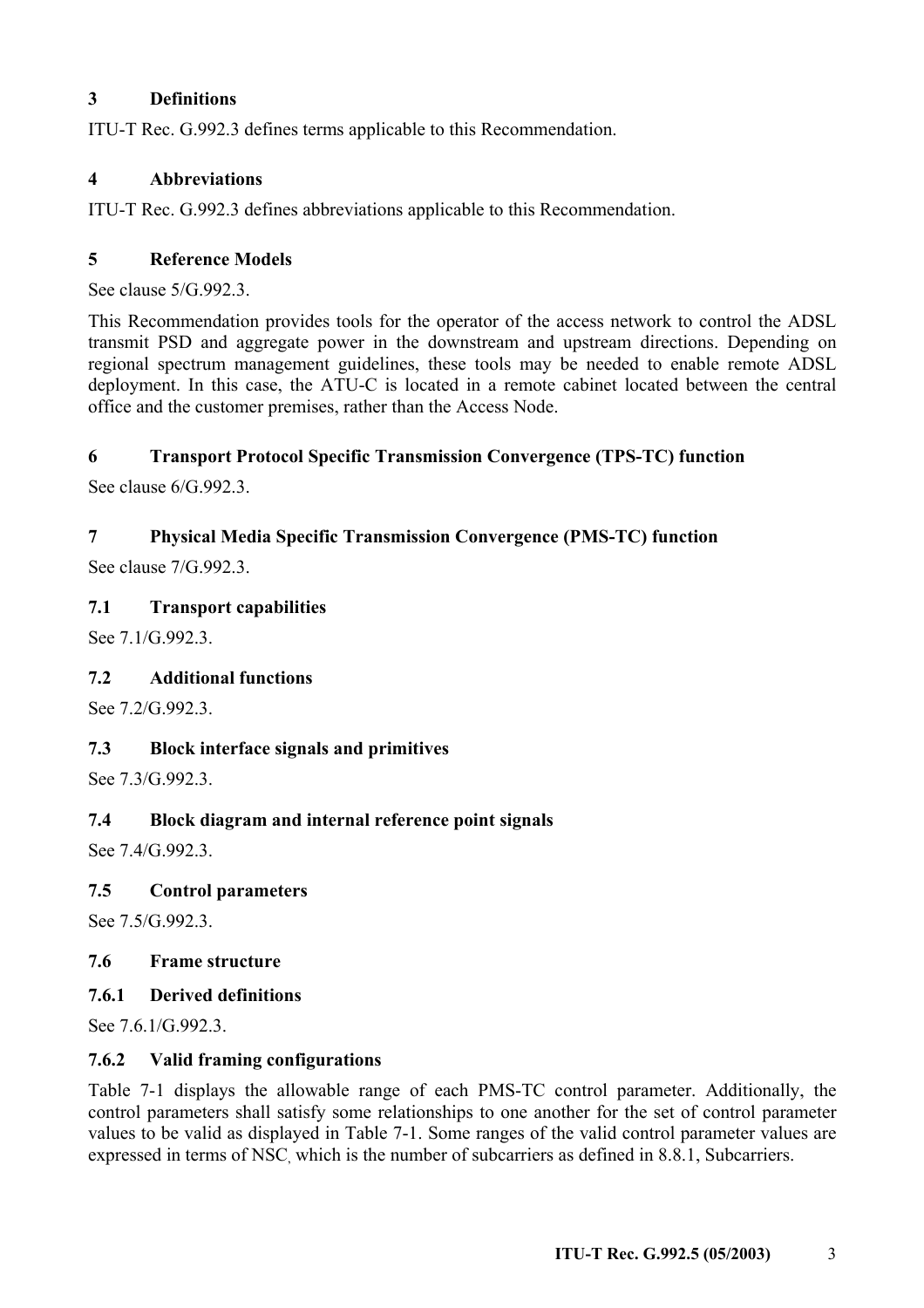An additional requirement is made on the value of the B*p,n*. Each frame bearer shall be transported in one and only one latency path. This means that in any valid framing configuration, there shall be no more than one non-zero control parameter in each set  $\{B_{0,n}, B_{1,n}, B_{2,n}, B_{3,n}\}.$ 

| Parameter                                                                                                                                            | Capability                                                                                                                            |  |
|------------------------------------------------------------------------------------------------------------------------------------------------------|---------------------------------------------------------------------------------------------------------------------------------------|--|
| $MSG_{min}$                                                                                                                                          | $4000 \leq MSG_{min} \leq 64000$                                                                                                      |  |
| $MSG_{max}$                                                                                                                                          | $MSG_{max} = 64000$                                                                                                                   |  |
| $N_{BC}$                                                                                                                                             | $1 \leq N_{BC} \leq 4$                                                                                                                |  |
| $N_{LP}$                                                                                                                                             | $1 \leq N_{LP} \leq 4$                                                                                                                |  |
| $MSG_{LP}$                                                                                                                                           | $0 \leq MSG_{LP} \leq 3$                                                                                                              |  |
| $MSG_C$                                                                                                                                              | The valid values of $MSG_C$ are those required to support valid minimum and<br>maximum overhead rates, $MSG_{min}$ and $MSG_{max}$ .  |  |
| $B_{p,n}$                                                                                                                                            | $0 \le B_{p,n} \le 254$ , $\sum B_{p,n} \le 254$                                                                                      |  |
| $M_p$                                                                                                                                                | 1, 2, 4, 8 or 16. If $R_p = 0$ then $M_p = 1$                                                                                         |  |
| $T_p$                                                                                                                                                | $1 \le T_P \le 64$                                                                                                                    |  |
| $R_p$                                                                                                                                                | 0, 2, 4, 6, 8, 10, 12, 14, or 16                                                                                                      |  |
| $D_p$                                                                                                                                                | 1, 2, 4, 8, 16, 32, 64 if $R_p = 0$ then $D_p = 1$                                                                                    |  |
| $L_p$                                                                                                                                                | $1 \le L_p \le 15 \times (NSC - 1)$                                                                                                   |  |
|                                                                                                                                                      | and $\sum L_p$ shall be such that $8 \le \sum L_p \le 15 \times (NSC - 1)$                                                            |  |
| Relation of $S_p$ and                                                                                                                                | Configurations that satisfy the following relationship are valid:                                                                     |  |
| $M_p$                                                                                                                                                | $M_p$ / 3 $\leq S_p \leq 32 \times M_p$ (see Note 1).                                                                                 |  |
| Overhead Rate<br>Constraints                                                                                                                         | Configurations that satisfy the following relationship are valid:<br>0.8 kbit/s $\leq$ OR <sub>p</sub> $\leq$ 64 kbit/s (see Note 2). |  |
| <b>Delay Constraints</b>                                                                                                                             | Configurations that satisfy the following relationship are valid:<br>$1/3 \le S_p \le 64$ (see Note 3).                               |  |
| Overhead Channel<br>Period                                                                                                                           | Configurations that provide a period for each overhead channel $PER_p$ between 15<br>and 20 ms are valid.                             |  |
| NOTE 1 - This condition is a bound on the number of Mux Data Frames per symbol.                                                                      |                                                                                                                                       |  |
| NOTE 2 – The 0.8 kbit/s overhead rate lower bound corresponds to an $SEQ_p = 2$ (see Table 7-14/G.992.3)<br>and an overhead channel period of 20 ms. |                                                                                                                                       |  |
|                                                                                                                                                      | NOTE 3 – This condition puts bounds on the number of FEC codewords per symbol.                                                        |  |

**Table 7-1/G.992.5 – Valid framing configurations** 

NOTE – The G.992.5 PMS-TC function differs from the G.992.3 PMS-TC function only in the upper bound of the number of Mux Data Frames per symbol and the number of FEC codewords per symbol. ITU-T Rec. G.992.5 defines an upper bound of three, while ITU-T Rec. G.992.3 defines an upper bound of two.

### **7.6.3 Mandatory configurations**

See 7.6.3/G.992.3.

#### **7.7 Data plane procedures**

See 7.7/G.992.3.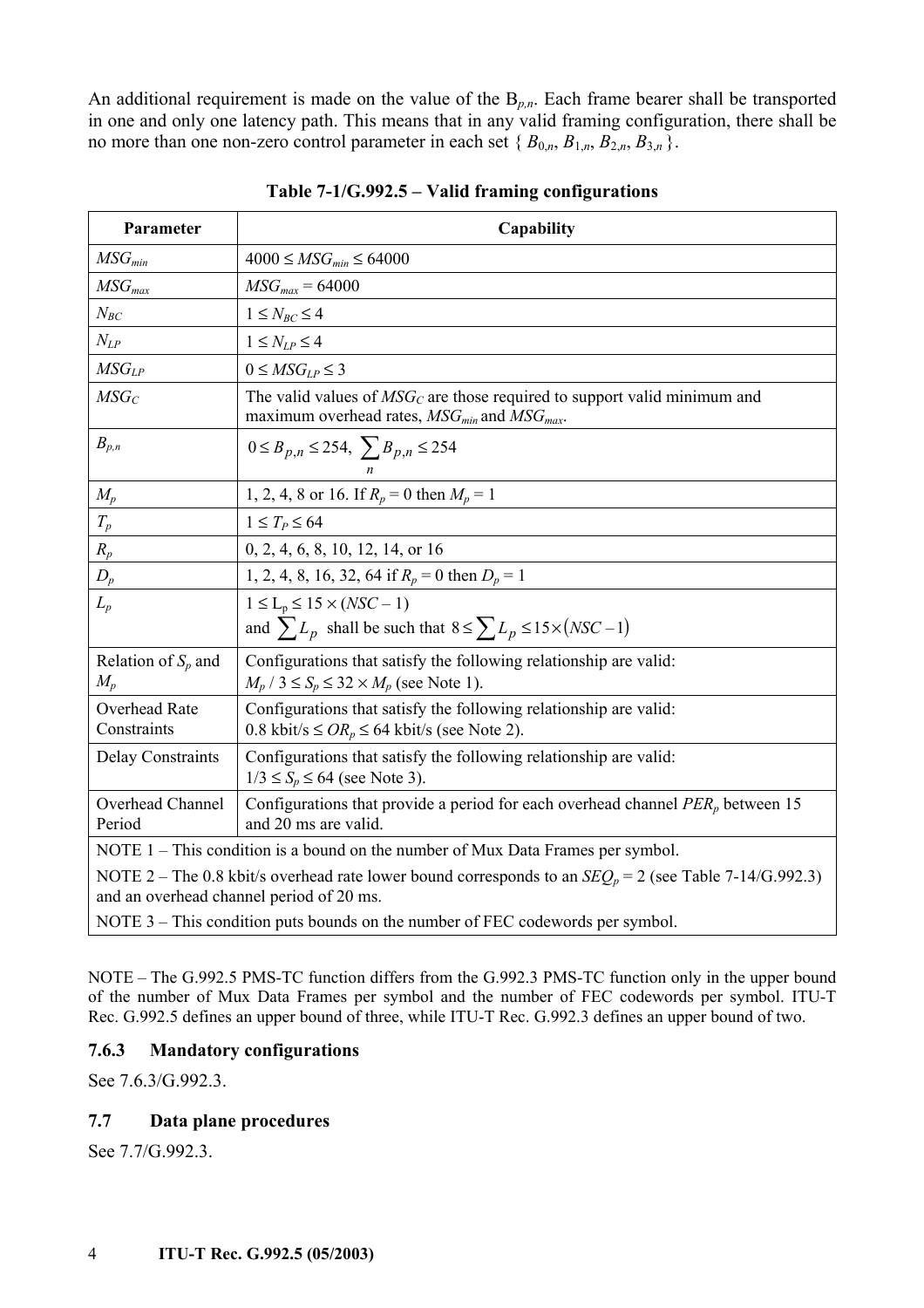### **7.8 Control plane procedures**

See 7.8/G.992.3.

### **7.9 Management plane procedures**

See 7.9/G.992.3.

### **7.10 Initialization procedures**

See 7.10/G.992.3.

For use in this Recommendation, the unsigned 12-bit net max value in Table 7-18/G.992.3 is the data rate divided by 8000 (rather than 4000 for use in ITU-T Rec. G.992.3).

### **7.11 On-line reconfiguration**

See 7.11/G.992.3.

### **7.12 Power management mode**

See 7.12/G.992.3.

### **8 Physical Media Dependent function**

See clause 8/G.992.3.

#### **8.1 Transport capabilities**

See 8.1/G.992.3.

### **8.2 Additional functions**

See 8.2/G.992.3.

### **8.3 Block interface signals and primitives**

See 8.3/G.992.3.

### **8.4 Block diagram and internal reference point signals**

See 8.4/G.992.3.

### **8.5 Control parameters**

### **8.5.1 Definition of control parameters**

The configuration of the PMD function is controlled by a set of control parameters defined in 8.5.1/G.992.3.

The *tssi* values depend on CO-MIB settings (see ITU-T Rec. G.997.1 [4]) and on local capabilities and are exchanged in the G.994.1 Phase. The *tssi* values are determined by the ATU transmit function:

– For the upstream direction, the CO-MIB settings consist of a per upstream subcarrier indication of which subcarriers may be in the upstream SUPPORTEDset and which subcarriers shall not be in the upstream SUPPORTEDset. This information is conveyed from ATU-C to ATU-R in the G.994.1 CL upstream spectrum shaping parameter block and is used by the ATU-R (in combination with local restrictions) to determine which subcarriers to include in the upstream SUPPORTEDset (see 8.13.2.4).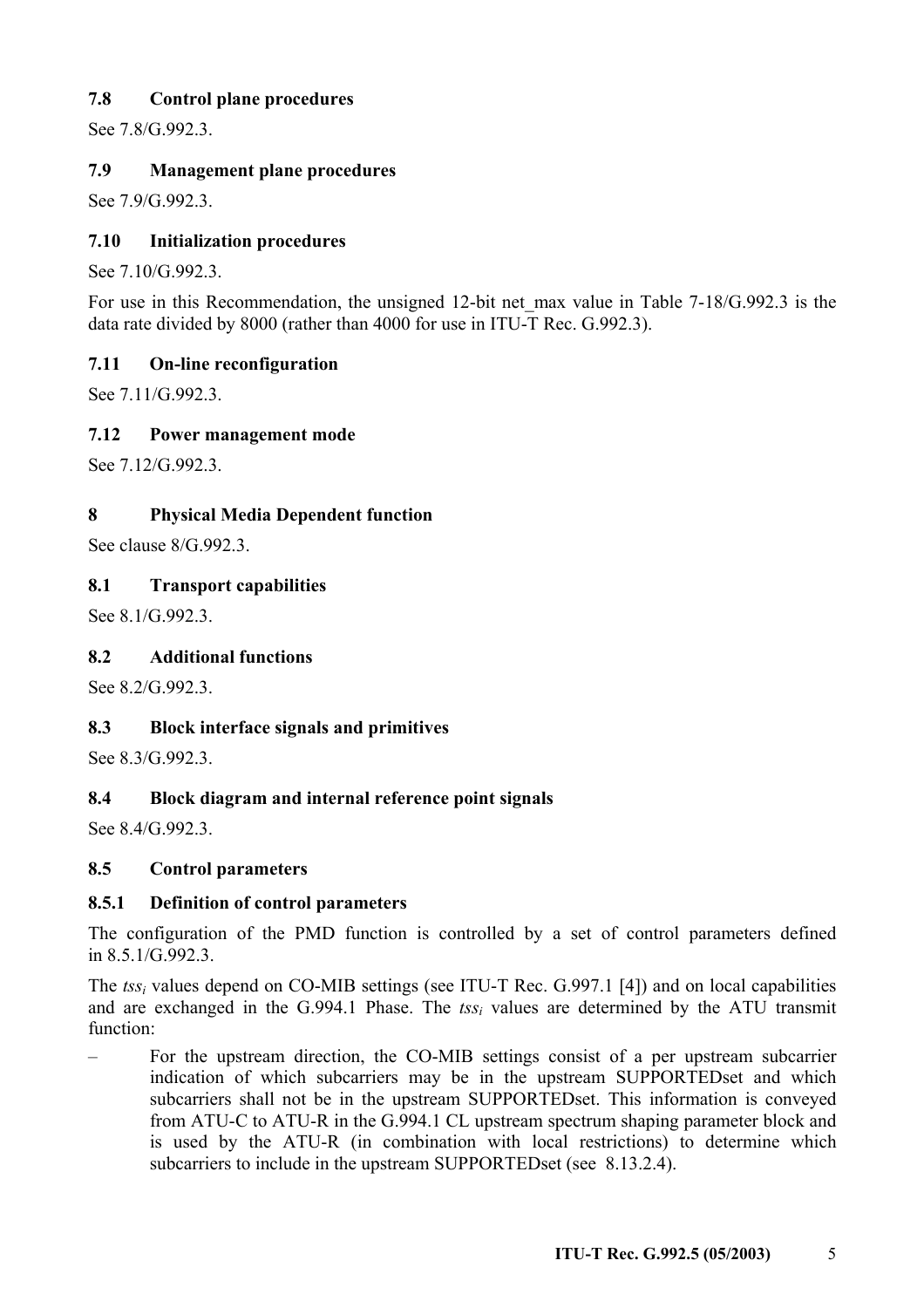- For the downstream direction, the CO-MIB settings consist of a per downstream subcarrier indication of which subcarriers may be in the downstream SUPPORTEDset and which subcarriers shall not be in the downstream SUPPORTEDset. This information is used by the ATU-C (in combination with local restrictions) to determine which subcarriers to include in the downstream SUPPORTEDset (see 8.13.2.4).
- For the downstream direction, the CO-MIB settings also include the downstream PSD mask applicable at the U-C2 reference point (see clause 5). This MIB PSD mask may impose PSD restrictions in addition to the Limit PSD mask defined in the relevant Annex, as relevant for the chosen application option. This information is used by the ATU-C (in combination with local restrictions) to determine which subcarriers to include in the downstream SUPPORTEDset (see 8.13.2.4) and to determine the level of spectrum shaping  $(i.e., ts<sub>i</sub> value)$  to be applied to these subcarriers. The downstream PSD mask specified through the CO-MIB shall satisfy the requirements defined in the remainder of this clause.

The downstream PSD mask in the CO-MIB shall be specified through a set of breakpoints. Each breakpoint shall consist of a subcarrier index *t* and a MIB PSD mask level (expressed in dBm/Hz) at that subcarrier. The set of breakpoints can then be represented as  $[(t_1, PSD_1), (t_2, PSD_2), \ldots]$  $(t_N, PSD_N)$ ]. In the CO-MIB, the subcarrier index shall be coded as an unsigned integer in the range from *roundup*(*f\_pb\_start*/∆*f*) to *rounddown*(*f*\_*pb*\_*stop*/∆*f*), where *f*\_*pb*\_*start* and *f*\_*pb*\_*stop* are the lower and higher edge, of the passband respectively and ∆*f* is the subcarrier spacing defined in 8.8.1. The passband is defined in Annexes A, B or I, as relevant to the selected application option. The MIB PSD mask level shall be coded as an unsigned integer representing the MIB PSD mask levels 0 dBm/Hz (coded as 0) to –127.5 dBm/Hz (coded as 255), in steps of 0.5 dBm/Hz, with valid range 0 to –95 dBm/Hz. The maximum number of breakpoints is 32.

The set of breakpoints specified in the CO-MIB shall comply to the following restrictions, and the corresponding MIB PSD mask for each frequency *f* shall be defined as following:

- 1) *General*
- $t_n < t_{n+1}$  for  $n = 1$  to  $N 1$

$$
- f_n = t_n \times \Delta f
$$

- 2) *Low-frequency end and high-frequency end of MIB PSD mask (f)*
- $-$  *t*<sub>1</sub> = *roundup*(*f\_pb\_start*/∆*f*) or (75 ≤ *t*<sub>1</sub> ≤ 273)
- $-t_N = rounddown(f$  *pb* stop/ $\Delta f$ )
- $f_{\perp}$ *lm\_start* = frequency at which the flat extension below  $f_1$  intersects the Limit mask (0 Hz if no intersect).
- $f/m$  *stop* = frequency at which the flat extension above  $f_N$  intersects the Limit mask.
- At frequencies below  $f_1$  and at frequencies above  $f_N$ , the MIB PSD mask shall be obtained as follows:

$$
MIB PSD mask (f) = \begin{cases} Limit mask (f) & f < f\_lm\_start \\ PSD_1 & f\_lm\_start \le f \le f_1 \\ PSD_N & f_N < f \le f\_lm\_stop \\ Limit mask (f) & f > f\_lm\_stop \end{cases}
$$

3) *MIB PSD stopband in lower frequency part*

if (75 ≤  $t_1$  ≤ 273) then:

- $PSD_1 = -95$  dBm/Hz
- Set of valid  $t_2$  values is every 10th tone starting from tone 100 up until tone 280

#### 6 **ITU-T Rec. G.992.5 (05/2003)**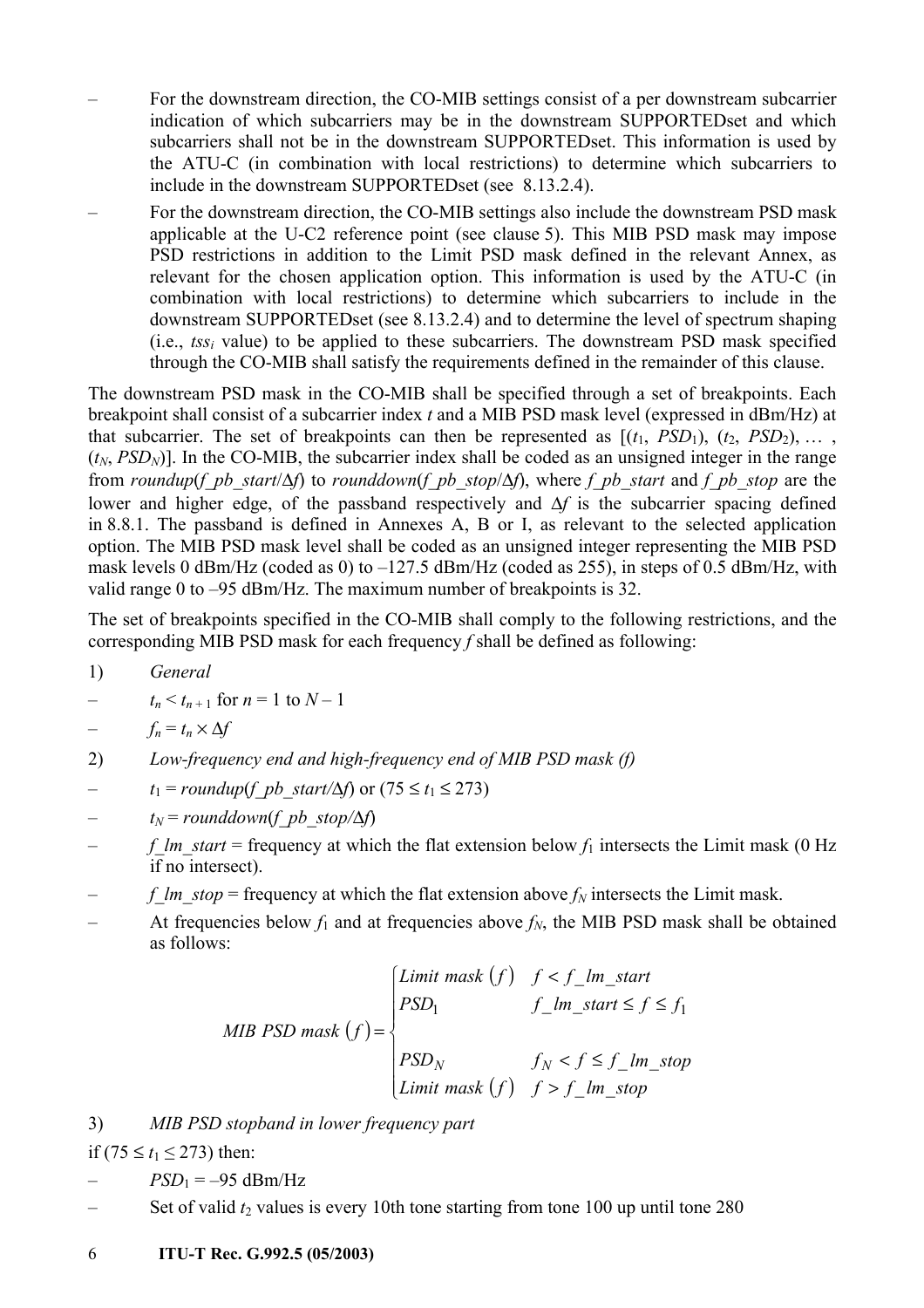The value  $t_1$  shall be:

$$
t_1 = rounddown\left(t_2 - \left(\frac{PSD_2 - PSD_1}{2.2 \text{ dB/tone}}\right)\right)
$$

At frequencies between  $f_1$  and  $f_2$ , the MIB PSD mask is obtained by interpolation in dB on a logarithmic frequency scale as follows:

$$
MIB \; PSD \; mask \; (f) = \left\{ PSD_1 + (PSD_2 - PSD_1) \times \frac{\log ((f/\Delta f)/t_1)}{\log(t_2/t_1)} \quad f_1 < f \le f_2 \right\}
$$

4) *MIB PSD inband shaping*

if  $t_1$  = *roundup*(*f\_pb\_start*/ $\Delta f$ ) then for  $n = 1$  to  $N - 1$ :

if (75 ≤  $t_1$  ≤ 273) then for  $n = 2$  to  $N - 1$ :

– The inband slope shall comply to:

$$
\left| \frac{PSD_{n+1} - PSD_n}{t_{n+1} - t_n} \right| \le 0.75 \,\text{dB/tone}
$$

- $-$  MAX  $(PSD<sub>n</sub>) MIN (PSD<sub>n</sub>) \le 20 dB$
- MAX PSD of the Limit mask –20 dB  $\leq$  MAX (*PSD<sub>n</sub>*)  $\leq$  MAX PSD of the Limit mask
- The MIB PSD mask is obtained by interpolation in dB on a linear frequency scale as follows:

$$
MIB \, PSD \, mask \, (f) = \left\{ PSD_n + (PSD_{n+1} - PSD_n) \times \frac{(f/\Delta f) - t_n}{t_{n+1} - t_n} \quad f_n < f \le f_{n+1} \right\}
$$

NOTE – If the first breakpoint has subcarrier index  $75 \le t_1 \le 273$ , then a stopband is created in the lower frequency part of the passband, with spectrum shaping applied to the remainder of the passband. If  $t_1$  = *roundup*(*f pb* start/ $\Delta f$ ), then only spectrum shaping is applied over the whole passband.

- 5) *RFI band specification*
- $-$  A RFI band is specified in the CO-MIB PSD mask through a set of 4 breakpoints  $(t(i + 1))$ , *PSD*( $i + 1$ )) to ( $t(i + 4)$ , *PSD*( $i + 4$ )), as shown in Figure 8-1. In addition, the CO-MIB also contains an explicit indication that the pair  $(t(i + 2), t(i + 3))$  represents an RFI band (see ITU-T Rec. G.997.1).
- The restrictions on the breakpoints specifying an RFI band are:

$$
\frac{PSD_{i+1} - PSD_{i+2}}{t_{i+1} - t_{i+2}} \le 1.5 \,\text{dB/tone}
$$
\n
$$
PSD_{i+2} \ge PSD \_ \text{Limitmask}(f_{i+2}) - 33.5 \,\text{dB}
$$
\n
$$
PSD_{i+2} = PSD_{i+3}
$$
\n
$$
PSD_{i+3} \ge PSD \_ \text{Limitmask}(f_{i+3}) - 33.5 \,\text{dB}
$$
\n
$$
\frac{PSD_{i+4} - PSD_{i+3}}{t_{i+4} - t_{i+3}} \le 1.5 \,\text{dB/tone}
$$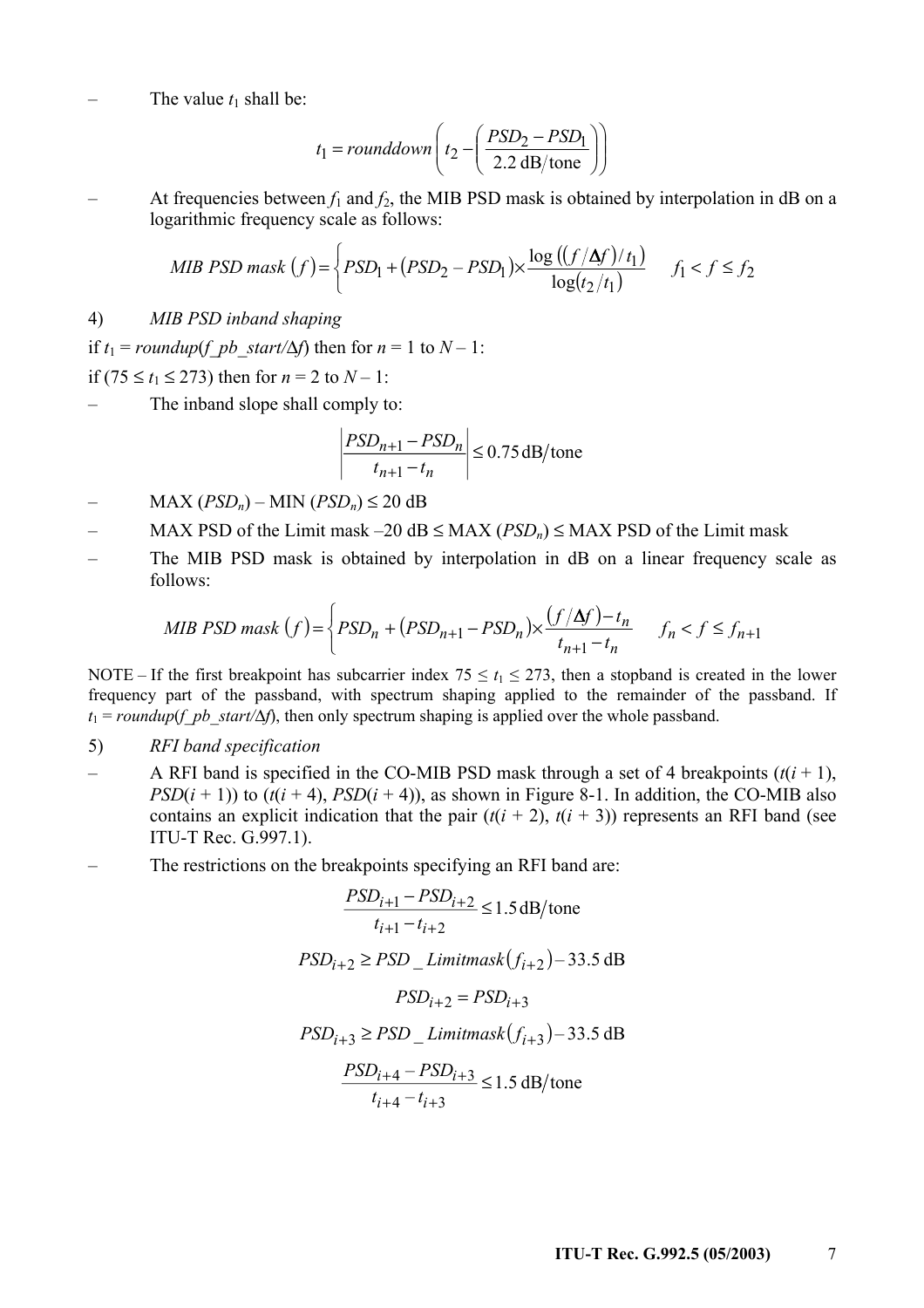– In the RFI band, the MIB PSD mask is given by following equations:



**Figure 8-1/G.992.5 – Restrictions on breakpoints and MIB PSD mask (***f***)** 

The (informative) MIB PSD Template is defined as the CO-MIB PSD mask –3.5 dB, for *f* lm start  $\leq f \leq f$  lm stop, except for the MIB PSD stopband in the lower frequency part, which remains at  $-95$  dBm/Hz, and the stopband of the RFI bands which remains at  $PSD(i + 2)$ .

The PSD mask to which the ATU-C transmitter shall comply at the U-C2 reference point shall be the minimum (at each frequency) of the Limit PSD mask (specified in Annexes A, B, or I) and the CO-MIB PSD mask specified through the CO-MIB.

The following figures give a number of examples of MIB PSD masks which can be constructed within the above restrictions. Figure 8-2 illustrates a number of PSD masks which introduce a stopband in the first part of the frequency band. Figure 8-3 illustrates the restrictions on the MIB PSD in-band shaping. The PSD toolbox techniques shown in these figures may be combined in practice.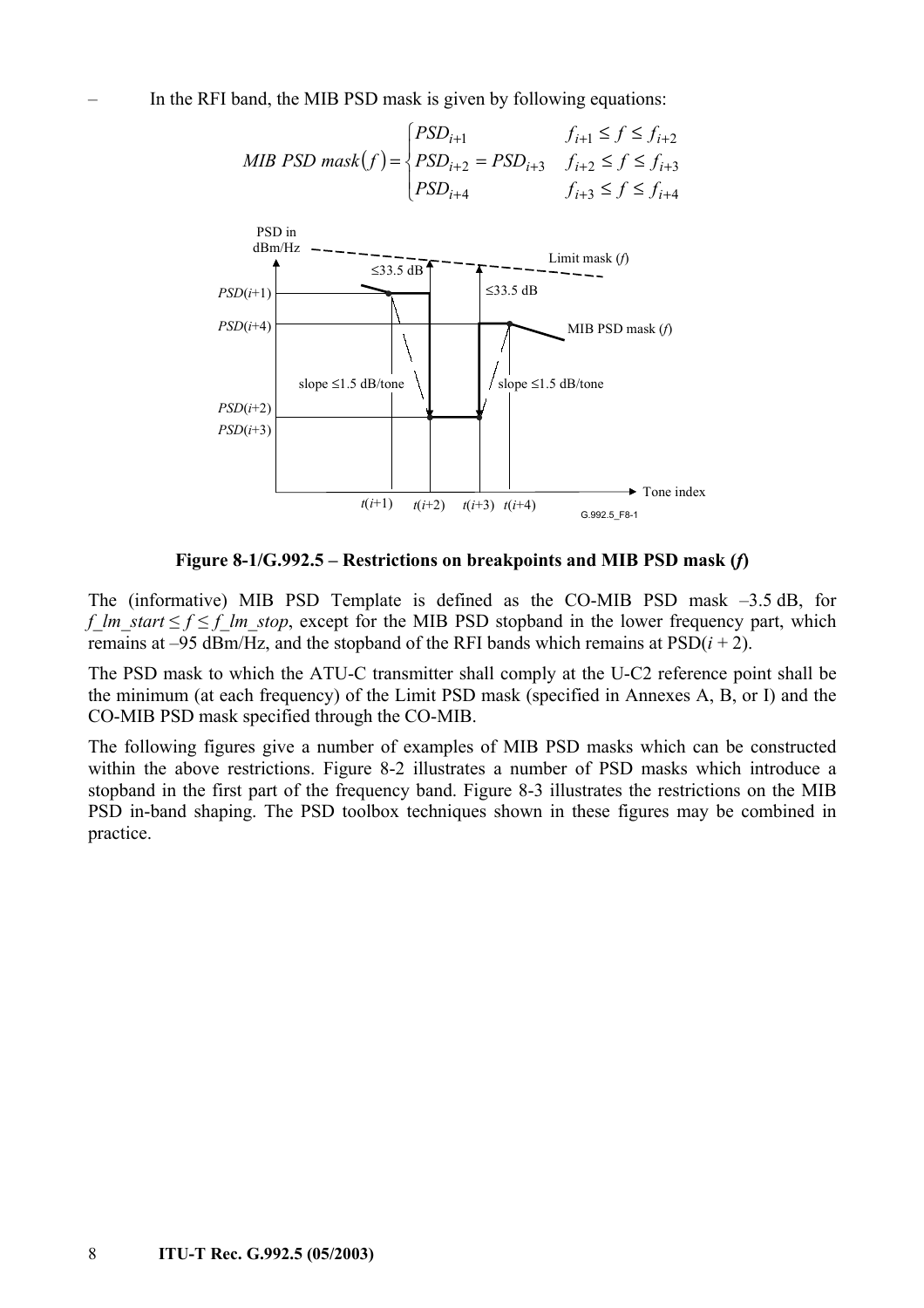





**Figure 8-3/G.992.5 – Illustration of the restrictions on the MIB PSD in-band shaping** 

### **8.5.2 Mandatory and optional settings of control parameters**

See 8.5.2/G.992.3.

## **8.5.3 Setting control parameters during initialization**

See 8.5.3/G.992.3.

## **8.5.3.1 During the G.994.1 Phase**

See 8.5.3.1/G.992.3.

### **8.5.3.2 During the channel analysis phase**

The format of the PMD function control parameters involved in the MSG1 messages shall be as shown in Table 8-1.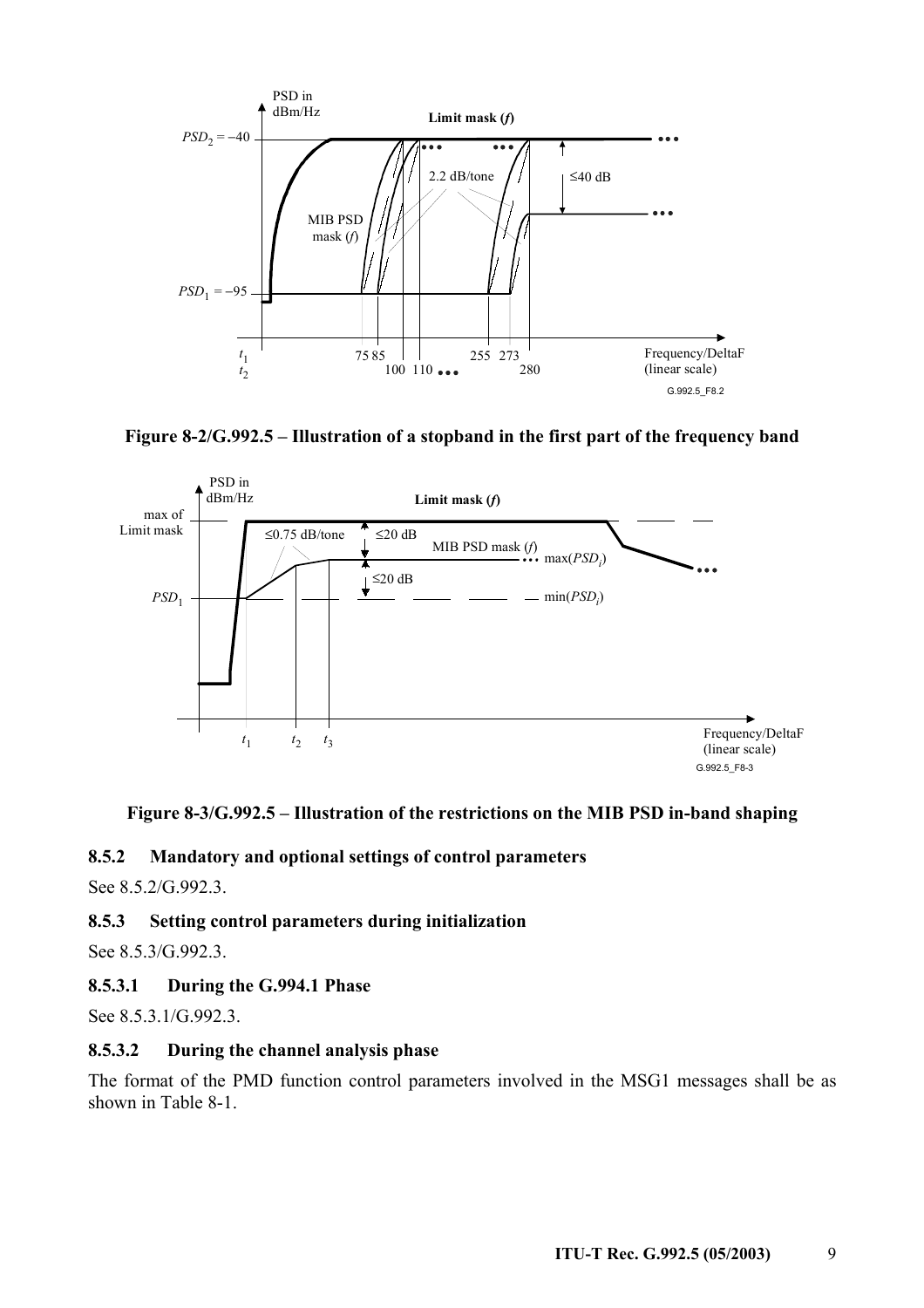| Table 8-1/G.992.5 – Format of PMD function control parameters included in MSG1 |  |  |  |  |
|--------------------------------------------------------------------------------|--|--|--|--|
|--------------------------------------------------------------------------------|--|--|--|--|

| <b>Parameter</b>                | Format                                                                                                                                                                                                                                                           |
|---------------------------------|------------------------------------------------------------------------------------------------------------------------------------------------------------------------------------------------------------------------------------------------------------------|
| <i>TARSNRM</i>                  | Unsigned 9-bit integer, 0 to 310 (0 to 31 dB in 0.1-dB steps).                                                                                                                                                                                                   |
| <i>MINSNRM</i>                  | Unsigned 9-bit integer, 0 to 310 (0 to 31 dB in $0.1$ -dB steps).                                                                                                                                                                                                |
| <i>MAXSNRM</i>                  | Unsigned 9-bit integer, 0 to 310 (0 to 31 dB in 0.1-dB steps). The value 511 is a special<br>value, indicating that excess margin relative to MAXSNRM need not be minimized<br>(see 8.6.4/G.992.3), i.e., that the <i>MAXSNRM</i> value is effectively infinite. |
| RA-MODE                         | Unsigned 2-bit integer, values 1 to 3.                                                                                                                                                                                                                           |
| <i>PM-MODE</i>                  | Binary 2-bit indication, each set to 0 or 1.                                                                                                                                                                                                                     |
| <i>RA-USNRM</i>                 | Unsigned 9-bit integer, 0 to 310 (0 to 31 dB in $0.1$ -dB steps).                                                                                                                                                                                                |
| <b>RA-UTIME</b>                 | Unsigned 14-bit integer, 0 to 16383 (in seconds).                                                                                                                                                                                                                |
| <i>RA-DSNRM</i>                 | Unsigned 9-bit integer, 0 to 310 (0 to 31 dB in $0.1$ -dB steps).                                                                                                                                                                                                |
| <b>RA-DTIME</b>                 | Unsigned 14-bit integer, 0 to 16383 (in seconds).                                                                                                                                                                                                                |
| <b>BIMAX</b>                    | Unsigned 4 bit integer, 8 to 15.                                                                                                                                                                                                                                 |
| <b>EXTGI</b>                    | Unsigned 8-bit integer, 0 to 255 (0 to 25.5 dB in $0.1$ -dB steps).                                                                                                                                                                                              |
| <b>CA-MEDLEY</b>                | Unsigned 6-bit integer, 0 to 63 (times 512 symbols).                                                                                                                                                                                                             |
| <b>WINDOW</b><br><b>SAMPLES</b> | Window samples are represented by NSCds/64 entries.<br>Each entry is 16-bit unsigned integer, in multiple of $2^{-16}$ (see 8.8.4).                                                                                                                              |

The value *CA-MEDLEY* represents the minimum duration (in multiples of 512 symbols) of the MEDLEY state during the Initialization Channel Analysis Phase. It can be different for the ATU-C (*CA-MEDLEYus* indicates the minimum length of the R-MEDLEY state) and the ATU-R (*CA-MEDLEYds* indicates the minimum length of the C-MEDLEY state). See 8.13.5.1.4 and 8.13.5.2.4/G.992.3.

The PMD function control parameters exchanged in the C-MSG1 message are listed in Table 8-2. Window samples shall be included only if windowing is applied (which is indicated in C-MSG-FMT, see 8.13.3.1.10).

| Octet Nr [i] | <b>Parameter</b>       | Format PMD bits $[8 \times i + 7$ to $8 \times i + 0]$ |
|--------------|------------------------|--------------------------------------------------------|
| $\theta$     | <i>TARSNRMds</i> (LSB) | [XXXX XXXX ], bits 7 to 0                              |
|              | TARSNRMds (MSB)        | $[0000000xx]$ , bit 8                                  |
| 2            | MINSNRMds (LSB)        | [ $xxxx$ $\,$ xx $\,$ ], bits 7 to 0                   |
| 3            | MINSNRMds (MSB)        | $[00000000x]$ , bit 8                                  |
| 4            | <b>MAXSNRMds</b> (LSB) | [XXXX XXXX ], bits 7 to 0                              |
| 5            | <b>MAXSNRMds</b> (MSB) | $[00000000x]$ , bit 8                                  |
| 6            | RA-MODEds              | $[0000000xx]$ , bits 1 to 0                            |
| 7            | <b>PM-MODE</b>         | $[0000000xx]$ , bits 1 to 0                            |
| 8            | RA-USNRMds (LSB)       | [XXXX XXXX ], bits 7 to 0                              |
| 9            | RA-USNRMds (MSB)       | $[00000000x]$ , bit 8                                  |
| 10           | RA-UTIMEds (LSB)       | [ $xxxx$ $\,$ xx $\,$ ], bits 7 to 0                   |
| 11           | RA-UTIMEds (MSB)       | $\left[00x$ x xxxx $\right]$ , bits 13 to 8            |
| 12           | RA-DSNRMds (LSB)       | [XXXX XXXX ], bits 7 to 0                              |
| 13           | RA-DSNRMds (MSB)       | $[0000000x]$ , bit 8                                   |

**Table 8-2/G.992.5 – PMD function control parameters included in C-MSG1**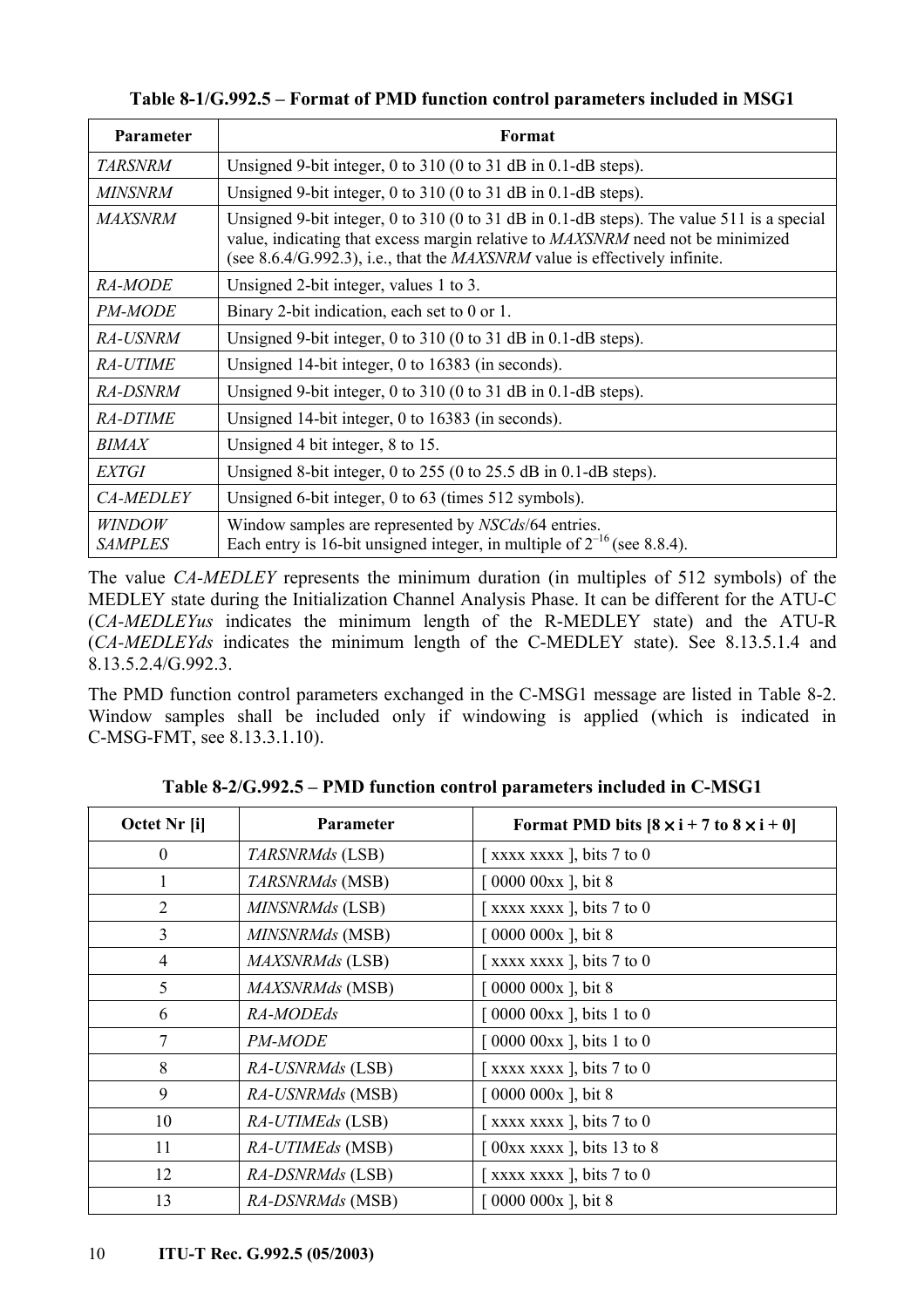| Octet Nr [i]    | Parameter               | Format PMD bits $[8 \times i + 7$ to $8 \times i + 0]$ |
|-----------------|-------------------------|--------------------------------------------------------|
| 14              | RA-DTIMEds (LSB)        | [ $\text{xxxx } \text{xxxx}$ ], bits 7 to 0            |
| 15              | RA-DTIMEds (MSB)        | $\left[00x$ x xxxx $\right]$ , bits 13 to 8            |
| 16              | <b>BIMAXds</b>          | $[0000$ xxxx ], bits 3 to 0                            |
| 17              | <i>EXTGIds</i>          | [ $\overline{xxxx}$ $\overline{xxx}$ ], bits 7 to 0    |
| 18              | CA-MEDLEYus             | $\left[00\right]$ 00xx xxxx $\left]$ , bits 5 to 0     |
| 19              | Reserved                | [0000000]                                              |
| 20              | $w(0)$ (LSB)            | [ $\overline{xxxx}$ xxxx ], bits 7 to 0                |
| 21              | $w(0)$ (MSB)            | [ $\text{XXX}$ xxxx ], bits 15 to 8                    |
| $\cdots$        | $\cdots$                | $\cdots$                                               |
| $18 + NSCds/32$ | $w(NSCds/64 - 1)$ (LSB) | [ $\text{XXX}$ xxxx ], bits 7 to 0                     |
| $19 + NSCds/32$ | $w(NSCds/64 - 1)$ (MSB) | [ $\overline{xxxx}$ $\overline{xxx}$ ], bits 15 to 8   |

**Table 8-2/G.992.5 – PMD function control parameters included in C-MSG1** 

The PMD function control parameters exchanged in the R-MSG1 message are listed in Table 8-3.

**Table 8-3/G.992.5 – PMD function control parameters included in R-MSG1** 

| Octet Nr [i] | <b>Parameter</b> | Format PMD bits $[8 \times i + 7$ to $8 \times i + 0]$ |
|--------------|------------------|--------------------------------------------------------|
|              | <i>BIMAXus</i>   | $\left[0000 \right]$ xxxx ], bits 3 to 0               |
|              | <i>EXTGIus</i>   | $\left[$ xxxx xxxx $\right]$ , bits 7 to 0             |
|              | CA-MEDLEYds      | $\left[00x \right]$ 00xx xxx , bits 5 to 0             |
|              |                  | $00000000$ ]                                           |

The value *EXTGI* shall be in the [0..*MAXNOMPSD* – *NOMPSD*] range. The value may or may not depend on the transmit PMD function's capabilities and the line characteristics identified during Channel Discovery Phase. The receive PMD function shall use  $g_i$  values in the  $[-14.5]$ . + 2.5 + *EXTGI*] range. Depending on its capabilities and the line characteristics identified during Channel Discovery Phase, the receive PMD function may or may not use *gi* values up to the allowed maximum value.

The ATU-C shall set the *REFPSDds*, the downstream *tssi* and the *EXTGIds* values such that the downstream transmit *PSD* mask is not violated at any of the subcarriers in the downstream MEDLEYset, even if the  $g_i$  value requested by the ATU-R is as high as  $(2.5 + \text{EXT}G)$  dB for one or more of those subcarriers.

NOTE – An extended range for *gi* values can only be used if the transmit PSD function chooses to use a nominal transmit PSD level that is below the maximum transmit PSD level allowed by the CO-MIB (see 8.5.1) and can only be used within the transmit PSD mask limitations set by the CO-MIB.

### **8.5.3.3 During the Exchange Phase**

The format of the PMD function control and test parameters involved in the PARAMS messages shall be as shown in Table 8-4.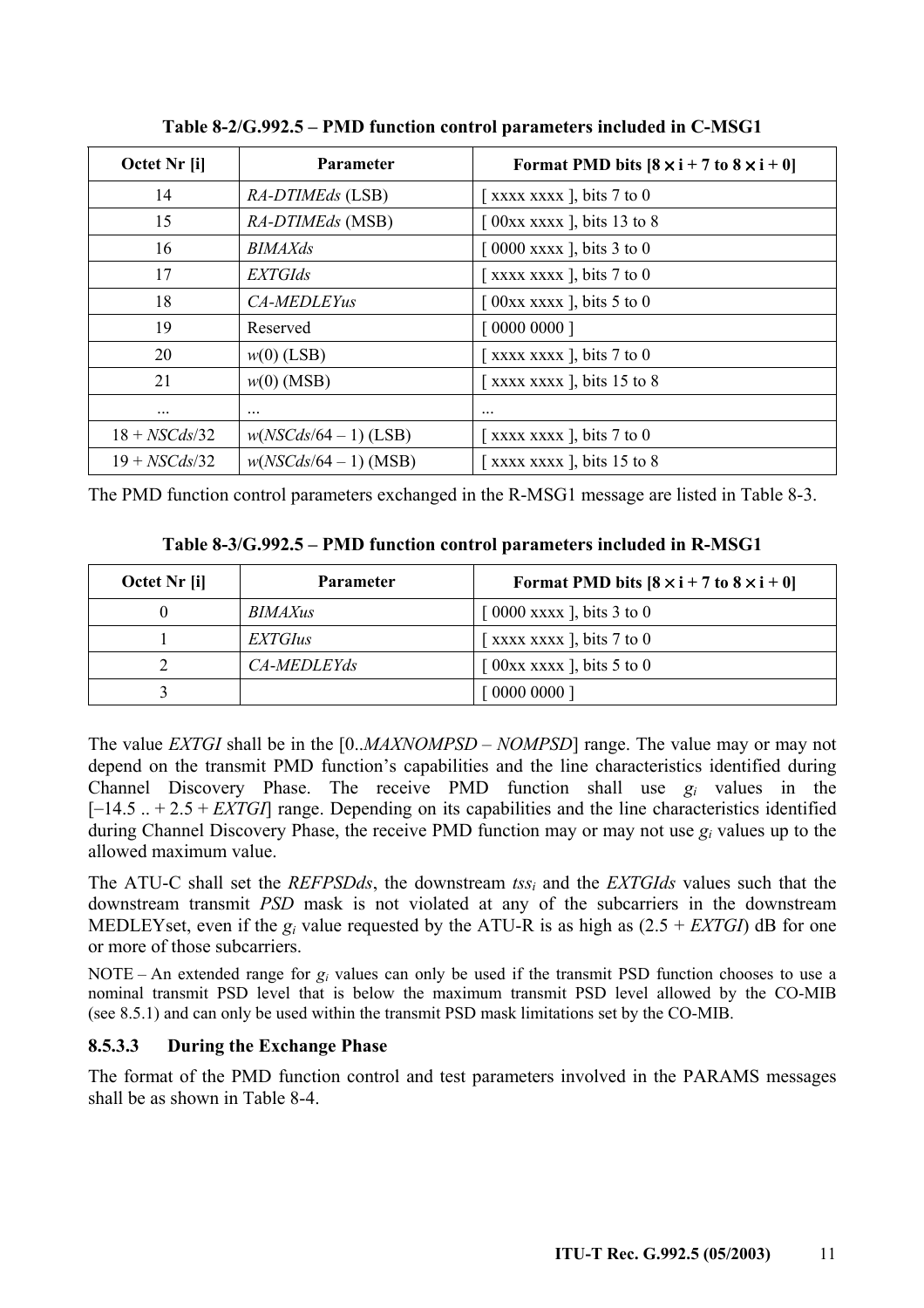#### **Table 8-4/G.992.5 – Format of PMD function control parameters included in PARAMS**

| <b>Parameter</b>     | Format                                                                                                                                                                                                                                                                                                                              |
|----------------------|-------------------------------------------------------------------------------------------------------------------------------------------------------------------------------------------------------------------------------------------------------------------------------------------------------------------------------------|
| <i>LATN</i>          | Test parameter (see 8.12.3/G.992.3)                                                                                                                                                                                                                                                                                                 |
| <i>SATN</i>          | Test parameter (see 8.12.3/G.992.3)                                                                                                                                                                                                                                                                                                 |
| <b>SNRM</b>          | Test parameter (see 8.12.3/G.992.3)                                                                                                                                                                                                                                                                                                 |
| <i>ATTNDR</i>        | Test parameter (see 8.12.3/G.992.3)                                                                                                                                                                                                                                                                                                 |
| <i>ACTATP</i>        | Test parameter (see 8.12.3/G.992.3)                                                                                                                                                                                                                                                                                                 |
| <b>TRELLIS</b>       | Binary indication, set to 0 or 1.                                                                                                                                                                                                                                                                                                   |
| Bits and Gains table | Bits and gains table is represented by $NSC - 1$ entries or $2 \times (NSC - 1)$ octets.<br>Each entry is a 16-bit unsigned integer.<br>Bits in 4 LSB, Gain in 12 MSB, linear scale.<br>The gain value shall be represented with 3 bits before and 9 bits after the<br>decimal point, i.e., a granularity of 1/512 in linear scale. |
| Tone ordering table  | Tone ordering is represented by $NSC - 1$ entries.<br>Each entry is an 11-bit unsigned integer, representing a subcarrier index in the 1<br>to $NSC - 1$ range.                                                                                                                                                                     |

The test parameters are mapped into messages using an integer number of octets per parameter value. In case the parameter value as defined in 8.12.3/G.992.3 is represented with a number of bits that is not an integer number of octets, the parameter value shall be mapped into the least significant bits of the message octets. Unused more significant bits shall be set to 0 for unsigned parameter values and shall be set to the sign bit for signed parameter values.

The PMD function control parameters and test parameters exchanged in the C-PARAMS message are listed in Table 8-5.

| Octet Nr [i]     | <b>Parameter</b>                                         | Format PMD bits $[8 \times i + 7$ to $8 \times i + 0]$                                                                                                                                                                                                                                                                                                                                                                                                                                  |
|------------------|----------------------------------------------------------|-----------------------------------------------------------------------------------------------------------------------------------------------------------------------------------------------------------------------------------------------------------------------------------------------------------------------------------------------------------------------------------------------------------------------------------------------------------------------------------------|
| $\boldsymbol{0}$ | <i>LATNus</i> (LSB)                                      | [ $\overline{xx}$ $\overline{x}$ $\overline{x}$ $\overline{x}$ $\overline{x}$ $\overline{x}$ $\overline{x}$ $\overline{x}$ $\overline{x}$ $\overline{x}$ $\overline{x}$ $\overline{x}$ $\overline{x}$ $\overline{x}$ $\overline{x}$ $\overline{x}$ $\overline{x}$ $\overline{x}$ $\overline{x}$ $\overline{x}$ $\overline{x}$ $\overline{x}$ $\overline{x}$ $\overline{x}$ $\overline{x}$ $\overline{x}$ $\overline{x}$ $\overline{x}$ $\overline{x}$ $\overline{x}$ $\overline{x}$ $\$ |
| 1                | LATNus (MSB)                                             | $[0000000xx]$ , bits 9 and 8                                                                                                                                                                                                                                                                                                                                                                                                                                                            |
| $\overline{2}$   | SATNus (LSB)                                             | $\left[$ xxxx xxxx $\right]$ , bits 7 to 0                                                                                                                                                                                                                                                                                                                                                                                                                                              |
| 3                | SATNus (MSB)                                             | $[0000000xx]$ , bits 9 and 8                                                                                                                                                                                                                                                                                                                                                                                                                                                            |
| 4                | SNRMus (LSB)                                             | $\left[$ xxxx xxxx $\right]$ , bits 7 to 0                                                                                                                                                                                                                                                                                                                                                                                                                                              |
| 5                | SNRMus (MSB)                                             | $\left[$ ssss sxxx $\right]$ , bits 10 to 8                                                                                                                                                                                                                                                                                                                                                                                                                                             |
| 6                | ATTNDRus (LSB)                                           | $\left[$ xxxx xxxx $\right]$ , bits 7 to 0                                                                                                                                                                                                                                                                                                                                                                                                                                              |
| $\tau$           | <b>ATTNDRus</b>                                          | [ $\text{xxxx }$ xxxx ], bits 15 to 8                                                                                                                                                                                                                                                                                                                                                                                                                                                   |
| 8                | <b>ATTNDRus</b>                                          | [XXXX XXXX ], bits 23 to 16                                                                                                                                                                                                                                                                                                                                                                                                                                                             |
| 9                | ATTNDRus (MSB)                                           | $\left[$ xxxx xxxx $\right]$ , bits 31 to 24                                                                                                                                                                                                                                                                                                                                                                                                                                            |
| 10               | <b>ACTATPus</b> (LSB)                                    | [XXXX XXXX ], bits 7 to 0                                                                                                                                                                                                                                                                                                                                                                                                                                                               |
| 11               | ACTATPus (MSB)                                           | [ $ssss$ ssxx], bits 9 and 8                                                                                                                                                                                                                                                                                                                                                                                                                                                            |
| 12               | <b>TRELLISus</b>                                         | $[0000000x]$ , bit 0                                                                                                                                                                                                                                                                                                                                                                                                                                                                    |
| 13               | Reserved                                                 | [0000000]                                                                                                                                                                                                                                                                                                                                                                                                                                                                               |
| 14               | <b>Upstream Bits and Gains</b><br>For subcarrier 1 (LSB) | [gggg bbbb ], bits $7$ to $0$                                                                                                                                                                                                                                                                                                                                                                                                                                                           |

**Table 8-5/G.992.5 – PMD function control parameters included in C-PARAMS**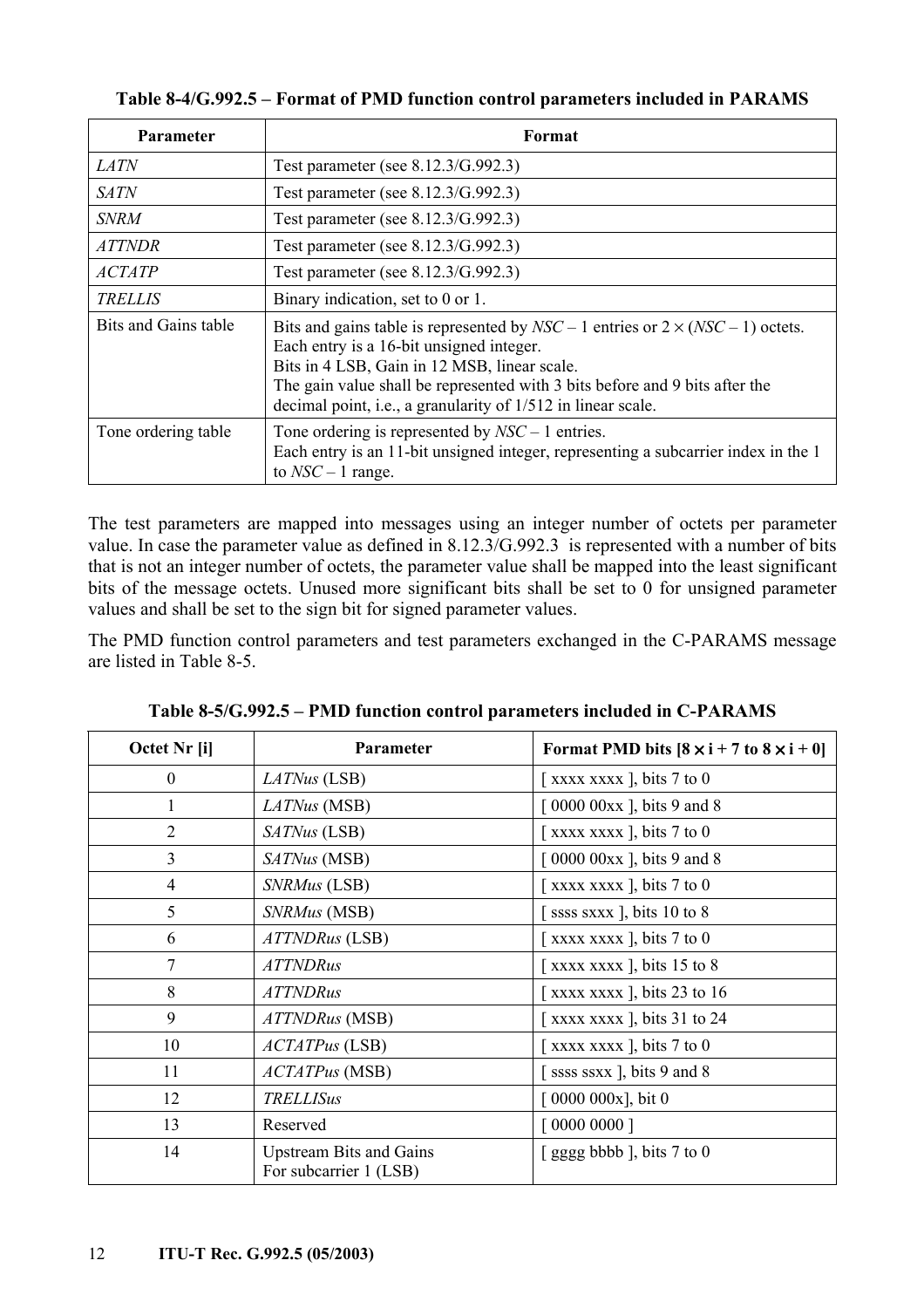| Octet Nr [i]           | <b>Parameter</b>                                               | Format PMD bits $[8 \times i + 7$ to $8 \times i + 0]$ |
|------------------------|----------------------------------------------------------------|--------------------------------------------------------|
| 15                     | <b>Upstream Bits and Gains</b><br>For subcarrier 1 (MSB)       | [gggggggggg], bits $15$ to $8$                         |
| $\ddotsc$              | $\cdots$                                                       | $\cdots$                                               |
| $10 + 2 \times NSC$ us | <b>Upstream Bits and Gains</b><br>Subcarrier $NSCus - 1$ (LSB) | [gggg bbbb ], bits 7 to 0                              |
| $11 + 2 \times NSCus$  | <b>Upstream Bits and Gains</b><br>Subcarrier $NSCus - 1$ (MSB) | [gggggggggg], bits $15$ to $8$                         |
| $12 + 2 \times NSCus$  | Reserved                                                       | [0000000]                                              |
| $13 + 2 \times NSCus$  | Reserved                                                       | [0000000]                                              |
| $14 + 2 \times NSCus$  | Upstream Tone ordering<br>First subcarrier to map (LSB)        | $\left[$ xxxx xxxx $\right]$ , bits 7 to 0             |
| $15 + 2 \times NSC$ us | <b>Upstream Tone ordering</b><br>First subcarrier to map (MSB) |                                                        |
| $\cdots$               | $\cdots$                                                       | $\cdots$                                               |
| $10 + 4 \times NSCus$  | <b>Upstream Tone ordering</b><br>Last subcarrier to map (LSB)  | [ $\text{xxxx } \text{xxxx}$ ], bits 7 to 0            |
| $11 + 4 \times NSCus$  | <b>Upstream Tone ordering</b><br>Last subcarrier to map (MSB)  |                                                        |

### **Table 8-5/G.992.5 – PMD function control parameters included in C-PARAMS**

The PMD function control parameters exchanged in the R-PARAMS message are listed in Table 8-6.

| Octet Nr [i]   | <b>Parameter</b>                                    | Format PMD bits $[8 \times i + 7$ to $8 \times i + 0]$ |
|----------------|-----------------------------------------------------|--------------------------------------------------------|
| $\theta$       | LATNds (LSB)                                        | [ $\text{XXX}$ $\text{XXX}$ ], bits 7 to 0             |
| 1              | LATNds (MSB)                                        | $[0000000xx]$ , bits 9 and 8                           |
| $\overline{2}$ | SATNds (LSB)                                        | [ $\text{xxxx } \text{xxxx}$ ], bits 7 to 0            |
| $\overline{3}$ | SATNds (MSB)                                        | $[0000000xx]$ , bits 9 and 8                           |
| $\overline{4}$ | SNRMds (LSB)                                        | [ $xxxx$ $\,$ xx $\,$ ], bits 7 to 0                   |
| 5              | SNRMds (MSB)                                        | $\left[$ ssss sxxx $\right]$ , bits 10 to 8            |
| 6              | ATTNDRds (LSB)                                      | [XXXX XXXX ], bits 7 to 0                              |
| $\overline{7}$ | <b>ATTNDRds</b>                                     | [ $xxxx$ $\,xxx$ ], bits 15 to 8                       |
| 8              | <i>ATTNDRds</i>                                     | $\left[$ xxxx xxxx $\right]$ , bits 23 to 16           |
| 9              | <i>ATTNDRds</i> (MSB)                               | $\left[$ xxxx xxxx $\right]$ , bits 31 to 24           |
| 10             | <b>ACTATPds</b> (LSB)                               | [ $\text{XXX}$ xxxx ], bits 7 to 0                     |
| 11             | ACTATPds (MSB)                                      | [SSSS SSXX ], bits 9 and 8                             |
| 12             | <b>TRELLISds</b>                                    | $[00000000x]$ , bit 0                                  |
| 13             | Reserved                                            | [0000000]                                              |
| 14             | Downstream Bits and Gains<br>For subcarrier 1 (LSB) | [gggg bbbb ], bits 7 to 0                              |

**Table 8-6/G.992.5 – PMD function control parameters included in R-PARAMS**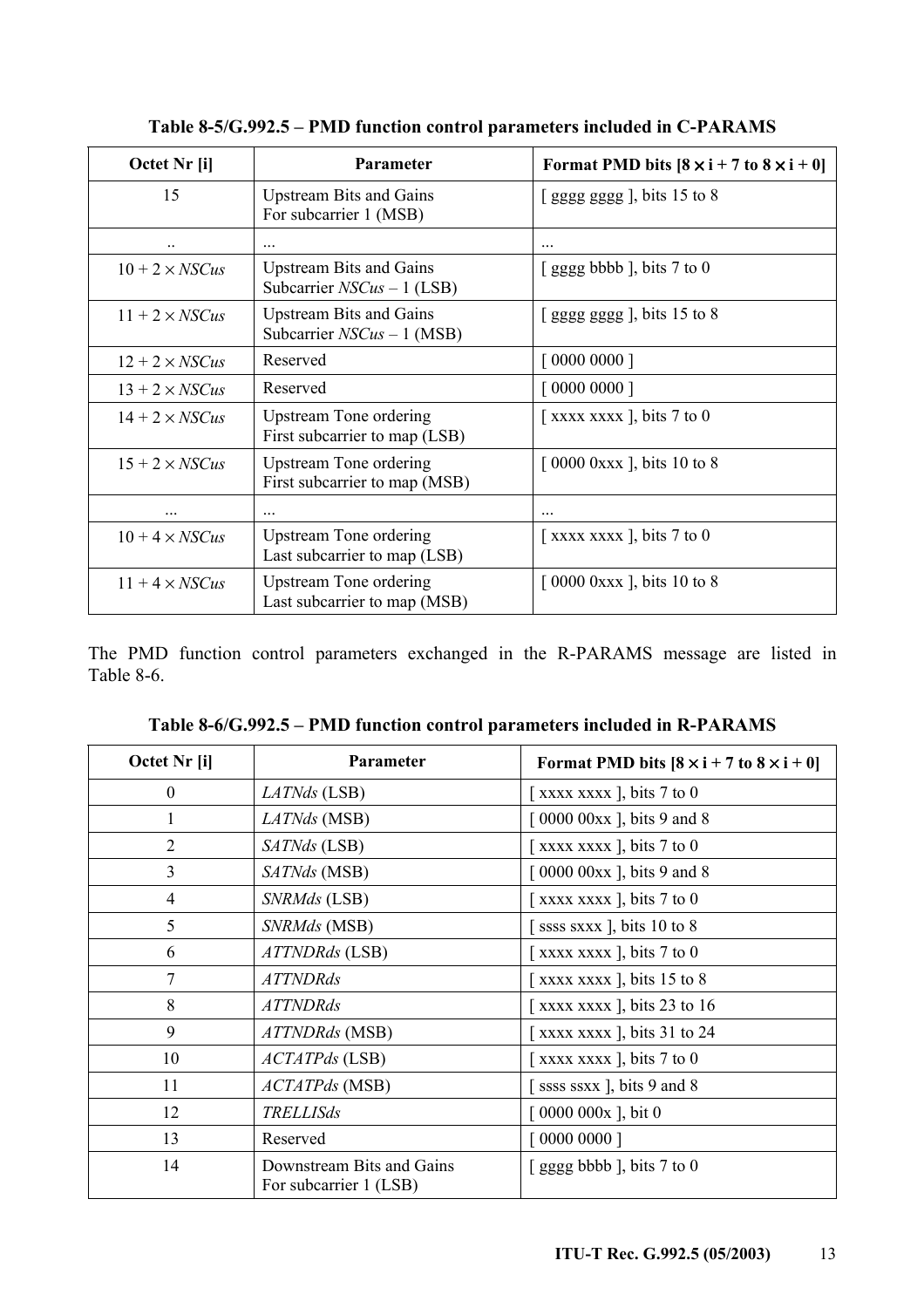| Octet Nr [i]           | Parameter                                                 | Format PMD bits $[8 \times i + 7$ to $8 \times i + 0]$  |
|------------------------|-----------------------------------------------------------|---------------------------------------------------------|
| 15                     | Downstream Bits and Gains<br>For subcarrier 1 (MSB)       | [ggggggggg], bits $15$ to $8$                           |
| $\cdots$               | $\cdots$                                                  | $\cdots$                                                |
| $10 + 2 \times NSCds$  | Downstream Bits and Gains<br>Subcarrier $NSCds - 1$ (LSB) | [ $gggg$ bbbb ], bits 7 to 0                            |
| $11 + 2 \times NSC ds$ | Downstream Bits and Gains<br>Subcarrier $NSCds - 1$ (MSB) | [gggggggggg], bits $15$ to $8$                          |
| $12 + 2 \times NSC$ ds | Reserved                                                  | [00000000]                                              |
| $13 + 2 \times NSC$ ds | Reserved                                                  | [0000000]                                               |
| $14 + 2 \times NSC$ ds | Downstream Tone ordering<br>First subcarrier to map (LSB) | $\left[\right]$ xxxx xxxx $\left.\right]$ , bits 7 to 0 |
| $15 + 2 \times NSCds$  | Downstream Tone ordering<br>First subcarrier to map       |                                                         |
| $\ddotsc$              | $\cdots$                                                  | $\ddotsc$                                               |
| $10 + 4 \times NSC$ ds | Downstream Tone ordering<br>Last subcarrier to map        | [XXXX XXXX ], bits 7 to 0                               |
| $11 + 4 \times NSCds$  | Downstream Tone ordering<br>Last subcarrier to map        |                                                         |

#### **Table 8-6/G.992.5 – PMD function control parameters included in R-PARAMS**

#### **8.6 Constellation encoder for data symbols**

See 8.6/G.992.3.

### **8.7 Constellation encoder for synchronization and L2 exit symbols**

See 8.7/G.992.3.

#### **8.8 Modulation**

See 8.8/G.992.3.

### **8.8.1 Subcarriers**

See 8.8.1/G.992.3.

### **8.8.2 Inverse Discrete Fourier Transform**

See 8.8.2/G.992.3.

## **8.8.3 Cyclic prefix and cyclic suffix**

With a data symbol rate of 4 kHz, a DMT subcarriers spacing of ∆*f* = 4.3125 kHz and an IDFT size of  $2 \times NSC$ , a cyclic prefix of  $(2 \times NSC \times 5/64)$  samples could be used. That is:

$$
\left(2 \times NSC + 2 \times NSC \times \frac{5}{64}\right) \times 4.0 \text{ kHz} = (2 \times NSC) \times 4.3125 \text{ kHz} = f_s \text{ (the sample frequency)}
$$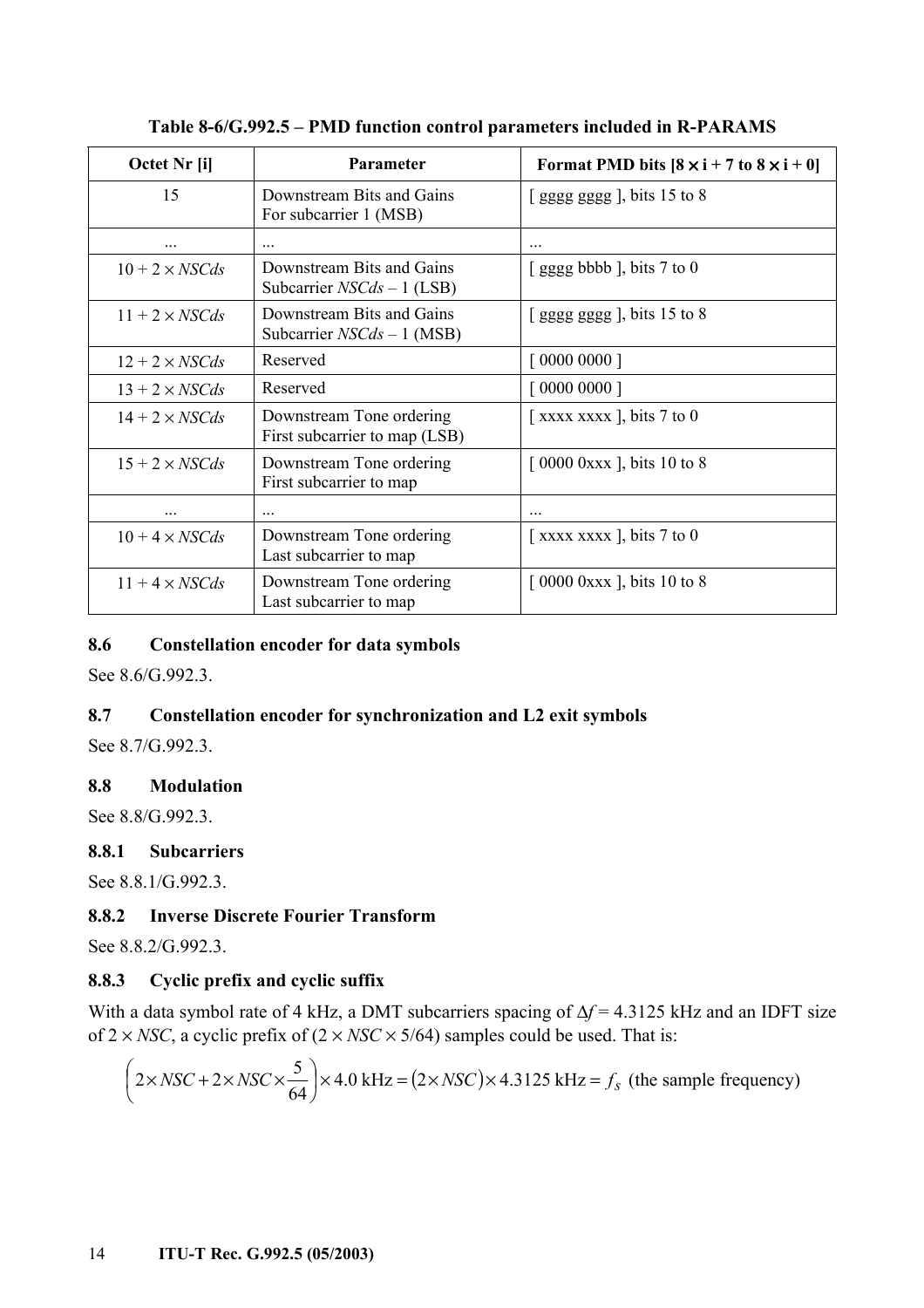The cyclic prefix shall, however, be shortened to  $(2 \times NSC \times 4/64 = NSC/8)$  samples, and a synchronization symbol (with a length of  $2 \times NSC \times 68/64$  samples) is inserted after every 68 data symbols. That is:

$$
\left(2 \times NSC \times \frac{4}{64} + 2 \times NSC\right) \times 69 = \left(2 \times NSC \times \frac{5}{64} + 2 \times NSC\right) \times 68
$$

For symbols with cyclic prefix, the last *NSC*/8 samples of output of the IDFT  $(x_n)$  for  $n = 2 \times NSC - NSC/8$  to  $2 \times NSC - 1$ ) shall be prepended to the block of  $2 \times NSC$  samples, to form a block of  $(2 \times NSC \times 17/16)$  samples. Symbols with cyclic prefix are transmitted at a symbol rate of  $4.3125 \times 16/17 \approx 4.059$  kHz.

In the downstream direction, the ATU-C transmitter may apply windowing. If windowing is applied, symbols with cyclic prefix shall also have a cyclic suffix. If windowing is not applied, symbols with cyclic prefix shall not have a cyclic suffix. For symbols with a cyclic suffix, the first *NSCds*/32 samples of output of the IDFT  $(x_n$  for  $n = 0$  to *NSCds*/32 – 1) shall be appended to the block of  $(2 \times NSC \times 17/16)$  samples, to form a block of  $(2 \times NSC \times 69/64)$  samples. Symbols with cyclic suffix are transmitted at a symbol rate of  $4.3125 \times 16/17 \approx 4.059$  kHz.

The cyclic prefix (and suffix if windowing is applied) shall be used for all symbols transmitted starting from the Channel Analysis Phase of the initialization sequence (see 8.13.5). Before the Channel Analysis Phase, all symbols shall be transmitted without cyclic prefix and without cyclic suffix. Symbols transmitted without cyclic prefix and without cyclic suffix are transmitted at a symbol rate of 4.3125 kHz.

If an oversampled IDFT is used (i.e.,  $N > NSC$ , see 8.8.2), the number of cyclic prefix and cyclic suffix samples shall be adapted accordingly. For symbols with cyclic prefix, the last *N*/8 samples of output of the IDFT  $(x_n$  for  $n = 2 \times N - N/8$  to  $2 \times N - 1$ ) shall be prepended to the block of  $2 \times N$ samples, to form a block of  $(2 \times N \times 17/16)$  samples. For symbols with cyclic suffix, the first *N*/32 samples of output of the IDFT  $(x_n$  for  $n = 0$  to  $N/32 - 1$ ) shall be appended to the block of  $(2 \times N \times 17/16)$  samples, to form a block of  $(2 \times N \times 69/64)$  samples.

#### **8.8.4 Parallel/Serial convertor**

The block of  $x_n$  samples ( $n = 0$  to  $2 \times NSC - 1$ ) shall be read out to the digital-to-analog converter (DAC) in sequence.

If no cyclic prefix is used, the DAC samples  $y_n$  in sequence are:

$$
y_n = x_n \qquad \text{for } n = 0 \text{ to } 2 \times NSC - 1
$$

If a cyclic prefix is used, the DAC samples  $y_n$  in sequence are (see Figure 8-5):

$$
y_n = x_n - \left(2 \times NSC - \frac{NSC}{8}\right)
$$
 for  $n = 0$  to  $\frac{NSC}{8} - 1$   

$$
y_n = x_n - \left(\frac{NSC}{8}\right)
$$
 for  $n = \frac{NSC}{8}$  to  $\left(\frac{17}{16}\right) \times 2 \times NSC - 1$ 

If for the downstream direction, a cyclic prefix is used and a cyclic suffix is used (windowing), then the DAC samples in sequence shall be:

$$
[1 - w(i)] \times prev_x(i) + w(i) \times x \left(2 \times NSC - \frac{NSC}{8} + i\right)
$$
 for  $i = 0$  to  $\frac{NSC}{32} - 1$   
\n
$$
x \left(2 \times NSC - \frac{NSC}{8} + i\right)
$$
 for  $i = \frac{NSC}{32}$  to  $\frac{NSC}{8} - 1$   
\nfor  $i = 0$  to  $2 \times NSC - 1$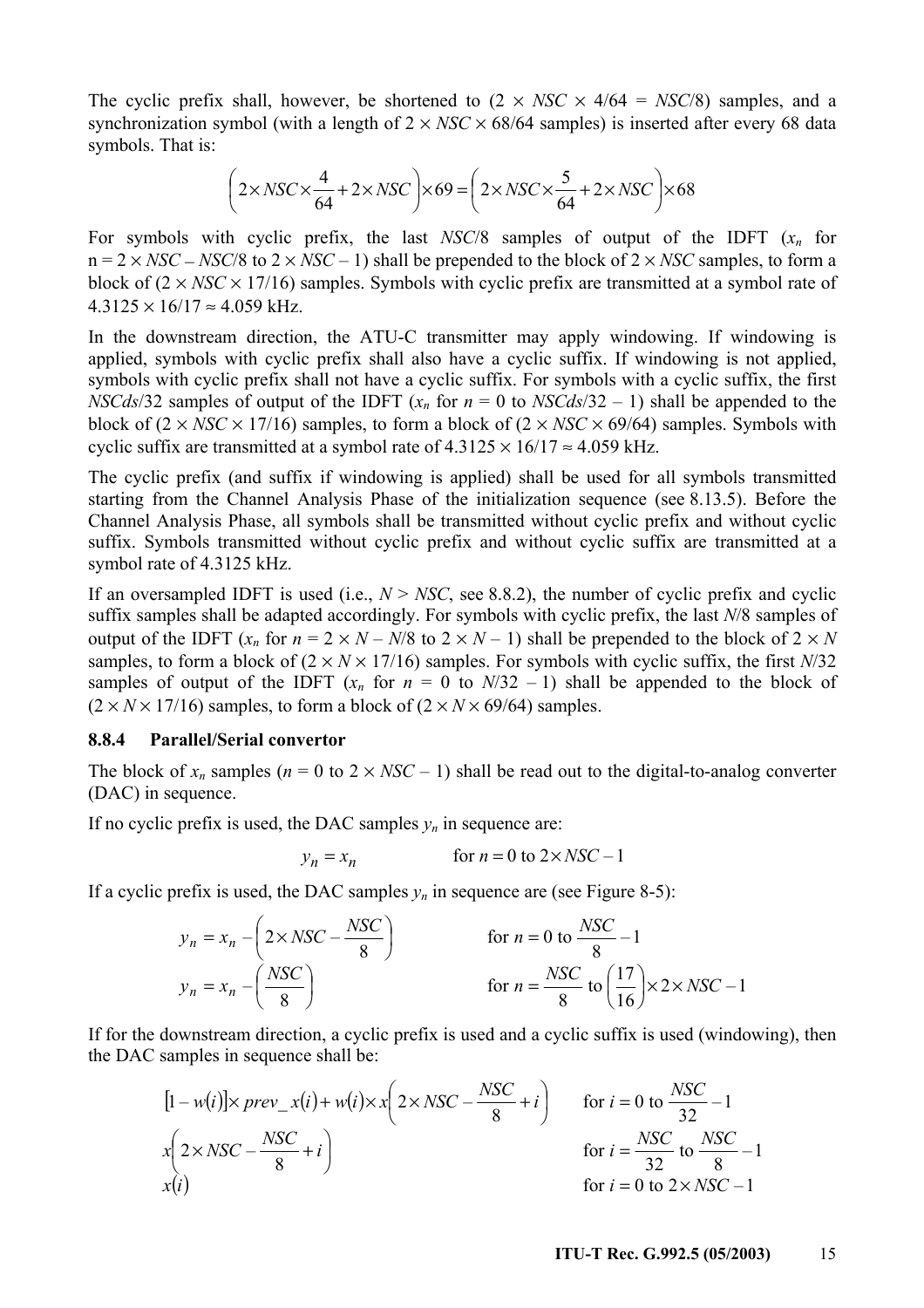where the *prev*  $x(i)$  corresponds to the cyclic suffix of the previous symbol (see 8.3.3). The *NSC*/32 samples in the cyclic suffix of the previous symbol and the first *NSC*/32 samples of the cyclic prefix of the current symbol are transmitted as overlapping in time, i.e., a weighted sum is transmitted. The above defined DAC sample sequence corresponds to applying a  $(2 \times NSC \times 69/64)$  samples window. The window in discrete time representation (set of  $w_i$ ) shall defined as follows:

$$
w_i \text{ is vendor discretionary} \qquad \text{for } i = 0 \text{ to } \frac{NSC}{64} - 1
$$
\n
$$
w_i = 1 - w \left( \frac{NSC}{32} - 1 - i \right) \qquad \text{for } i = \frac{NSC}{64} \text{ to } \frac{NSC}{32} - 1
$$
\n
$$
w_i = 1 \qquad \text{for } i = \frac{NSC}{32} \text{ to } 2 \times NSC \times \frac{17}{16} - 1
$$
\n
$$
w_i = w \left( 2 \times NSC \times \frac{69}{64} - 1 - i \right) \qquad \text{for } i = 2 \times NSC \times \frac{17}{16} \text{ to } 2 \times NSC \times \frac{69}{64} - 1
$$

Each of the time discrete window samples shall be represented in a 16-bit unsigned integer as a multiple of 65536, in the 0 to  $1 - 2^{-16}$  range.

The window in continuous time representation  $(w(t))$  shall be defined as follows:

$$
w(t) = \sum_{i=0}^{2 \times NSC \times \frac{69}{64} - 1} w(t \times f_s - i) \cdot w_i
$$

The ATU-C shall indicate in the C-MSG-FMT message whether windowing is applied or not. In case windowing is applied, the C-MSG1 shall contain the window samples  $w(i)$  for  $i = 0$  to *NSC*/64 – 1 (see 8.5.3.2). These NSC/64 samples define the complete window of  $2 \times NSC \times 69/64$ samples as defined above.

NOTE – The C-MSG1 message is transmitted in the Initialization procedures (see 8.13) and Short initialization procedures (see 8.14). It is not transmitted in the Loop diagnostics mode procedures (see 8.15).

If an oversampled IDFT is used (i.e.,  $N > NSC$ , see 8.8.2), the number of window samples shall be adapted accordingly from the window in continuous time representation  $w(t)$  to a window of  $2 \times N \times 69/64$  samples. The ATU-C shall truncate in time and round samples to the same precision as the (non-oversampled) window samples communicated to the ATU-R in the C-MSG1 message. The ATU-R receiver shall take into account the error that the ATU-C transmitter may introduce through this time truncation and value rounding process.

Filtering may be applied to the sample sequence going into the DAC.

### **8.8.5 DAC and AFE**

The DAC produces an analog signal that is passed through the analog front-end (AFE) and transmitted across the digital subscriber line (DSL). The analog front end may include filtering.

If the transmit PMD function is configured in the L3 idle state, then a zero output voltage shall be transmitted at the U-C2 (for ATU-C) and the U-R2 (for ATU-R) reference point (see reference model in 5.4). The analog front end may include filtering.

### **8.9 Transmitter dynamic range**

See 8.9/G.992.3.

## **8.10 Transmitter spectral masks**

See 8.10/G.992.3.

In this Recommendation, Annex J is for further study.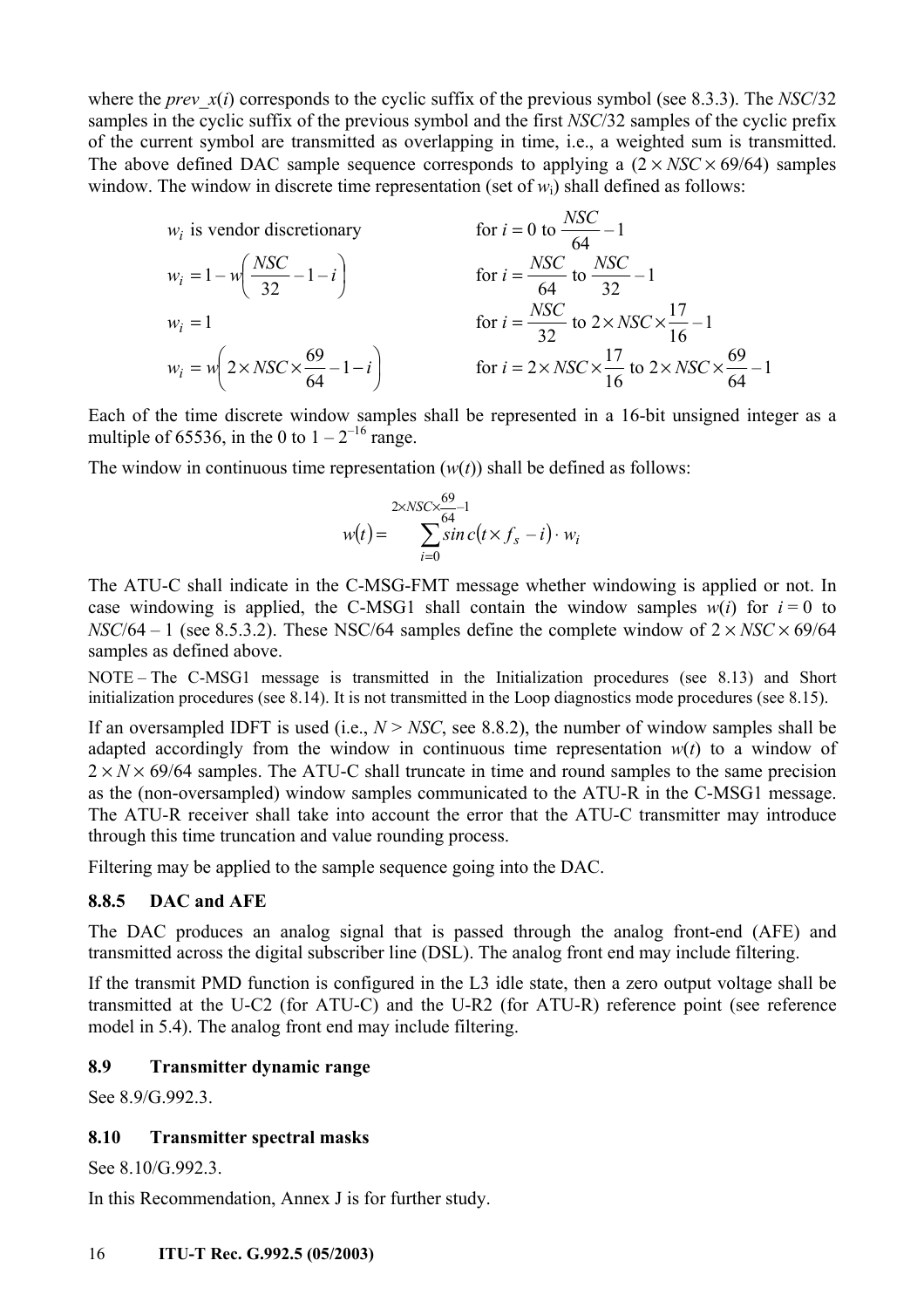### **8.11 Control plane procedures**

See 8.11/G.992.3.

### **8.12 Management plane procedures**

See 8.12/G.992.3.

### **8.13 Initialization procedures**

See 8.13/G.992.3.

### **8.13.1 Overview**

See 8.13.1/G.992.3.

### **8.13.2 G.994.1 phase**

See 8.13.2/G.992.3.

### **8.13.2.1 Handshake – ATU-C**

See 8.13.2.1/G.992.3.

The G.992.5 handshake codepoints are defined in ITU-T Rec. G.994.1 [2].

### **8.13.2.2 Handshake – ATU-R**

See 8.13.2.2/G.992.3.

## **8.13.2.3 G.994.1 transmit PSD levels**

See 8.13.2.3/G.992.3.

### **8.13.2.4 Spectral bounds and shaping parameters**

The spectrum bounds and shaping parameters shall be applied as described in 8.13.2.4/G.992.3, with the following differences:

- $-$  If windowing is applied in the downstream direction, the  $w^2(f)$  used in Equation 8-1/ $G.992.3$  is the Fourier transform of the autocorrelation function of the window  $w(t)$  (see 8.8.4), normalized such that the integral of  $W^2(f)$  is equal to unity.
- The downstream *tssi* values as indicated in the G.994.1 CL message shall be used in the Channel Discovery Phase.
- Starting from the transceiver training phase,  $tss_i$  values for subcarriers included the downstream SUPPORTEDset shall be ceiled according to the following relationship, before being applied relative to the *REFPSDds* level:

$$
ceiled\_log\_tss_i = MIN(log\_tss_i + PCBds, 0 dB)
$$

The *ceiled log tss<sub>i</sub>* shall only be computed at beginning of transceiver training phase and shall not be adapted when *PCBds* changes during showtime (e.g., with entry into the L2 power management state or with L2 trim, see 9.4.1.7).

Starting from the transceiver training phase,  $tss_i$  values for subcarriers not included in the downstream SUPPORTEDset shall be applied as indicated in the G.994.1 CL message, relative to the *REFPSDds* level.

NOTE 1 – This corresponds to a ceiling of the transmit PSD to the *REFPSDds* level over the subcarriers included in the SUPPORTEDset, and a lowering of the transmit PSD by *PCBds* dB over the subcarriers not included in the SUPPORTEDset. Depending on the spectrum shaping applied through the  $tss_i$  values as indicated in the G.994.1 CL message, this may reduce the transmit PSD level only in a part or in the whole passband.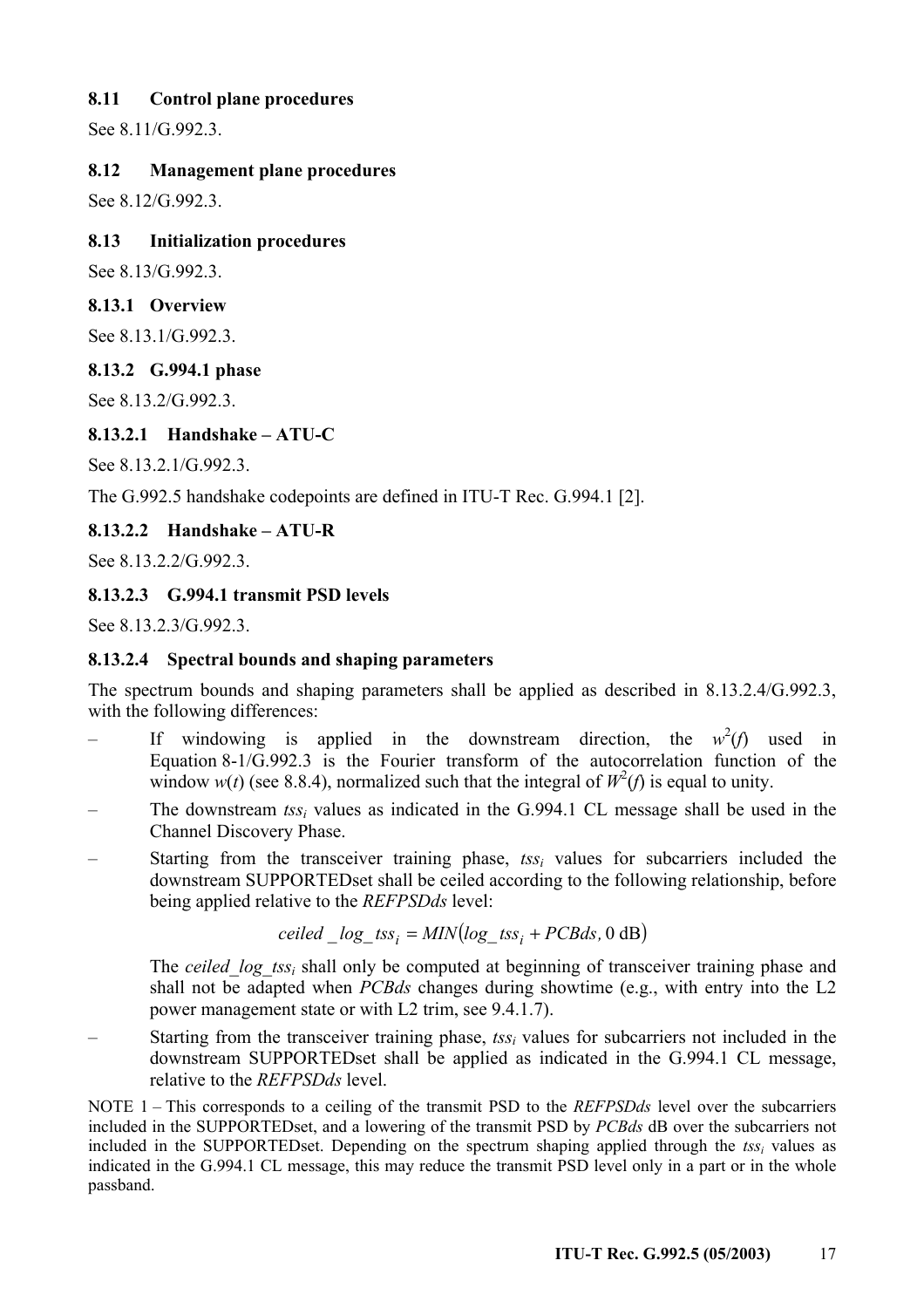NOTE 2 – Because the ATU-C applies the downstream powercutback through a ceiling of the downstream *tssi* values before being applied relative to the *REFPSDds* level. This implies that the ATU-R receiver will have to take into account the downstream *tssi* values indicated in the G.994.1 CL message, when determining the downstream powercutback to be requested through the R-MSG-PCB message.

Figure 8-4 shows an example of the downstream *tssi* values as a function of the subcarrier index *i*, for the case that the SUPPORTEDset contains the subcarriers with index *i* = 100 to 399 and *i* = 484 to 500 and for  $N = 2 \times NSC = 1024$  (oversampled IDFT). At frequencies  $i \times \Delta f$ , with  $100 \le i \le 399$ and 484 ≤ *i* ≤ 500 and ∆*f* = 4.3125 kHz, the *tssi* value is chosen such that for ideal filters, ideal DAC and ideal AFE, the spectrum on the U-interface corresponds with the transmit spectrum given in Annex A. At frequencies *i* × ∆*f*, with 400 ≤ *i* ≤ 483 the carriers are not in the SUPPORTEDset to avoid the HAM-band [1.81, 2.0] MHz, taking into account a 20-tone transition band. In this case no windowing is assumed, and therefore some extra notch-filter need to be applied to reach a stopband of –80 dBm/Hz.



Transmit spectrum shaping values and spectrum *S*(*f)* [100, 500] with HAM-band 1.8-2 MHz (no windowing)

Figure 8-4/G.992.5 – Example of the downstream  $\log$  *tss<sub>i</sub>* values (in dB) **as function of the subcarrier index** 

NOTE 3 – For the downstream direction, the CO-MIB contains a per subcarrier indication of the maximum transmit PSD level at the U-C reference point, to apply at all times, except during the G.994.1 Phase. The CO-MIB also contains a per subcarrier indication whether the subcarrier is or is not allowed to be sent starting from the initialization Channel Analysis phase. From this information and taking into account its own capabilities, the ATU-C selects the downstream SUPPORTEDset of subcarriers and computes the CL downstream spectrum shaping parameter block information.

NOTE 4 – For the upstream direction, the CO-MIB contains a per subcarrier indication whether the subcarrier is or is not allowed to be sent starting from the initialization Channel Analysis phase. This information is conveyed to the ATU-R in the CL upstream spectrum shaping parameter block (through SUPPORTEDset indication and only using  $tss_i$  values 0 and 1 in linear scale). From this information and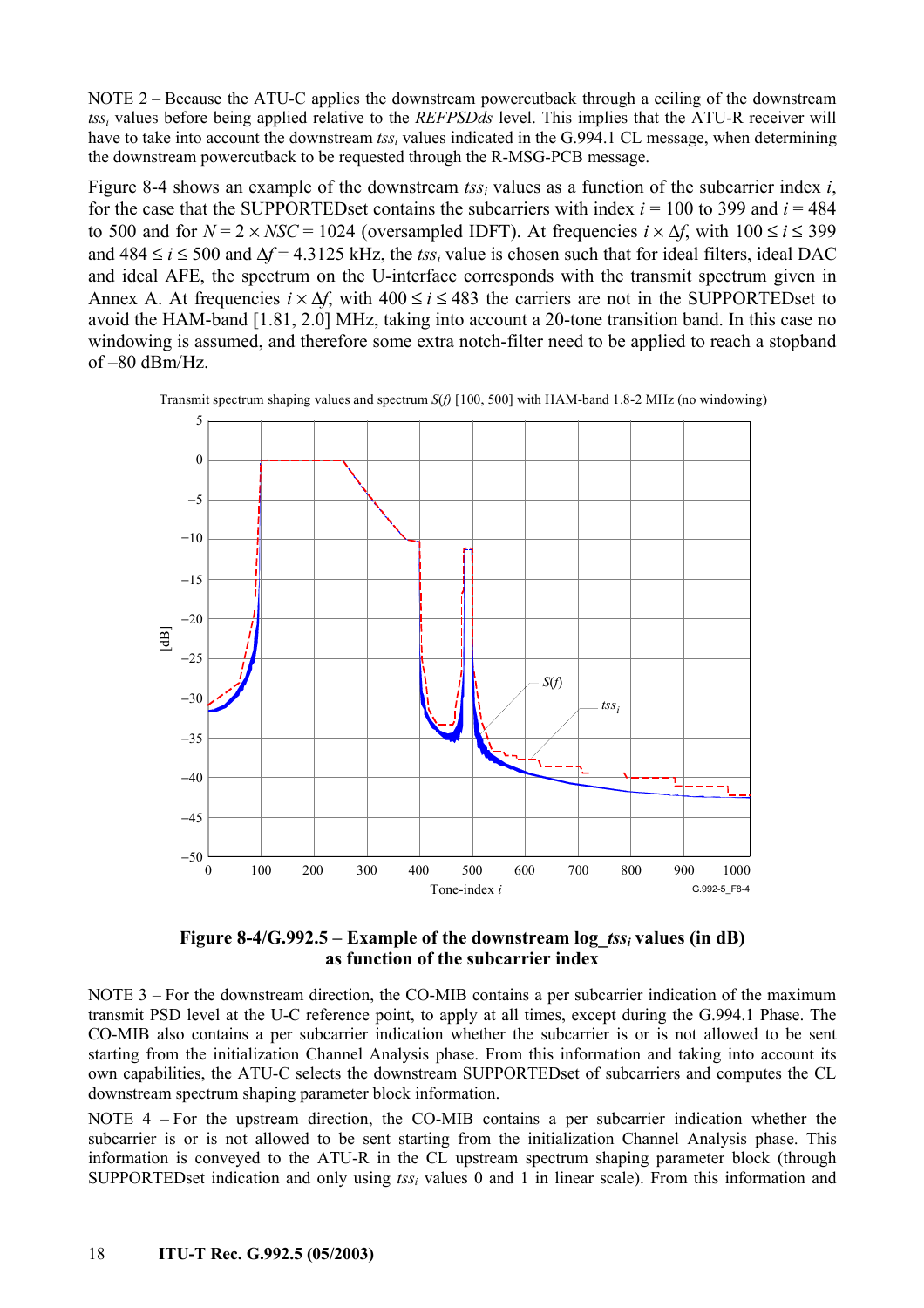taking into account its own capabilities, the ATU-R selects the upstream SUPPORTEDset of subcarriers and computes the CLR upstream spectrum shaping parameter block information.

#### **8.13.3 Channel Discovery Phase**

See 8.13.3/G.992.3.

### **8.13.3.1 ATU-C channel discovery**

See 8.13.3.1/G.992.3.

### **8.13.3.1.1 C-QUIET1**

See 8.13.3.1.1/G.992.3.

### **8.13.3.1.2 C-COMB1**

The duration of the C-COMB1 state is of fixed length. In the C-COMB1 state, the ATU-C shall transmit 128 C-COMB symbols.

During this state, the ATU-R performs timing recovery and measures some characteristics of the downstream channel for C-TREF pilot tone selection and for the estimation of the required ATU-R minimum Upstream Power Cutback and ATU-R minimum Downstream Power Cutback. These functions can be continued during C-COMB2.

The C-COMB symbol shall be defined as a wideband multi-tone symbol containing the 16 subcarriers with index 11, 23, 35, 47, 59, 64, 71, 83, 95, 107, 119, 143, 179, 203, 227 and 251 and all subsequent subcarriers with index  $251 + k \times 24$  (with *k* integer such that the subcarrier index is in the 256 to *NSCds* – 1 range). The subcarrier spacing has been selected to minimize audible interference into the POTS band prior to applying cutbacks that may be required in the presence of an off-Hook POTS terminal and to limit aggregate transmit power to 8.9 dBm (i.e., the 12 dB power cutback level).

The subcarriers contained in the C-COMB symbol shall modulate the same data bits that are used for the C-REVERB symbols, in such a way that same subcarrier indexes modulate the same data bits with the same 4-QAM constellation, as defined in 8.13.4.1.1. The subcarriers not contained in the C-COMB symbol shall be transmitted at no power (i.e.,  $X_i = Y_i = 0$ ).

The C-COMB1 state shall be followed by the C-QUIET2 state.

### **8.13.3.1.3 C-QUIET2**

See 8.13.3.1.3/G.992.3.

### **8.13.3.1.4 C-COMB2**

See 8.13.3.1.4/G.992.3.

### **8.13.3.1.5 C-ICOMB1**

See 8.13.3.1.5/G.992.3.

### **8.13.3.1.6 C-LINEPROBE**

See 8.13.3.1.6/G.992.3.

## **8.13.3.1.7 C-QUIET3**

See 8.13.3.1.7/G.992.3.

### **8.13.3.1.8 C-COMB3**

See 8.13.3.1.8/G.992.3.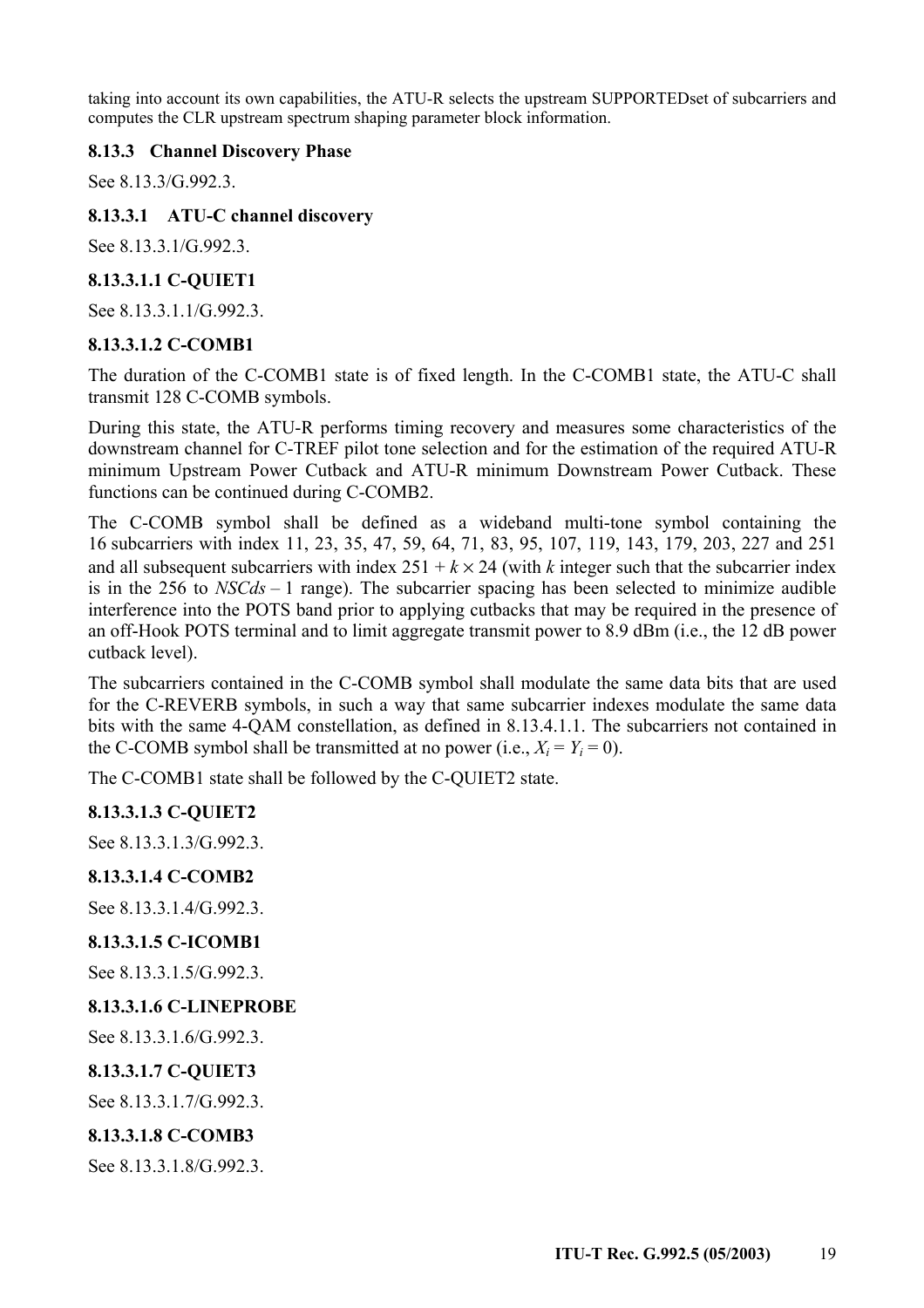#### **8.13.3.1.9 C-ICOMB2**

See 8.13.3.1.9/G.992.3.

### **8.13.3.1.10 C-MSG-FMT**

The C-MSG-FMT state is of fixed length. In the C-MSG-FMT state, the ATU-C shall transmit 96 symbols of C-COMB or C-ICOMB to modulate the C-MSG-FMT message and CRC. The C-MSG-FMT message conveys information about the presence, format and length of subsequent ATU-C and ATU-R messages.

The C-MSG-FMT message, *m*, is defined by:

$$
m = \{m_{15},\ldots,m_0\}
$$

Bits shall be defined as shown in Table 8-7.

| <b>Bit index</b> | <b>Parameter</b>                                | <b>Definition</b>                                                                                                                                                                                          |
|------------------|-------------------------------------------------|------------------------------------------------------------------------------------------------------------------------------------------------------------------------------------------------------------|
| $\Omega$         | <b>FMT R-REVERB1</b><br>$\text{(value 0 or 1)}$ | Set to 1 indicates that the ATU-C requests an extended duration<br>of the R-REVERB1 state. Set to 0 indicates it does not.                                                                                 |
| 1                |                                                 | Reserved, set to 0.                                                                                                                                                                                        |
| $\overline{2}$   | <b>FMT C-REVERB4</b><br>(value 0 or 1)          | Set to 1 indicates that the ATU-C requests an extended duration<br>of the C-REVERB4 state. Set to 0 indicates it does not.                                                                                 |
| 7.3              | <b>FMT R-OUIET4</b><br>(value 0 to 31)          | The $(0 \text{ to } 31)$ value mapped in these bits indicates the duration of<br>the R-QUIET4 state. The MSB shall be mapped on the higher<br>message bit index.                                           |
| 8                | <b>FMT C-MSG-PCB</b>                            | Set to 1 indicates that the C-MSG-PCB message shall include the<br>C-BLACKOUT bits. Set to 0 indicates it shall not.                                                                                       |
| 9                | <b>FMT C-MSG1</b>                               | Set to 1 indicates that windowing is applied with window<br>samples included in the C-MSG1 message.<br>Set to 0 indicates no windowing is applied and no window<br>samples are included in C-MSG1 message. |
| 10               | <b>FMT-C-MEDLEYPRBS</b>                         | Set to 1 indicates that the ATU-C requests to use the higher order<br>PRBS for the C-MEDLEY data pattern (see 8.13.5.1.4).                                                                                 |
| 15.11            |                                                 | Reserved, set to 0.                                                                                                                                                                                        |

**Table 8-7/G.992.5 – Bit definition for the C-MSG-FMT message** 

The 16 bits  $m_0$ - $m_1$ <sub>5</sub> shall be transmitted in 48 symbol periods ( $m_0$  first and  $m_1$ <sub>5</sub> last). A zero bit shall be transmitted as three consecutive C-COMB symbols. A one bit shall be transmitted as three consecutive C-ICOMB symbols.

After the C-MSG-FMT message has been transmitted, a CRC shall be appended to the message. The 16 CRC bits shall be computed from the 16 message *m* bits using the equation:

$$
c(D) = a(D)D^{16}
$$
 modulo  $g(D)$ 

where:

$$
a(D) = m_0 D^{15} + m_1 D^{14} \dots + m_{15}
$$

is the message polynomial formed from the 16 bits of the C-MSG-FMT message, with  $m_0$  the least significant bit of the first octet of the C-MSG-FMT message:

$$
g(D) = D^{16} + D^{12} + D^5 + 1
$$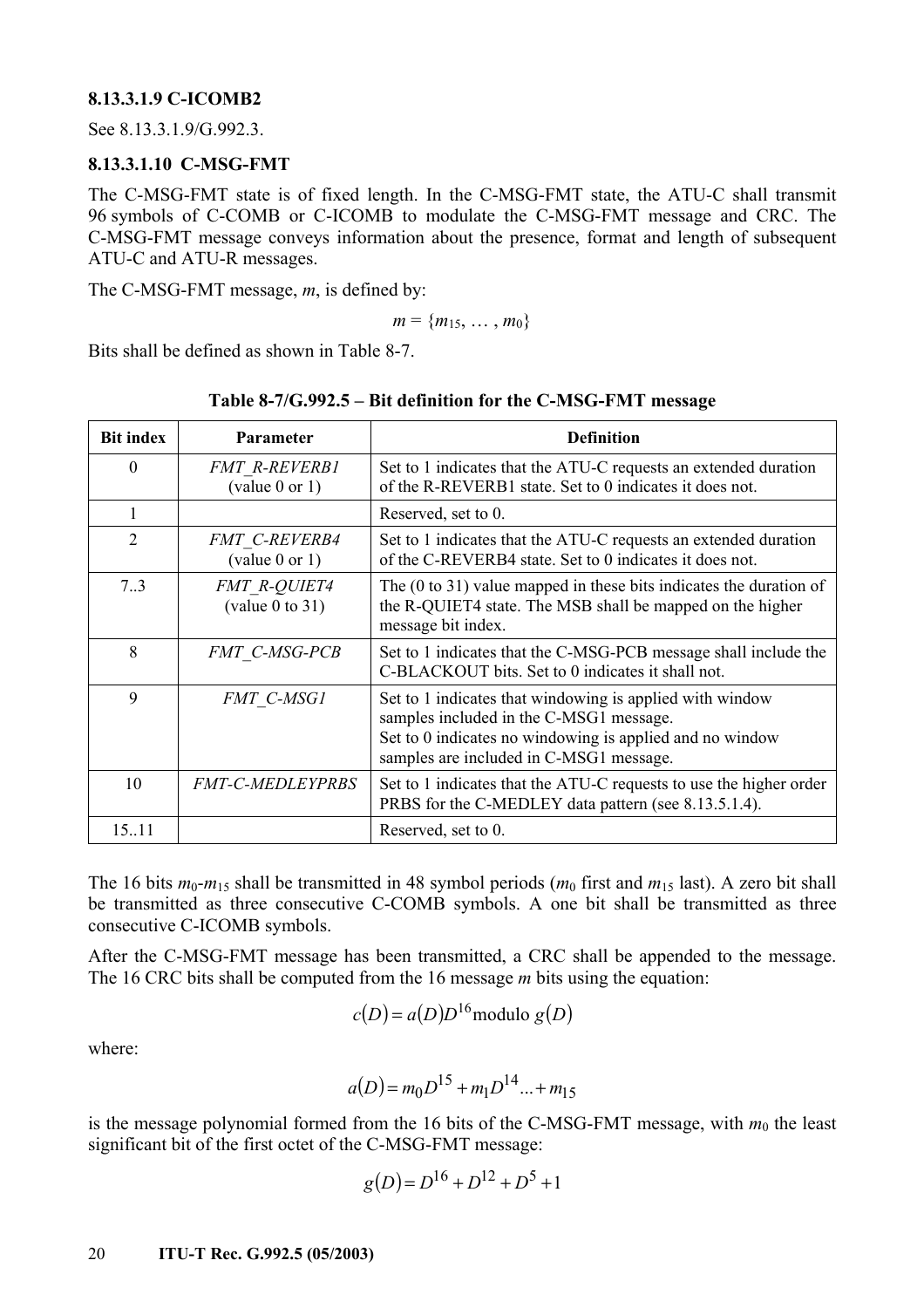is the CRC generator polynomial, and

$$
c(D) = c_0 D^{15} + c_1 D^{14} \dots + c_{14} D + c_{15}
$$

is the CRC check polynomial.

The 16 bits  $c_0$ - $c_1$ <sub>5</sub> shall be transmitted in 48 symbol periods ( $c_0$  first and  $c_1$ <sub>5</sub> last) using the same modulation as used to transmit the message *m*.

The C-MSG-FMT state shall be followed by the C-MSG-PCB state.

### **8.13.3.1.11 C-MSG-PCB**

See 8.13.3.1.11/G.992.3.

#### **8.13.3.1.12 C-QUIET4**

See 8.13.3.1.12/G.992.3.

#### **8.13.3.2 ATU-R channel discovery**

See 8.13.3.2/G.992.3.

# **8.13.3.2.1 R-QUIET1**

See 8.13.3.2.1/G.992.3.

### **8.13.3.2.2 R-COMB1**

See 8.13.3.2.2/G.992.3.

### **8.13.3.2.3 R-QUIET2**

See 8.13.3.2.3/G.992.3.

### **8.13.3.2.4 R-COMB2**

See 8.13.3.2.4/G.992.3.

### **8.13.3.2.5 R-ICOMB1**

See 8.13.3.2.5/G.992.3.

#### **8.13.3.2.6 R-LINEPROBE**

See 8.13.3.2.6/G.992.3.

### **8.13.3.2.7 R-QUIET3**

See 8.13.3.2.7/G.992.3.

#### **8.13.3.2.8 R-COMB3**

See 8.13.3.2.8/G.992.3.

#### **8.13.3.2.9 R-ICOMB2**

See 8.13.3.2.9/G.992.3.

#### **8.13.3.2.10 R-MSG-FMT**

The R-MSG-FMT state is of fixed length. In the R-MSG-FMT state, the ATU-R shall transmit 96 symbols of R-COMB or R-ICOMB to modulate the R-MSG-FMT message and CRC. The R-MSG-FMT message conveys information about the presence, format and length of subsequent ATU-C and ATU-R messages.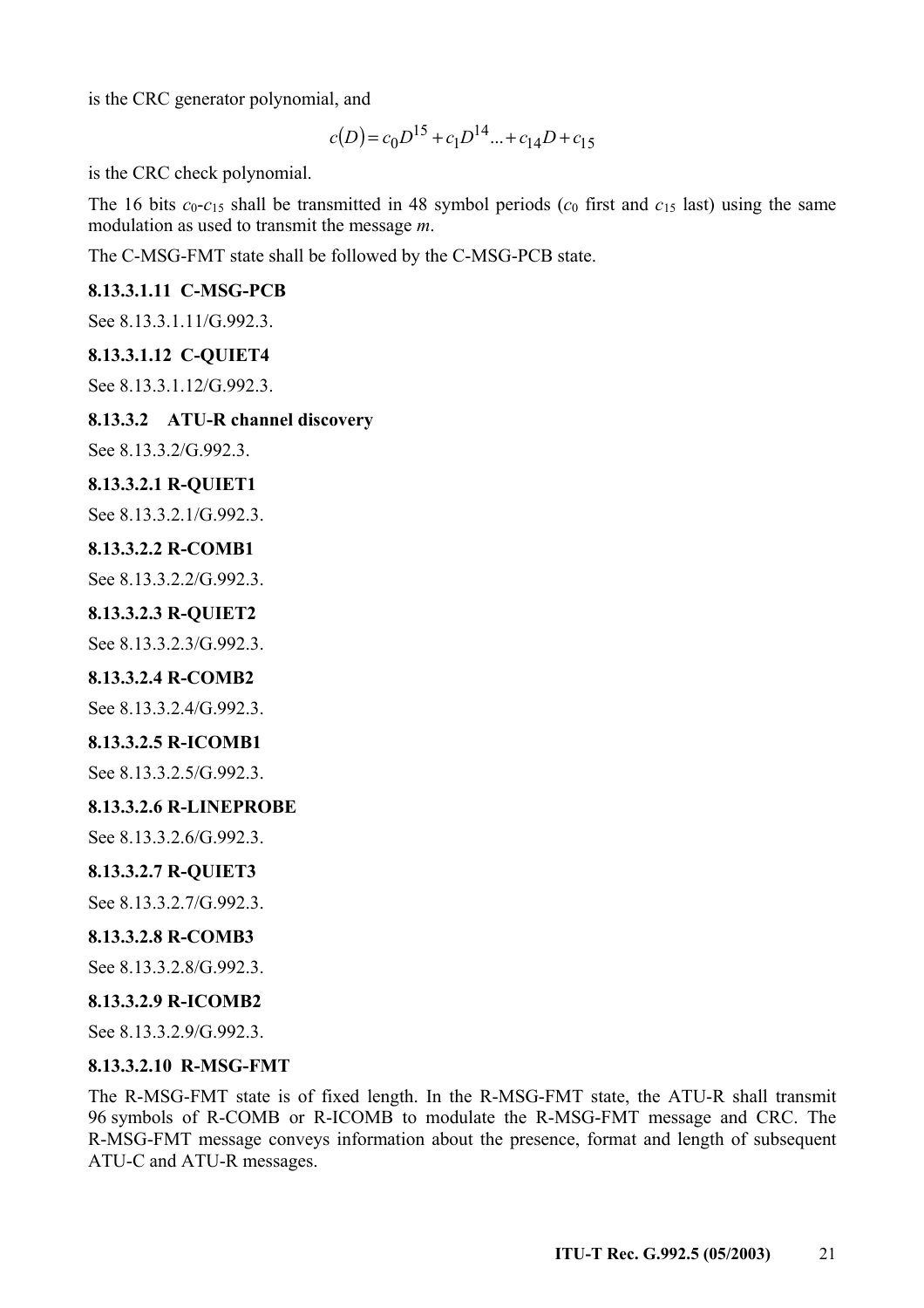The R-MSG-FMT message, *m*, is defined by:

$$
m=\{m_{15},\ldots,m_0\}
$$

Bits shall be defined as shown in Table 8-8.

| <b>Bit index</b> | Parameter                                       | <b>Definition</b>                                                                                                                                                  |
|------------------|-------------------------------------------------|--------------------------------------------------------------------------------------------------------------------------------------------------------------------|
| $\Omega$         | <b>FMT-R-REVERB1</b><br>(value 0 or 1)          | Set to 1 indicates that the ATU-R requests an extended duration<br>of the R-REVERB1 state. Set to 0 indicates it does not.                                         |
| 1                |                                                 | Reserved, set to 0.                                                                                                                                                |
| 2                | FMT-C-REVERB4<br>(value $0$ or $1$ )            | Set to 1 indicates that the ATU-R requests an extended duration<br>of the C-REVERB4 state. Set to 0 indicates it does not.                                         |
| 6.3              | <b>FMT-C-TREF1</b><br>(value 1 to $15$ )        | The value mapped in these bits indicates the minimum duration<br>of the C-TREF1 state. The MSB shall be mapped on the higher<br>message bit index.                 |
| 7                | <i>FMT-R-MSG-PCB</i><br>$\text{(value 0 or 1)}$ | Set to 1 indicates that the R-MSG-PCB message shall include the<br>R-BLACKOUT bits. Set to 0 indicates it shall not.                                               |
| 8                | <b>FMT-C-TREF2</b><br>(value $0$ or $1$ )       | Indicates that the ATU-R requests the ATU-C to transmit<br>C-TREF symbols (if set to 1) or C-QUIET symbols (if set to 0)<br>during R-ECT.                          |
| 9                | <i>FMT-C-PILOT</i><br>(value 0 or 1)            | Set to 1 indicates that the ATU-R requests the ATU-C to transmit<br>a fixed 4-QAM constellation point on the C-TREF pilot tone. Set<br>to 0 indicates it does not. |
| 10               | <b>FMT-C-MEDLEYPRBS</b>                         | Set to 1 indicates that the ATU-R requests to use the higher order<br>PRBS for the C-MEDLEY data pattern (see 8.13.5.1.4).                                         |
| 15.11            |                                                 | Reserved, set to 0.                                                                                                                                                |

**Table 8-8/G.992.5 – Bit definition for the R-MSG-FMT message** 

The 16 bits  $m_0$ - $m_1$ <sub>5</sub> shall be transmitted in 48 symbol periods ( $m_0$  first and  $m_1$ <sub>5</sub> last). A zero bit shall be transmitted as three consecutive R-COMB symbols. A one bit shall be transmitted as three consecutive R-ICOMB symbols.

After the R-MSG-FMT message has been transmitted, a CRC shall be appended to the message. The 16 CRC bits shall be computed in the same way as for the C-MSG-FMT message. The 16 bits  $c_0$ -*c*<sub>15</sub> shall be transmitted in 48 symbol periods (*c*<sub>0</sub> first and *c*<sub>15</sub> last) using the same modulation as used to transmit the message *m*.

The R-MSG-FMT state shall be followed by the R-MSG-PCB state.

## **8.13.3.2.11 R-MSG-PCB**

In each direction the transmit power will be reduced by a power cutback which is the highest of the power cutback values determined by the ATU-R and the ATU-C. The ATU-R can consider its receiver dynamic range as determined by observing C-COMB1, and the local line conditions determined by the optional R-LINEPROBE when determining its cutback levels.

The R-MSG-PCB state is of fixed length. In the R-MSG-PCB state, the ATU-R shall transmit 144 or 144 + 3 × *NSCds* symbols of R-COMB or R-ICOMB to modulate the R-MSG-PCB message and CRC, depending on whether the R-BLACKOUT bits are included or not. The R-MSG-PCB message conveys the ATU-R determined power cutback levels for both the upstream and downstream directions, the hook status as known by the ATU-R, the signal used for timing recovery during different states and the downstream BLACKOUT bits.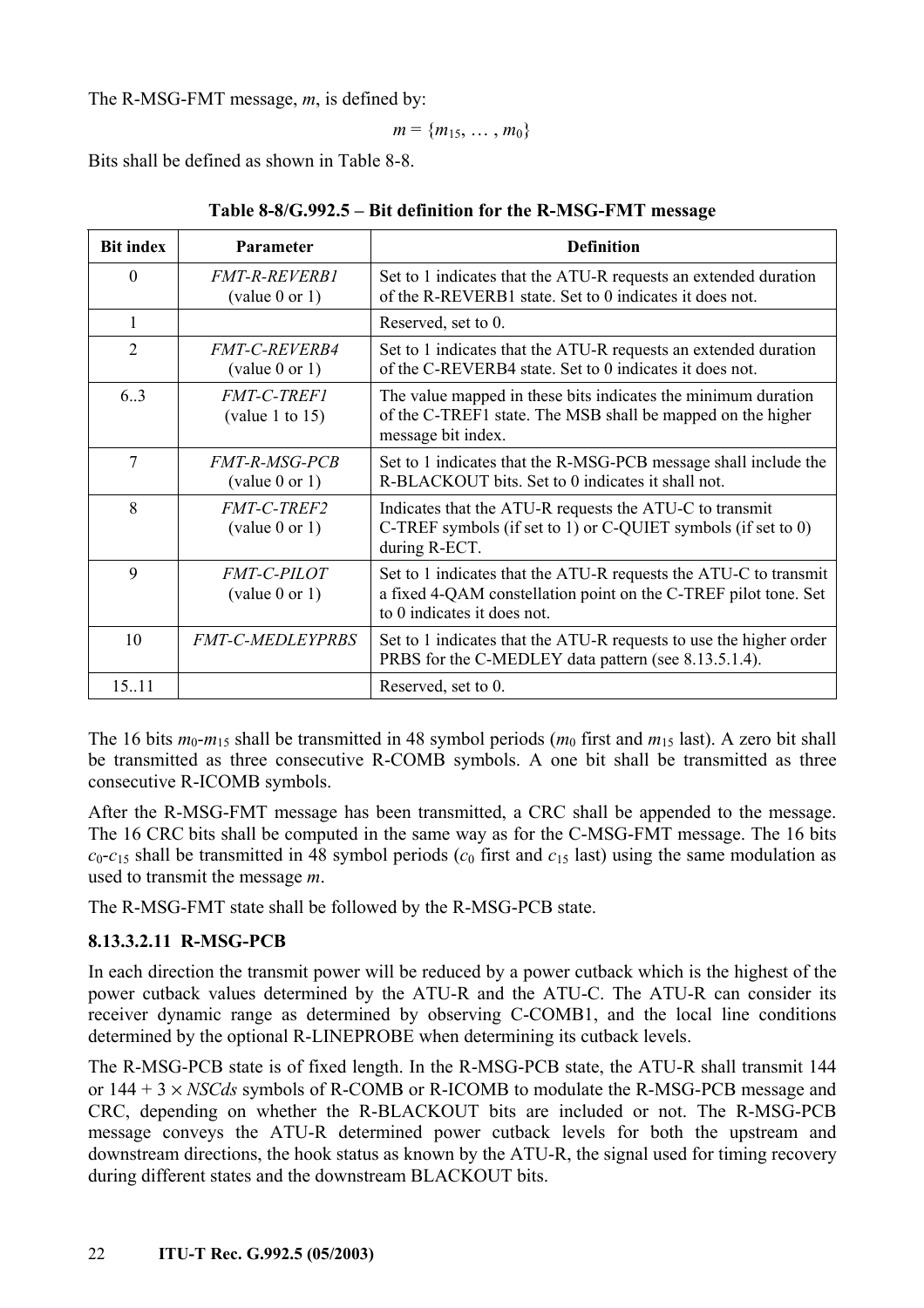The ATU-R shall indicate in the R-MSG-FMT message whether the R-MSG-PCB message includes the R-BLACKOUT bits or not. If the R-MSG-PCB does not include the R-BLACKOUT bits, the R-MSG-PCB message, *m*, is defined by:

 $m = \{m_{31}, \ldots, m_0\}$ 

If the R-MSG-PCB includes the R-BLACKOUT bits, the R-MSG-PCB message, *m*, is defined by:

 $m = \{m_{31} + NSCds, \ldots, m_0\}$ 

Bits shall be defined as shown in Table 8-9.

| <b>Bit index</b> | Parameter         | <b>Definition</b>                                                                                                                                                             |
|------------------|-------------------|-------------------------------------------------------------------------------------------------------------------------------------------------------------------------------|
| 5.0              | R-MIN PCB DS      | <b>ATU-R Minimum Downstream Power Cutback</b><br>(6-bit value with MSB in bit 5 and LSB in bit 0)                                                                             |
| 116              | R-MIN PCB US      | ATU-R Minimum Upstream Power Cutback<br>(6-bit value with MSB in bit 11 and LSB in bit 6)                                                                                     |
| 13.12            | HOOK STATUS       | <b>Hook Status</b><br>(2-bit value with MSB in bit 13 and LSB in bit 12)                                                                                                      |
| 15.14            |                   | Reserved, set to 0.                                                                                                                                                           |
| 26.16            | C-PILOT           | Subcarrier index of downstream pilot tone<br>(11-bit value with MSB in bit 26 and LSB in bit 16)                                                                              |
| 3127             |                   | Reserved, set to 0.                                                                                                                                                           |
| $31 + NSCds.32$  | <i>R-BLACKOUT</i> | Blackout indication per subcarrier (subcarrier<br>$NSCds - 1$ in bit 31 + NSCds, subcarrier 0 in bit 32).<br>Bit 32 shall be set to 0 (i.e., no blackout of DC<br>subcarrier) |

**Table 8-9/G.992.5 – Bit definition for the R-MSG-PCB message** 

The ATU-R Minimum Downstream Power Cutback level shall be coded as defined in Table 8-10.

**Table 8-10/G.992.5 – ATU-R minimum downstream power cutback** 

| Value (6-bit)     | ATU-R minimum downstream power<br>cutback (dB) |
|-------------------|------------------------------------------------|
|                   |                                                |
|                   |                                                |
| $\cdot\cdot\cdot$ | $\cdot\cdot\cdot$                              |
| 40                | 40                                             |
| 41-63             | Reserved                                       |

The ATU-R Minimum Upstream Power Cutback level shall be coded as defined in Table 8-11.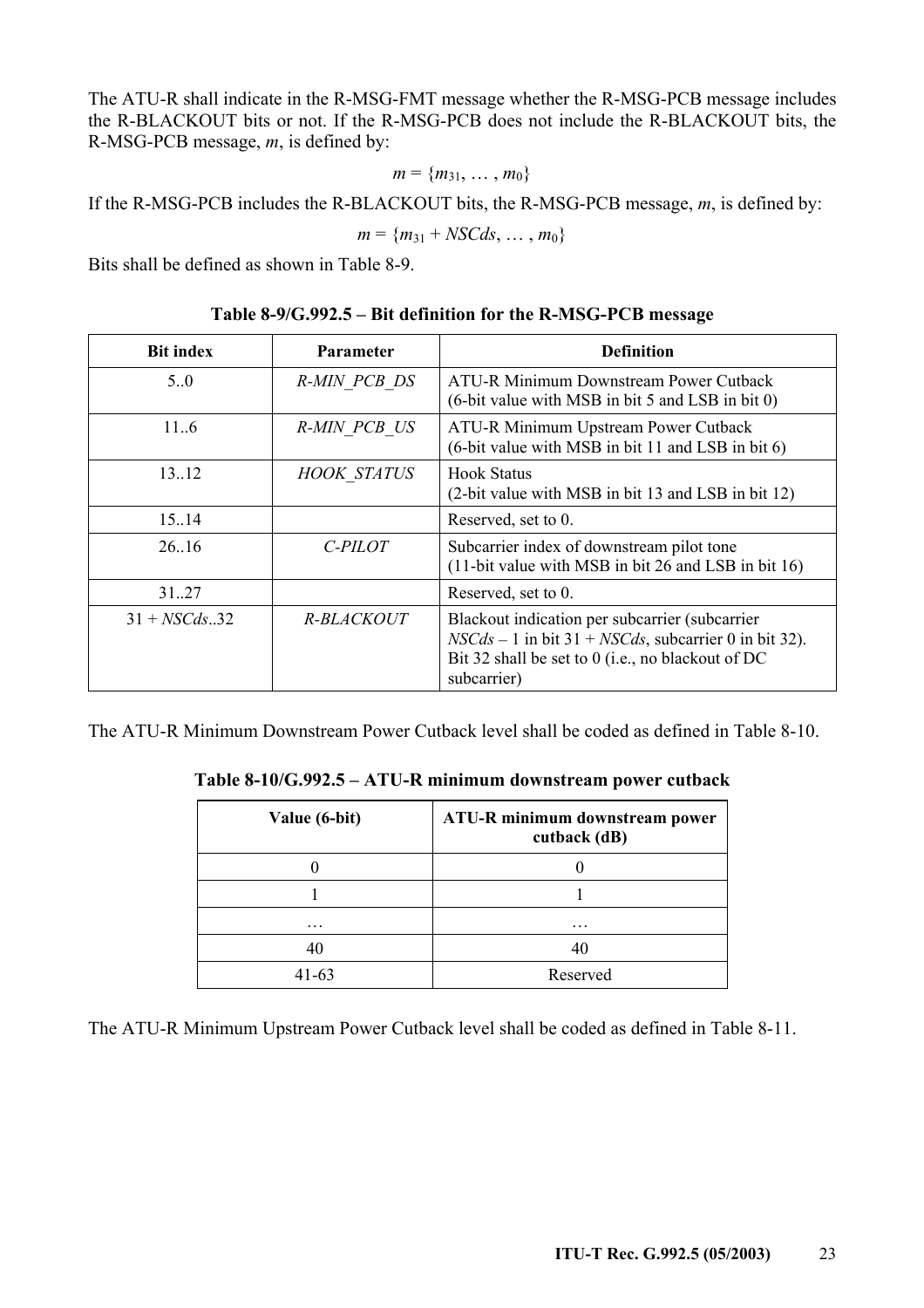| Value (6-bit)     | ATU-R minimum upstream power<br>cutback (dB) |
|-------------------|----------------------------------------------|
|                   |                                              |
|                   |                                              |
| $\cdot\cdot\cdot$ | $\cdot\cdot\cdot$                            |
| 40                | 40                                           |
| $41 - 63$         | Reserved                                     |

**Table 8-11/G.992.5 – ATU-R minimum upstream power cutback** 

The hook status shall be coded as defined in Table 8-12. The hook state "Unknown" is intended to be indicated by a device that normally indicates the on- or off- hook state. The state "Not capable to detect" is intended to be indicated by a device that never sets the on or on hook state (e.g., is not capable or disabled to detect the hook state).

| Value (2-bit) | <b>Hook status</b>    |
|---------------|-----------------------|
|               | Unknown               |
|               | On-hook               |
|               | Off-hook              |
|               | Not capable to detect |

**Table 8-12/G.992.5 – Hook status** 

The C-PILOT value shall indicate the index of the C-TREF pilot subcarrier to be used by the ATU-C for the C-TREF timing reference and to be used by the ATU-R during C-TREF1/C-TREF2 for timing recovery. The spectral shaping information exchanged during the G.994.1 phase and the BLACKOUT information exchanged in R-MSG-PCB allows the ATU-R to determine the set of subcarriers the ATU-C will transmit in and after the Channel Analysis Phase (i.e., to determine the MEDLEYset, see 8.13.2.4). The ATU-R shall select a C-TREF pilot subcarrier from the MEDLEYset.

The R-BLACKOUT bits shall contain the R-BLACKOUT bit settings for each of the subcarriers 1 to *NSCds* – 1. The R-BLACKOUT bit set to 0 for a particular subcarrier indicates that the ATU-C shall transmit that subcarrier at the ATU-C reference transmit PSD level (*REFPDSds*) level, and including spectral shaping, for the remainder of initialization, starting from the Transceiver Training Phase. The R-BLACKOUT bit be set to 1 indicates that the ATU-C shall transmit no power ("blackout") on that subcarrier, for the remainder of initialization, starting from the Transceiver Training Phase.

An R-MSG-PCB message containing 32 bits  $m_{31}$ - $m_0$  shall be transmitted in 96 symbol periods ( $m_0$ ) first and  $m_{31}$  last). An R-MSG-PCB message containing  $32 + NSCds$  bits  $m_{31} + NSCds - m_0$  shall be transmitted in 96 + 3 × *NSCds* symbol periods  $(m_0$  first and  $m_{31 + NSCds}$  last). A zero bit shall be transmitted as three consecutive R-COMB symbols. A one bit shall be transmitted as three consecutive R-ICOMB symbols.

After the R-MSG-PCB message has been transmitted, a CRC shall be appended to the message. The 16 CRC bits shall be computed from the 32 or 32 + *NSCds* message *m* bits in the same way as the CRC bits are calculated for the C-MSG-FMT message.

The 16 bits  $c_0$ - $c_{15}$  shall be transmitted in 48 symbol periods ( $c_0$  first and  $c_{15}$  last) using the same modulation as used to transmit the message *m*.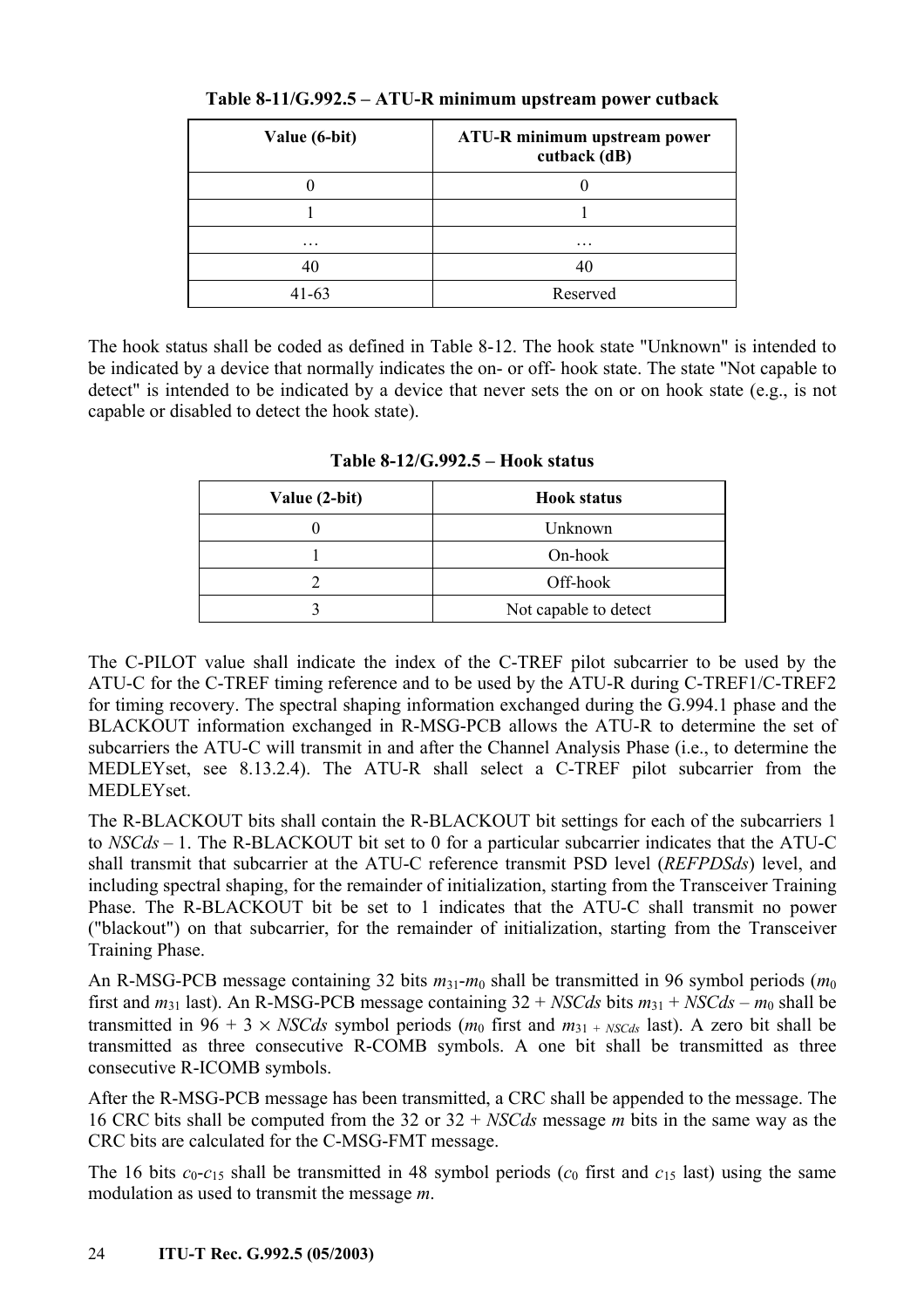The R-MSG-PCB state shall be followed by the R-REVERB1 state.

### **8.13.4 Transceiver training phase**

See 8.13.4/G.992.3.

#### **8.13.5 Channel analysis phase**

See 8.13.5/G.992.3.

### **8.13.5.1 ATU-C channel analysis**

See 8.13.5.1/G.992.3.

### **8.13.5.1.1 C-MSG1**

The C-MSG1 state is of fixed length. In this state, the ATU-C shall transmit LEN\_C-MSG1 C-REVERB or C-SEGUE symbols to modulate the C-MSG1 prefix, message and CRC. The C-MSGS1 state shall be the first state in which the ATU-C transmits the cyclic prefix.

The C-MSG1 prefix, *p*, is defined by:

### $p = \{p_{31}, \ldots, p_0\} = \{010101010101010101010101010101\}$

The 32 bits  $p_0$  to  $p_{31}$  shall be transmitted in 32 symbol periods ( $p_0$  first and  $p_{31}$  last). A zero bit shall be transmitted as a C-REVERB symbol. A one bit shall be transmitted as a C-SEGUE symbol.

The value LEN\_C-MSG1 shall be defined as the length of the C-MSG1 prefix, message and CRC in bits. Table 8-13 lists the length of the C-MSG1 message summed over TPC-TC, PMS-TC and PMD layers. The TPS-TC, PMS-TC and PMD bits each correspond to an even number of octets.

| Part of message                                                                   | Length (bits or symbols) |  |
|-----------------------------------------------------------------------------------|--------------------------|--|
| Prefix                                                                            | 32                       |  |
| <i>Npmd</i> (see Note)                                                            | 160 or $160 + NSC ds/4$  |  |
| <b>Npms</b>                                                                       | 32                       |  |
| <b>Ntps</b>                                                                       | $\theta$                 |  |
| <b>Nmsg</b>                                                                       | 192 or $192 + NSCds/4$   |  |
| CRC                                                                               | 16                       |  |
| LEN C-MSG1 (symbols)                                                              | 240 or $240 + NSC$ ds/4  |  |
| NOTE – Length depends on whether windowing is applied or not<br>(see $8.5.3.2$ ). |                          |  |

**Table 8-13/G.992.5 – C-MSG1 prefix, message and CRC length** 

The C-MSG1 message, *m*, is defined by:

$$
m = \left\{tps_{Ntps-1}, \ldots, tps_0, pms_{Npms-1}, \ldots, pms_0, pmd_{Npmd-1}, \ldots, pmd_0 \right\} = \left\{m_{Nmsg-1}, \ldots, m_0 \right\}
$$

The C-MSG1 message conveys 3 sets of parameters, related to TPS-TC, PMS-TC and PMD configuration. TPS-TC parameters are conveyed in the bits  $tps_{Ntns-1}$  to  $tps_0$  and are defined in clause 6. PMS-TC parameters are conveyed in the bits  $pms_{Nnms-1}$  to  $pms_0$  and are defined in clause 7. PMD parameters are conveyed in the bits  $pmd_{Npmd-1}$  to  $pmd_0$  and are defined in clause 8.

The *Nmsg* bits  $m_0$ – $m_{Nmso-1}$  shall be transmitted in *Nmsg* symbol periods ( $m_0$  first and  $m_{Nmso-1}$  last), immediately following the prefix, and using the same modulation as used to transmit the prefix *p*.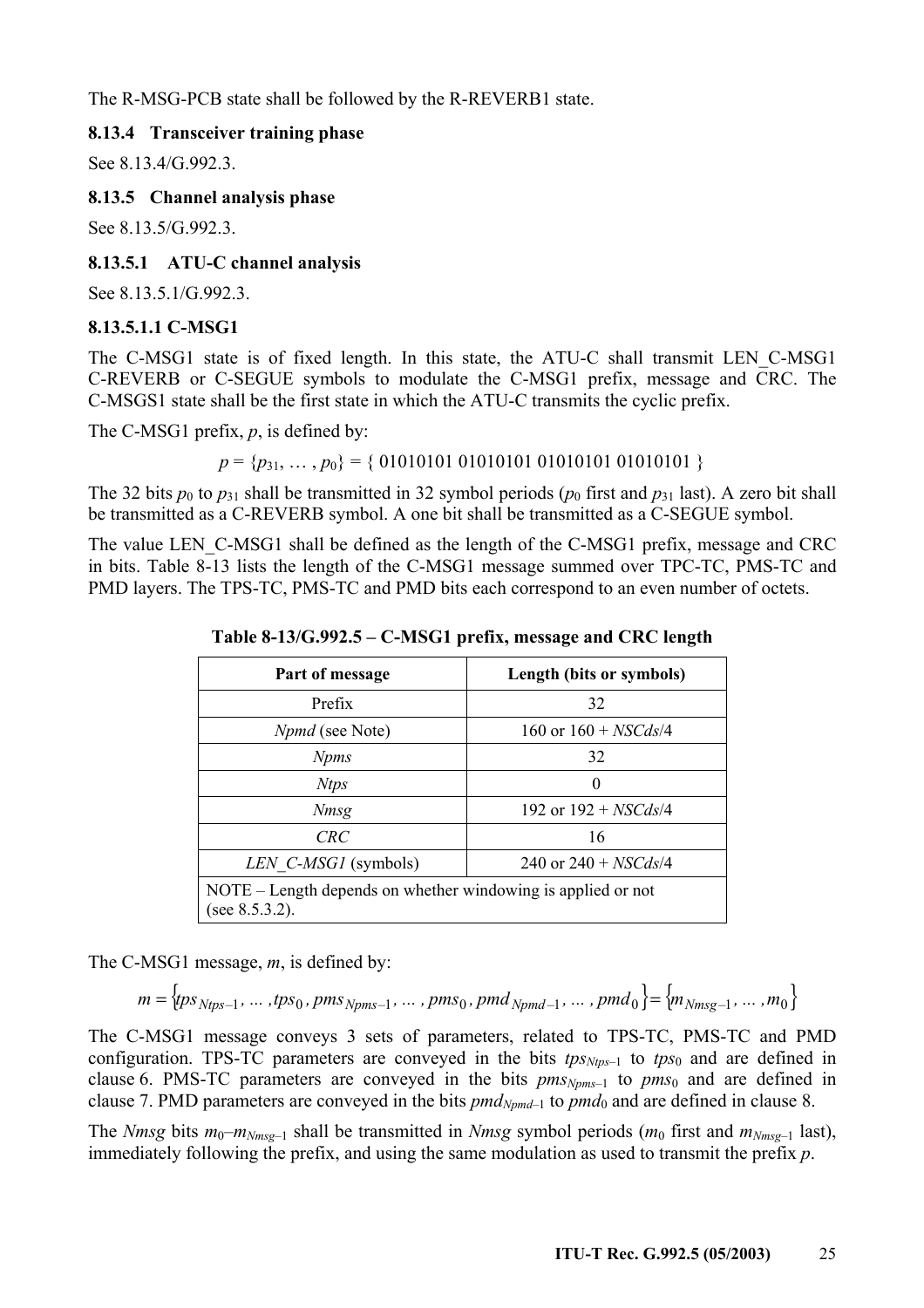After the C-MSG1 message has been transmitted, a CRC shall be appended to the message. The 16 CRC bits shall be computed from the *Nmsg* message *m* bits (thus not including the prefix) in the same way as the CRC bits are calculated for the C-MSG-PCB message.

The 16 bits  $c_0$ - $c_1$ <sub>5</sub> shall be transmitted in 16 symbol periods ( $c_0$  first and  $c_1$ <sub>5</sub> last) using the same modulation as used to transmit the message *m*.

The C-MSG1 state shall be followed by the C-REVERB5 state.

### **8.13.5.1.2 C-REVERB5**

See 8.13.5.1.2/G.992.3.

### **8.13.5.1.3 C-SEGUE2**

See 8.13.5.1.3/G.992.3.

### **8.13.5.1.4 C-MEDLEY**

The C-MEDLEY state is of fixed length. In this state, the ATU-C shall transmit *LEN-MEDLEY*  symbols. The value *LEN-MEDLEY* shall be the maximum of the CA-MEDLEYus and CA-MEDLEYds values indicated by the ATU-C and the ATU-R in the C-MSG1 and R-MSG1 messages respectively. The value *LEN-MEDLEY* shall be a multiple of 512 and shall be less than or equal to 32256. The number of symbols transmitted in the C-MEDLEY state shall be equal to the number of symbols transmitted by the ATU-R in the R-MEDLEY state.

A C-MEDLEY symbol shall be defined depending on its symbolcount within the C-MEDLEY state. The first symbol transmitted in the C-MEDLEY state shall have symbolcount equal to zero. For each symbol transmitted in the C-MEDLEY state, the symbolcount shall be incremented.

The data pattern modulated onto each C-MEDLEY symbol shall be taken from one of the pseudo-random binary sequence (PRBS) defined by:

$$
d_n = 1
$$
 for  $n = 1$  to 9 and  $d_n = d_{n-4} \oplus d_{n-9}$  for  $n > 9$ 

or

$$
d_n = 1
$$
 for  $n = 1$  to 14 and  $d_n = d_{n-5} \oplus d_{n-11} \oplus d_{n-12} \oplus d_{n-14}$  for  $n > 14$ 

Support of the 14th order PRBS is optional for ATU-C and ATU-R. The 14th order PRBS shall be used if and only if the FMT-C-MEDLEYPRBS bit is set to 1 in both the C-MSG-FMT and R-MSG-FMT message respectively. The 9th order polynomial shall be used otherwise.

The C-MEDLEY symbol with symbolcount *i* shall modulate the  $2 \times NSC ds$  bits  $d_{2 \times NSC ds \times i + 1}$  to  $d_2 \times NSCds \times (i+1)$ .

Bits shall be extracted from the PRBS in pairs. For each symbol transmitted in the C-MEDLEY state, *NSCds* pairs (2 × *NSCds* bits) shall be extracted from the PRBS generator. The first extracted pair shall be modulated onto subcarrier 0 (so the bits are effectively ignored). The subsequent pairs are used to define the  $X_i$  and  $Y_i$  components for the subcarriers  $i = 1$  to  $NSCds - 1$ , as defined in Table 8-36/G.992.3 for C-REVERB symbols. For the subcarriers  $i = NSCds$  to  $2 \times NSCds - 1$ , the  $X_i = Y_i = 0$ .

While the ATU-C is in the C-MEDLEY state, the ATU-C and ATU-R may perform further training and SNR estimation.

The C-MEDLEY state shall be followed by the C-EXCHMARKER state.

### **8.13.5.1.5 C-EXCHMARKER**

See 8.13.5.1.5/G.992.3.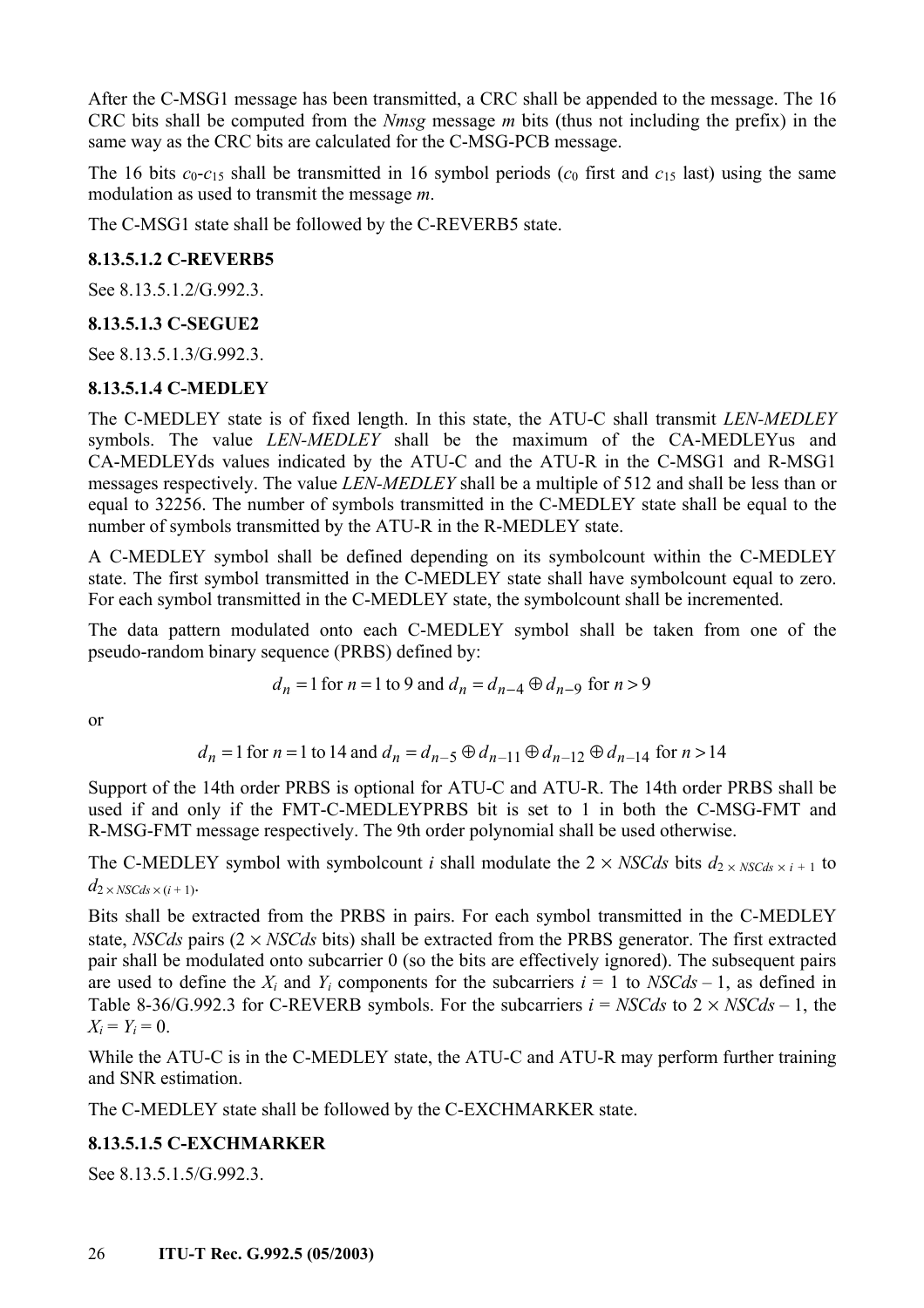### **8.13.5.2 ATU-R channel analysis**

See 8.13.5.2/G.992.3.

### **8.13.6 Exchange phase**

See 8.13.6/G.992.3.

## **8.13.6.1 ATU-C exchange**

See 8.13.6.1/G.992.3.

### **8.13.6.1.1 C-MSG2**

See 8.13.6.1.1/G.992.3.

### **8.13.6.1.2 C-REVERB6**

The C-REVERB6 state is of variable length. In this state, the ATU-C shall transmit a minimum of  $MAX(NSCds - NSCus - 10, 80)$  and a maximum of  $MAX(NSCds - NSCus + 1990, 2000)$ C-REVERB symbols.

This state is a filler state to allow the ATU-C to receive (and decode) the complete R-MSG2 message.

If the ATU-R has transmitted R-REVERB symbols during the R-EXCHMARKER state, the ATU-C shall continue to transmit C-REVERB symbols until after the ATU-R transitioning to the R-REVERB6 state. Within 80 to 2000 symbols after the ATU-R transitioning to the R-REVERB6 state, the ATU-C shall transition to the next state.

If the ATU-R has transmitted R-SEGUE symbols during the R-EXCHMARKER state, the ATU-C shall continue to transmit C-REVERB symbols until after the ATU-R transitioning to the R-REVERB7 state. Within 80 to 2000 symbols after the ATU-R transitioning to the R-REVERB7 state, the ATU-C shall transition to the next state.

The C-REVERB6 state shall be followed by the C-SEGUE3 state.

## **8.13.6.1.3 C-SEGUE3**

See 8.13.6.1.3/G.992.3.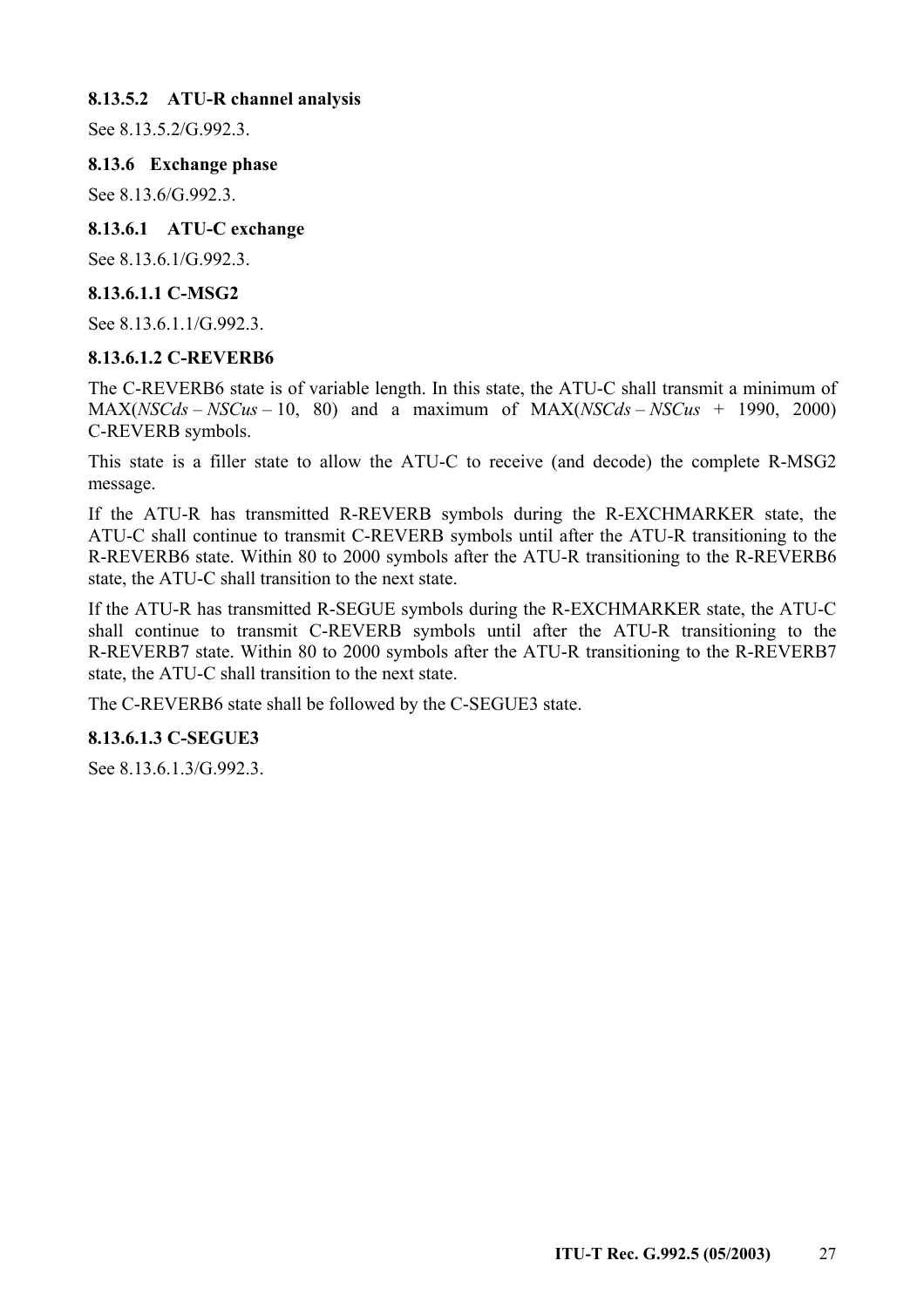#### **8.13.6.1.4 C-PARAMS**

See 8.13.6.1.4/G.992.3, with changing Table 8-14 as follows:

| Part of message                                     | Length (bits or symbols)                           |  |
|-----------------------------------------------------|----------------------------------------------------|--|
| <b>Npmd</b>                                         | $96 + 32 \times NSCus$                             |  |
| <b>Npms</b>                                         | 224                                                |  |
| <b>Ntps</b>                                         | $\theta$                                           |  |
| <b>Nmsg</b>                                         | $320 + 32 \times NSCus$                            |  |
| <b>CRC</b>                                          | 16                                                 |  |
| LEN C-PARAMS<br>(state length in symbols)           | $336 + 32 \times NSCus$<br>$2 \times NSC$ C-PARAMS |  |
| NOTE $- x $ denotes rounding to the higher integer. |                                                    |  |

**Table 8-14/G.992.5 – C-PARAMS message and CRC length** 

### **8.13.6.1.5 C-REVERB7**

See 8.13.6.1.5/G.992.3.

### **8.13.6.1.6 C-SEGUE4**

See 8.13.6.1.6/G.992.3.

#### **8.13.6.2 ATU-R exchange**

See 8.13.6.2/G.992.3.

#### **8.13.6.2.1 R-MSGS2**

The R-MSG2 state is of fixed length. In the R-MSG2 state, the ATU-R shall transmit *NSCds* + 16 R-REVERB or R-SEGUE symbols to modulate the R-MSG2 message and CRC.

The R-MSG2 message, *m*, is defined by:

#### $m = \{m_{NSCds-1}, \ldots, m_0\}$

The bit *mi* shall be set to 1 to indicate that the ATU-C shall use subcarrier index *i* to modulate the C-PARAMS message. The bit  $m_i$  shall be set to 0 to indicate that the ATU-C shall not use subcarrier index *i* to modulate the C-PARAMS message. At least 4 subcarriers shall be used for modulation of the C-PARAMS message. The C-PARAM message will be transmitted at about 8 kbit/s times the number of subcarriers used for modulation of the message.

If the ATU-R has set the R-MSG-FMT message bit FMT-C-PILOT to 1, then the ATU-C modulates the C-TREF pilot tone with a fixed constellation point. In this case, the ATU-R shall not use the C-TREF pilot tone for modulation of the C-PARAMS message.

The bits  $m_0$ – $m_{NSCds}$ <sub>–1</sub> shall be transmitted in *NSCds* symbol periods ( $m_0$  first and  $m_{NSCds}$ <sub>–1</sub> last). A zero bit shall be transmitted as an R-REVERB symbol. A one bit shall be transmitted as an R-SEGUE symbol.

After the R-MSG2 message has been transmitted, a CRC shall be appended to the message. The 16 CRC bits shall be computed from the *NSCds* message *m* bits in the same way as the CRC bits are calculated for the C-MSG-PCB message.

The 16 bits  $c_0$ - $c_1$ <sub>5</sub> shall be transmitted in 16 symbol periods ( $c_0$  first and  $c_1$ <sub>5</sub> last) using the same modulation as used to transmit the message *m*.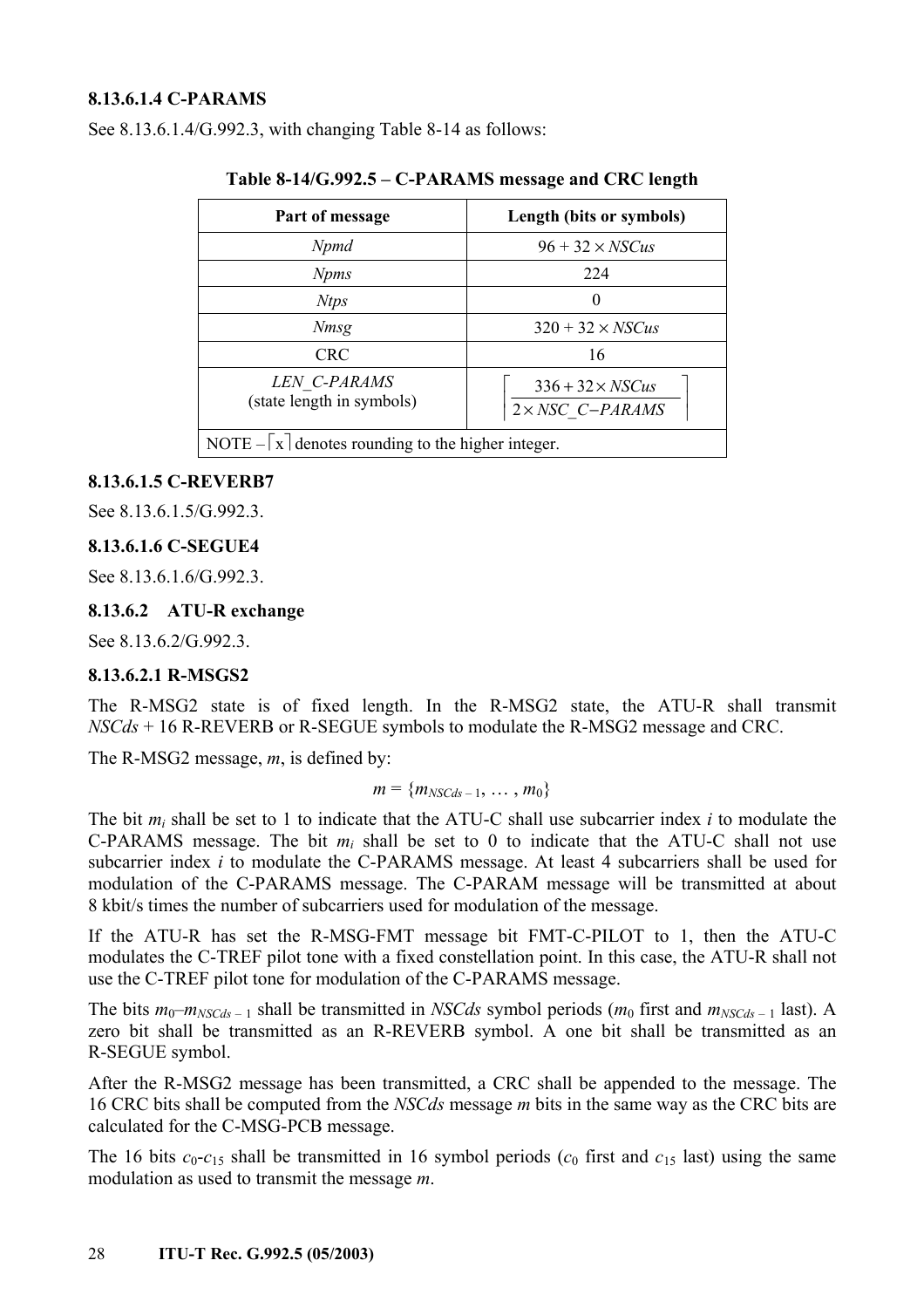If the ATU-R has transmitted R-REVERB symbols during the R-EXCHMARKER state, the R-MSG2 state shall be followed by the R-REVERB6 state. If the ATU-R has transmitted R-SEGUE symbols during the R-EXCHMARKER state, the R-MSG2 state shall be followed by the R-REVERB7 state.

### **8.13.6.2.2 R-REVERB6**

See 8.13.6.2.2/G.992.3.

### **8.13.6.2.3 R-SEGUE3**

See 8.13.6.2.3/G.992.3.

### **8.13.6.2.4 R-PARAMS**

See 8.13.6.2.4/G.992.3, changing Table 8-40/G.992.3 with Table 8-15:

| Part of message                                     | Length (bits or symbols)                             |
|-----------------------------------------------------|------------------------------------------------------|
| Npmd                                                | $96 + 32 \times NSCds$                               |
| <b>Npms</b>                                         | 224                                                  |
| <b>Ntps</b>                                         | $\theta$                                             |
| <b>Nmsg</b>                                         | $320 + 32 \times NSCds$                              |
| <b>CRC</b>                                          | 16                                                   |
| <b>LEN R-PARAMS</b><br>(state length in symbols)    | $336 + 32 \times NSCds$<br>$2 \times NSC$ $R-PARAMS$ |
| NOTE $- x $ denotes rounding to the higher integer. |                                                      |

# **Table 8-15/G.992.5 – R-PARAMS message and CRC length**

# **8.13.6.2.5 R-REVERB7**

See 8.13.6.2.5/G.992.3.

# **8.13.6.2.6 R-SEGUE4**

See 8.13.6.2.6/G.992.3.

#### **8.13.7 Timing diagram of the initialization procedures**

Figure 8-5 shows the timing diagram of the first part of the initialization procedures, from the G.994.1 phase up to the start of the Channel Analysis phase. Figures 8-6 to 8-9 show the second part of the Initialization procedures, from the end of the Channel Analysis Phase up to Showtime. These four timing diagrams represent the four cases resulting from whether the C-PARAMS and/or R-PARAMS states are included or not.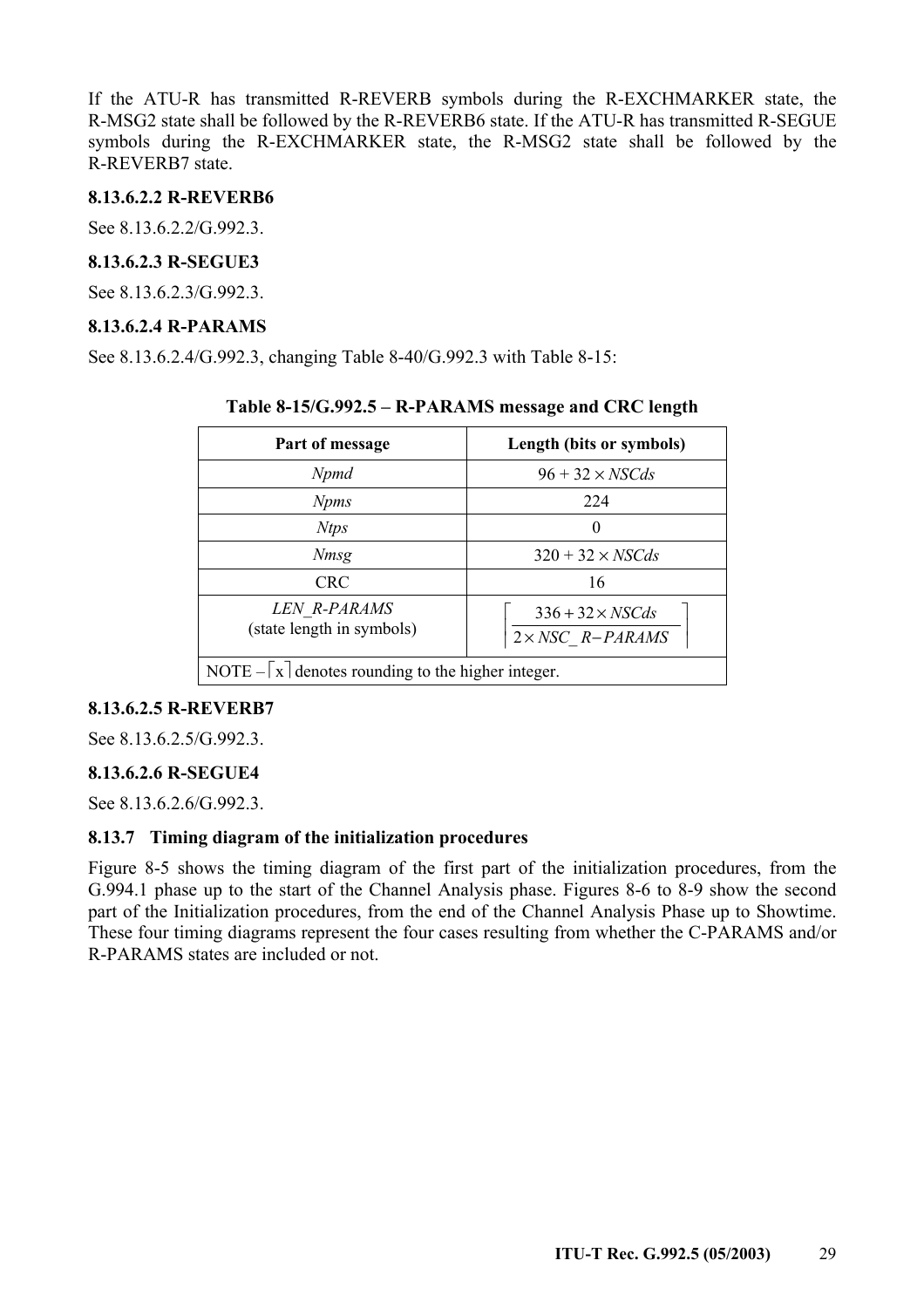|                                           | G.994.1                |                                               | G.994.1                                        |                                                   |
|-------------------------------------------|------------------------|-----------------------------------------------|------------------------------------------------|---------------------------------------------------|
| $\geq 512$<br>≤4204                       | C-QUIET1               | $\geq$ 512 and $\leq$ 2048<br>after both ATUs |                                                | $\geq 640$                                        |
| 128                                       | C-COMB1                | are in QUIET1                                 | R-QUIET1                                       | ≤4396                                             |
| 256                                       | C-QUIET2               | $\leq 64$                                     |                                                |                                                   |
| 1024 or 3872                              | C-COMB2                |                                               | R-COMB1                                        | 128                                               |
| 0 or 10                                   | <i>XQQ</i> MB          |                                               |                                                |                                                   |
| 0 or 512                                  | ANEPROBE               |                                               | R-QUIET2                                       | $\geq 64 + LEN$ C-COMB2<br>$\leq$ 714+LEN C-COMB2 |
|                                           |                        | $\leq 64$                                     |                                                |                                                   |
| $\geq$ 256                                | C-QUIET3               |                                               | R-COMB2                                        | 256                                               |
| $≤906$                                    |                        |                                               | R-ICONAB                                       | 0 or 10                                           |
|                                           |                        |                                               | VEPRØRF                                        | 0 or 512                                          |
|                                           |                        | $\leq 64$                                     |                                                |                                                   |
| 64                                        | C-COMB3                |                                               |                                                |                                                   |
| 10                                        | C-ICOMB2               |                                               |                                                | $\geq$ 266                                        |
| 96                                        |                        |                                               | R-QUIET3                                       | $\leq$ 410+3×NSCus                                |
| 96 or 96+3×NSCus                          | C-MSG-FMT<br>C-MSG-PCB |                                               |                                                |                                                   |
|                                           |                        | $\leq 80$                                     |                                                |                                                   |
| $\geq$ 314<br>$\leq$ 474+3×NSCds          |                        |                                               | R-COMB3                                        | 64                                                |
|                                           | C-QUIET4               |                                               | R-ICOMB2                                       | 10                                                |
|                                           |                        |                                               | R-MSG-FMT                                      | 96                                                |
|                                           |                        |                                               | R-MSG-PCB                                      | 144 or 144+3×NSCds                                |
|                                           |                        | $\leq 80$                                     | R-REVERB1                                      | 272 or 592                                        |
| LEN R-REVERB1<br>$+$ LEN $R$ -QUIET4 - 80 | C-REVERB1              |                                               | 1x4XX1tz14                                     | ${\geq}0$<br>≤15872                               |
| $\geq$ 512<br>≤15872                      | C-TREF1                |                                               |                                                | $\geq 432$                                        |
| 64                                        | C-REVERB2              | $\leq 64$                                     | <b>R-REVERB2</b>                               | ≤15888                                            |
| 512                                       | C-ECT                  |                                               | R-QUIET5                                       |                                                   |
| $\geq 448$                                |                        |                                               | Last symbol may be<br>shortened by $n$ samples | $\geq 1024$<br>≤16384                             |
| ≤15936                                    | C-REVERB3              | $\leq 64$                                     | R-REVERB3                                      | 64                                                |
| 576                                       | C-TREF2/C-QUIET5       |                                               | R-ECT                                          | 512                                               |
| 256 or 1024                               | C-REVERB4              | Introduction of                               | R-REVERB4                                      | $\geq$ LEN C-REVERB4<br>$\leq$ LEN C-REVERB4 + 80 |
| 10                                        | C-SEGUE1               | cyclic prefix                                 | R-SEGUE1                                       | 10                                                |
| LEN C-MSG1                                | C-MSG1                 |                                               |                                                | $\geq 10$                                         |
|                                           |                        | $\leq128$                                     | R-REVERB5                                      | $\leq$ 196+LEN_C-MSG1                             |
| $\geq 10$                                 |                        |                                               | R-SEGUE2                                       | $10\,$                                            |
| $\leq$ 218+LEN_R-MSG1                     | C-REVERB5              |                                               | R-MSG1                                         | LEN_R-MSG1                                        |
|                                           |                        | ${\leq}80$                                    |                                                |                                                   |
| 10                                        | C-SEGUE2               |                                               |                                                |                                                   |
|                                           |                        |                                               |                                                | G.992.5_F8-5                                      |

**Figure 8-5/G.992.5 – Timing diagram of the initialization procedure (part 1)**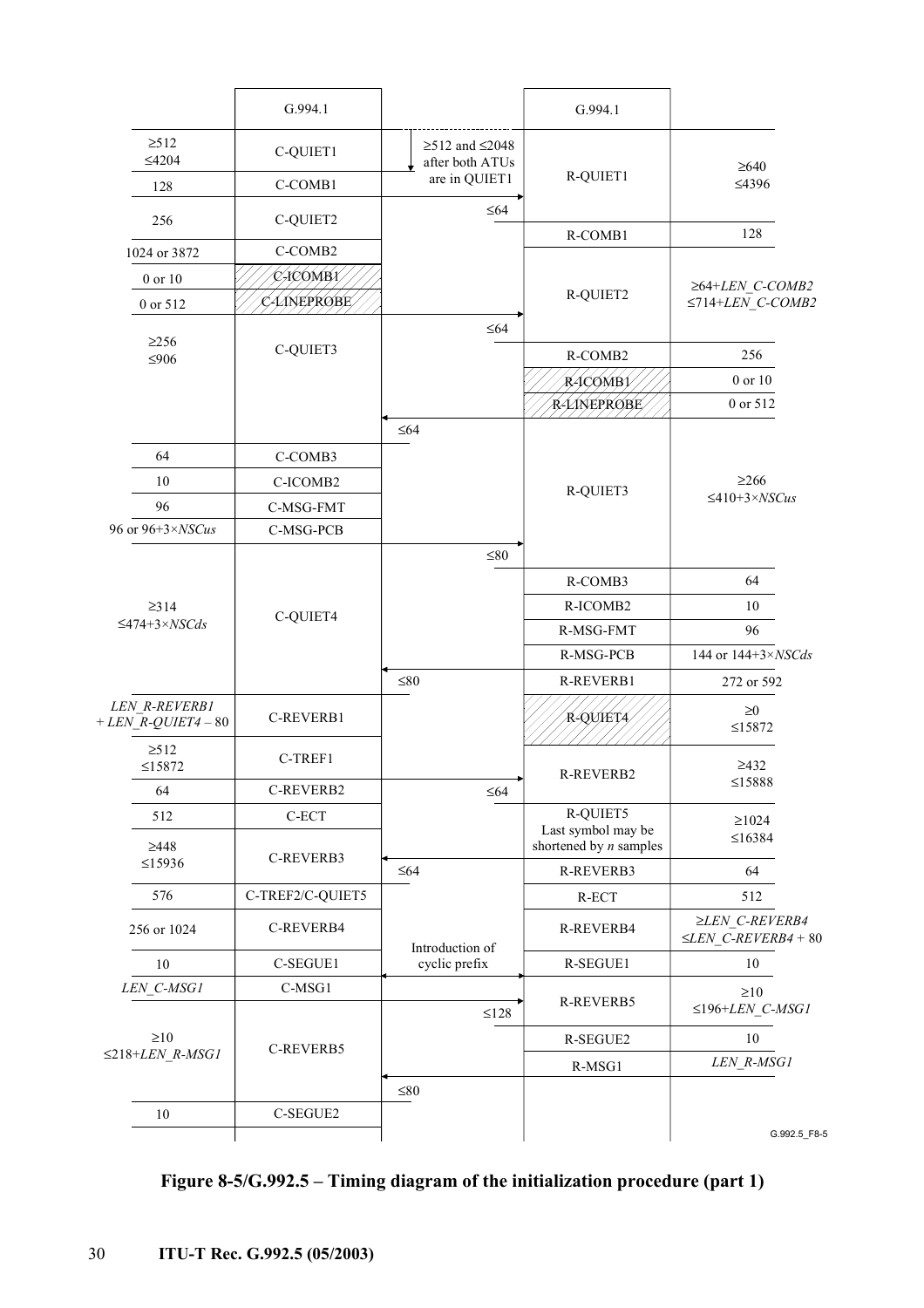|                           |                     | C-MEDLEY starts                                                                   |                     |                          |
|---------------------------|---------------------|-----------------------------------------------------------------------------------|---------------------|--------------------------|
| <b>LEN MEDLEY</b>         | <b>C-MEDLEY</b>     | 10 to 90 symbols<br>after R-MEDLEY                                                | <b>R-MEDLEY</b>     | LEN MEDLEY               |
| 64                        | <b>C-EXCHMARKER</b> |                                                                                   | <b>R-EXCHMARKER</b> | 64                       |
| $NSCus+16$                | C-MSG <sub>2</sub>  |                                                                                   | $R-MSG2$            | $NSCds + 16$             |
| $\geq NSCds - NSCus - 10$ |                     |                                                                                   |                     |                          |
| ≤NSCds–NSCus+1990         | <b>C-REVERB6</b>    | $\geq 80$<br>$\leq$ 2000                                                          | R-REVERB6           | $\geq 80$<br>$\leq$ 2000 |
| 10                        | C-SEGUE3            | ATU-x transitions to<br>x-REVERB7 state<br>at end of x-PARAMS<br>$≥128$ and ≤2048 | R-SEGUE3            | 10                       |
| LEN C-PARAMS              | <b>C-PARAMS</b>     |                                                                                   | <b>R-PARAMS</b>     | LEN R-PARAMS             |
| $\geq$ 128                |                     |                                                                                   |                     |                          |
|                           | <b>C-REVERB7</b>    | after both ATUs<br>are in REVERB7                                                 | <b>R-REVERB7</b>    | $\geq$ 128               |
| 10                        | C-SEGUE4            |                                                                                   | R-SEGUE4            | 10                       |
|                           | <b>C-SHOWTIME</b>   |                                                                                   | <b>R-SHOWTIME</b>   | G.992.5 F8-6             |

# **Figure 8-6/G.992.5 – Timing diagram of the initialization procedure (part 2) with C-PARAMS and with R-PARAMS states**

|                                                          |                     | C-MEDLEY starts                    |                     |                           |
|----------------------------------------------------------|---------------------|------------------------------------|---------------------|---------------------------|
| <b>LEN MEDLEY</b>                                        | <b>C-MEDLEY</b>     | 10 to 90 symbols<br>after R-MEDLEY | <b>R-MEDLEY</b>     | <b>LEN MEDLEY</b>         |
| 64                                                       | <b>C-EXCHMARKER</b> |                                    | <b>R-EXCHMARKER</b> | 64                        |
| $NSCus+16$                                               | C-MSG <sub>2</sub>  |                                    | $R-MSG2$            | $NSCds + 16$              |
| $\geq NSCds - NSCus + 38$<br>$\leq NSCds - NSCus + 2038$ | <b>C-REVERB7</b>    | $\geq$ 128<br>$\leq$ 2048          | <b>R-REVERB7</b>    | $\geq$ 128<br>$\leq$ 2048 |
| 10                                                       | C-SEGUE4            |                                    | R-SEGUE4            | 10                        |
|                                                          | <b>C-SHOWTIME</b>   |                                    | <b>R-SHOWTIME</b>   | G.992.5 F8-7              |

#### **Figure 8-7/G.992.5 – Timing diagram of the initialization procedure (part 2) without C-PARAMS and without R-PARAMS states**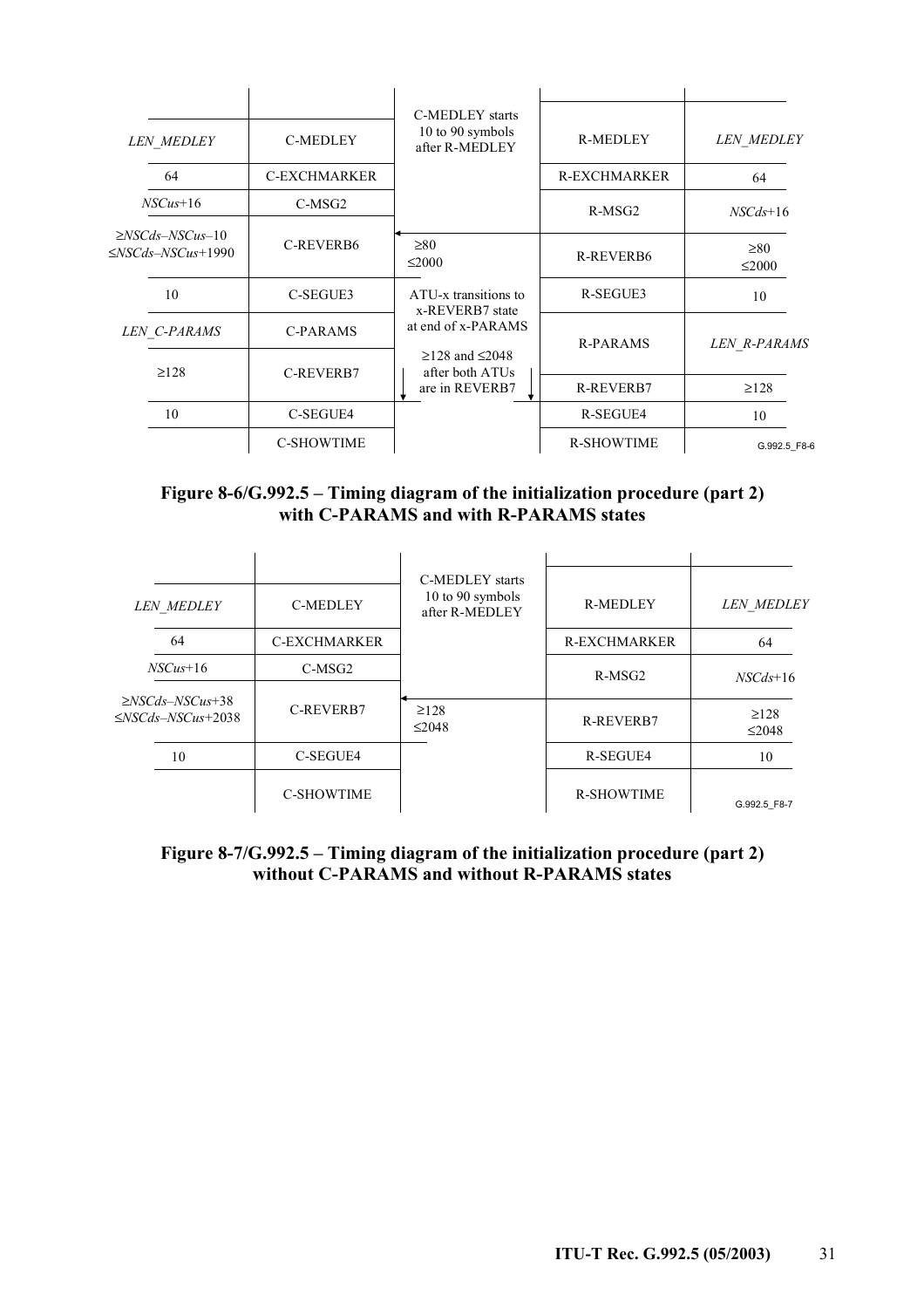|                                                |                     | C-MEDLEY starts                    |                     |                                               |  |
|------------------------------------------------|---------------------|------------------------------------|---------------------|-----------------------------------------------|--|
| <b>LEN MEDLEY</b>                              | <b>C-MEDLEY</b>     | 10 to 90 symbols<br>after R-MEDLEY | R-MEDLEY            | LEN_MEDLEY                                    |  |
| 64                                             | <b>C-EXCHMARKER</b> |                                    | <b>R-EXCHMARKER</b> | 64                                            |  |
| $NSCus+16$                                     | C-MSG <sub>2</sub>  |                                    | R-MSG2              | $NSCds + 16$                                  |  |
| $\geq NSCds - NSCus - 10$<br>≤NSCds–NSCus+1990 | <b>C-REVERB6</b>    | $\geq 80$<br>$\leq$ 2000           |                     |                                               |  |
| 10                                             | C-SEGUE3            |                                    | <b>R-REVERB7</b>    | $\geq$ 218+LEN C-PARAMS<br>≤4058+LEN C-PARAMS |  |
| LEN C-PARAMS                                   | <b>C-PARAMS</b>     |                                    |                     |                                               |  |
| $\geq$ 128<br>$\leq$ 2048                      | <b>C-REVERB7</b>    | $\geq$ 128<br>$\leq$ 2048          |                     |                                               |  |
| 10                                             | C-SEGUE4            |                                    | R-SEGUE4            | 10                                            |  |
|                                                | <b>C-SHOWTIME</b>   |                                    | <b>R-SHOWTIME</b>   | G.992.5_F8-8                                  |  |

### **Figure 8-8/G.992.5 – Timing diagram of the initialization procedure (part 2) with C-PARAMS and without R-PARAMS states**

|                                    | <b>LEN MEDLEY</b>          | <b>C-MEDLEY</b>     | C-MEDLEY starts<br>10 to 90 symbols<br>after R-MEDLEY | <b>R-MEDLEY</b>     | LEN MEDLEY                |
|------------------------------------|----------------------------|---------------------|-------------------------------------------------------|---------------------|---------------------------|
|                                    | 64                         | <b>C-EXCHMARKER</b> |                                                       | <b>R-EXCHMARKER</b> | 64                        |
|                                    | $NSCus+16$                 | C-MSG2              |                                                       | $R-MSG2$            | $NSCds+16$                |
|                                    | $\geq NSCds - NSCus + 128$ |                     |                                                       | <b>R-REVERB6</b>    | $\geq 80$<br>$\leq$ 2000  |
| +LEN R-PARAMS<br>≤NSCds–NSCus+4048 | C-REVERB7                  |                     | R-SEGUE3                                              | 10                  |                           |
|                                    | +LEN R-PARAMS              |                     |                                                       | <b>R-PARAMS</b>     | LEN R-PARAMS              |
|                                    |                            |                     | $\geq$ 128<br>$\leq$ 2048                             | <b>R-REVERB7</b>    | $\geq$ 128<br>$\leq$ 2048 |
|                                    | 10                         | C-SEGUE4            |                                                       | R-SEGUE4            | 10                        |
|                                    |                            | <b>C-SHOWTIME</b>   |                                                       | <b>R-SHOWTIME</b>   | G.992.5_F8-9              |

# **Figure 8-9/G.992.5 – Timing diagram of the initialization procedure (part 2) without C-PARAMS and with R-PARAMS states**

# **8.14 Short initialization procedures**

A short initialization sequence is defined to allow the ATUs to quickly enter Showtime from a L3 power management state or as a fast recovery procedure from changing of line conditions during Showtime. The short initialization sequence shall be optional for both ATU-C and ATU-R (with indication in ITU-T Rec. G.994.1, see 8.13.2). If the short initialization sequence is supported, the ATU should also support unbalanced bitswap (i.e., type 3 On-Line Reconfiguration with restriction to change  $b_i$ ,  $g_i$  and  $\overrightarrow{L_p}$  only, see 9.4.1.1).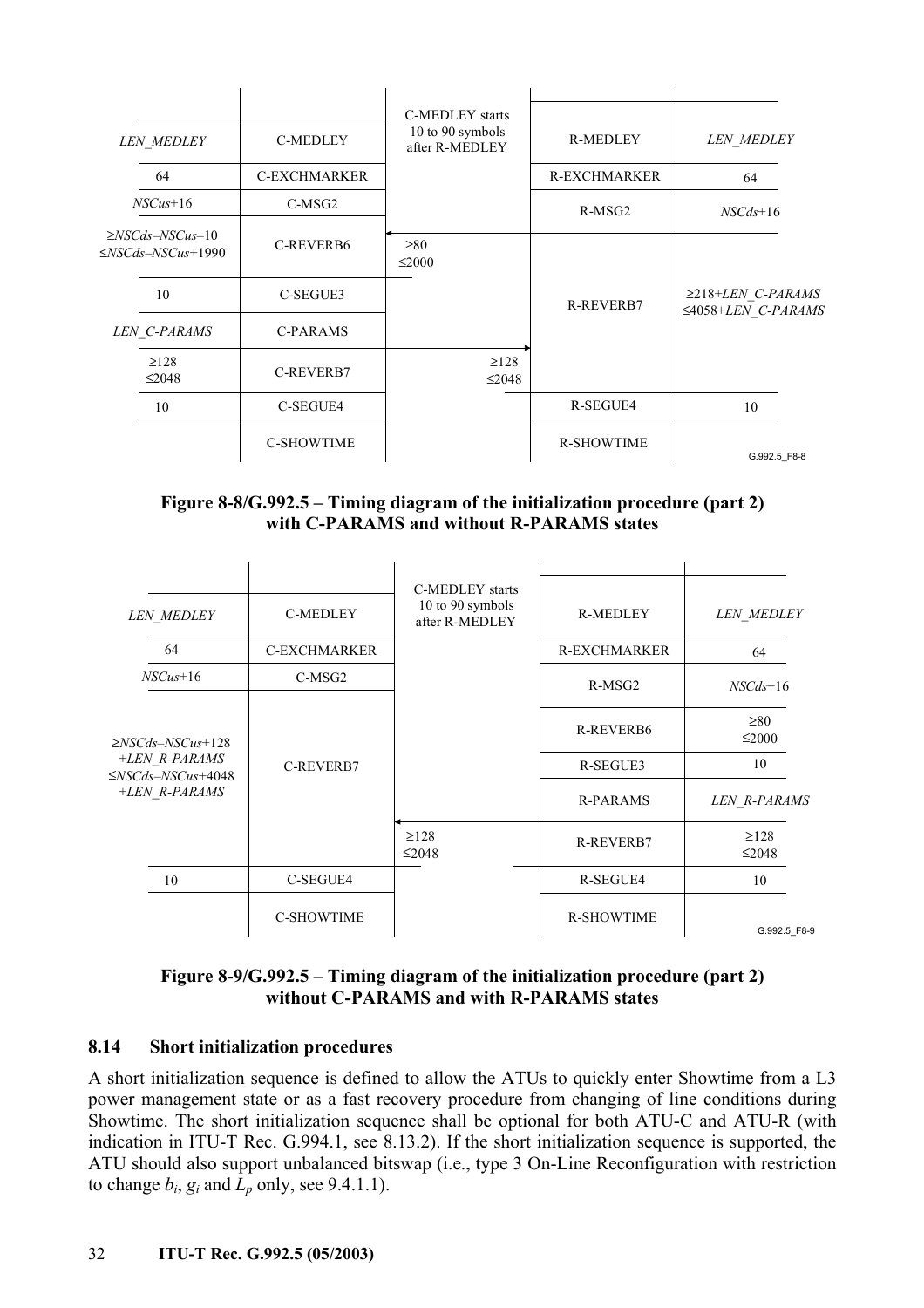The state diagram of the short sequence shall be the same as the one shown in Figures 8-5 to 8-9. with the exception of the entry procedures which shall be as depicted in Figures 8-10 and 8-11. Figure 8-10 shows the entry procedure for an ATU-C initiated short initialization. The ATU-C shall keep transmitting 128 symbols of C-COMB1 followed by 256 symbols of silence (C-QUIET2) until either the ATU-R responds with R-COMB1 during one of the C-QUIET2 states or a vendor discretionary timeout C-T1 is reached. If the short initialization is used as a fast recovery procedure from showtime, the ATU-R should reply to the first transmission of the C-COMB initialization signal.



# **Figure 8-10/G.992.5 – Timing diagram of the entry into the short initialization procedure, ATU-C initiated**

Figure 8-11 shows the entry procedure for an ATU-R initiated short initialization. The ATU-R shall keep transmitting 128 symbols of R-COMB1 followed by 256 symbols of silence (R-QUIET2) until either the ATU-C responds with C-COMB2 during one of the R-QUIET2 states or a vendor discretionary timeout R-T1 is reached. If the short initialization is used as a fast recovery procedure from showtime, the ATU-C should reply to the first transmission of the R-COMB initialization signal.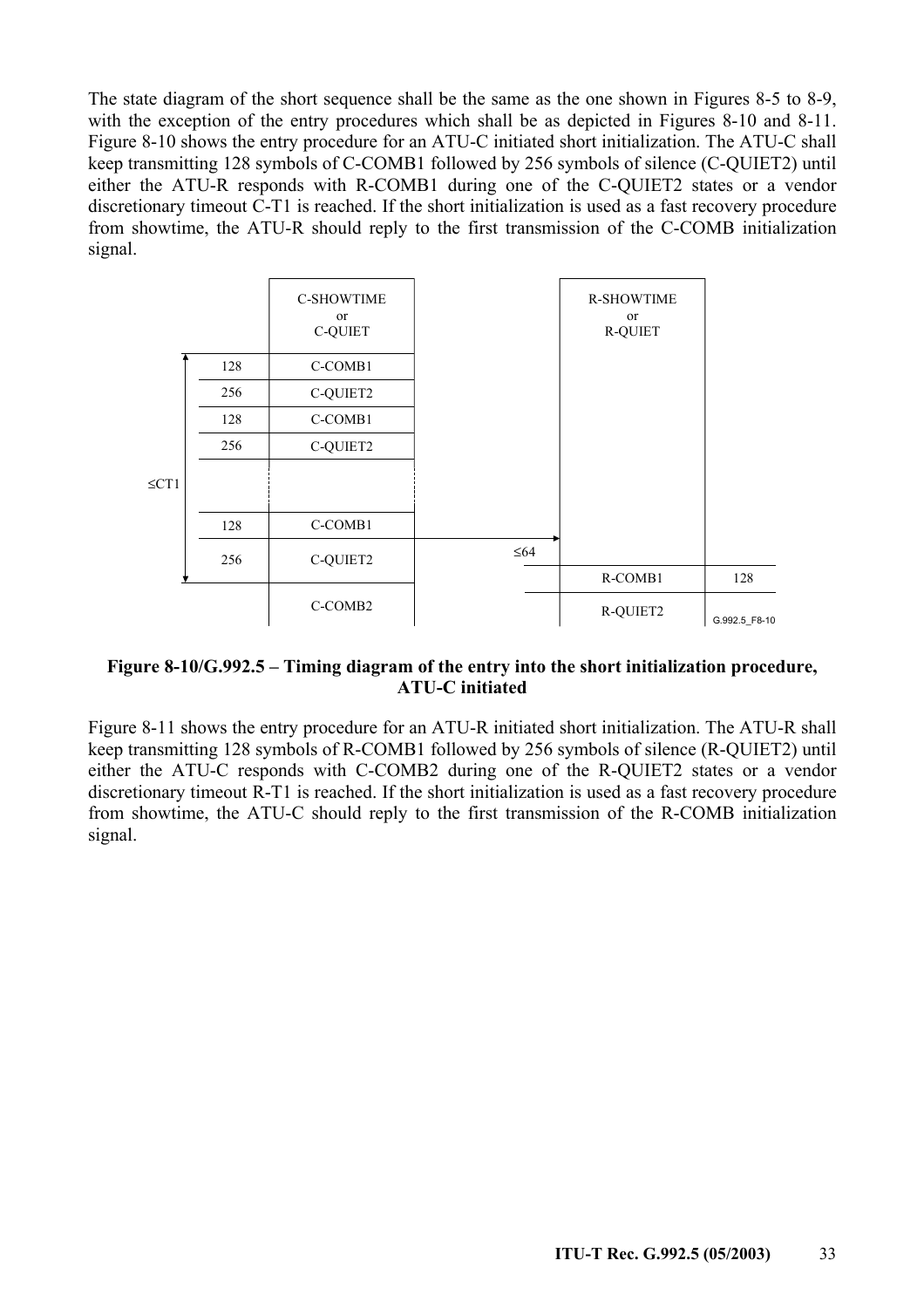| <b>C-SHOWTIME</b><br>or<br><b>C-QUIET</b> |                | <b>R-SHOWTIME</b><br>or<br><b>R-QUIET</b> |               |            |
|-------------------------------------------|----------------|-------------------------------------------|---------------|------------|
|                                           |                | R-COMB1                                   | 128           |            |
|                                           |                | R-QUIET2                                  | 256           |            |
|                                           |                | R-COMB1                                   | 128           |            |
|                                           |                | R-QUIET2                                  | 256           |            |
|                                           |                |                                           |               | $\leq$ RT1 |
|                                           |                | R-COMB1                                   | 128           |            |
|                                           | $≥64$ and ≤128 | R-QUIET2                                  |               |            |
| C-COMB <sub>2</sub>                       |                |                                           | G.992.5 F8-11 |            |
|                                           |                |                                           |               |            |

# **Figure 8-11/G.992.5 – Timing diagram of the entry into the short initialization procedure, ATU-R initiated**

The short initialization procedure may be used for the link state transition from the L3 state to the L0 state (see 9.5.3/G.992.3). Fast error recovery (during the L0 or L2 link state) is through the short initialization procedure. At the start of the short initialization procedure, the ADSL link state shall be changed to the L3 state. When the ATU reaches the Showtime state through the short initialization procedure, the ADSL link shall be in the L0 state (see Figure 9-5/G.992.3).

The short initialization procedure should be completed within 3 s. However, to meet this requirement, proper time budget balancing between ATU-C and ATU-R is required. Table 8-16 lists recommended time budgets for the variable portions of each ATU initialization sequence. Figures 8-12 and 8-13 show the recommended timing diagram for the short initialization procedure.

| <b>ATU</b> state | <b>Recommended duration</b><br>(symbols) | <b>Note</b>                                                                                |
|------------------|------------------------------------------|--------------------------------------------------------------------------------------------|
| C-MSG-PCB        | $= 96$                                   | No C-BLACKOUT bits included<br>(last previous exchanged BLACKOUT bits remain valid)        |
| R-MSG-PCB        | $=144$                                   | No R-BLACKOUT bits included<br>(last previous exchanged BLACKOUT bits remain valid)        |
| <b>R-REVERB1</b> | $=272$                                   |                                                                                            |
| R-QUIET4         | $=0$                                     | ATU-C hybrid fine tuning state is skipped                                                  |
| C-TREF1          | $\leq 1024$                              | Faster upstream channel estimation, less precise timing<br>and no ATU-R hybrid fine tuning |
| R-QUIET5         | $=1024$                                  |                                                                                            |
| <b>C-REVERB3</b> | $=512 \pm 64$                            | Faster downstream channel estimation and equalizer<br>training                             |
| <b>C-REVERB4</b> | $=256$                                   |                                                                                            |
| <b>C-MEDLEY</b>  | $\leq 1024$                              | Less accurate SNR estimation                                                               |
| <b>R-MEDLEY</b>  | $\leq 1024$                              | Less accurate SNR estimation                                                               |

| Table 8-16/G.992.5 – Recommended duration for variable portions |
|-----------------------------------------------------------------|
| of the initialization sequence                                  |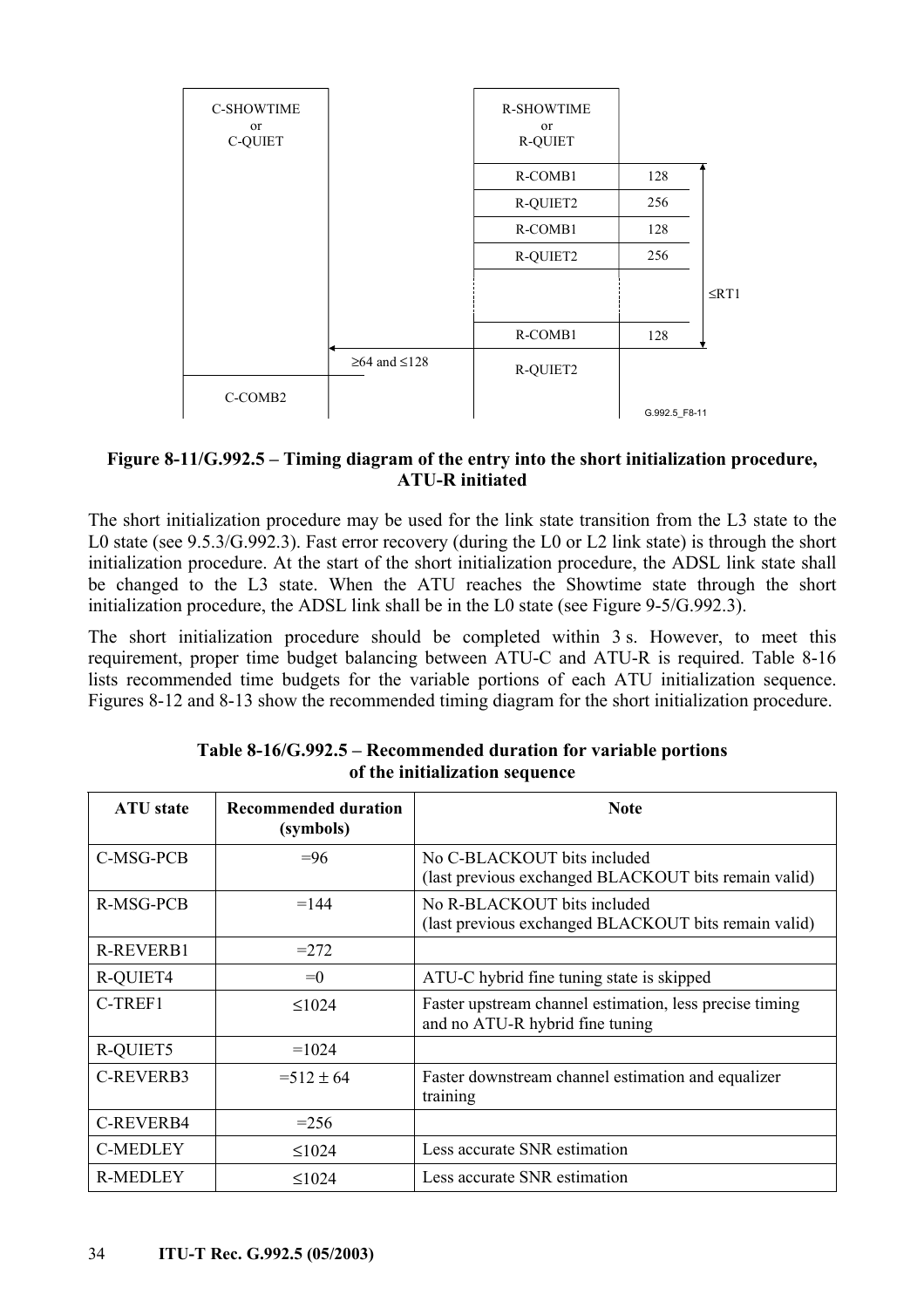| <b>ATU</b> state | <b>Recommended duration</b><br>(symbols) | <b>Note</b>                                               |
|------------------|------------------------------------------|-----------------------------------------------------------|
| C-REVERB6        | $\leq 120$                               | Limit through faster and simpler bit allocation algorithm |
| R-REVERB6        | $\leq 120$                               | Limit through faster and simpler bit allocation algorithm |

# **Table 8-16/G.992.5 – Recommended duration for variable portions of the initialization sequence**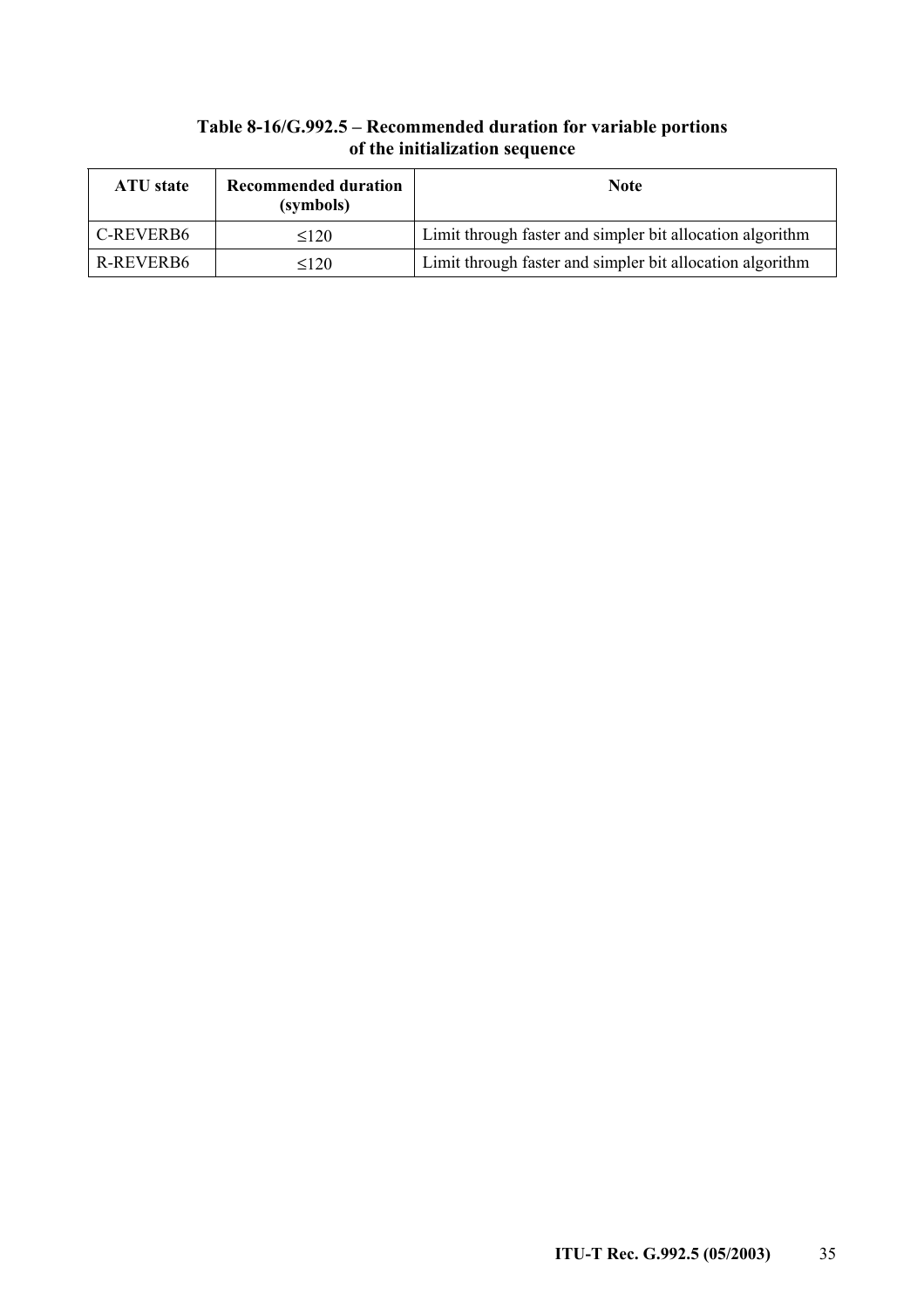| 1024 or 3872              | C-COMB2             |                                  |                                | $\geq 64 + LEN_C-COMB2$  |
|---------------------------|---------------------|----------------------------------|--------------------------------|--------------------------|
| $0$ or $10\,$             | ZAZ6MB1<br>ANEPRØBE |                                  | R-QUIET2                       | $\leq$ 714+LEN_C-COMB2   |
| 0 or 512                  |                     | $\leq 64$                        |                                |                          |
|                           |                     |                                  | R-COMB2                        | 256                      |
| $\geq$ 256<br>$\leq 906$  | C-QUIET3            |                                  |                                | 0 or 10                  |
|                           |                     |                                  | LINEPROBE                      | 0 or 512                 |
|                           |                     | $\leq 64$                        |                                |                          |
| 64                        | C-COMB3             |                                  |                                |                          |
| 10                        | C-ICOMB2            |                                  |                                | $\geq$ 266               |
| 96                        | C-MSG-FMT           |                                  | R-QUIET3                       | $\leq 410$               |
| 96                        | C-MSG-PCB           |                                  |                                |                          |
|                           |                     | $\leq 80$                        |                                |                          |
|                           |                     |                                  | R-COMB3                        | 64                       |
| $\geq$ 314                | C-QUIET4            |                                  | R-ICOMB2                       | 10                       |
| ≤1242                     |                     |                                  | R-MSG-FMT                      | 96                       |
|                           |                     |                                  | R-MSG-PCB                      | 144                      |
|                           |                     | ${\leq}80$                       | R-REVERB1                      | 272                      |
| 192                       | C-REVERB1           |                                  |                                |                          |
| $\geq 512$<br>$\leq 1024$ | C-TREF1             |                                  | R-REVERB2                      | $\geq 432$<br>$≤1088$    |
| 64                        | C-REVERB2           | $\leq 64$                        |                                |                          |
| 512                       | C-ECT               |                                  | R-QUIET5<br>Last symbol may be | 1024                     |
| $\geq$ 448                | C-REVERB3           |                                  | shortened by $n$ samples       |                          |
| $\leq 576$                |                     | $\leq 64$                        | R-REVERB3                      | 64                       |
| 576                       | C-TREF2/C-QUIET5    |                                  | R-ECT                          | 512                      |
| 256                       | C-REVERB4           |                                  | R-REVERB4                      | $\geq$ 256<br>$\leq$ 336 |
| $10\,$                    | C-SEGUE1            | Introduction of<br>cyclic prefix | R-SEGUE1                       | $10\,$                   |
| LEN_C-MSG1                | C-MSG1              |                                  |                                | $\geq10$                 |
|                           |                     | ${\leq}128$                      | R-REVERB5                      | $\leq$ 196+LEN_C-MSG1    |
| $\geq10$                  | C-REVERB5           |                                  | R-SEGUE2                       | 10                       |
| $\leq$ 218+LEN_R-MSG1     |                     |                                  | R-MSG1                         | LEN_R-MSG1               |
|                           |                     |                                  |                                |                          |
|                           |                     | $\leq\!\!80$                     |                                |                          |

# **Figure 8-12/G.992.5 – Timing diagram of the short initialization procedure (part 1)**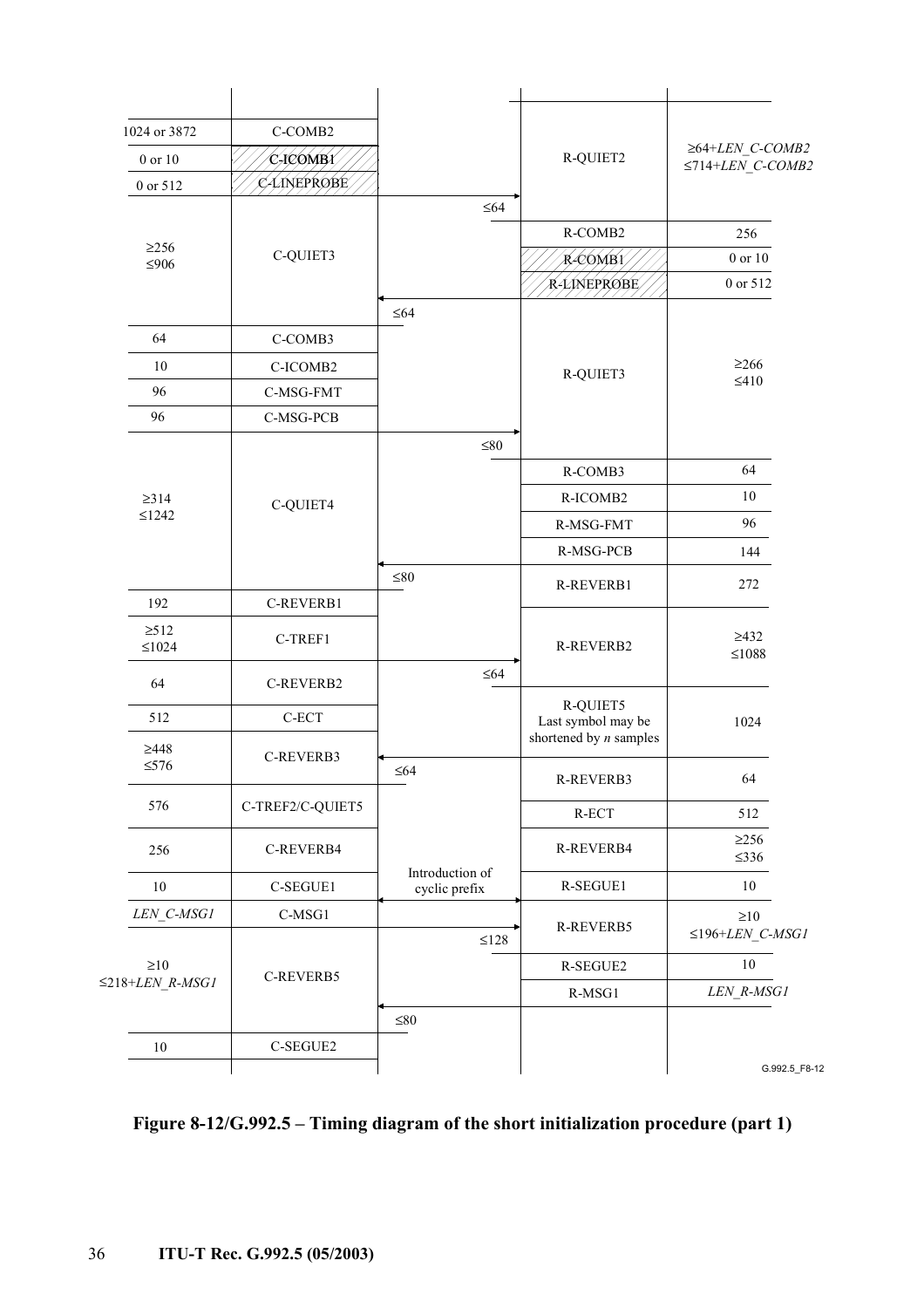| <b>LEN MEDLEY</b><br>$\leq 1024$                       | <b>C-MEDLEY</b>               | C-MEDLEY starts<br>10 to 90 symbols<br>after R-MEDLEY               | <b>R-MEDLEY</b>     | LEN MEDLEY<br>$\leq 1024$ |
|--------------------------------------------------------|-------------------------------|---------------------------------------------------------------------|---------------------|---------------------------|
| 64                                                     | <b>C-EXCHMARKER</b>           |                                                                     | <b>R-EXCHMARKER</b> | 64                        |
| $NSCus+16$                                             | C-MSG <sub>2</sub>            |                                                                     | $R-MSG2$            | $NSCds + 16$              |
| $\geq NSCds - NSCus - 10$<br>$\leq NSCds - NSCus + 80$ | Z-RENERB6                     | $\geq 80$<br>$\leq 120$                                             | R-REVERB6           | $\geq 80$<br>$\leq 120$   |
| 10                                                     | <b>ZSEGUE3</b>                | ATU-x transitions to<br>x-REVERB7 state                             | R-SEGVE             | 10                        |
| LEN C-PARAMS<br>$\geq$ 128                             | Z-PARAMS,<br><b>C-REVERB7</b> | at end of x-PARAMS<br>$\geq$ 128 and $\leq$ 2048<br>after both ATUs | R-PARAMS            | LEN R-PARAMS              |
|                                                        |                               | are in REVERB7                                                      | <b>R-REVERB7</b>    | $\geq$ 128                |
| 10                                                     | C-SEGUE4                      |                                                                     | R-SEGUE4            | 10                        |
|                                                        | <b>C-SHOWTIME</b>             |                                                                     | <b>R-SHOWTIME</b>   | G.992.5 F8-13             |

|  | Figure 8-13/G.992.5 – Timing diagram of the short initialization procedure (part 2) |  |
|--|-------------------------------------------------------------------------------------|--|
|  |                                                                                     |  |
|  |                                                                                     |  |
|  |                                                                                     |  |

# **8.15 Loop diagnostics mode procedures**

See 8.15/G.992.3.

#### **8.15.1 Overview**

See 8.15.1/G.992.3.

#### **8.15.2 Channel discovery phase**

See 8.15.2/G.992.3.

# **8.15.2.1 ATU-C channel discovery phase**

The sequence of states in the Loop Diagnostics Mode shall be the same as for the Initialization sequence (defined in 8.13.3.1). Each state shall have fixed duration in Loop Diagnostics Mode, as shown in the Loop Diagnostics Mode timing diagram in Figure 8-14.

The signals transmitted during each of the states in the Loop Diagnostics Mode shall be the same as for the Initialization sequence (defined in 8.13.3.1).

The states C-ICOMB1 and C-LINEPROBE states and the C-BLACKOUT bits shall be included during an Initialization in Loop Diagnostics Mode.

The C-MSG-FMT message shall be as defined in Table 8-17.

|  | Table 8-17/G.992.5 – Bit definition for the C-MSG-FMT message |
|--|---------------------------------------------------------------|
|--|---------------------------------------------------------------|

| <b>Bit index</b> | <b>Parameter</b>        | <b>Definition</b>  |
|------------------|-------------------------|--------------------|
| $9_{.0}$         |                         | Reserved, set to 0 |
| 10               | <b>FMT-C-MEDLEYPRBS</b> | See Table 8-7      |
| 1511             |                         | Reserved, set to 0 |

The C-MSG-PCB message shall be as defined in Table 8-18.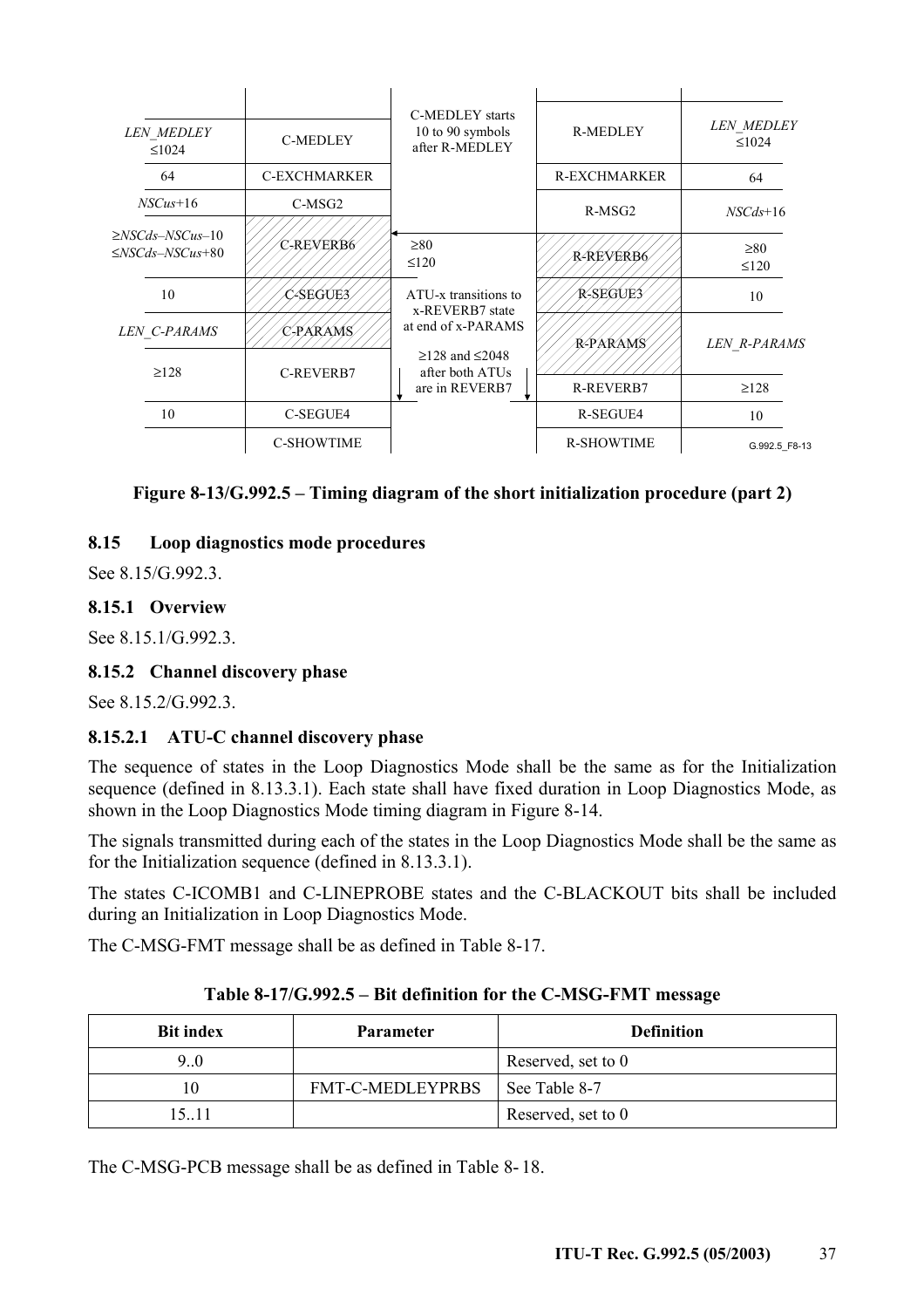| <b>Bit index</b>          | <b>Parameter</b>   | <b>Definition</b>                                                      |
|---------------------------|--------------------|------------------------------------------------------------------------|
| 5.0                       | C-MIN PCB DS       | See Table 8-27/G.992.3                                                 |
| 116                       | C-MIN PCB US       | See Table 8-27/G.992.3                                                 |
| 13.12                     | <b>HOOK STATUS</b> | See Table 8-27/G.992.3                                                 |
| 15.14                     |                    | Reserved, set to 0                                                     |
| $NSCus + 1516$            | <b>C-BLACKOUT</b>  | See Table 8-27/G.992.3                                                 |
| $NSCus + 23$ $NSCus + 16$ | Pass/Fail          | Success or Failure Cause indication of last<br>previous initialization |
| $NSCus + 31$ $NSCus + 24$ | Last TX State      | Last transmitted state of last previous<br>initialization              |

**Table 8-18/G.992.5 – Bit definition for the C-MSG-PCB message** 

The Pass/Fail bits shall contain a Success or Failure Cause indication. The possible indications and their coding shall be as defined in Table 8-19. If the initialization in loop diagnostics mode is immediately following the ATU-C power-up, information about the last previous initialization may not be available. In that case, a successful last previous initialization shall be indicated.

| Value<br>(higher bit index left) | <b>Definition</b>                                  |
|----------------------------------|----------------------------------------------------|
| 1111 1111                        | Successful                                         |
| 0001 0001                        | Failed – Insufficient capacity                     |
| 0010 0010                        | Failed – CRC error in one of the received messages |
| 0100 0100                        | Failed – Time out exceeded                         |
| 1000 1000                        | Failed – Unexpected received message content       |
| 0000 0000                        | Failed – Cause unknown                             |
| Other                            | Reserved                                           |

**Table 8-19/G.992.5 – Success and Failure Cause indications** 

The Last TX State bits shall contain the index of the last ATU-C state that was successful transmitted during the last previous initialization. The index of the ATU-C state shall be represented by an 8-bit integer value from 0 (G.994.1 phase) and 1 (C-QUIET1) to 31 (C-SEGUE4) and 32 (C-SHOWTIME). The states shall be numbered in the order transmitted in time, as shown in the timing diagrams in Figures 8-14 and 8-15. The states that can be optionally omitted shall also be counted when calculating the index of a state. For example, the index of C-QUIET3 shall always be 7 regardless of whether the C-ICOMB1 and C-LINEPROBE states are included or not. In case the first octet of C-MSG-PCB indicates a successful initialization, this second octet shall encode the index of the last state, i.e. the index of C-SHOWTIME.

An addition of a CRC and the bit transmission order for the C-MSG-FMT and C-MSG-PCB messages shall be as defined for the Initialization sequence in 8.13.3.1. However, the message and CRC bits shall be transmitted with 8 symbols per bit modulation, where a zero bit shall be transmitted as 8 consecutive C-COMB symbols and a one bit shall be transmitted as 8 consecutive C-ICOMB symbols. This will make the transmission more robust against misdetection of the time marker transitions that precede these messages.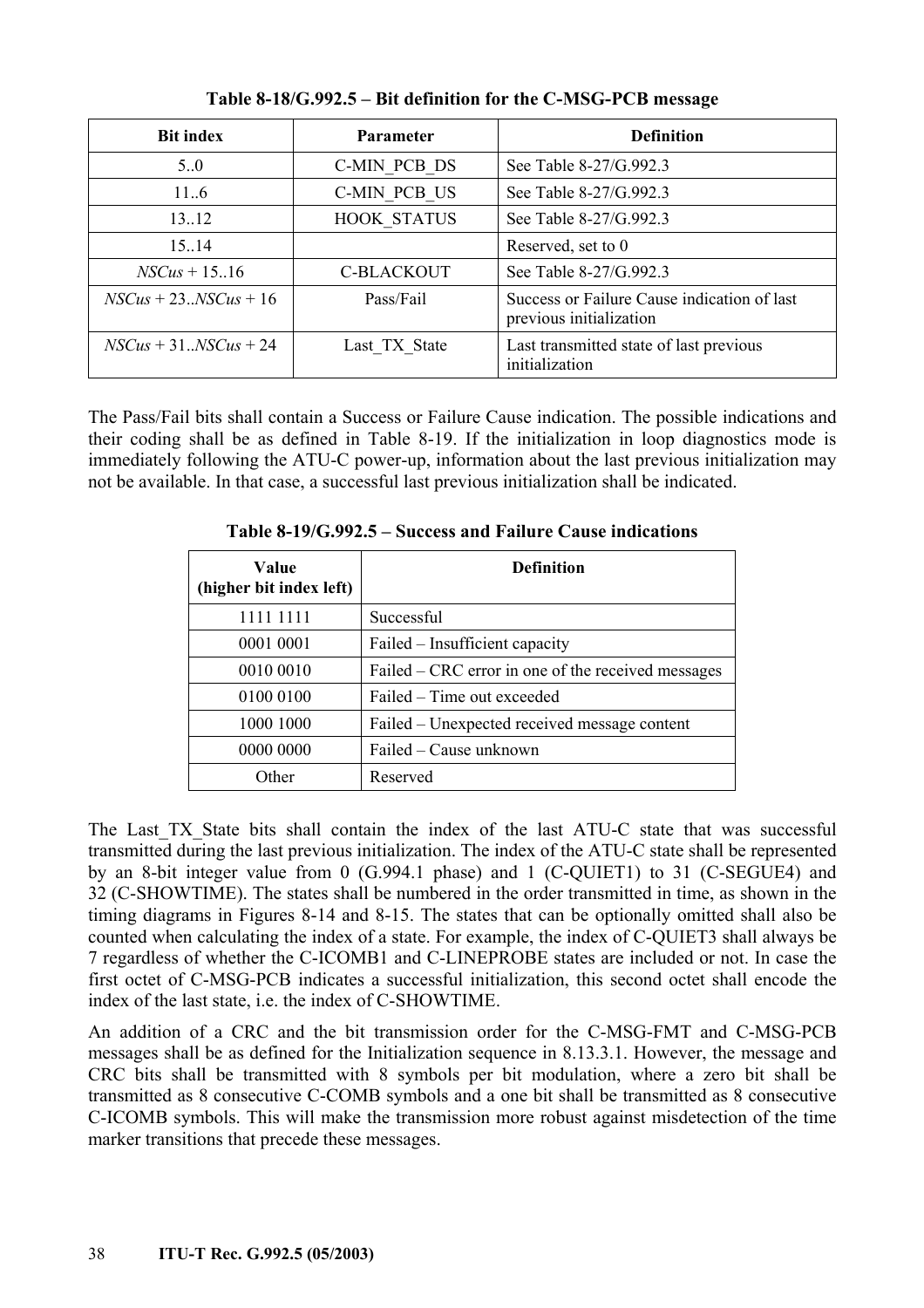# **8.15.2.2 ATU-R channel discovery phase**

The sequence of states in the Loop Diagnostics Mode shall be the same as for the Initialization sequence (defined in 8.13.3.2). Each state shall have fixed duration in Loop Diagnostics Mode, as shown in the Loop Diagnostics Mode timing diagram in Figure 8-14.

The signals transmitted during each of the states in the Loop Diagnostics Mode shall be the same as for the Initialization sequence (defined in 8.13.3.2).

The states R-ICOMB1 and R-LINEPROBE states and the R-BLACKOUT bits shall be included during an Initialization in Loop Diagnostics Mode.

The R-MSG-FMT message shall be as defined in Table 8-20.

| <b>Bit index</b> | <b>Parameter</b> | <b>Definition</b>      |
|------------------|------------------|------------------------|
| $7_{.}.0$        |                  | Reserved, set to 0     |
| 8                | FMT-C-TREF2      | See Table 8-31/G.992.3 |
|                  | FMT-C-PILOT      | See Table 8-31/G.992.3 |
| 10               | FMT-C-MEDLEYPRBS | See Table 8-31/G.992.3 |
| 15 11            |                  | Reserved, set to 0     |

**Table 8-20/G.992.5 – Bit definition for the R-MSG-FMT message** 

The R-MSG-PCB message shall be as defined in Table 8-21.

| Table 8-21/G.992.5 – Bit definition for the R-MSG-PCB message |  |
|---------------------------------------------------------------|--|
|---------------------------------------------------------------|--|

| <b>Bit index</b>             | Parameter           | <b>Definition</b>                                                      |
|------------------------------|---------------------|------------------------------------------------------------------------|
| 5.0                          | R-MIN PCB DS        | See Table 8-32/G.992.3                                                 |
| 116                          | <b>R-MIN PCB US</b> | See Table 8-32/G.992.3                                                 |
| 13.12                        | <b>HOOK STATUS</b>  | See Table 8-32/G.992.3                                                 |
| 15.14                        |                     | Reserved, set to 0                                                     |
| 26.16                        | C-PILOT             | See Table 8-32/G.992.3                                                 |
| 31.27                        |                     | Reserved, set to 0                                                     |
| $31 + NSCds.32$              | <b>R-BLACKOUT</b>   | See Table 8-32/G.992.3                                                 |
| $39 + NSCds.$ 32 + NSCds     | Pass/Fail           | Success or Failure Cause indication of last<br>previous initialization |
| $47 + NSCds.$ , $40 + NSCds$ | Last TX State       | Last transmitted state of last previous<br>initialization              |

The Pass/Fail bits shall contain a Success or Failure Cause indication. The possible indications and their coding shall be as defined for the ATU-C in Table 8-19. If the initialization in loop diagnostics mode is immediately following the ATU-R power-up or self test, information about the last previous initialization may not be available. In that case, a successful last previous initialization shall be indicated.

The Last TX State bits shall contain the index of the last ATU-R state that was successfully transmitted during the last previous initialization. The index of the ATU-R state shall be represented by an 8-bit integer value from 0 (G.994.1 phase) and 1 (R-QUIET1) to 30 (R-SEGUE4) and 31 (R-SHOWTIME). The states shall be numbered in the order transmitted in time, as shown in the timing diagrams in Figures 8-14 and 8-15. The states that can be optionally omitted shall also be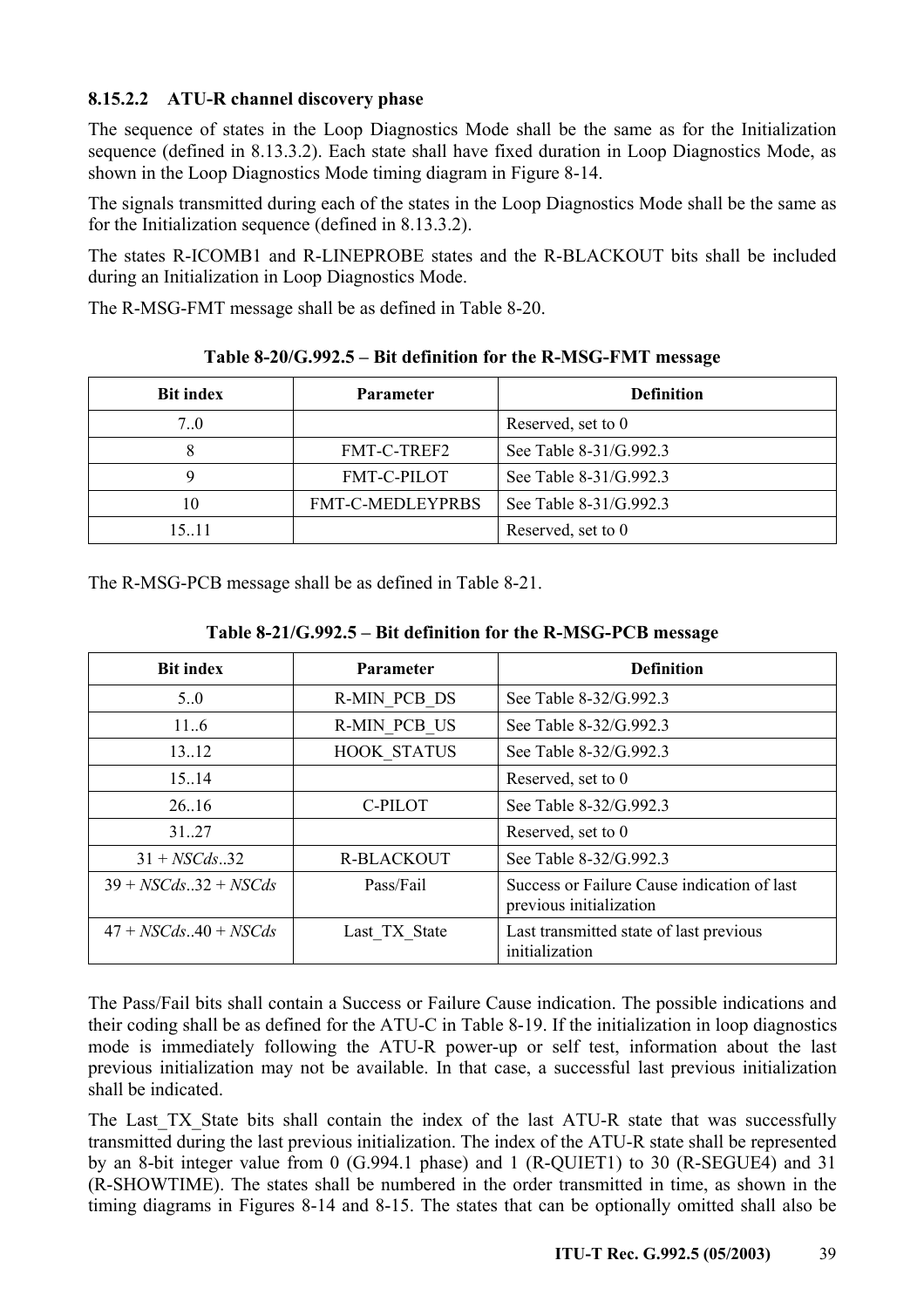counted when calculating the index of a state. For example, the index of R-QUIET3 shall always be 7 regardless of whether the R-ICOMB1 and R-LINEPROBE states are included or not. In case the first octet of the C-MSG-PCB message indicates a successful initialization, this second octet shall encode the index of the last state, i.e., the index of R-SHOWTIME.

The addition of a 16-bit CRC and the bit transmission order for the R-MSG-FMT and R-MSG-PCB messages shall be as defined for the Initialization sequence in 8.13.3.2. However, the bits shall be transmitted with 8 symbols per bit modulation, where a zero bit shall be transmitted as 8 consecutive R-COMB symbols and a one bit shall be transmitted as 8 consecutive R-ICOMB symbols. This will make the transmission more robust against misdetection of the time marker transitions that precede these messages.

# **8.15.3 Transceiver training phase**

See 8.15.3/G.992.3.

# **8.15.4 Channel analysis phase**

See 8.15.4/G.992.3.

# **8.15.5 Exchange phase**

See 8.15.5/G.992.3.

# **8.15.5.1 ATU-C exchange phase**

See 8.15.5.1/G.992.3.

# **8.15.5.2 ATU-R exchange phase**

See 8.15.5.2/G.992.3.

# **8.15.5.2.1 Channel information bearing messages**

In the loop diagnostics mode, the ATU-R shall send (1 + *NSCds*/32) messages to the ATU-C: R-MSGx-LD, numbered from  $x = 1$  to  $1 + NSC \frac{ds}{32}$ . These messages contain the downstream test parameters defined in 8.15.1.

The information fields of the different messages shall be as shown in Tables 8-22 to 8-26.

| Octet Nr [i] | <b>Information</b> | Format message bits $[8 \times i + 7$ to $8 \times i + 0]$                                                                                                                                                                                                                                                                                                                                                                                                                              |
|--------------|--------------------|-----------------------------------------------------------------------------------------------------------------------------------------------------------------------------------------------------------------------------------------------------------------------------------------------------------------------------------------------------------------------------------------------------------------------------------------------------------------------------------------|
| $\theta$     | Sequence number    | [00000001]                                                                                                                                                                                                                                                                                                                                                                                                                                                                              |
| 1            | Reserved           | [0000000]                                                                                                                                                                                                                                                                                                                                                                                                                                                                               |
| 2            | Hlin scale (LSB)   | [ $\text{XXX}$ $\text{XXX}$ ], bits 7 to 0                                                                                                                                                                                                                                                                                                                                                                                                                                              |
| 3            | Hlin scale (MSB)   | [ $\text{XXX}$ $\text{XXX}$ ], bits 15 to 8                                                                                                                                                                                                                                                                                                                                                                                                                                             |
| 4            | LATN(LSB)          | [ $\overline{xx}$ $\overline{x}$ $\overline{x}$ $\overline{x}$ $\overline{x}$ $\overline{x}$ $\overline{x}$ $\overline{x}$ $\overline{x}$ $\overline{x}$ $\overline{x}$ $\overline{x}$ $\overline{x}$ $\overline{x}$ $\overline{x}$ $\overline{x}$ $\overline{x}$ $\overline{x}$ $\overline{x}$ $\overline{x}$ $\overline{x}$ $\overline{x}$ $\overline{x}$ $\overline{x}$ $\overline{x}$ $\overline{x}$ $\overline{x}$ $\overline{x}$ $\overline{x}$ $\overline{x}$ $\overline{x}$ $\$ |
| 5            | LATN (MSB)         | [0000 00xx], bits 9 and 8                                                                                                                                                                                                                                                                                                                                                                                                                                                               |
| 6            | $SATN$ (LSB)       | [XXXX XXXX ], bits 7 to 0                                                                                                                                                                                                                                                                                                                                                                                                                                                               |
| 7            | SATN(MSB)          | $[0000000xx]$ , bits 9 and 8                                                                                                                                                                                                                                                                                                                                                                                                                                                            |
| 8            | $SNRM$ (LSB)       | [XXXX XXXX ], bits 7 to 0                                                                                                                                                                                                                                                                                                                                                                                                                                                               |
| 9            | SNRM (MSB)         | $[0000000xx]$ , bits 9 and 8                                                                                                                                                                                                                                                                                                                                                                                                                                                            |
| 10           | ATTNDR (LSB)       | $\left[$ xxxx xxxx $\right]$ , bits 7 to 0                                                                                                                                                                                                                                                                                                                                                                                                                                              |
| 11           | <b>ATTNDR</b>      | [ $xxxx$ $\,xxx$ ], bits 15 to 8                                                                                                                                                                                                                                                                                                                                                                                                                                                        |
| 12           | <i>ATTNDR</i>      | $\text{xxxx}\text{ xxxx}$ ], bits 23 to 16                                                                                                                                                                                                                                                                                                                                                                                                                                              |

**Table 8-22/G.992.5 – Format of the R-MSG1-LD message**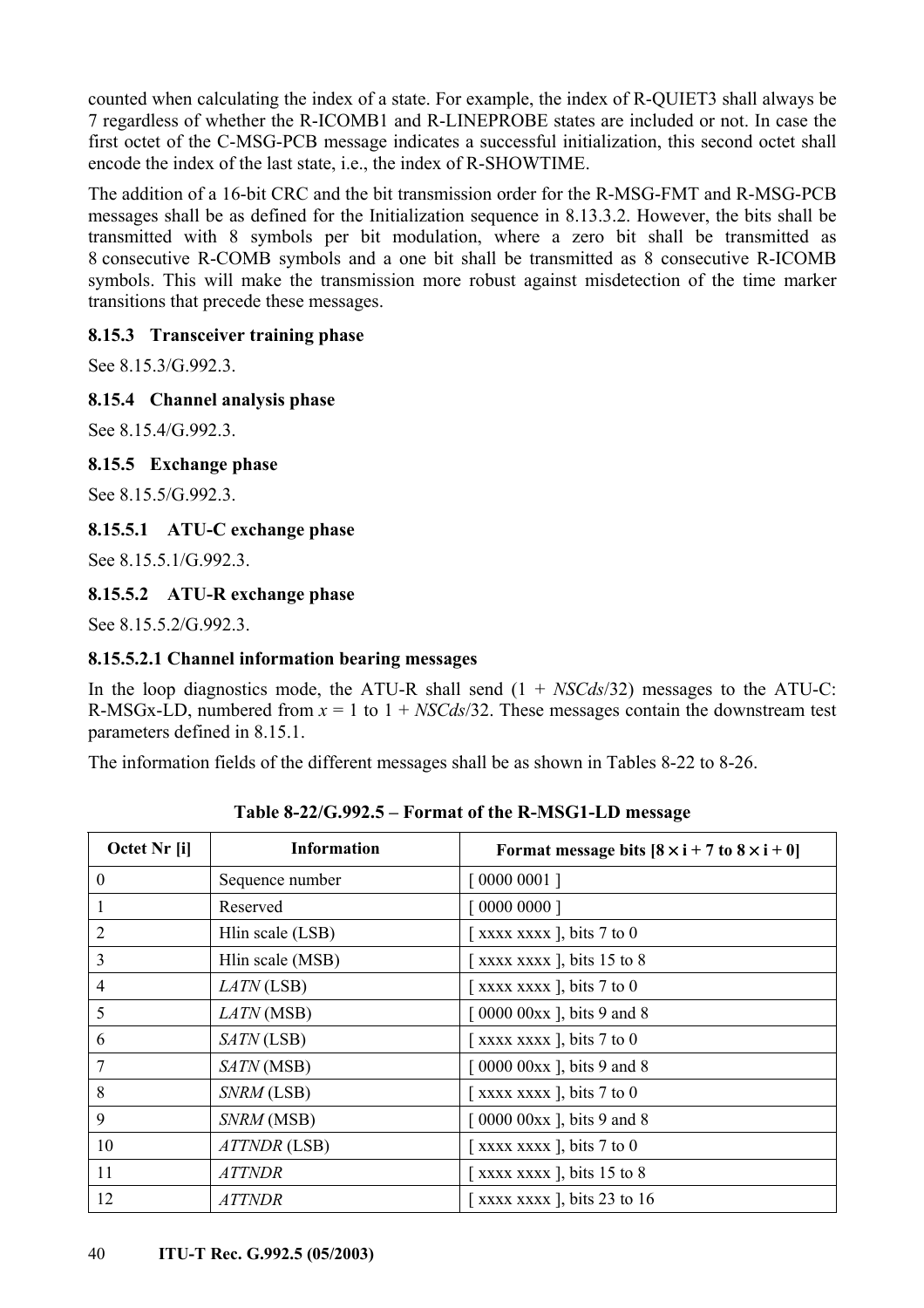| Octet Nr [i] | Information                 | Format message bits $[8 \times i + 7$ to $8 \times i + 0]$ |
|--------------|-----------------------------|------------------------------------------------------------|
|              | <i>ATTNDR</i> (MSB)         | [ $\text{XXX}$ xxxx ], bits 31 to 24                       |
| 14           | Far-end <i>ACTATP</i> (LSB) | $\left[$ xxxx xxxx $\right]$ , bits 7 to 0                 |
|              | Far-end <i>ACTATP</i> (MSB) | [ $ssss$ ssxx], bits 9 and 8                               |

# **Table 8-22/G.992.5 – Format of the R-MSG1-LD message**

# **Table 8-23/G.992.5 – Format of the Hlin(i) R-MSGx-LD message**

| Octet Nr [i]                                                                                                                                     | <b>Information</b>                  | Format message bits $[8 \times i + 7$ to $8 \times i + 0]$ |
|--------------------------------------------------------------------------------------------------------------------------------------------------|-------------------------------------|------------------------------------------------------------|
| $\theta$                                                                                                                                         | Sequence number                     | [xxxx xxxx] (as 8-bit unsigned integer)                    |
| 1                                                                                                                                                | Reserved                            | [0000000]                                                  |
| 2                                                                                                                                                | $Hlin(64 \times k)$ real (LSB)      | $\left[$ xxxx xxxx $\right]$ , bits 7 to 0                 |
| 3                                                                                                                                                | $Hlin(64 \times k)$ real (MSB)      | [ $\text{XXX}$ xxxx ], bits 15 to 8                        |
| 4                                                                                                                                                | $Hlin(64 \times k)$ imag (LSB)      | [ $\text{xxxx } \text{xxxx}$ ], bits 7 to 0                |
| 5                                                                                                                                                | $Hlin(64 \times k)$ imag (MSB)      | [ $\text{XXX}$ xxxx ], bits 15 to 8                        |
| $\ddotsc$                                                                                                                                        | $\ddotsc$                           | $\ddotsc$                                                  |
| 254                                                                                                                                              | Hlin(64 $\times$ k + 63) real (LSB) | $\left[$ xxxx xxxx $\right]$ , bits 7 to 0                 |
| 255                                                                                                                                              | $Hlin(64 \times k + 63)$ real (MSB) | [ $\text{XXX}$ xxxx ], bits 15 to 8                        |
| 256                                                                                                                                              | $Hlin(64 \times k + 63)$ imag (LSB) | [ $\text{XXX}$ xxxx ], bits 7 to 0                         |
| 257                                                                                                                                              | Hlin(64 $\times$ k + 63) imag (MSB) | [ $\text{XXX}$ xxxx ], bits 15 to 8                        |
| NOTE – For each of the values $k = 0$ to $NSCds/64 - 1$ , a single R-MSGx-LD message shall be transmitted,<br>with sequence number $x = 2 + k$ . |                                     |                                                            |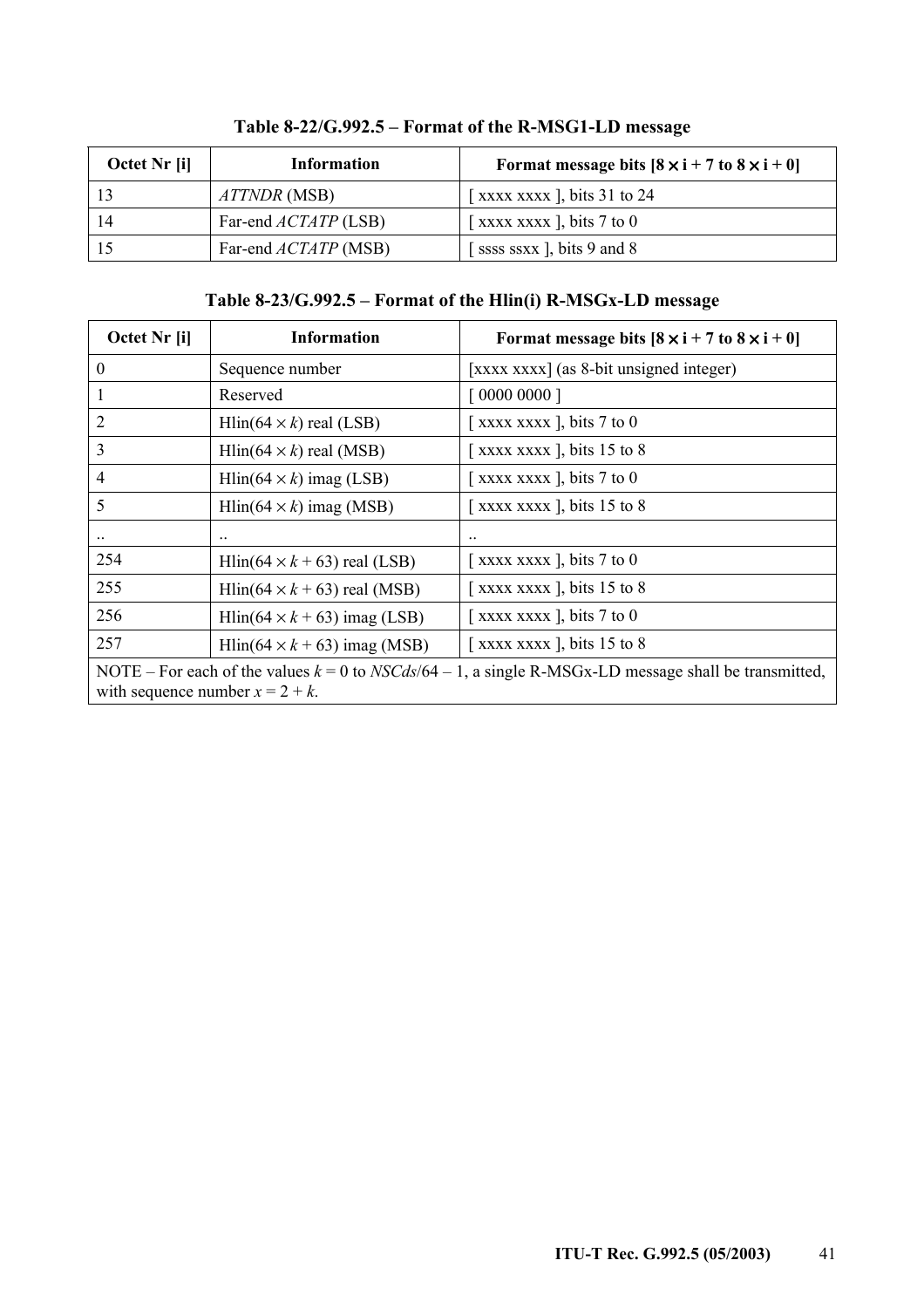| Octet Nr [i]                                                                                                                                                 | <b>Information</b>               | Format                                     |
|--------------------------------------------------------------------------------------------------------------------------------------------------------------|----------------------------------|--------------------------------------------|
| $\theta$                                                                                                                                                     | Sequence number                  | [xxxx xxxx] (as 8-bit unsigned integer)    |
|                                                                                                                                                              | Reserved                         | [0000000]                                  |
| $\overline{2}$                                                                                                                                               | $Hlog(128 \times k)$ (LSB)       | $\left[$ xxxx xxxx $\right]$ , bits 7 to 0 |
| 3                                                                                                                                                            | $Hlog(128 \times k)$ (MSB)       | $[0000000xx]$ , bits 9 and 8               |
|                                                                                                                                                              | $\ddotsc$                        | .                                          |
| 256                                                                                                                                                          | $Hlog(128 \times k + 127)$ (LSB) | $\left[$ xxxx xxxx $\right]$ , bits 7 to 0 |
| 257                                                                                                                                                          | $Hlog(128 \times k + 127)$ (MSB) | $[0000000xx]$ , bits 9 and 8               |
| NOTE – For each of the values $k = 0$ to $NSCds/128 - 1$ , a single R-MSGx-LD message shall be<br>transmitted, with sequence number $x = NSCds/64 + 2 + k$ . |                                  |                                            |

**Table 8-24/G.992.5 – Format of the Hlog(i) R-MSGx-LD message** 

# **Table 8-25/G.992.5 – Format of the QLN(i) R-MSGx-LD message**

| Octet Nr [i]                                                                                                                                                                    | <b>Information</b>   | Format message bits $[8 \times i + 7$ to $8 \times i + 0]$ |  |  |
|---------------------------------------------------------------------------------------------------------------------------------------------------------------------------------|----------------------|------------------------------------------------------------|--|--|
| $\theta$                                                                                                                                                                        | Sequence number      | [xxxx xxxx] (as 8-bit unsigned integer)                    |  |  |
|                                                                                                                                                                                 | Reserved             | [0000000]                                                  |  |  |
|                                                                                                                                                                                 | QLN(256 $\times k$ ) | [ $\text{XXX}$ xxxx ], bits 7 to 0                         |  |  |
|                                                                                                                                                                                 | $\cdot \cdot$        | $\ddotsc$                                                  |  |  |
| 257<br>[ $\text{XXX}$ xxxx ], bits 7 to 0<br>$QLN(256 \times k + 255)$                                                                                                          |                      |                                                            |  |  |
| NOTE – For each of the values $k = 0$ to $NSCds/256 - 1$ , a single R-MSGx-LD message shall be<br>transmitted, with sequence number $x = 3 \times NSC \frac{ds}{128} + 2 + k$ . |                      |                                                            |  |  |

# **Table 8-26/G.992.5 – Format of the R-MSG9-LD message**

| Octet Nr [i]                                                                                                                                                                    | <b>Information</b>  | Format message bits $[8 \times i + 7$ to $8 \times i + 0]$ |  |  |
|---------------------------------------------------------------------------------------------------------------------------------------------------------------------------------|---------------------|------------------------------------------------------------|--|--|
|                                                                                                                                                                                 | Sequence number     | [xxxx xxxx] (as 8-bit unsigned integer)                    |  |  |
|                                                                                                                                                                                 | Reserved            | [0000000]                                                  |  |  |
|                                                                                                                                                                                 | $SNR(256 \times k)$ | [ $\text{XXX}$ xxxx ], bits 7 to 0                         |  |  |
| $\ddotsc$                                                                                                                                                                       | $\ddotsc$           | $\ddotsc$                                                  |  |  |
| 257<br>$\left[$ xxxx xxxx $\right]$ , bit 7 to 0<br>$SNR(256 \times k + 255)$                                                                                                   |                     |                                                            |  |  |
| NOTE – For each of the values $k = 0$ to $NSCds/256 - 1$ , a single R-MSGx-LD message shall be<br>transmitted, with sequence number $x = 7 \times NSC \frac{ds}{256} + 2 + k$ . |                     |                                                            |  |  |

The messages shall be transmitted in order of ascending octet number (i.e., the sequence number shall be transmitted first) and each octet shall be transmitted LSB first.

The addition of a 16-bit CRC and the bit transmission order for the R-MSGx-LD messages shall be as defined for the Initialization sequence in 8.13. However, the message and CRC bits shall be transmitted with 8 symbols per bit modulation, where a zero bit shall be transmitted as eight consecutive R-REVERB symbols and a one bit shall be transmitted as eight consecutive R-SEGUE symbols. The resulting state duration (needed to transmit the message and CRC) is shown in Table 8-27.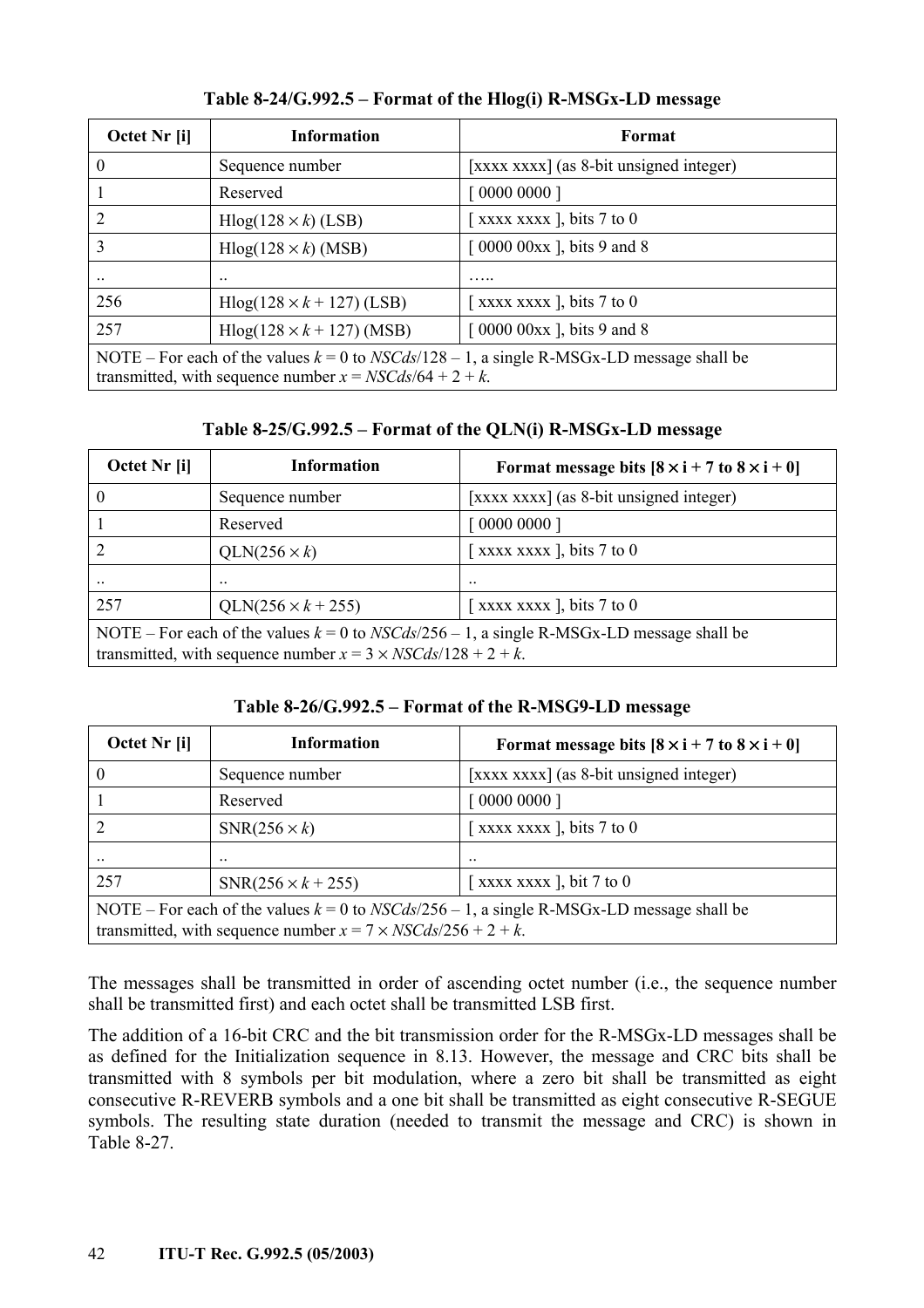# **Table 8-27/G.992.5 – ATU-R loop diagnostics state durations**

| State                  | <b>Duration</b> (symbols) |
|------------------------|---------------------------|
| R-MSG1-LD              | 1152                      |
| R-MSGx-LD with $x > 1$ | 16640                     |

The resulting number of symbols needed to transmit each of the messages and CRC is shown in the Loop Diagnostics timing diagrams in Figures 8-14 and 8-15.

# **8.15.5.2.2 Message flow, acknowledgement and retransmission**

See 8.15.2.2/G.992.3.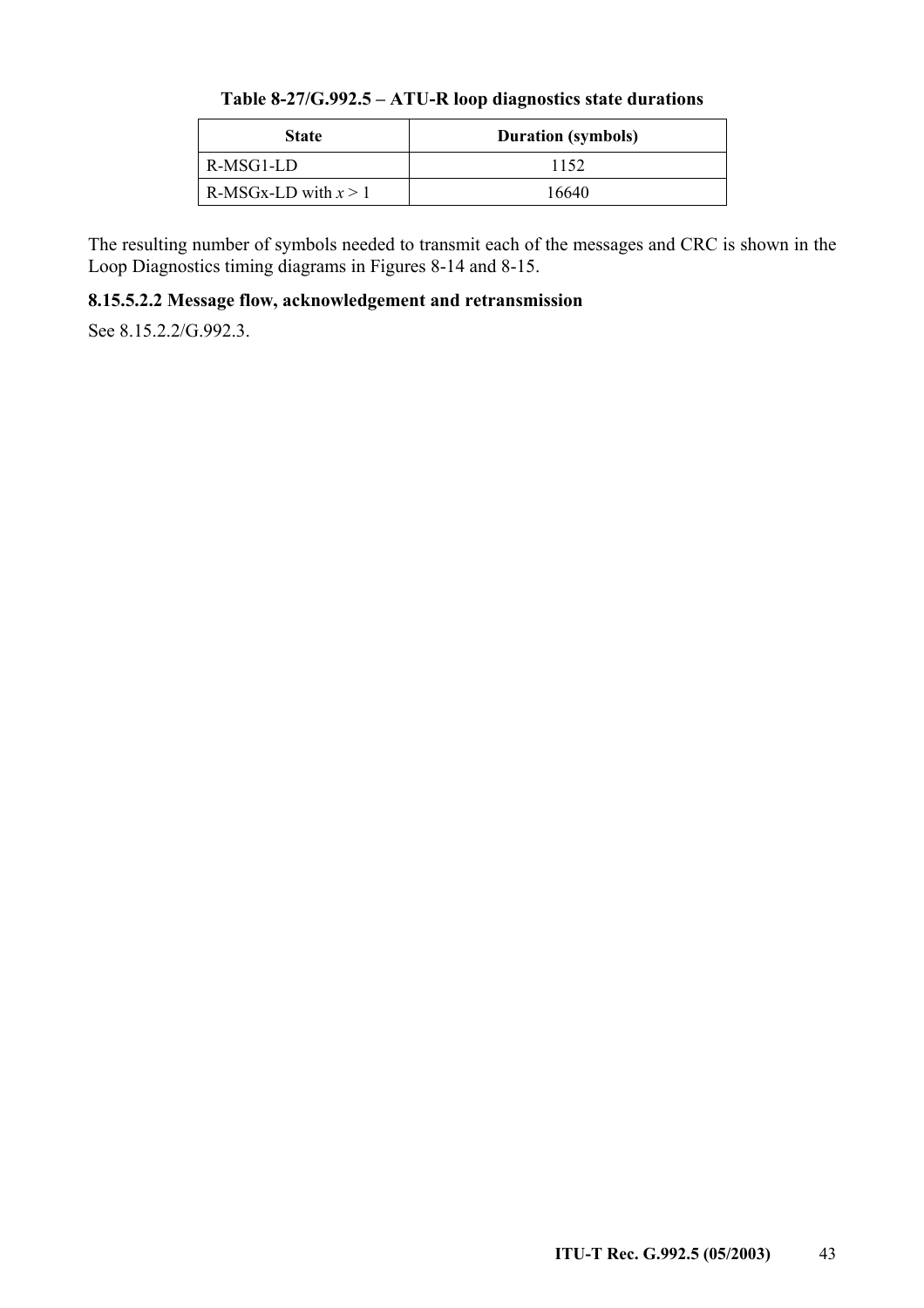|                        | G.994.1            |                         | G.994.1                                                    |                     |
|------------------------|--------------------|-------------------------|------------------------------------------------------------|---------------------|
| $\geq 6360$<br>$≤8516$ | C-QUIET1           | 6360<br>after both ATUs |                                                            | $\geq 6488$         |
| 128                    | C-COMB1            | are in QUIET1           | R-QUIET1                                                   | $≤8708$             |
| 256                    | C-QUIET2           | $D \leq 64$             | R-COMB1                                                    | 128                 |
| 3872                   | C-COMB2            |                         |                                                            |                     |
| 10                     | C-ICOMB1           |                         |                                                            |                     |
| 512                    | <b>C-LINEPROBE</b> |                         | R-QUIET2                                                   | 4522                |
|                        |                    | D                       |                                                            |                     |
| 842                    | C-QUIET3           |                         | R-COMB2                                                    | 256                 |
|                        |                    |                         | R-ICOMB1                                                   | 10                  |
|                        |                    |                         | R-LINEPROBE                                                | 512                 |
|                        |                    | $64-D$                  |                                                            |                     |
| 64                     | C-COMB3            |                         |                                                            |                     |
| 10                     | C-ICOMB2           |                         |                                                            | $778+8\times NSCus$ |
| 256                    | C-MSG-FMT          |                         | R-QUIET3                                                   |                     |
| $348+8\times NSCus$    | C-MSG-PCB          |                         |                                                            |                     |
|                        |                    | ${\bf D}$               |                                                            |                     |
|                        | C-QUIET4           |                         | R-COMB3                                                    | 64                  |
| 2954                   |                    |                         | R-ICOMB2                                                   | 10                  |
|                        |                    |                         | R-MSG-FMT                                                  | 256                 |
|                        |                    |                         | R-MSG-PCB                                                  | 2560                |
|                        |                    | $64-D$                  | R-REVERB1                                                  | 592                 |
| 16384                  | C-REVERB1          |                         | R-QUIET4                                                   | 15872               |
| 15872                  | C-TREF1            |                         | R-REVERB2                                                  | 15856               |
| 64                     | C-REVERB2          | ${\bf D}$               |                                                            |                     |
| 512                    | C-ECT              |                         | R-QUIET5<br>Last symbol may be<br>shortened by $n$ samples | 16464               |
| 15872                  | C-REVERB3          | $64-D$                  | R-REVERB3                                                  | 64                  |
| 576                    | C-TREF2/C-QUIET5   |                         | R-ECT                                                      | 512                 |
| 1024                   | C-REVERB4          | Introduction of         | R-REVERB4                                                  | 1024                |
| $10\,$                 | C-SEGUE1           | cyclic prefix           | R-SEGUE1                                                   | 10                  |
|                        |                    | $D+1500$                | R-REVERB5                                                  | 1564                |
| 1574                   | C-REVERB5          |                         | R-SEGUE2                                                   | 10                  |
|                        |                    | $64-D$                  |                                                            |                     |
| $10\,$                 | C-SEGUE2           |                         |                                                            | G.992.5             |

92.5\_F8-14

# **Figure 8-14/G.992.5 – Loop diagnostics timing diagram (part 1)**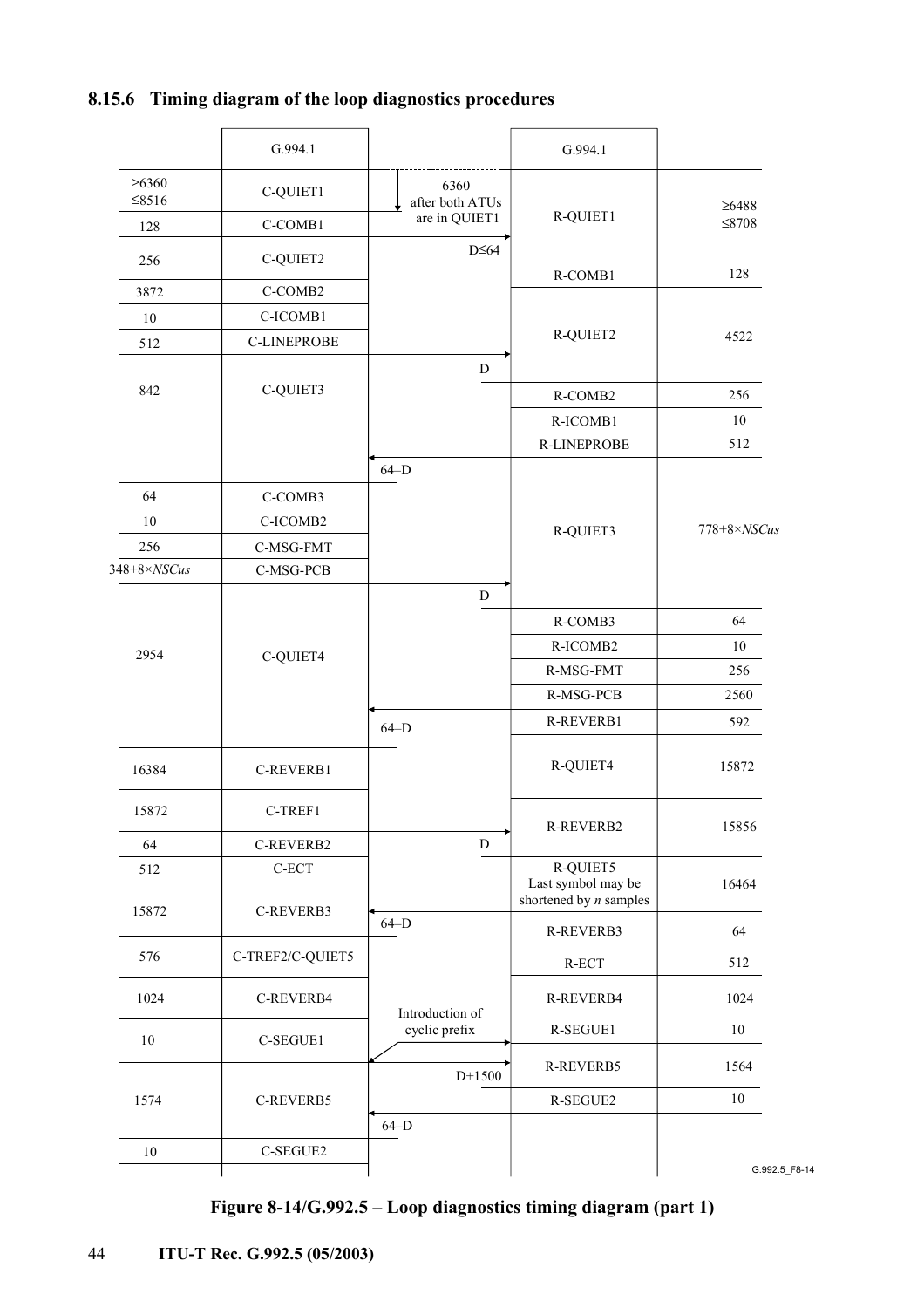

**Figure 8-15/G.992.5 – Loop diagnostics timing diagram (part 2)** 

# **8.16 On-line reconfiguration of the PMD function**

See 8.16/G.992.3.

# **8.17 Power management in the PMD function**

See 8.17/G.992.3.

# **9 Management Protocol Specific Transmission Convergence (MPS-TC) functions**  See clause  $9/G.992.3$ .

# **9.1 Transport functions**

See 9.1/G.992.3.

# **9.2 Additional functions**

See 9.2/G.992.3.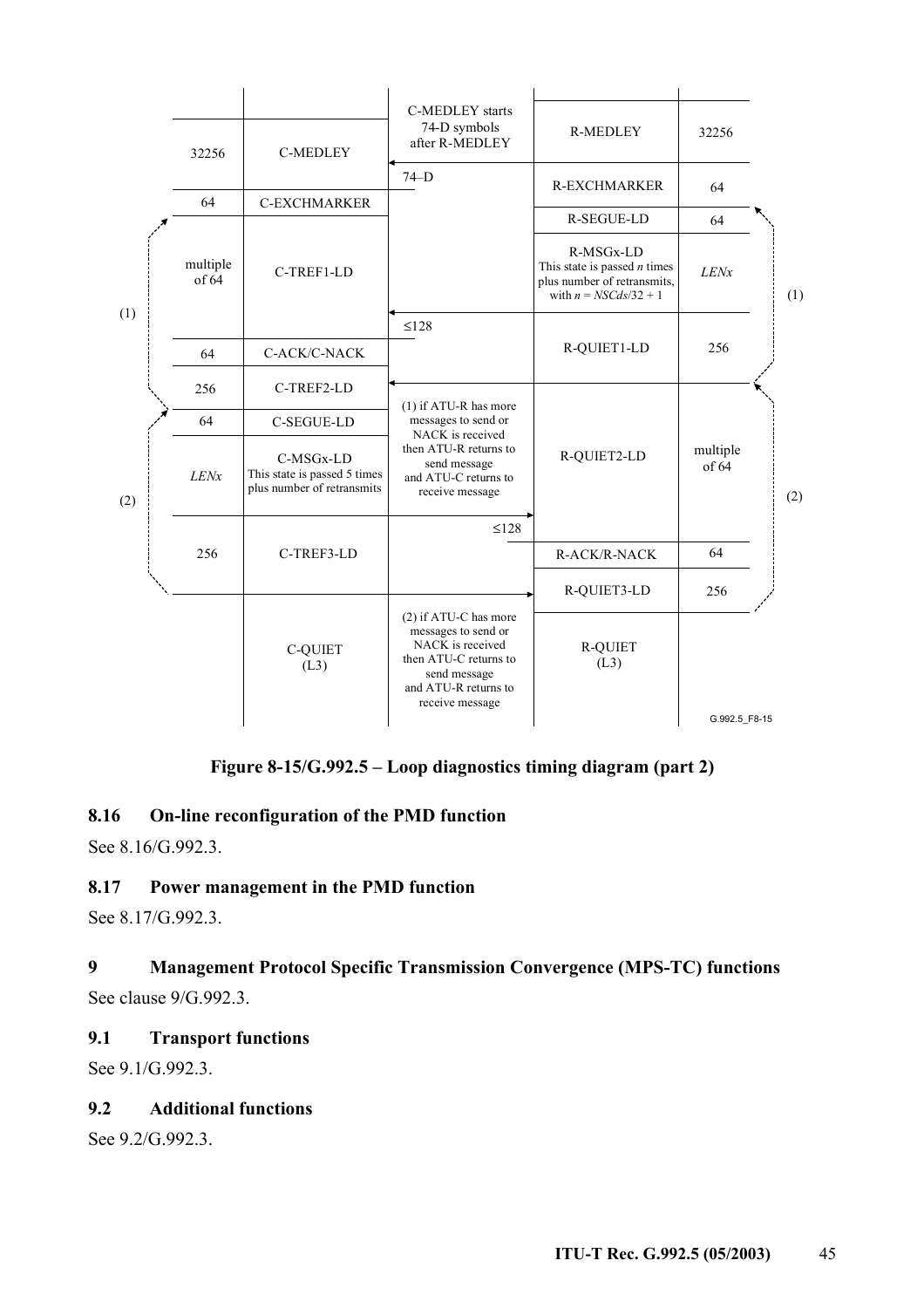# **9.3 Block interface signals and primitives**

See 9.3/G.992.3.

# **9.4 Management plane procedures**

See 9.4/G.992.3.

#### **9.4.1 Commands**

See 9.4.1/G.992.3.

#### **9.4.1.1 On-line reconfiguration command**

The on-line reconfiguration commands shall be used to control certain on-line dynamic behaviour defined in this clause. Additional information is provided on this dynamic behaviour in clause 10. On-line reconfiguration commands may be initiated by either ATU as shown in Table 9-1. However, the initiator is only provided with means to effect changes in its receiver and the corresponding transmitter. The responding ATU may use the on-line reconfiguration commands shown in Table 9-2 or may positively acknowledge the initiator's request by transmitting a line signal corresponding to the PMD.Synchflag primitive. The on-line reconfiguration commands shall consist of multiple octets. The first octet shall be the on-line reconfiguration command designator shown in Table 9-2/G.992.3. The remaining octets shall be as shown in Tables 9-1, 9-2 and 9-3. The octets shall be sent using the format described in 7.8.2.3/G.992.3 and using the protocol described in 7.8.2.4.

| <b>Message length</b><br>(Octets)              | Element name<br>(Command)                                                                                                                                                                                                                                                                                                                                                                                             |
|------------------------------------------------|-----------------------------------------------------------------------------------------------------------------------------------------------------------------------------------------------------------------------------------------------------------------------------------------------------------------------------------------------------------------------------------------------------------------------|
| $4+4\times N_f$                                | $04_{16}$ Request Type 1 followed by:<br>2 octets for the number of subcarriers $N_f$<br>$4 \times N_f$ octets describing subcarrier parameter field for each subcarrier                                                                                                                                                                                                                                              |
| $4+2\times N_{LP}$ + $N_{BC}$ + 4 $\times N_f$ | $05_{16}$ Request Type 2 followed by:<br>$2 \times N_{LP}$ octets containing new Lp values for the $N_{LP}$ enabled latency paths,<br>$N_{BC}$ octets containing new $B_{p,n}$ values for the $N_{BC}$ enabled frame bearers,<br>2 octets for the number of carriers $N_f$<br>$4 \times N_f$ octets describing subcarrier parameter field for each subcarrier                                                         |
| $4+2\times N_{LP}$ + $N_{BC}$ + $4\times N_f$  | $06_{16}$ Request Type 3 followed by:<br>$2 \times N_{LP}$ octets containing new $L_p$ values for the $N_{LP}$ enabled latency paths,<br>$N_{BC}$ octets containing new $B_{p,n}$ values for the $N_{BC}$ enabled frame bearers,<br>2 octets for the number of carriers $N_f$<br>$4 \times N_f$ octets describing subcarrier parameter field for each subcarrier<br>All other octet values are reserved by the ITU-T. |

| Table 9-1/G.992.5 – On-line reconfiguration commands transmitted |
|------------------------------------------------------------------|
| by the initiating receiver                                       |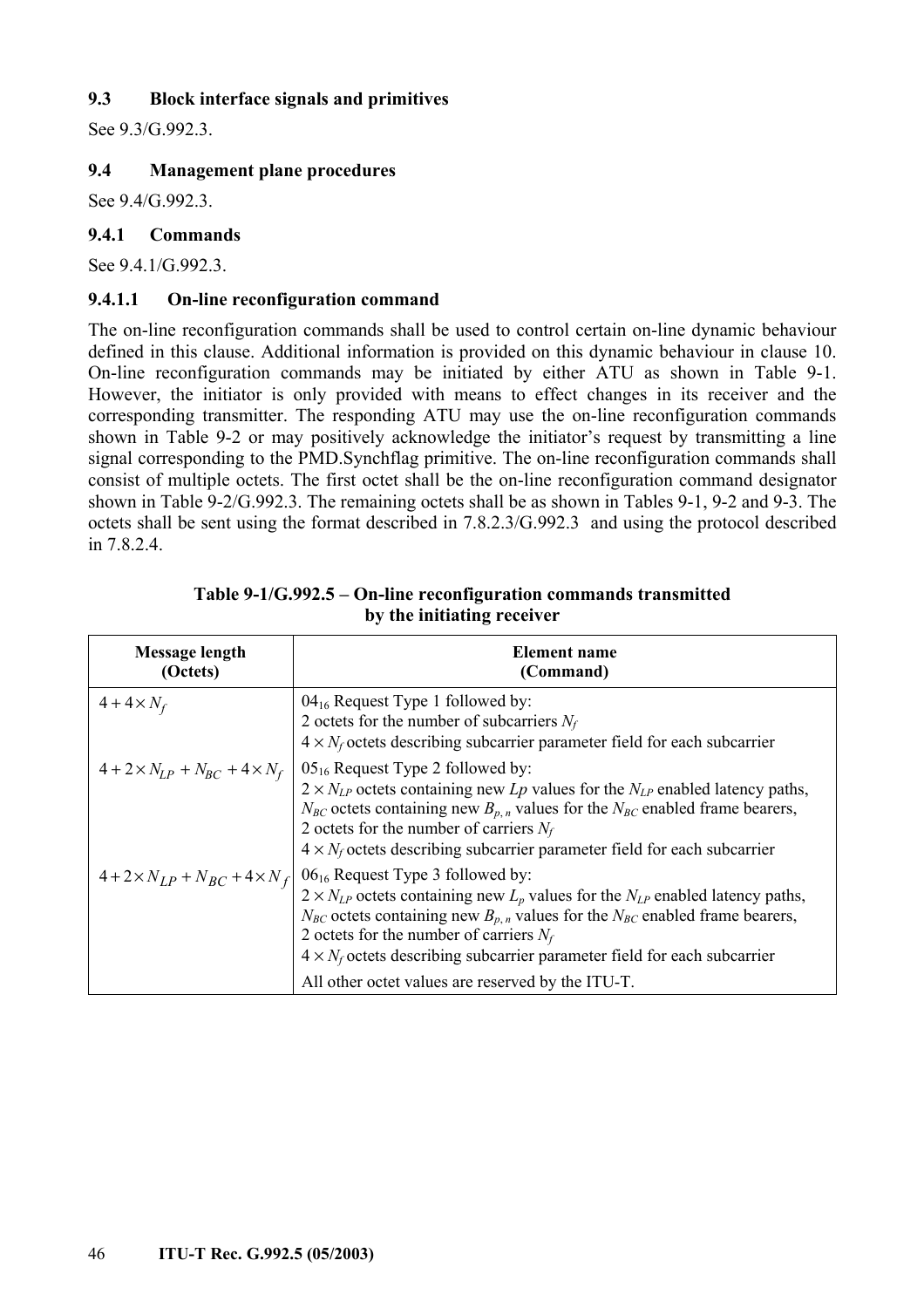### **Table 9-2/G.992.5 – On-line reconfiguration commands transmitted by the responding transmitter**

| <b>Message length (Octets)</b> | Element name<br>(Command)                                                      |
|--------------------------------|--------------------------------------------------------------------------------|
|                                | 81 <sub>16</sub> Defer Type 1 Request followed by:<br>1 octet for reason code  |
| 3                              | 82 <sub>16</sub> Reject Type 2 Request followed by:<br>1 octet for reason code |
| 3                              | $83_{16}$ Reject Type 3 Request followed by:<br>1 octet for reason code        |
|                                | All other octet values are reserved by the ITU-T.                              |

An ATU may request only changes in its receiver operation. Changes may be requested concurrently by both ATUs; each transaction shall follow the procedures described in this clause. An ATU-R shall not initiate an OLR command if it has transmitted an L2 Grant command and is awaiting a response.

A subcarrier parameter field contains 4 octets formatted as  $\lceil 0000 \rceil$  0ccc cccc cccc gggg gggg gggg bbbb ]. The carrier index *i* (11 bits), the  $g_i$  (12 bits) and the  $b_i$  (4 bits). The carrier index shall be the three least significant bits of the first octet and the second octet of the subcarrier field. The least significant bits of the carrier index *i* shall be contained in the second octet. The *gi* shall be contained in the third octet and the four most significant bits of the fourth octet. The least significant bits of *gi* shall be contained in the fourth octet. The  $b_i$  shall be the least significant 4 bits of the fourth octet.

Type 1 and Type 2 shall be sent such that the PMD parameter L is unchanged. If an ATU implements the optional short PMD initialization sequence, then the ATU should also implement Type 3 OLR operations changing *bi*, *gi* and *Lp*.

Reason codes associated with the OLR commands are shown in Table 9-3.

| <b>Reason</b>      | Octet value | <b>Applicable to</b><br>defer Type 1 | <b>Applicable to</b><br>reject Type 2 | <b>Applicable to</b><br>reject Type 3 |
|--------------------|-------------|--------------------------------------|---------------------------------------|---------------------------------------|
| Busy               | $01_{16}$   |                                      |                                       |                                       |
| Invalid parameters | $02_{16}$   |                                      |                                       |                                       |
| Not enabled        | $03_{16}$   |                                      |                                       |                                       |
| Not supported      | $04_{16}$   |                                      |                                       |                                       |

**Table 9-3/G.992.5 – Reason codes for OLR commands** 

Upon transmitting an on-line reconfiguration command, the initiator shall await a response to the command, either an on-line reconfiguration command for defer or reject or the line signal corresponding to the PMD.Synchflag primitive. If the response is not received within the timeout of the high priority overhead messages displayed in Table 7-17/G.992.3, the initiator shall abandon the current on-line reconfiguration command. A new command may be initiated immediately, including an identical request.

Upon receipt of an on-line reconfiguration command, the responder shall respond with either an on-line reconfiguration command for defer or reject or the line signal corresponding to the PMD.Synchflag primitive. In the case of sending the line signal corresponding to the PMD.Synchflag primitive, the ATU shall reconfigure the effected PMD, PMS-TC, and TPS-TC functions as described in the reconfiguration clauses describing those functions. In the case of defer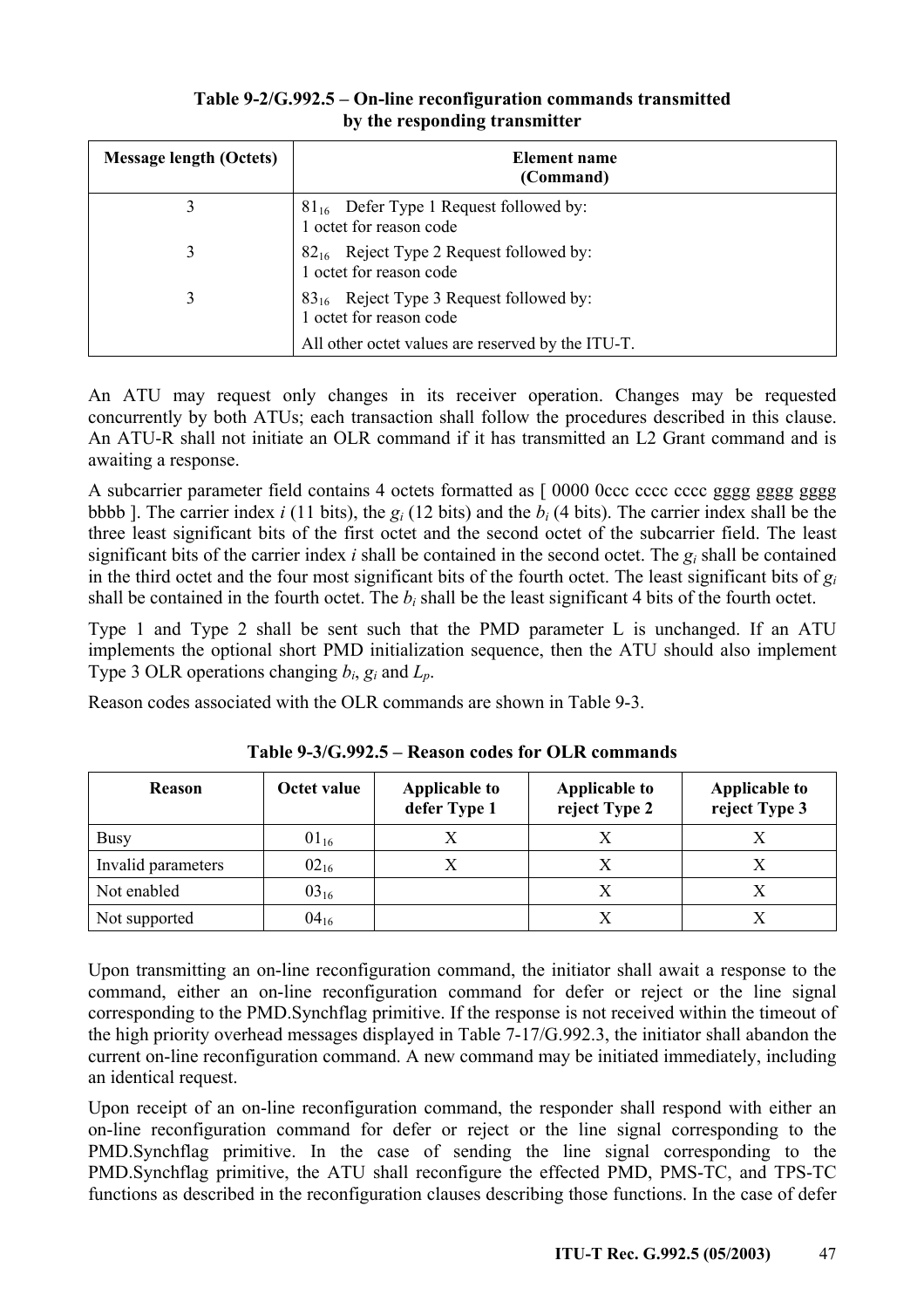or reject, the receiver shall supply a reason code from the following:  $01_{16}$  for busy,  $02_{16}$  for invalid parameters,  $03_{16}$  for not enabled, and  $04_{16}$  for not supported. The reason codes  $01_{16}$  and  $02_{16}$  shall be the only codes used in an on-line reconfiguration command for defer type 1 request.

Upon receipt of a line signal corresponding to the PMD.Synchflag primitive, the initiator shall reconfigure the effected PMD, PMS-TC, and TPS-TC functions as described in the reconfiguration clauses describing those functions. If an on-line reconfiguration command for defer or reject is received, the initiator shall abandon the current on-line reconfiguration command. A new command may be initiated immediately, including an identical request.

#### **9.4.1.2 eoc commands**

See 9.4.1.2/G.992.3.

#### **9.4.1.3 Time commands**

See 9.4.1.3/G.992.3.

#### **9.4.1.4 Inventory command**

See 9.4.1.4/G.992.3.

#### **9.4.1.5 Control value read commands**

See 9.4.1.5/G.992.3.

#### **9.4.1.6 Management counter read commands**

See 9.4.1.6/G.992.3.

#### **9.4.1.7 Power management commands**

The power management command shall be used to propose power management transitions from one link state to another as described in the Power Management clause. The power management command may be initiated by either ATU as prescribed in the Power Management clause as shown in Table 9-4. The responses shall be using the command shown in Table 9-5. The power management command is variable in length. The first octet shall be power management command designator shown in Table 9-3/G.992.3. The remaining octets shall be as shown in Table 9-4. The power management response commands are variable in length. The first octet shall be power management command designator shown in Table 9-3/G.992.3. The second shall be as shown in Table 9-5. The octets shall be sent using the format described in 7.8.2.3/G.992.3 and using the protocol described in 7.8.2.4/G.992.3.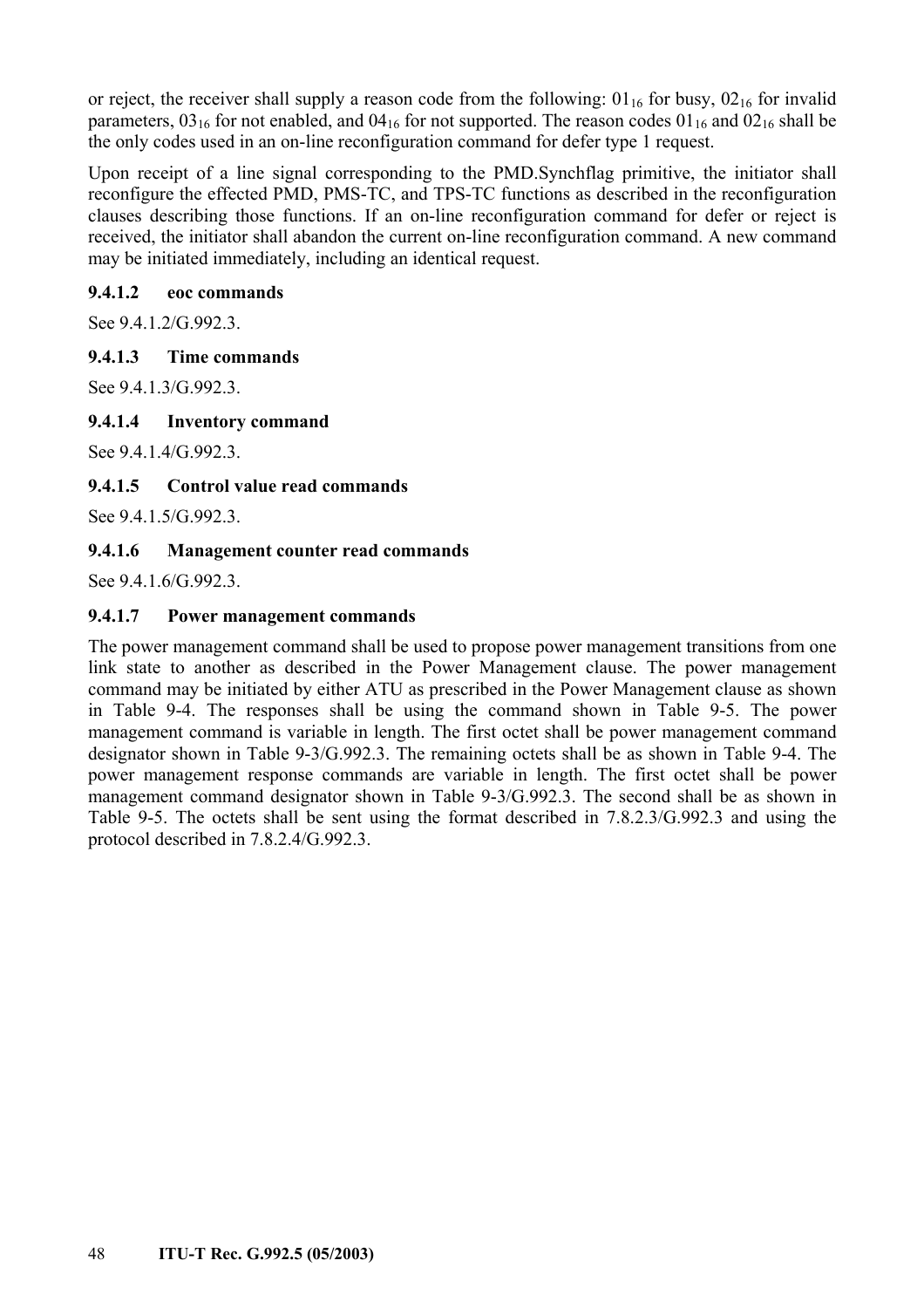### **Table 9-4/G.992.5 – Power management commands transmitted by the initiating ATU**

| <b>Message length (octets)</b> | <b>Element</b> name<br>(Command)                                                                                                                                                                                                                                                                                                               |
|--------------------------------|------------------------------------------------------------------------------------------------------------------------------------------------------------------------------------------------------------------------------------------------------------------------------------------------------------------------------------------------|
|                                | $01_{16}$ Simple Request followed by:<br>1 octet for the new proposed link state                                                                                                                                                                                                                                                               |
| $4+4\times N_{LP}$             | $02_{16}$ L2 Request followed by:<br>1 octet for minimum <i>PCBds</i> value (dB)<br>1 octet for maximum <i>PCBds</i> value (dB);<br>$2 \times N_{LP}$ octets containing maximum $L_p$ values for the $N_{LP}$ enabled latency<br>paths;<br>$2 \times N_{LP}$ octets containing minimum $L_p$ values for the $N_{LP}$ enabled latency<br>paths. |
|                                | $03_{16}$ L2 Trim followed by:<br>1 octet for the proposed new value of <i>PCBds</i> (dB)<br>All other octet values are reserved by the ITU-T.                                                                                                                                                                                                 |

### **Table 9-5/G.992.5 – Power management command transmitted by the responding ATU**

| <b>Message length (octets)</b>      | Element name<br>(Command)                                                                                                                                                                                                                                                                                                                                                                                                                 |
|-------------------------------------|-------------------------------------------------------------------------------------------------------------------------------------------------------------------------------------------------------------------------------------------------------------------------------------------------------------------------------------------------------------------------------------------------------------------------------------------|
| $\overline{2}$                      | $80_{16}$ Grant                                                                                                                                                                                                                                                                                                                                                                                                                           |
| 3                                   | 81 <sub>16</sub> Reject followed by:<br>1 octet for reason code                                                                                                                                                                                                                                                                                                                                                                           |
| 3                                   | $83_{16}$ L2 Reject followed by:<br>1 octet for reason code                                                                                                                                                                                                                                                                                                                                                                               |
| 3                                   | $84_{16}$ L2 Trim Grant followed by:<br>1 octet containing the exit symbol <i>PCBds</i> value                                                                                                                                                                                                                                                                                                                                             |
| 3                                   | $85_{16}$ L2 Trim Reject followed by:<br>1 octet for reason code                                                                                                                                                                                                                                                                                                                                                                          |
| $7+2\times N_{LP}$ + 4 $\times N_f$ | $86_{16}$ L2 Grant followed by:<br>$2 \times N_{LP}$ octets containing new Lp values for the $N_{LP}$ enabled latency paths,<br>1 octet containing the actual <i>PCBds</i> value<br>1 octet containing the exit symbol <i>PCBds</i> value,<br>1 octet containing the exit symbol $b_i/g_i$ table flag,<br>2 octets for the number of carriers $N_f$<br>$4 \times N_f$ octets describing subcarrier parameter field<br>for each subcarrier |
|                                     | All other octet values are reserved by the ITU-T.                                                                                                                                                                                                                                                                                                                                                                                         |

In the L2 Request, L2 Grant, and L2 Trim Request, and L2 Trim Grant messages, power cutback values shall be expressed as an absolute power cutback in the range of 0 to 40 dB in steps of 1 dB. The cutback is defined in terms of *PCBds*. The minimum and maximum requested values are defined in absolute terms and not relative to the current *PCBds* value. Values not inclusively within the range of the *PCBds* determined during initialization to 40 dB shall not be encoded. It is intended that up to 40 dB of absolute power cutback can be performed for the L2 link state using the *PCBds* control parameter and that the gain values can be used to additionally adjust the gain per carrier as required. The extra power cutback applied during the L2 state (i.e., *PCBds*(L2) – *PCBds*(init)) shall be applied as a flat cutback (i.e., each subcarrier is reduced by the same amount) relative to the L0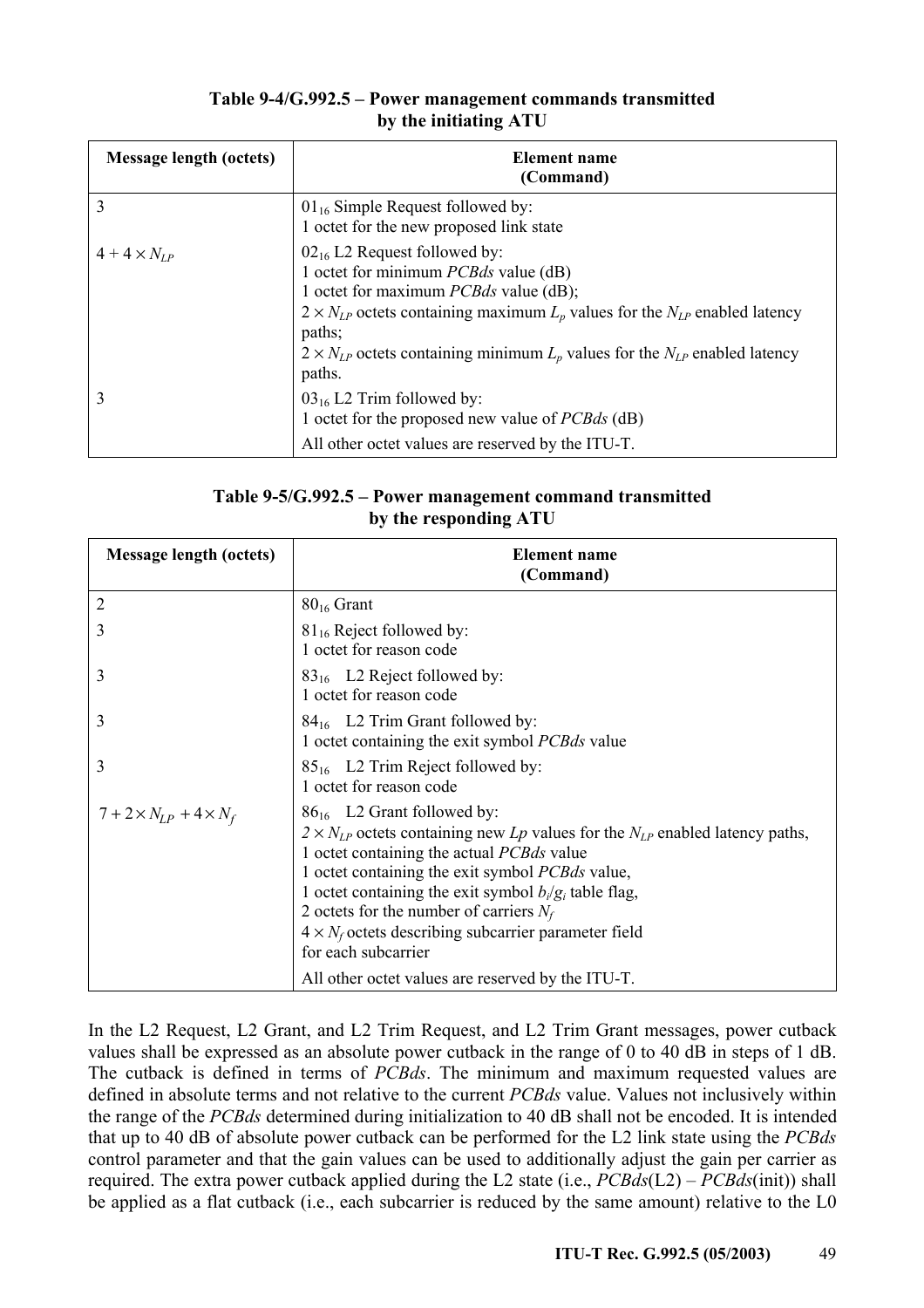transmit PSD level (i.e., relative to the *REFPSDds*(init) transmit PSD level, adjusted by the *ceiled log tss<sub>i</sub>* values as determined and applied during transceiver training).

Reason codes associated with the power management commands are shown in Table 9-6.

| <b>Reason</b>         | Octet value | <b>Applicable to</b><br>Reject | Applicable to L2<br>Reject | Applicable to L2<br><b>Trim Reject</b> |
|-----------------------|-------------|--------------------------------|----------------------------|----------------------------------------|
| <b>Busy</b>           | $01_{16}$   | X                              | X                          |                                        |
| Invalid               | $02_{16}$   | X                              |                            |                                        |
| State not desired     | $03_{16}$   | X                              |                            |                                        |
| Infeasible parameters | $04_{16}$   |                                |                            |                                        |

**Table 9-6/G.992.5 – Reason codes for power management commands** 

# **9.4.1.7.1 Simple request by ATU-R**

See 9.4.1.7.1/G.992.3.

# **9.4.1.7.2 Simple request by ATU-C**

See 9.4.1.7.2/G.992.3.

# **9.4.1.7.3 L2 Request by ATU-C**

See 9.4.1.7.3/G.992.3.

# **9.4.1.7.4 L2 Trim Request by ATU-C**

See 9.4.1.7.4/G.992.3.

# **9.4.1.8 Clear eoc messages**

See 9.4.1.8/G.992.3.

# **9.4.1.9 Non-standard facility overhead commands**

See 9.4.1.9/G.992.3.

# **9.4.1.10 Test parameter messages**

The PMD test parameters read commands shall be used to access the value of certain PMD test parameters maintained by the far ATU in accordance with the description of the PMD function. The local parameter values shall be retrieved as described in this clause. The PMD test parameter read command may be initiated by either ATU as shown in Table 9-7. The responses shall be using the command shown in Table 9-8. The PMD test parameter read command shall consist of two octets. The first octet shall be the PMD test parameter command designator shown in Table 9-4. The second octet shall be one of the values shown in Table 9-7. The PMD test parameter read response command shall be multiple octets. The first octet shall be PMD test parameter read command designator shown in Table 9-4/G.992.3. The second shall correspond to received management counter read command. The remaining octets shall be as shown in Table 9-8. The octets shall be sent using the format described in 7.8.2.3/G.992.3 and using the protocol described in 7.8.2.4/G.992.3.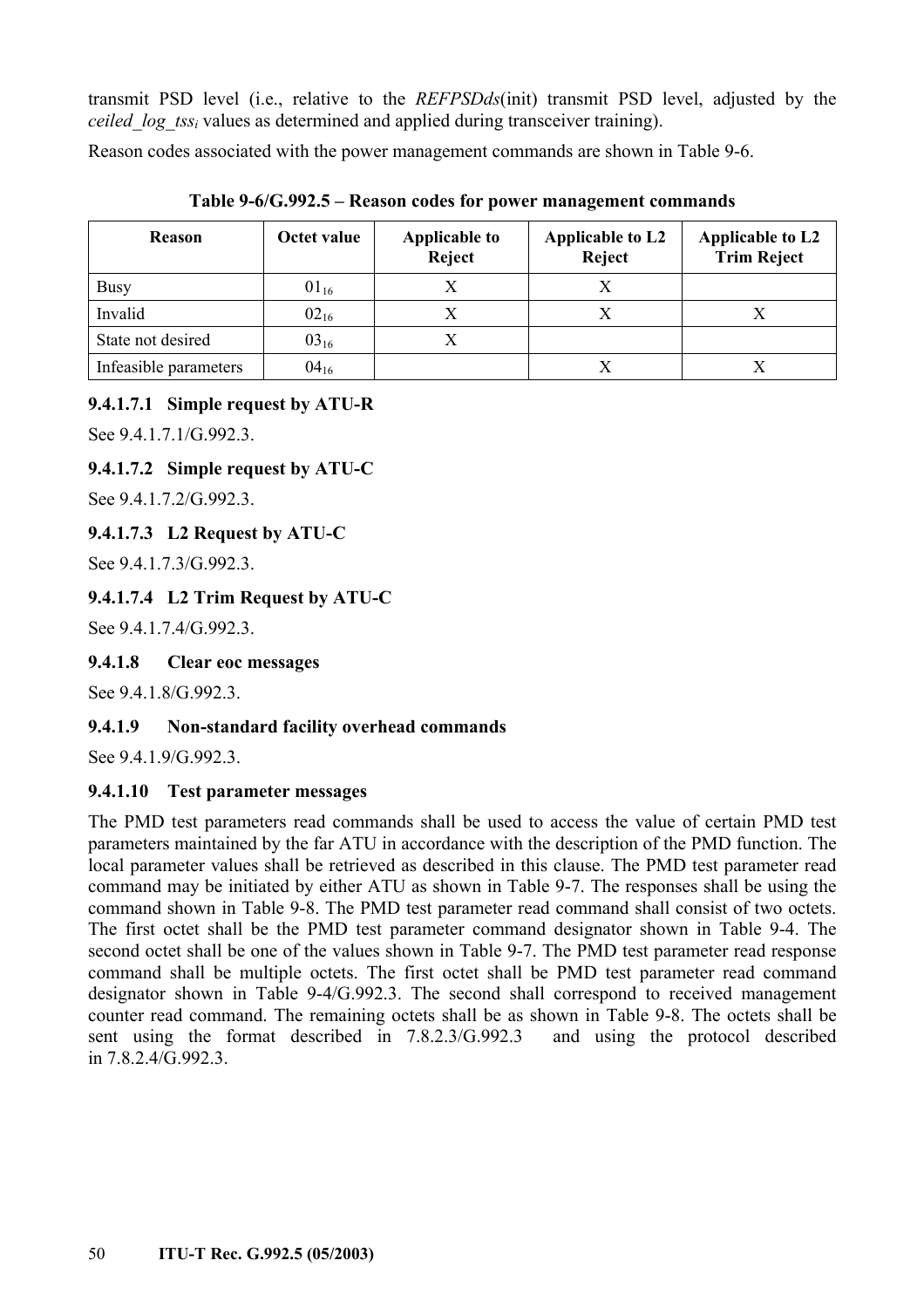| <b>Message length (octets)</b> | Element name<br>(Command)                                                                     |
|--------------------------------|-----------------------------------------------------------------------------------------------|
|                                | $01_{16}$ Single Read followed by:<br>1 octet describing the test parameter ID                |
|                                | $03_{16}$ Next Multiple Read                                                                  |
| 4                              | 04 <sub>16</sub> Multiple Read Block followed by:<br>2 octets describing the subcarrier index |
|                                | All other octet values are reserved by the ITU-T                                              |

# **Table 9-7/G.992.5 – PMD test parameter read commands transmitted by the initiator**

# **Table 9-8/G.992.5 – PMD test parameter read command transmitted by the responder**

| <b>Message length (octets)</b>                                  | <b>Element</b> name<br>(Command)                                                               |  |
|-----------------------------------------------------------------|------------------------------------------------------------------------------------------------|--|
| Variable<br>(see Note)                                          | $81_{16}$ followed by:<br>octets for the test parameter arranged for the single read format    |  |
| 12                                                              | $82_{16}$ followed by:<br>octets for the test parameters arranged for the multiple read format |  |
|                                                                 | $80_{16}$ NACK                                                                                 |  |
|                                                                 | All other octet values are reserved by the ITU-T.                                              |  |
| NOTE – Variable length equals 2 plus length shown in Table 9-9. |                                                                                                |  |

#### **Table 9-9/G.992.5 – PMD test parameter ID values**

| <b>Test</b><br>parameter<br>ID | <b>Test parameter name</b>                                 | Length for<br>single read | Length for<br>multiple read |
|--------------------------------|------------------------------------------------------------|---------------------------|-----------------------------|
| $01_{16}$                      | Channel Transfer Function <i>Hlog(f)</i> per<br>subcarrier | $2 + NSC \times 2$ octets | 4 octets                    |
| $02_{16}$                      | Reserved by ITU-T                                          |                           |                             |
| $03_{16}$                      | Quiet Line Noise PSD <i>QLN(f)</i> per subcarrier          | $2 + NSC$ octets          | 3 octets                    |
| $04_{16}$                      | Signal-to-noise ratio $SNR(f)$ per subcarrier              | $2 + NSC$ octets          | 3 octets                    |
| $05_{16}$                      | Reserved by ITU-T                                          |                           |                             |
| $21_{16}$                      | Line Attenuation LATN                                      | 2 octets                  | N/A                         |
| $22_{16}$                      | Signal Attenuation SATN                                    | 2 octets                  | N/A                         |
| $23_{16}$                      | Signal-to-Noise Margin SNRM                                | 2 octets                  | N/A                         |
| $24_{16}$                      | Attainable Net Data Rate ATTNDR                            | 4 octets                  | N/A                         |
| $25_{16}$                      | Near-end Actual Aggregate Transmit Power<br><b>ACTATP</b>  | 2 octets                  | N/A                         |
| $26_{16}$                      | Far-end Actual Aggregate Transmit Power<br><i>ACTATP</i>   | 2 octets                  | N/A                         |

Upon receipt of one of the PMD test parameter read commands, the receiving ATU shall transmit the corresponding response message. If an unrecognized test parameter is requested, the response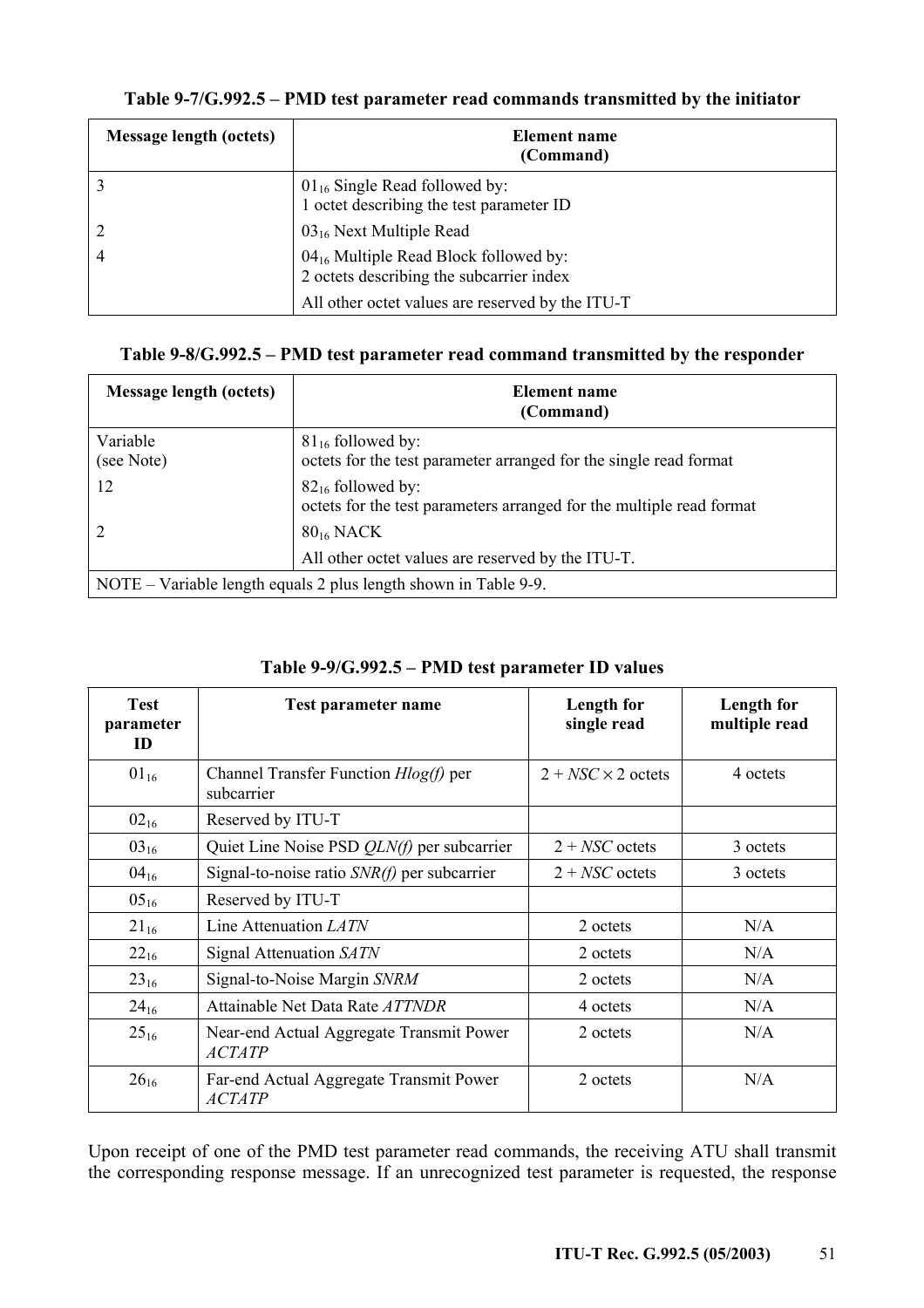shall be a PMD test parameter command for NACK. The function of the receiving or transmitting ATUs is not otherwise affected.

The PMD test parameters are all derived according to the procedures in the PMD function clause of this Recommendation. Following initialization, the PMD shall maintain training test parameters until the overhead command for update test parameters is received.

The parameters are transferred in the order and format defined in Table 9-9. During a test parameter read command for single read, all information for the test parameter is transferred. If the test parameter is an aggregate parameter, only one value is transferred. If the test parameter has a value per subcarrier, then all values are transferred from subcarrier index #0 to subcarrier index #*NSC* – 1 in a single message. The format of the octets is as described in the PMD clause. Values that are formatted as multiple octets shall be inserted in the response message in most significant to least significant octet order.

During a test parameter read command for multiple read or next, information for all test parameters associated with a particular subcarrier is transferred. Aggregate test parameters are not transferred with the PMD test parameter read command for multiple read or next. The subcarrier used for a PMD test parameter read command for multiple read shall be the subcarrier contained within the command. This subcarrier index shall be saved. Each subsequent PMD test parameter command for next shall increment and use the saved subcarrier index. If the subcarrier index reaches NSC, the response shall be a PMD test parameter command for NACK. The per subcarrier values are inserted into the message according to the numeric order of the octets designators show in Table 9-9. The format of the octets is as described in PMD clause of this Recommendation. Values that are formatted as multiple octets shall be inserted in the response message in most significant to least significant octet order.

In transferring the value of the channel transfer function *Hlog(f)*, the measurement time shall be inserted into the message, followed by the value *m* (see 8.12.3.1/G.992.3). The measurement time is included only once in a PMD test parameter response for single read. The measurement time is included in each response for multiple read or next multiple read.

In transferring the value of the quiet line noise *QLN(f),* the measurement time shall be inserted into the message, followed by the *n* value (see  $8.12.3.2/G.992.3$ ). The measurement time is included only once in a PMD test parameter response for single read. The measurement time is included in each response for multiple read or next multiple read.

In transferring the value of the signal-to-noise ratio *SNR(f*), the measurement time shall be inserted into the message, followed by the SNR value (see 8.12.3.3/G.992.3). The measurement time is included only once in a PMD test parameter response for single read. The measurement time is included in each response for multiple read or next multiple read.

The values for test parameters defined with fewer bits than shown in Table 9-9 shall be inserted into the message using the least significant bits of the two octets. Unused more significant bits shall be set to 0 for unsigned quantities and to the value of the sign bit for signed quantities.

# **9.4.1.10.1 Single read command**

See 9.4.1.10.1/G.992.3.

# **9.4.4.10.2 Multiple read protocol with next**

See 9.4.1.10.2/G.992.3.

# **9.5 Power management**

See 9.5/G.992.3.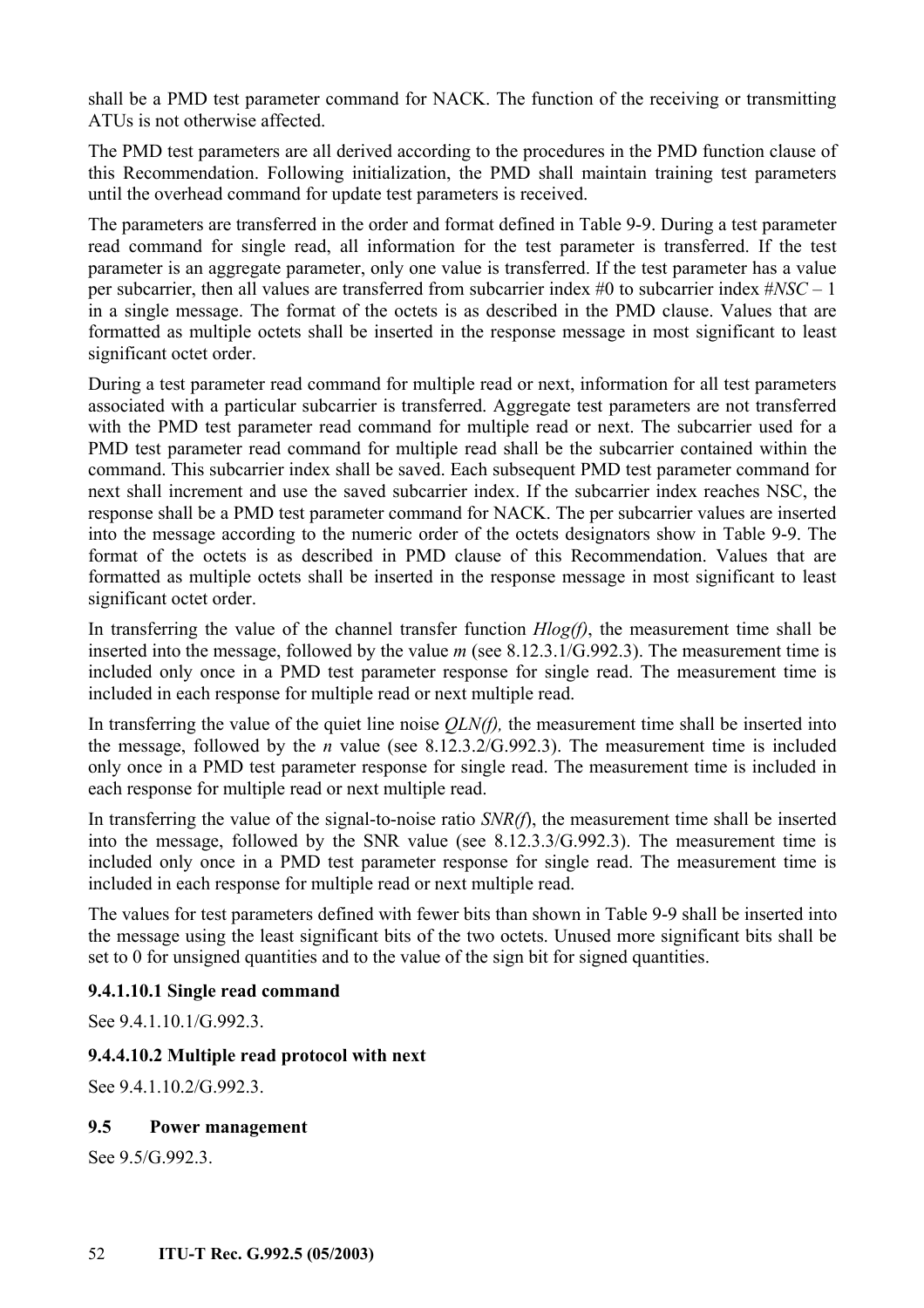See 10/G 992.3.

# **Annex A**

# **Specific requirements for an ADSL system operating in the frequency band above POTS**

This annex defines those parameters of the ADSL system that have been left undefined in the body of this Recommendation because they are unique to an ADSL service that is frequency-division duplexed with POTS.

# **A.1 ATU-C functional characteristics (pertains to clause 8)**

# **A.1.1 ATU-C control parameter settings**

The ATU-C control parameter settings to be used in the parameterized parts of the main body and/or to be used in this annex are listed in Table A.1. Control parameters are defined in 8.5.

| <b>Parameter</b>   | Default setting | <b>Characteristics</b>                                                              |
|--------------------|-----------------|-------------------------------------------------------------------------------------|
| <b>NSCds</b>       | 512             |                                                                                     |
| <b>NOMPSDds</b>    | $-40$ dBm/Hz    | Settings may be changed relative to this value during<br>G.994.1 phase; see 8.13.2. |
| <i>MAXNOMPSDds</i> | $-40$ dBm/Hz    | Settings may be changed relative to this value during<br>G.994.1 phase; see 8.13.2. |
| <i>MAXNOMATPds</i> | $20.4$ dBm      | Settings may be changed relative to this value during<br>G.994.1 phase; see 8.13.2. |

**Table A.1/G.992.5 – ATU-C control parameter settings** 

# **A.1.2 ATU-C downstream transmit spectral mask for overlapped spectrum operation (supplements 8.10)**

The passband is defined as the band from 25.875 to 2208 kHz and is the widest possible band used (i.e., for ADSL over POTS implemented with overlapped spectrum). Limits defined within the passband apply also to any narrower bands used.

Figure A.1 defines the limit spectral mask for the transmit signal. The low-frequency stopband is defined as frequencies below 25.875 kHz and includes the POTS band, the high-frequency stopband is defined as frequencies greater than 2208 kHz.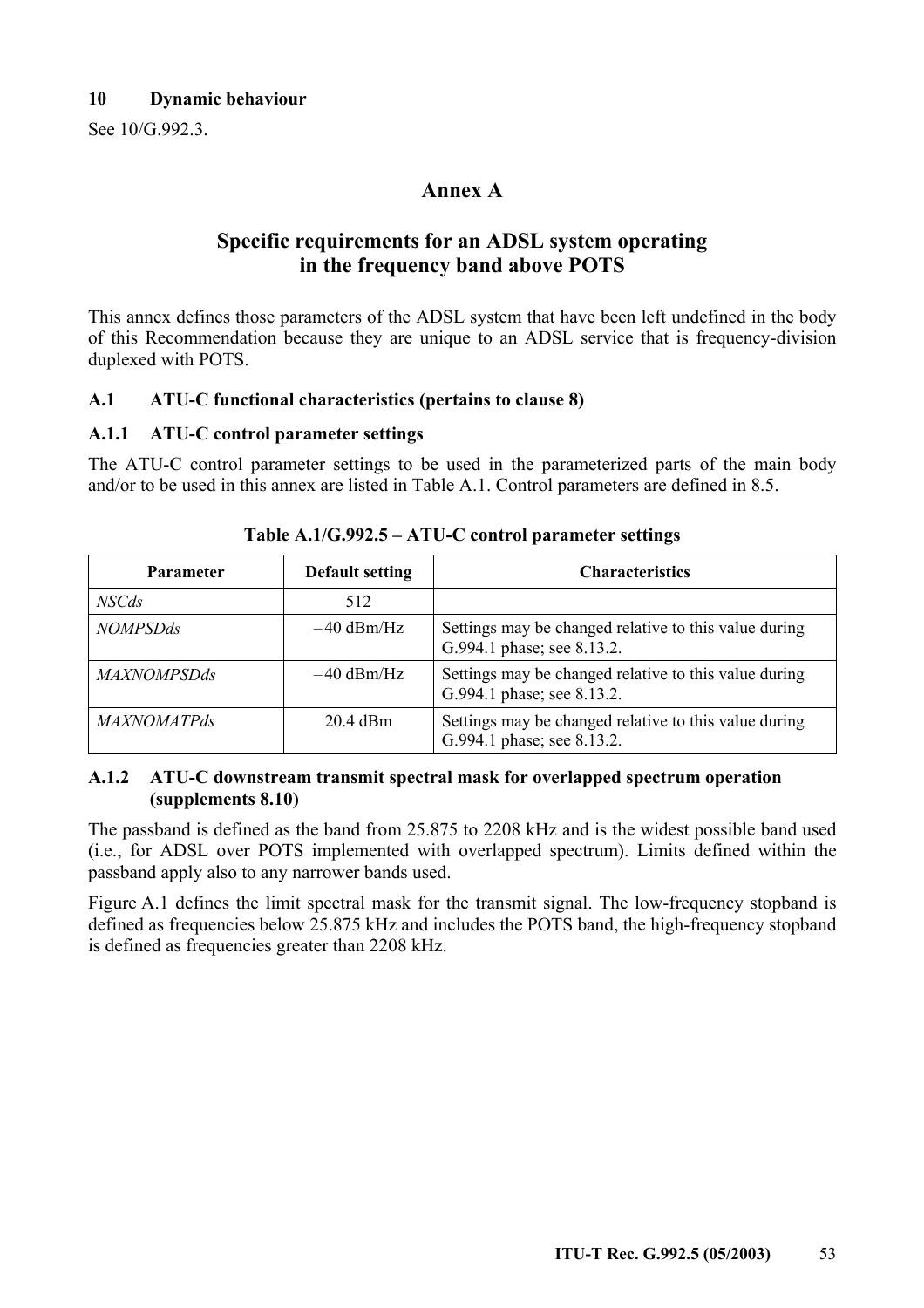#### **Figure A.1/G.992.5 – ATU-C transmitter PSD mask for overlapped spectrum operation**



| <b>Frequency (kHz)</b> | PSD level (dBm/Hz) | <b>MBW</b> |
|------------------------|--------------------|------------|
| 0                      | $-97.5$            | $100$ Hz   |
| $\overline{4}$         | $-97.5$            | $100$ Hz   |
| $\overline{4}$         | $-92.5$            | 100 Hz     |
| 10                     | interpolated       | $10$ kHz   |
| 25.875                 | $-36.5$            | $10$ kHz   |
| 1104                   | $-36.5$            | $10$ kHz   |
| 1622                   | $-46.5$            | $10$ kHz   |
| 2208                   | $-47.8$            | $10$ kHz   |
| 2500                   | $-59.4$            | $10$ kHz   |
| 3001.5                 | $-80$              | $10$ kHz   |
| 3175                   | $-100$             | $10$ kHz   |
| 12000                  | $-100$             | $10$ kHz   |

Additionally, the PSD mask shall be satisfying the following requirements:

| <b>Frequency (kHz)</b> | <b>PSD level (dBm/Hz)</b> | <b>MBW</b> |
|------------------------|---------------------------|------------|
| 3750                   | $-100$                    | 1 MHz      |
| 4545                   | $-110$                    | 1 MHz      |
| 7225                   | $-112$                    | 1 MHz      |
| 12000                  | $-112$                    | 1 MHz      |

NOTE 1 – All PSD measurements are in 100 Ω; the POTS band total power measurement is in 600  $\Omega$ .

NOTE 2 – The breakpoint frequencies and PSD values are exact; the indicated slopes are approximate. The breakpoints in the tables shall be connected by linear straight lines on a dB/log(*f*) plot.

NOTE 3 – MBW specifies the measurement bandwidth. The MBW specified for a certain breakpoint with frequency  $f_i$  is applicable for all frequencies satisfying  $f_i < f \leq f_i$ , where  $f_i$  is the frequency of the next specified breakpoint.

NOTE 4 – The power in a 1-MHz sliding window is measured in a 1-MHz bandwidth, starting at the measurement frequency, i.e., power in the  $[f, f+1 \text{ MHz}]$  window shall conform to the specification at frequency *f*.

NOTE 5 – The step in the PSD mask at 4 kHz is to protect V.90 performance. Originally, the PSD mask continued the 21-dB/octave slope below 4 kHz hitting a floor of  $-97.5$  dBm/Hz at 3400 Hz. It was recognized that this might impact V.90 performance, and so the floor was extended to 4 kHz.

NOTE 6 – All PSD and power measurements shall be made at the U-C interface.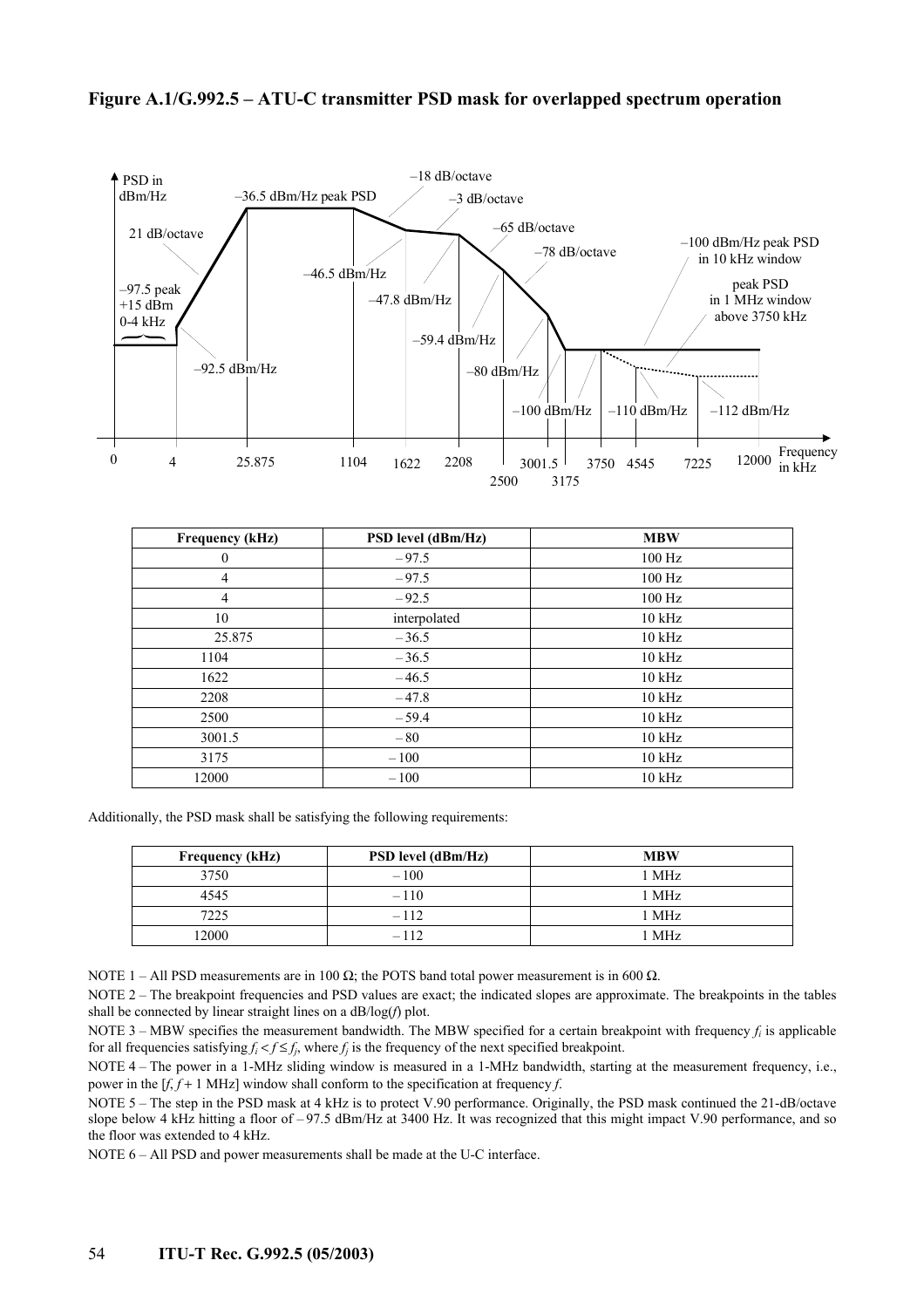# **A.1.2.1 Passband PSD and response**

There are three different PSD masks for the ATU-C transmit signal, depending on the type of signal sent. Across the whole passband, the transmit PSD level shall not exceed the maximum passband transmit PSD level, defined as:

- *NOMPSDds* + 1 dB, for initialization signals up to and including the Channel Discovery Phase;
- *REFPSDds* + 1 dB, during the remainder of initialization, starting with the Transceiver Training Phase;
- *MAXNOMPSDds PCBds* +3.5 dB, during showtime.

The group delay variation over the passband shall not exceed 50  $\mu$ s.

The maximum passband transmit PSD level allows for 1 dB of non-ideal transmit filter effects (e.g., passband ripple and transition band rolloff).

For spectrum management purposes, the ATU-C transmitter PSD template for overlapped spectrum operation is defined in Table A.2 (informative):

| <b>Frequency (kHz)</b> | PSD level (dBm/Hz) |
|------------------------|--------------------|
| 0                      | $-101$             |
| 4                      | $-101$             |
| $\overline{4}$         | $-96$              |
| 25.875                 | $-40$              |
| 1104                   | $-40$              |
| 1622                   | $-50$              |
| 2208                   | $-51.3$            |
| 2500                   | $-62.9$            |
| 3001.5                 | $-83.5$            |
| 3175                   | $-100$             |
| 3750                   | $-100$             |
| 4545                   | $-110$             |
| 7225                   | $-112$             |
| 12000                  | $-112$             |

# **Table A.2/G.992.5 – ATU-C transmitter PSD template for overlapped spectrum operation**

# **A.1.2.2 Aggregate transmit power**

There are three different PSD masks for the ATU-C transmit signal, depending on the type of signal sent (see A.1.2.1). In all cases,

- the aggregate transmit power in the voiceband, measured at the U-C interface, and that is delivered to the Public Switched Telephone Network (PSTN) interface shall not exceed +15 dBrn (see ITU-T Rec. G.996.1 [3] for method of measurement);
- the aggregate transmit power across the whole passband, shall not exceed (*MAXNOMATPds* – *PCBds*) by more than 0.5 dB, in order to accommodate implementational tolerances, and shall not exceed 20.9 dBm.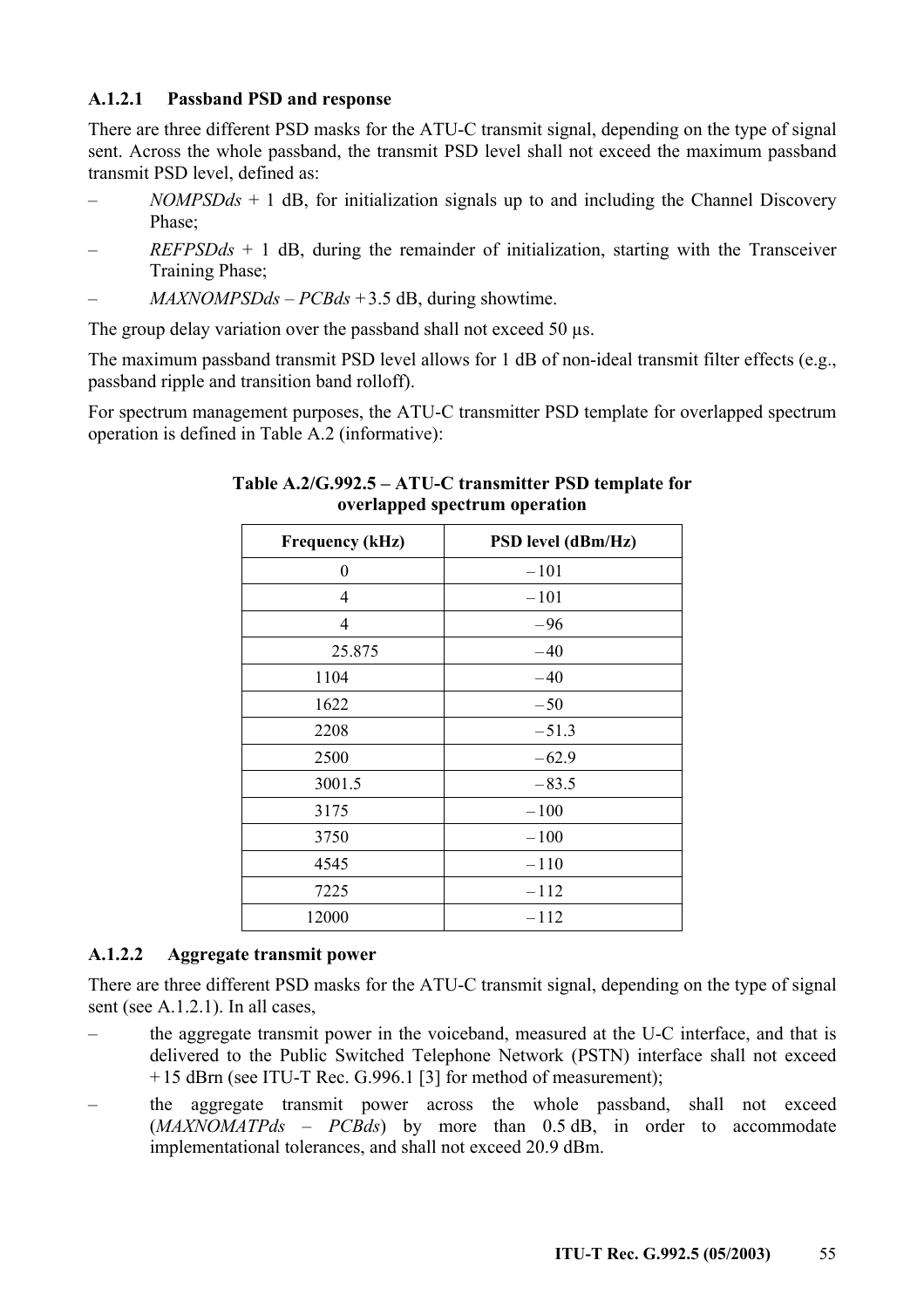– the aggregate transmit power over the 0 to 12 MHz band, shall not exceed (*MAXNOMATPds* – *PCBds*) by more than 0.9 dB, in order to account for residual transmit power in the stopbands and implementational tolerances.

The power emitted by the ATU-C is limited by the requirements in this clause. Notwithstanding these requirements, it is assumed that the ADSL will comply with applicable national requirements on emission of electromagnetic energy.

For spectrum management purposes, the PSD template nominal passband aggregate transmit power is 20.4 dBm.

# **A.1.3 ATU-C transmitter PSD mask for non-overlapped spectrum operation (supplements 8.10)**

Figure A.2 defines the limit spectral mask for the ATU-C transmitted signal, which results in reduced NEXT into the ADSL upstream band, relative to the mask in A.1.2. Adherence to this mask will in many cases result in improved upstream performance of the other ADSL systems in the same or adjacent binder group, with the improvement dependent upon the other interferers. This mask differs from the mask in A.1.2 only in the band from 4 kHz to 138 kHz.

The passband is defined as the band from 138 to 2208 kHz. Limits defined within the passband apply also to any narrower bands used.

The low-frequency stopband is defined as frequencies below 138 kHz and includes the POTS band, the high-frequency stopband is defined as frequencies greater than 2208 kHz.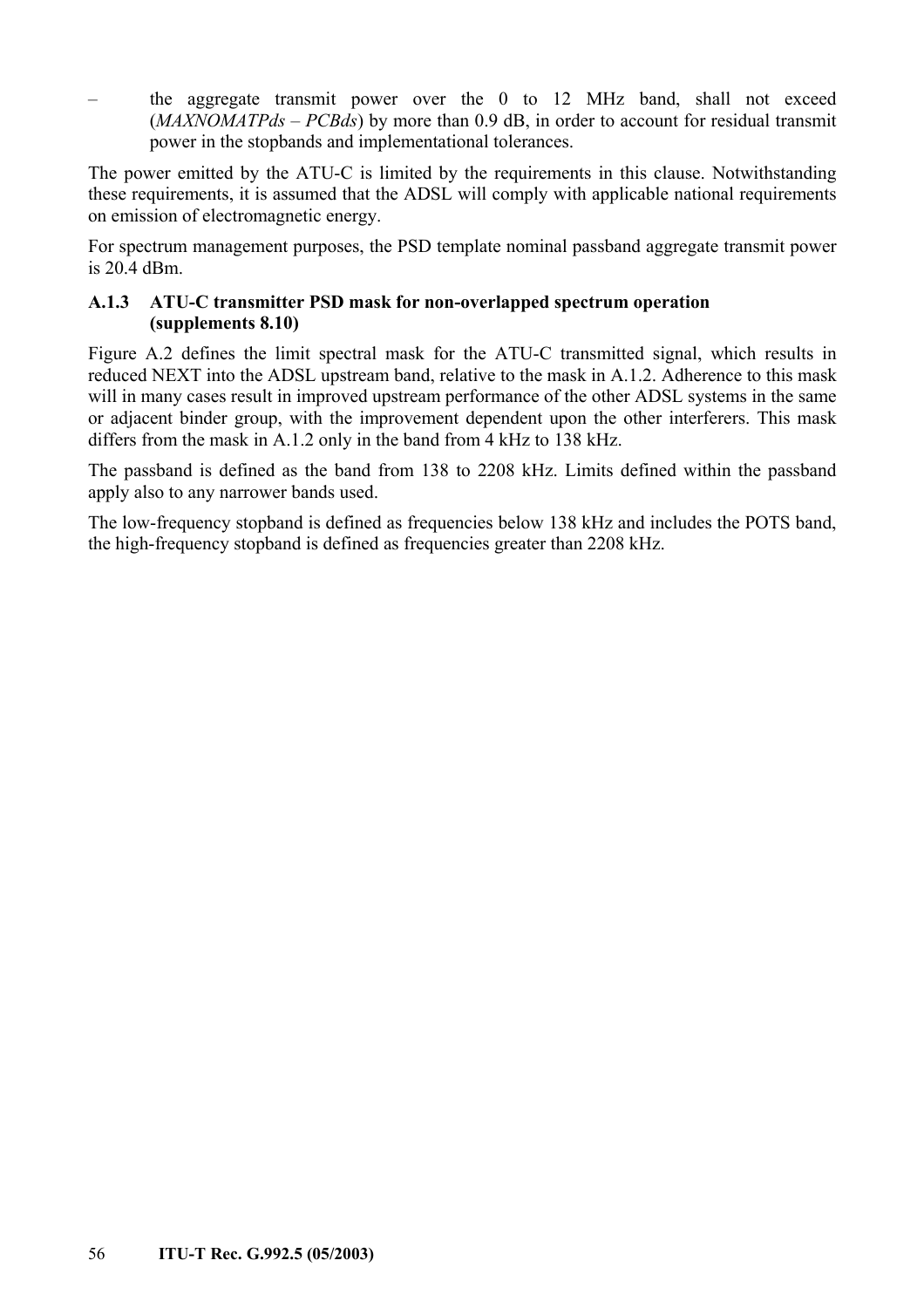

# **Figure A.2/G.992.5 – ATU-C transmitter PSD mask for non-overlapped spectrum operation**

| <b>Frequency (kHz)</b> | PSD level (dBm/Hz) | <b>MBW</b> |
|------------------------|--------------------|------------|
| $\mathbf{0}$           | $-97.5$            | $100$ Hz   |
| $\overline{4}$         | $-97.5$            | $100$ Hz   |
| $\overline{4}$         | $-92.5$            | $100$ Hz   |
| 10                     | interpolated       | $10$ kHz   |
| 80                     | $-72.5$            | $10$ kHz   |
| 138                    | $-44.2$            | $10$ kHz   |
| 138                    | $-36.5$            | $10$ kHz   |
| 1104                   | $-36.5$            | $10$ kHz   |
| 1622                   | $-46.5$            | $10$ kHz   |
| 2208                   | $-47.8$            | $10$ kHz   |
| 2500                   | $-59.4$            | $10$ kHz   |
| 3001.5                 | $-80$              | $10$ kHz   |
| 3175                   | $-100$             | $10$ kHz   |
| 12000                  | $-100$             | $10$ kHz   |

Additionally, the PSD mask shall be satisfying the following requirements:

| <b>Frequency (kHz)</b> | <b>PSD</b> level (dBm/Hz) | <b>MBW</b> |
|------------------------|---------------------------|------------|
| 3750                   | $-100$                    | 1 MHz      |
| 4545                   | $-110$                    | 1 MHz      |
| 7225                   | $-112$                    | 1 MHz      |
| 12000                  | $-112$                    | 1 MHz      |

NOTE 1 – All PSD measurements are in 100 Ω; the POTS band total power measurement is in 600  $\Omega$ .

NOTE 2 – The breakpoint frequencies and PSD values are exact; the indicated slopes are approximate. The breakpoints in the tables shall be connected by linear straight lines on a dB/log(*f*) plot.

NOTE 3 – MBW specifies the measurement bandwidth. The MBW specified for a certain breakpoint with frequency  $f_i$  is applicable for all frequencies satisfying  $f_i < f \leq f_j$ , where  $f_j$  is the frequency of the next specified breakpoint.

NOTE 4 – The power in a 1-MHz sliding window is measured in a 1-MHz bandwidth, starting at the measurement frequency, i.e., power in the [*f*, *f* + 1 MHz] window shall conform to the specification at frequency *f*.

NOTE 5 – The step in the PSD mask at 4 kHz is to protect V.90 performance. Originally, the PSD mask continued the 21-dB/octave slope below 4 kHz hitting a floor of -97.5 dBm/Hz at 3400 Hz. It was recognized that this might impact V.90 performance, and so the floor was extended to 4 kHz.

NOTE 6 – All PSD and power measurements shall be made at the U-C interface.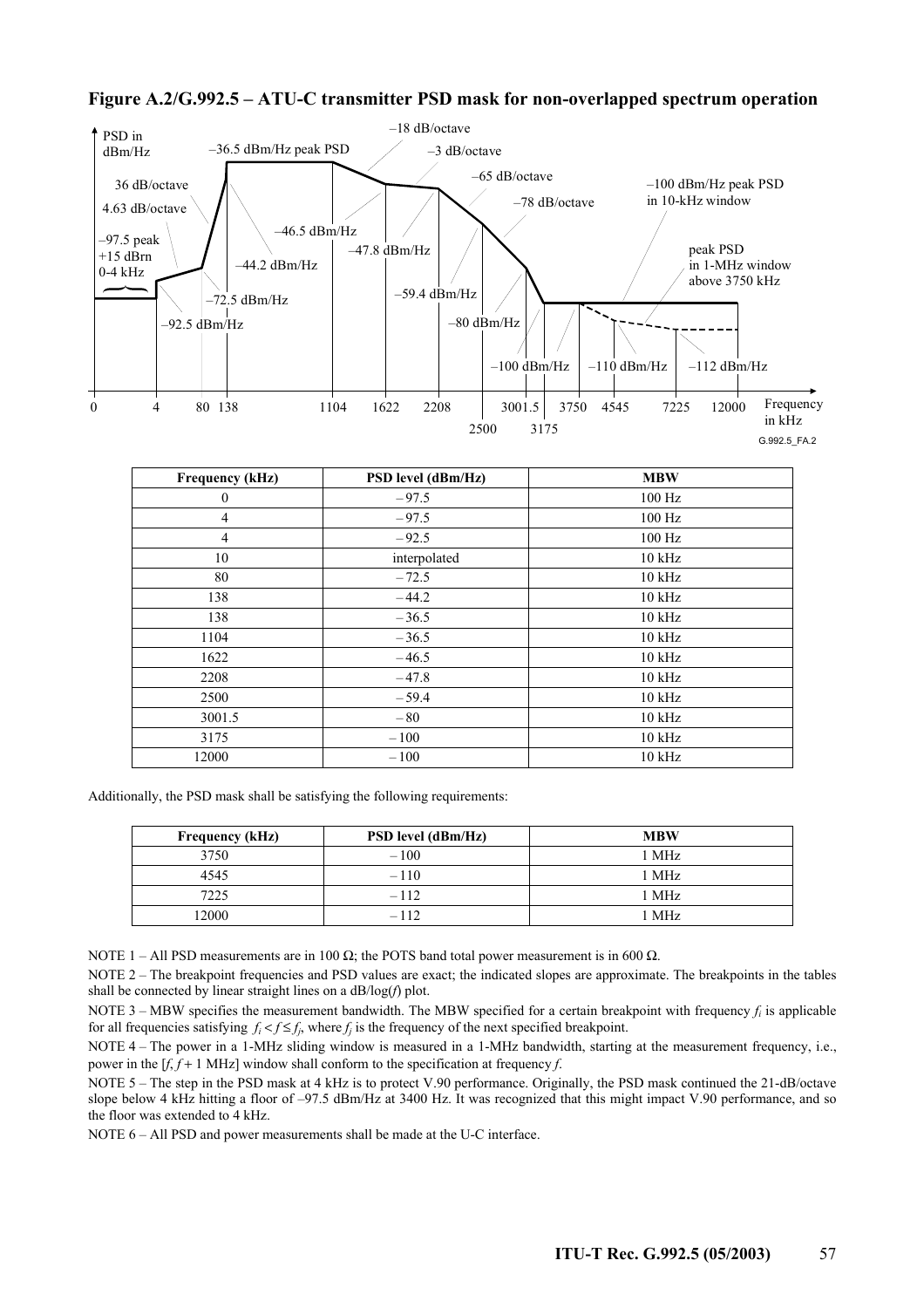### **A.1.3.1 Passband PSD and response**

See A.1.2.1. For spectrum management purposes, the PSD template for non-overlapped spectrum operation is defined in Table A.3 (informative):

| <b>Frequency (kHz)</b> | PSD level (dBm/Hz) |
|------------------------|--------------------|
| $\boldsymbol{0}$       | $-101$             |
| $\overline{4}$         | $-101$             |
| $\overline{4}$         | $-96$              |
| 80                     | $-76$              |
| 138                    | $-47.7$            |
| 138                    | $-40$              |
| 1104                   | $-40$              |
| 1622                   | $-50$              |
| 2208                   | $-51.3$            |
| 2500                   | $-62.9$            |
| 3001.5                 | $-83.5$            |
| 3175                   | $-100$             |
| 3750                   | $-100$             |
| 4545                   | $-110$             |
| 7225                   | $-112$             |
| 12000                  | $-112$             |

#### **Table A.3/G.992.5 – ATU-C transmitter PSD template for non-overlapped spectrum operation**

# **A.1.3.2 Aggregate transmit power**

See A.1.2.2. In addition, for non-overlapped spectrum operation, the aggregate transmit power across the whole passband shall not exceed 20.4 dBm.

For spectrum management purposes, the PSD template nominal passband aggregate transmit power is  $19.9$  dBm.

#### **A.2 ATU-R functional characteristics (pertains to clause 8)**

#### **A.2.1 ATU-R control parameter settings**

The ATU-R control parameter settings to be used in the parameterized parts of the main body and/or to be used in this annex are listed in Table A.4. Control parameters are defined in 8.5.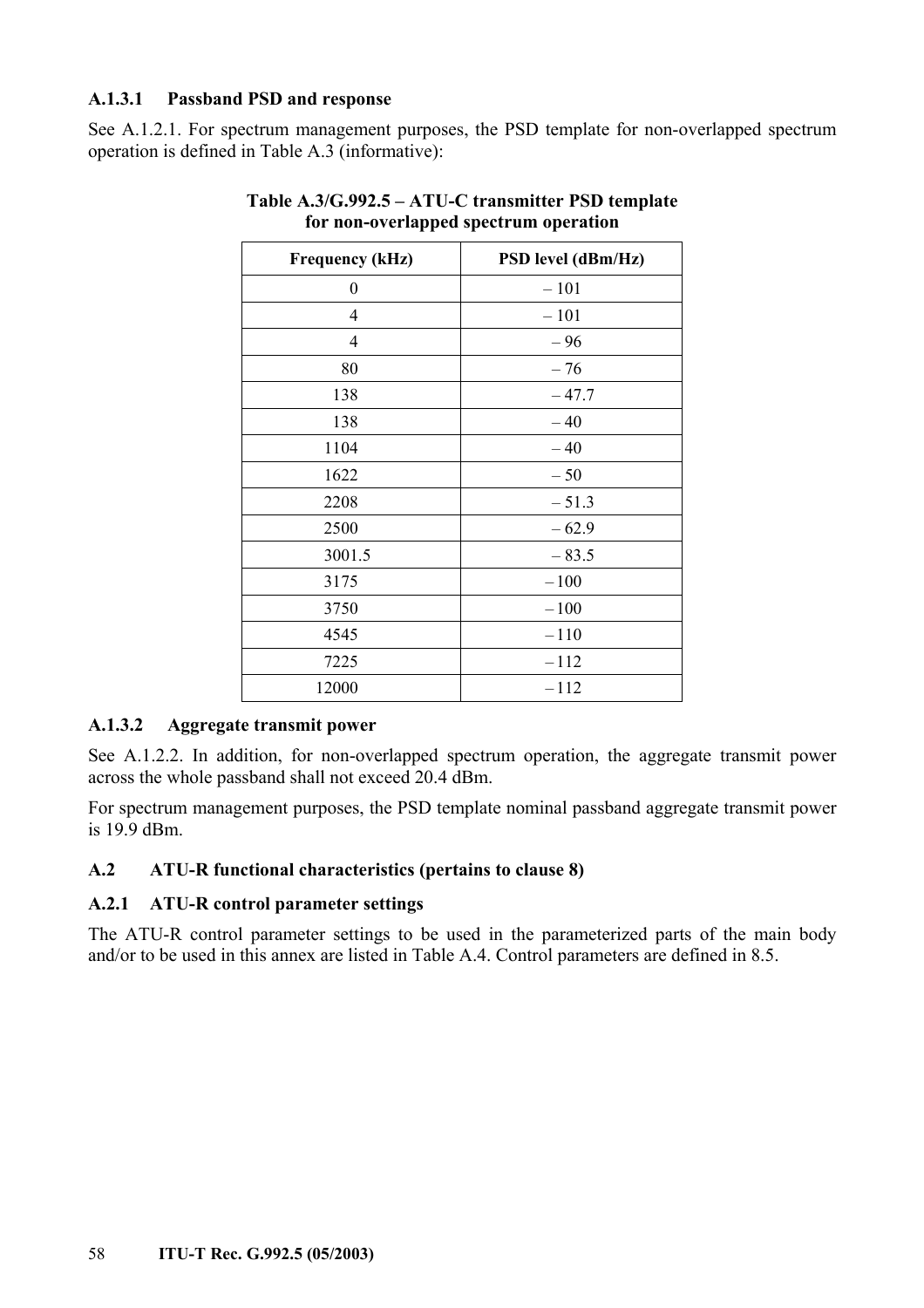| <b>Parameter</b>   | <b>Default setting</b> | <b>Characteristics</b>                                                              |
|--------------------|------------------------|-------------------------------------------------------------------------------------|
| <i>NSCus</i>       | 32                     |                                                                                     |
| <b>NOMPSDus</b>    | $-38$ dBm/Hz           | Settings may be changed relative to this value during<br>G.994.1 phase; see 8.13.2. |
| <i>MAXNOMPSDus</i> | $-38$ dBm/Hz           | Settings may be changed relative to this value during<br>G.994.1 phase; see 8.13.2. |
| <i>MAXNOMATPus</i> | 12.5 dBm               | Settings may be changed relative to this value during<br>G.994.1 phase; see 8.13.2. |

**Table A.4/G.992.5 – ATU-R control parameter settings** 

# **A.2.2 ATU-R upstream transmit spectral mask (supplements 8.10)**

The passband is defined as the band from 25.875 to 138 kHz and is the widest possible band used. Limits defined within the passband apply also to any narrower bands used.

Figure A.3 defines the spectral mask for the transmit signal. The low-frequency stopband is defined as frequencies below 25.875 kHz and includes the POTS band (see also Figure A.1), the high-frequency stopband is defined as frequencies greater than 138 kHz.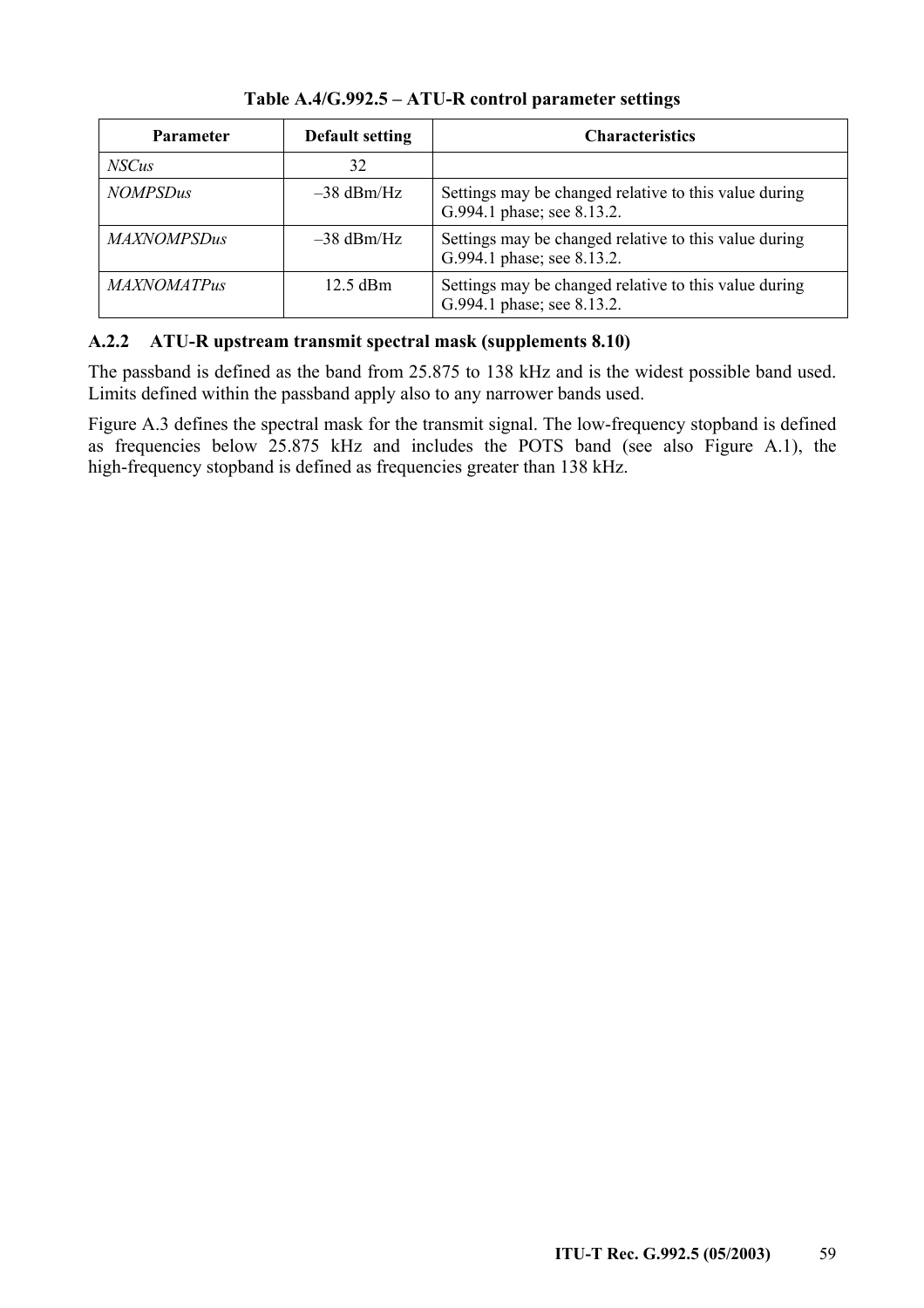#### **Figure A.3/G.992.5 – ATU-R transmitter PSD mask**



| <b>Frequency (kHz)</b> | <b>PSD level (dBm/Hz)</b> | <b>MBW</b> |
|------------------------|---------------------------|------------|
| $\mathbf{0}$           | $-97.5$                   | $100$ Hz   |
| $\overline{4}$         | $-97.5$                   | 100 Hz     |
| $\overline{4}$         | $-92.5$                   | $100$ Hz   |
| 10                     | interpolated              | $10$ kHz   |
| 25.875                 | $-34.5$                   | $10$ kHz   |
| 138                    | $-34.5$                   | $10$ kHz   |
| 243                    | $-93.2$                   | $10$ kHz   |
| 686                    | $-100$                    | $10$ kHz   |
| 5275                   | $-100$                    | $10$ kHz   |
| 12000                  | $-100$                    | $10$ kHz   |

Additionally the PSD mask shall be satisfying following requirements:

| <b>Frequency (kHz)</b> | <b>PSD level (dBm/Hz)</b> | <b>MBW</b> |
|------------------------|---------------------------|------------|
| 1411                   | $-100$                    | 1 MHz      |
| 1630                   | $-110$                    | 1 MHz      |
| 5275                   | $-112$                    | 1 MHz      |
| 12000                  | $-112$                    | 1 MHz      |

NOTE 1 – All PSD measurements are in 100  $\Omega$ ; the POTS band total power measurement is in 600  $\Omega$ .

NOTE 2 – The breakpoint frequencies and PSD values are exact; the indicated slopes are approximate. The breakpoints in the tables shall be connected by linear straight lines on a dB/log(*f*) plot.

NOTE  $3$  – MBW specifies the measurement bandwidth. The MBW specified for a certain breakpoint with frequency  $f_i$  is applicable for all frequencies satisfying  $f_i < f \leq f_j$ , where  $f_j$  is the frequency of the next specified breakpoint.

NOTE 4 – The power in a 1-MHz sliding window is measured in a 1-MHz bandwidth, starting at the measurement frequency, i.e., power in the [*f*, *f* + 1 MHz] window shall conform to the specification at frequency *f*.

NOTE 5 – The step in the PSD mask at 4 kHz is to protect V.90 performance. Originally, the PSD mask continued the 21-dB/octave slope below 4 kHz hitting a floor of -97.5 dBm/Hz at 3400 Hz. It was recognized that this might impact V.90 performance, and so the floor was extended to 4 kHz.

NOTE 6 – All PSD and power measurements shall be made at the U-C interface.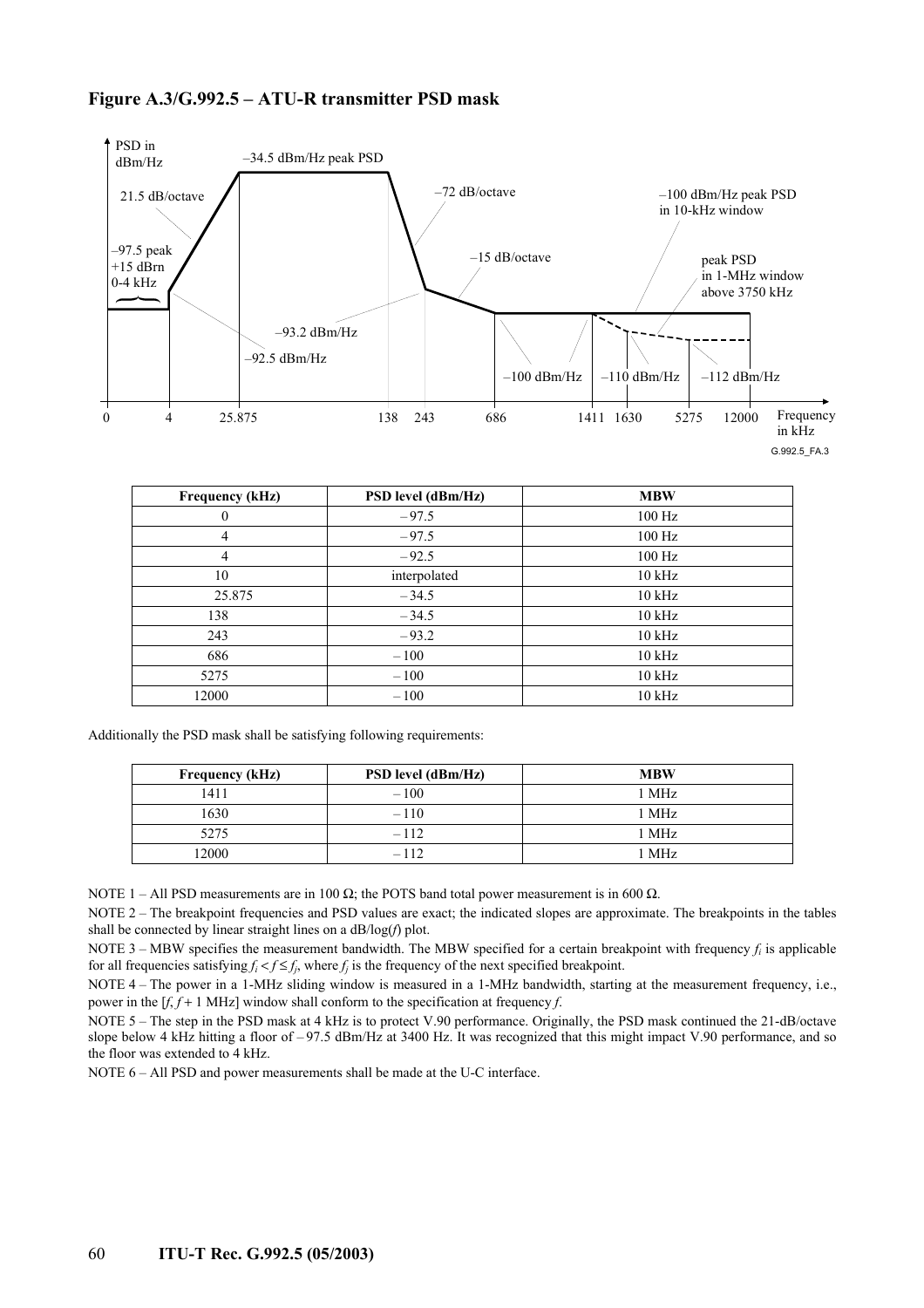# **A.2.2.1 Passband PSD and response**

There are three different PSD masks for the ATU-R transmit signal, depending on the type of signal sent. Across the whole passband, the transmit PSD level shall not exceed the maximum passband PSD level, defined as:

- *NOMPSDus* + 1 dB, for initialization signals up to and including the Channel Discovery Phase;
- *, during the remainder of initialization, starting with the Transceiver* Training Phase;
- *MAXNOMPSDus PCBus* + 3.5 dB, during showtime.

The group delay variation over the passband shall not exceed 50  $\mu$ s.

The maximum transmit PSD level allows for a 1 dB of non-ideal transmit filter effects (e.g. passband ripple and transition band rolloff).

For spectrum management purposes, the PSD template is defined in Table A.5 (informative):

| <b>Frequency (kHz)</b> | PSD level (dBm/Hz) |
|------------------------|--------------------|
| 0                      | $-101$             |
| 4                      | $-101$             |
| 4                      | $-96$              |
| 25.875                 | $-38$              |
| 138                    | $-38$              |
| 229.6                  | $-92.9$            |
| 686                    | $-100$             |
| 1411                   | $-100$             |
| 1630                   | $-110$             |
| 5275                   | $-112$             |
| 12000                  | $-112$             |

**Table A.5/G.992.5 – ATU-R transmitter PSD template** 

# **A.2.2.2 Aggregate transmit power**

There are three different PSD masks for the ATU-R transmit signal, depending on the type of signal sent (see A.2.2.1). In all cases:

- the aggregate transmit power in the voiceband, measured at the U-R interface, and that is delivered to the Plain Old Telephone Service (POTS) interface shall not exceed +15 dBrn (see ITU-T Rec. G.996.1 [3] for method of measurement);
- the aggregate transmit power across the whole passband, shall not exceed (*MAXNOMATPus – PCBus*) by more than 0.5 dB, in order to accommodate implementational tolerances, and shall not exceed 13.0 dBm.
- the aggregate transmit power over the 0 to 12 MHz band, shall not exceed (*MAXNOMATPus* – *PCBus*) by more than 0.8 dB, in order to account for residual transmit power in the stopbands and implementational tolerances.

The power emitted by the ATU-R is limited by the requirements in this clause. Notwithstanding these requirements, it is assumed that the ADSL will comply with applicable national requirements on emission of electromagnetic energy.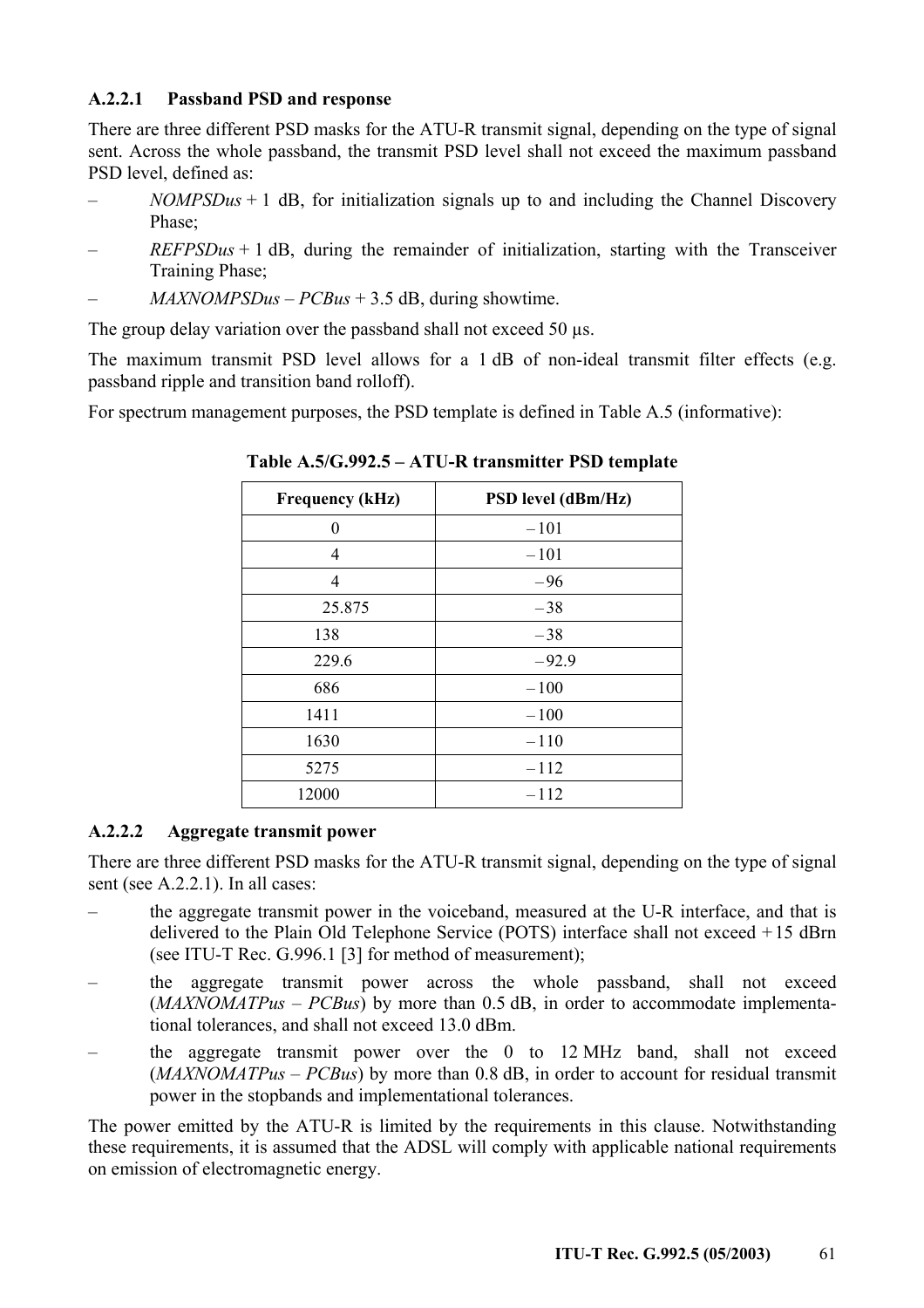For spectrum management purposes, the PSD template nominal passband aggregate transmit power is 12.5 dBm.

# **A.3 Initialization**

For this annex, no additional requirements apply (relative to the main body of this Recommendation).

# **A.4 Electrical characteristics**

See A 4/G 992.3.

The G.992.3 requirements applying over a frequency band up to 1104 kHz shall be met over a frequency band up to 2208 kHz.

# **Annex B**

# **Specific requirements for an ADSL system operating in the frequency band above ISDN as defined in ITU-T Rec. G.961 Appendices I and II**

This annex defines those parameters of the ADSL system that have been left undefined in the body of this Recommendation because they are unique to an ADSL service that is frequency-division duplexed with ISDN-BA on the same digital subscriber line. The scope is to establish viable ways enabling the simultaneous deployment of ADSL and  $160$  kbit/s  $(2B + D)$  Basic Rate Access with the constraint to use existing transmission technologies as those specified in Appendices I and II/G.961 [1].

# **B.1 ATU-C functional characteristics (pertains to clause 8)**

# **B.1.1 ATU-C control parameter settings**

The ATU-C control parameter settings to be used in the parameterized parts of the main body and/or to be used in this annex are listed in Table B.1. Control parameters are defined in 8.5.

| <b>Parameter</b>   | <b>Default setting</b> | <b>Characteristics</b>                                                              |
|--------------------|------------------------|-------------------------------------------------------------------------------------|
| <b>NSCds</b>       | 512                    |                                                                                     |
| <b>NOMPSDds</b>    | $-40$ dBm/Hz           | Settings may be changed relative to this value during<br>G.994.1 phase; see 8.13.2. |
| <i>MAXNOMPSDds</i> | $-40$ dBm/Hz           | Settings may be changed relative to this value during<br>G.994.1 phase; see 8.13.2. |
| <b>MAXNOMATPds</b> | 19.9 dBm               | Settings may be changed relative to this value during<br>G.994.1 phase; see 8.13.2. |

**Table B.1/G.992.5 – ATU-C control parameter settings** 

# **B.1.2 ATU-C downstream transmit spectral mask for overlapped spectrum operation (supplements 8.10)**

The passband is defined as the band from 120 kHz (see Figure B.1) to 2208 kHz and is the widest possible band used (i.e., for ADSL over ISDN implemented with overlapped spectrum). Limits defined within the passband apply also to any narrower bands used.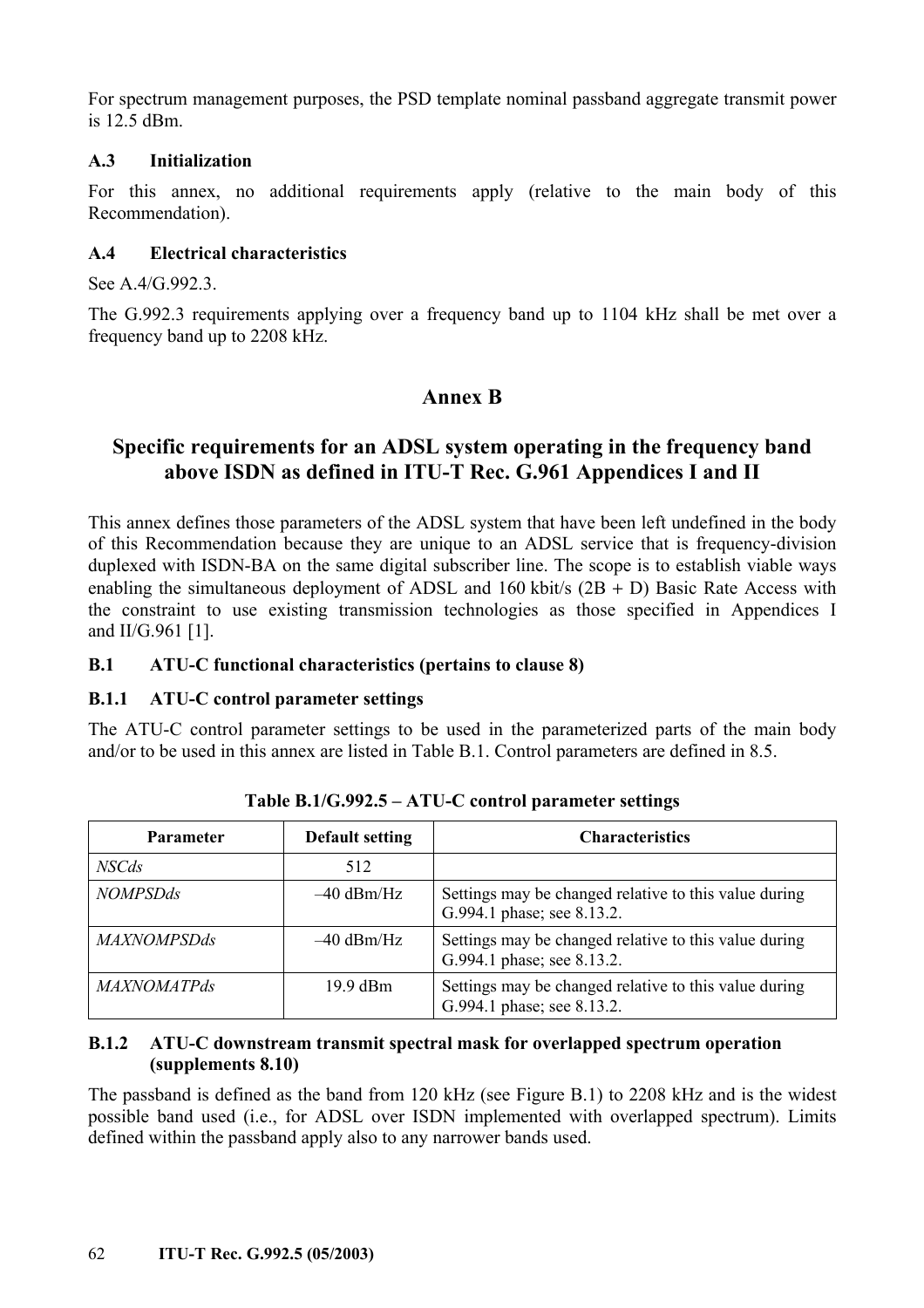Figure B.1 defines the limit spectral mask for the transmit signal. The low-frequency stopband is the ISDN band and is defined as frequencies below 120 kHz (see Figure B.1); the high-frequency stopband is defined as frequencies greater than 2208 kHz.





| Frequency (kHz)  | PSD level (dBm/Hz) | <b>MBW</b> |
|------------------|--------------------|------------|
| $\boldsymbol{0}$ | $-90$              | $10$ kHz   |
| 50               | $-90$              | $10$ kHz   |
| 80               | $-81.8$            | $10$ kHz   |
| 120              | $-36.5$            | $10$ kHz   |
| 1104             | $-36.5$            | $10$ kHz   |
| 1622             | $-46.5$            | $10$ kHz   |
| 2208             | $-47.8$            | $10$ kHz   |
| 2500             | $-59.4$            | $10$ kHz   |
| 3001.5           | $-80$              | $10$ kHz   |
| 3175             | $-100$             | $10$ kHz   |
| 12000            | $-100$             | $10$ kHz   |

Additionally, the PSD mask shall be satisfying following requirements:

| <b>Frequency (kHz)</b> | <b>PSD level (dBm/Hz)</b> | <b>MBW</b> |
|------------------------|---------------------------|------------|
| 3750                   | $-100$                    | 1 MHz      |
| 4545                   | $-110$                    | 1 MHz      |
| 7225                   | $-112$                    | 1 MHz      |
| 2000                   | $-112$                    | 1 MHz      |

NOTE 1 – All PSD measurements shall measure the spectral power into a resistive load having a value of 100  $\Omega$ .

NOTE 2 – The breakpoint frequencies and PSD values are exact; the indicated slopes are approximate. The breakpoints in the tables shall be connected by linear straight lines on a dB/log(*f*) plot.

NOTE 3 – MBW specifies the measurement bandwidth. The MBW specified for a certain breakpoint with frequency  $f_i$  is applicable for all frequencies satisfying  $f_i < f \le f_j$ , where  $f_j$  is the frequency of the next specified breakpoint.

NOTE 4 – The power in a 1-MHz sliding window is measured in a 1-MHz bandwidth, starting at the measurement frequency, i.e., power in the [*f*, *f* + 1 MHz] window shall conform to the specification at frequency *f*.

NOTE 5 – All PSD and power measurements shall be made at the U-C interface.

The ISDN port of the ISDN splitter shall be terminated with the appropriate 2B1Q or 4B3T design impedance for ISDN-BA as defined in ETSI TS 102 080 [6].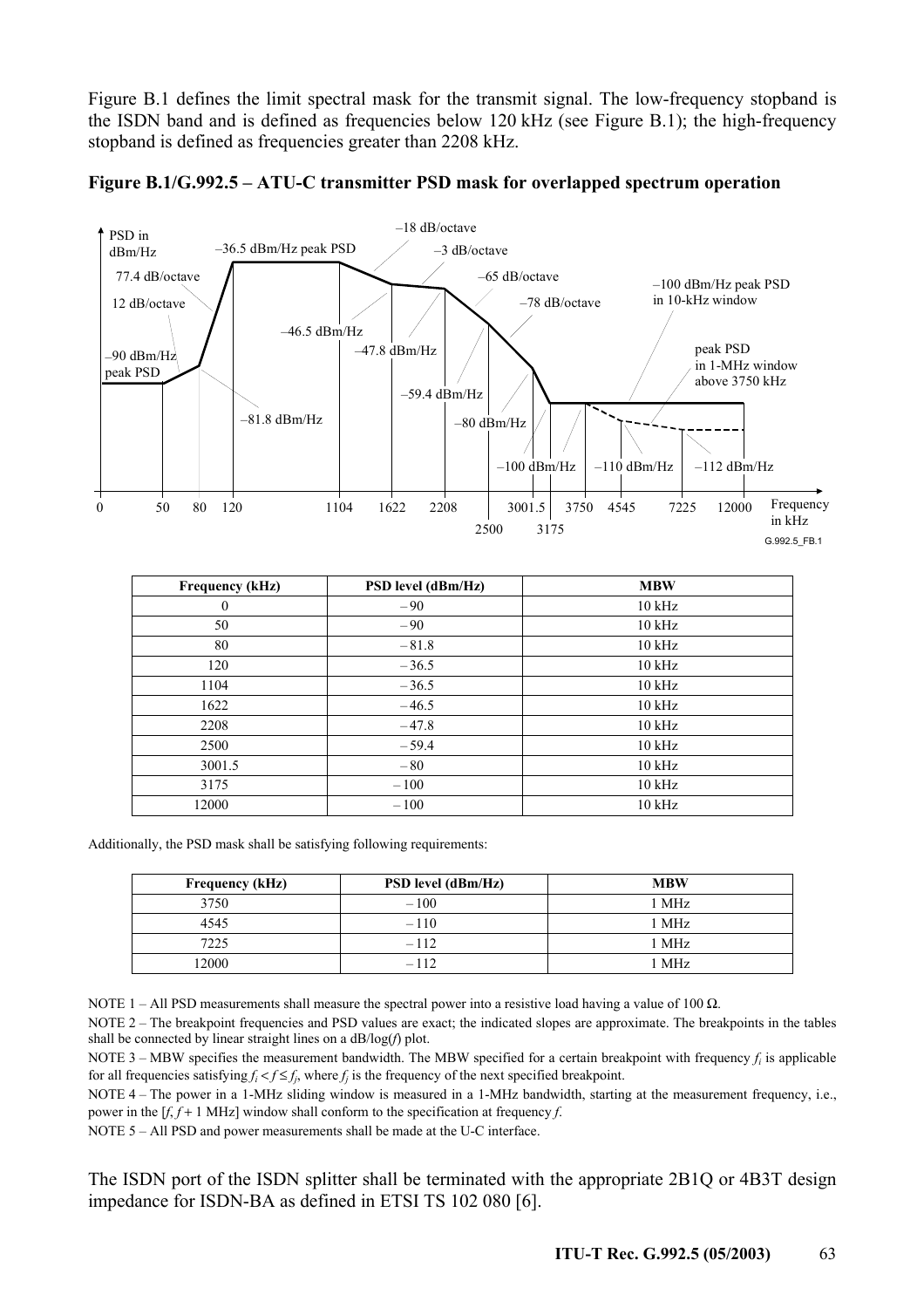It is intended that the degradation impact on the ISDN-BA line system performance be no more than 4.5 dB and 4 dB, for 2B1Q and 4B3T line codes respectively, at the insertion loss reference frequency.

# **B.1.2.1 Passband PSD and response**

There are three different PSD masks for the ATU-C transmit signal, depending on the type of signal sent. Across the whole passband, the transmit PSD level shall not exceed the maximum passband transmit PSD level, defined as:

- *NOMPSDds* + 1 dB, for initialization signals up to and including the Channel Discovery Phase;
- *REFPSDds* + 1 dB, during the remainder of initialization, starting with the Transceiver Training Phase;
- *MAXNOMPSDds PCBds* + 3.5 dB, during showtime.

The group delay variation over the passband shall not exceed 50 us.

The maximum transmit PSD allows for a 1 dB of non-ideal transmit filter effects (e.g., passband ripple and transition band rolloff).

For spectrum management purposes, the PSD template is defined in Table B.2 (informative):

| <b>Frequency (kHz)</b> | PSD level (dBm/Hz) |
|------------------------|--------------------|
| $\boldsymbol{0}$       | $-90$              |
| 50                     | $-90$              |
| 80                     | $-85.3$            |
| 120                    | $-40$              |
| 1104                   | $-40$              |
| 1622                   | $-50$              |
| 2208                   | $-51.3$            |
| 2500                   | $-62.9$            |
| 3001.5                 | $-83.5$            |
| 3175                   | $-100$             |
| 3750                   | $-100$             |
| 4545                   | $-110$             |
| 7225                   | $-112$             |
| 12000                  | $-112$             |

# **Table B.2/G.992.5 – ATU-C transmitter PSD template for overlapped spectrum operation**

# **B.1.2.2 Aggregate transmit power**

There are three different PSD masks for the ATU-C transmit signal, depending on the type of signal sent (see B.1.2.1). In all cases:

- the aggregate transmit power across the whole passband shall not exceed (*MAXNOMATPds* – *PCBds*) by more than 0.5 dB, in order to accommodate implementational tolerances, and shall not exceed 20.4 dBm;
- the aggregate transmit power over the 0 to 11.040 MHz band, shall not exceed (*MAXNOMATPds* – *PCBds*) by more than 0.9 dB, in order to account for residual transmit power in the stopbands and implementational tolerances.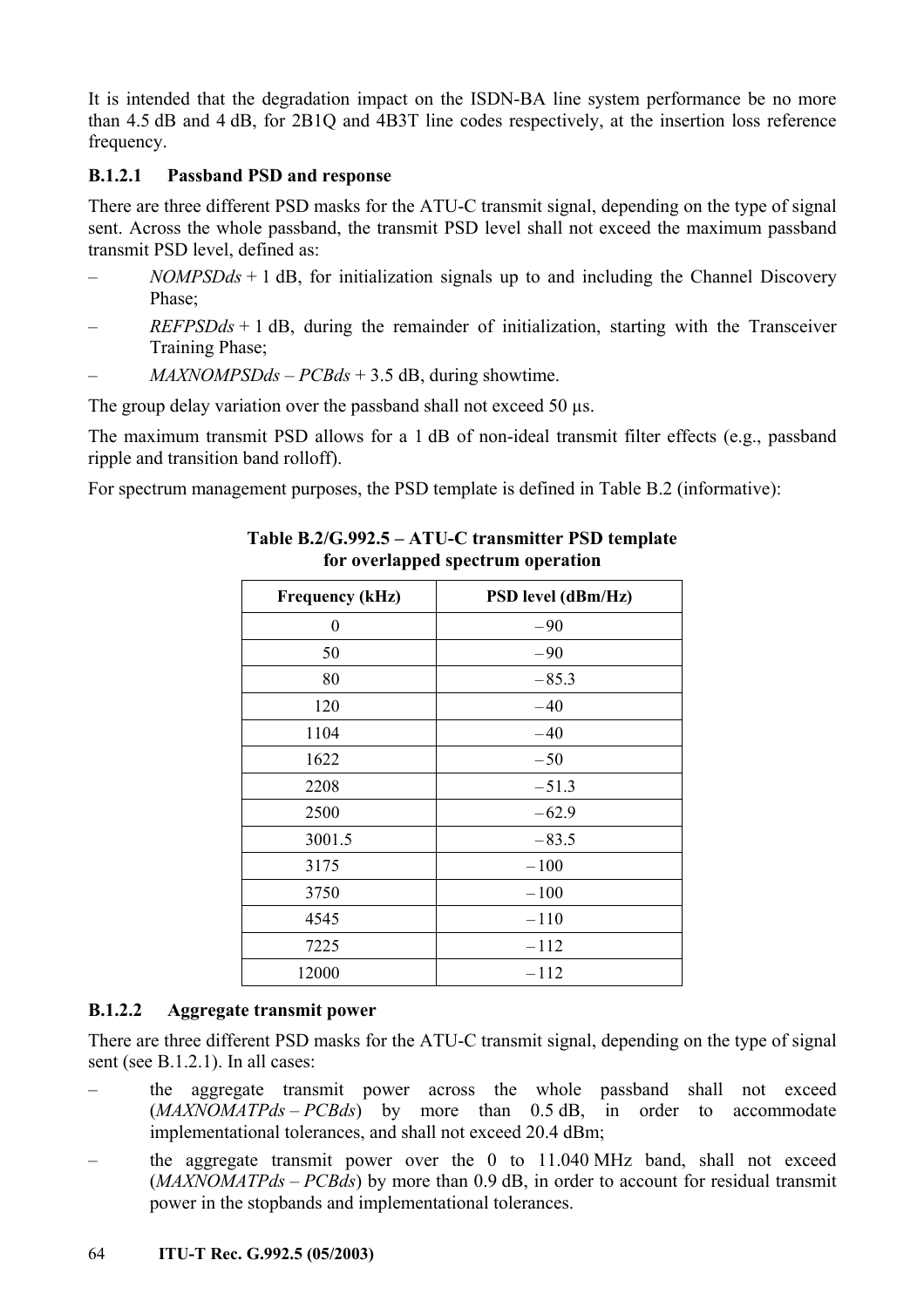The power emitted by the ATU-C is limited by the requirements in this clause. Notwithstanding these requirements, it is assumed that the ADSL will comply with applicable national requirements on emission of electromagnetic energy.

For spectrum management purposes, the PSD template nominal passband aggregate transmit power is 19.9 dBm.

#### **B.1.3 ATU-C transmitter PSD mask for non-overlapped spectrum operation (supplements 8.10)**

Figure B.2 defines the limit spectral mask for the ATU-C transmitted signal, which results in reduced NEXT into the ADSL upstream band, relative to the mask in B.1.2. Adherence to this mask will in many cases result in improved upstream performance of the other ADSL systems in the same or adjacent binder group, with the improvement dependent upon the other interferers. This mask differs from the mask in B.1.2 only in the band from 50 kHz to 254 kHz.

The passband is defined as the band from 254 to 2208 kHz. Limits defined within the passband apply also to any narrower bands used.

The low-frequency stopband is defined as frequencies below 254 kHz and includes the ISDN band, the high-frequency stopband is defined as frequencies greater than 2208 kHz.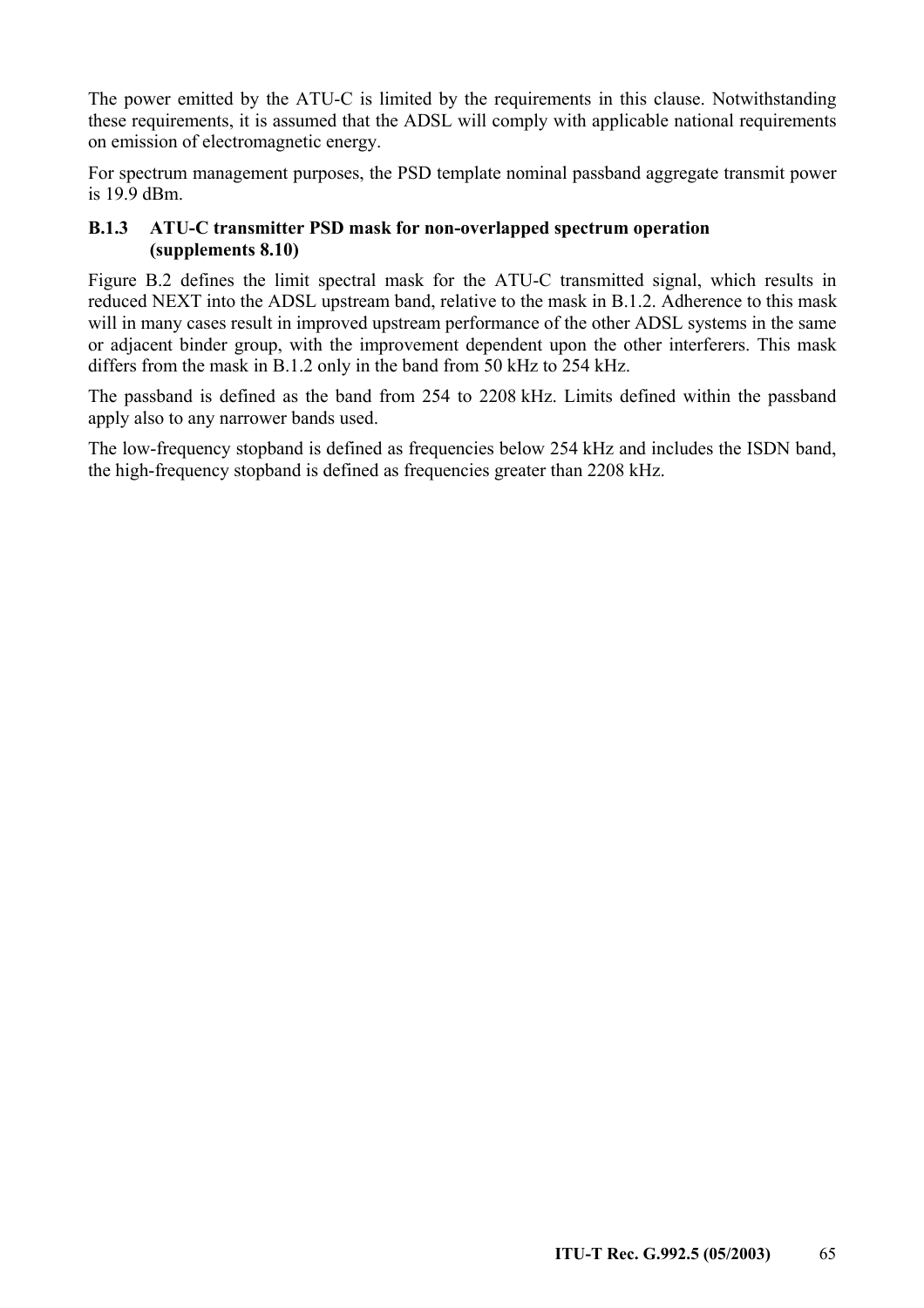#### **Figure B.2/G.992.5 – ATU-C transmitter PSD mask for non-overlapped spectrum operation**



| <b>Frequency (kHz)</b> | PSD level (dBm/Hz) | <b>MBW</b> |
|------------------------|--------------------|------------|
| $\boldsymbol{0}$       | $-90$              | $10$ kHz   |
| 93.1                   | $-90$              | $10$ kHz   |
| 209                    | $-62$              | $10$ kHz   |
| 254                    | $-48.5$            | $10$ kHz   |
| 254                    | $-36.5$            | $10$ kHz   |
| 1104                   | $-36.5$            | $10$ kHz   |
| 1622                   | $-46.5$            | $10$ kHz   |
| 2208                   | $-47.8$            | $10$ kHz   |
| 2500                   | $-59.4$            | $10$ kHz   |
| 3001.5                 | $-80$              | $10$ kHz   |
| 3175                   | $-100$             | $10$ kHz   |
| 12000                  | $-100$             | $10$ kHz   |

Additionally, the PSD mask shall be satisfying following requirements:

| <b>Frequency (kHz)</b> | <b>PSD</b> level (dBm/Hz) | <b>MBW</b> |
|------------------------|---------------------------|------------|
| 3750                   | $-100$                    | 1 MHz      |
| 4545                   | $-110$                    | 1 MHz      |
| 7225                   | $-112$                    | 1 MHz      |
| 12000                  | $-112$                    | 1 MHz      |

NOTE 1 – All PSD measurements shall measure the spectral power into a resistive load having a value of 100  $\Omega$ .

NOTE 2 – The breakpoint frequencies and PSD values are exact; the indicated slopes are approximate. The breakpoints in the tables shall be connected by linear straight lines on a dB/log(*f*) plot.

NOTE 3 – MBW specifies the measurement bandwidth. The MBW specified for a certain breakpoint with frequency *fi* is applicable for all frequencies satisfying  $f_i < f \leq f_i$ , where  $f_i$  is the frequency of the next specified breakpoint.

NOTE 4 – The power in a 1-MHz sliding window is measured in a 1-MHz bandwidth, starting at the measurement frequency, i.e., power in the  $[f, f+1 \text{ MHz}]$  window shall conform to the specification at frequency *f*.

NOTE 5 – All PSD and power measurements shall be made at the U-C interface.

The ISDN port of the ISDN splitter shall be terminated with the appropriate 2B1Q or 4B3T design impedance for ISDN-BA as defined in ETSI TS 102 080 [6].

It is intended that the degradation impact on the ISDN-BA line system performance be no more than 4.5 dB and 4 dB, for 2B1Q and 4B3T line codes respectively, at the insertion loss reference frequency.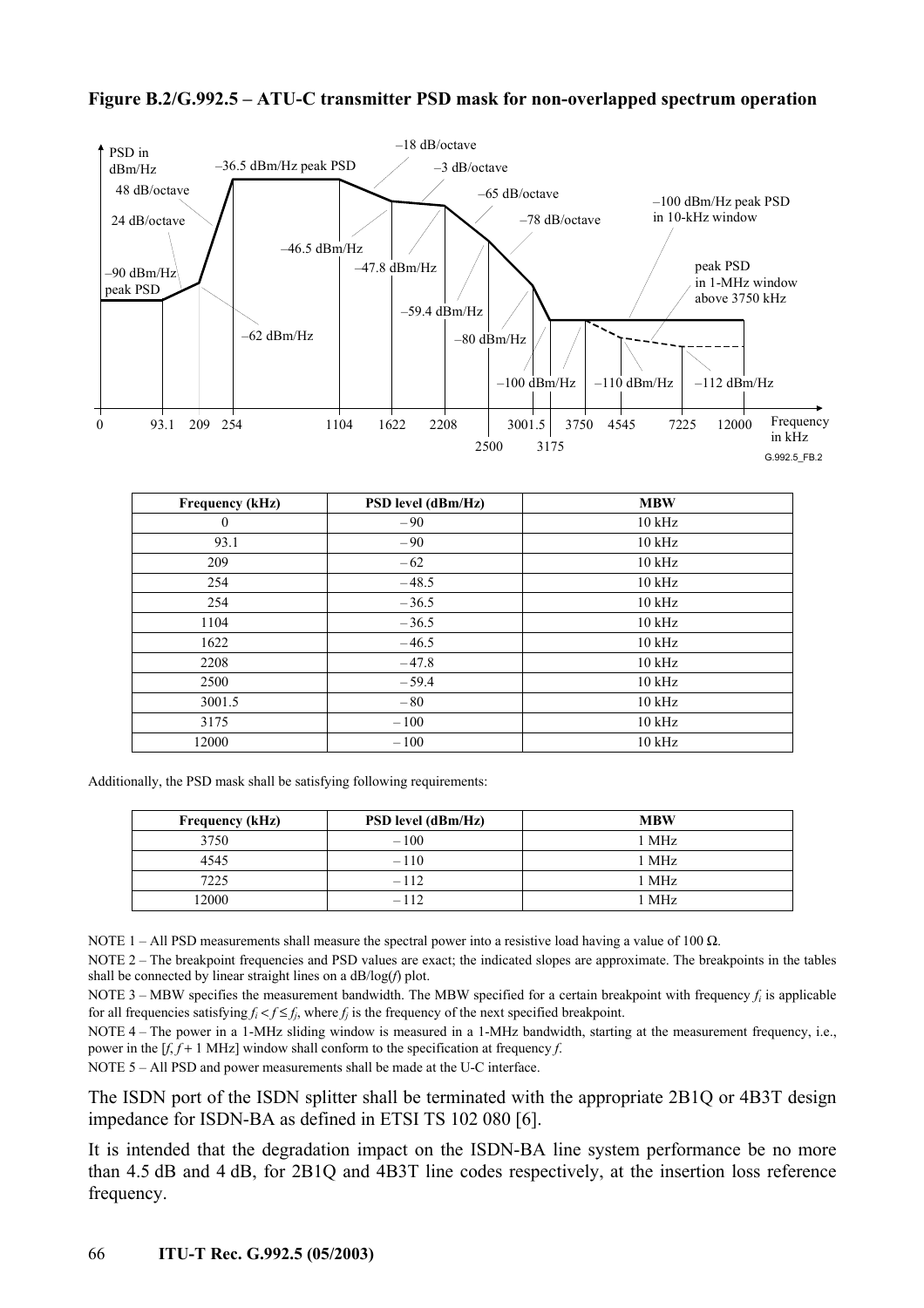#### **B.1.3.1 Passband PSD and response**

See § B.1.2.1. For spectrum management purposes, the PSD template is defined in Table B.3 (informative):

| <b>Frequency (kHz)</b> | PSD level (dBm/Hz) |
|------------------------|--------------------|
| $\boldsymbol{0}$       | $-90$              |
| 93.1                   | $-90$              |
| 209                    | $-65.5$            |
| 254                    | $-52$              |
| 254                    | $-40$              |
| 1104                   | $-40$              |
| 1622                   | $-50$              |
| 2208                   | $-51.3$            |
| 2500                   | $-62.9$            |
| 3001.5                 | $-83.5$            |
| 3175                   | $-100$             |
| 3750                   | $-100$             |
| 4545                   | $-110$             |
| 7225                   | $-112$             |
| 12000                  | $-112$             |

#### **Table B.3/G.992.5 – ATU-C transmitter PSD template for non-overlapped spectrum operation**

#### **B.1.3.2 Aggregate transmit power**

See B.1.2.2. In addition, for non-overlapped spectrum operation, the aggregate transmit power across the whole passband shall not exceed 19.8 dBm.

For spectrum management purposes, the PSD template nominal passband aggregate transmit power is 19.3 dBm.

#### **B.2 ATU-R functional characteristics (pertains to clause 8)**

#### **B.2.1 ATU-R control parameter settings**

The ATU-R control parameter settings to be used in the parameterized parts of the main body and/or to be used in this annex are listed in Table B.4. Control parameters are defined in 8.5.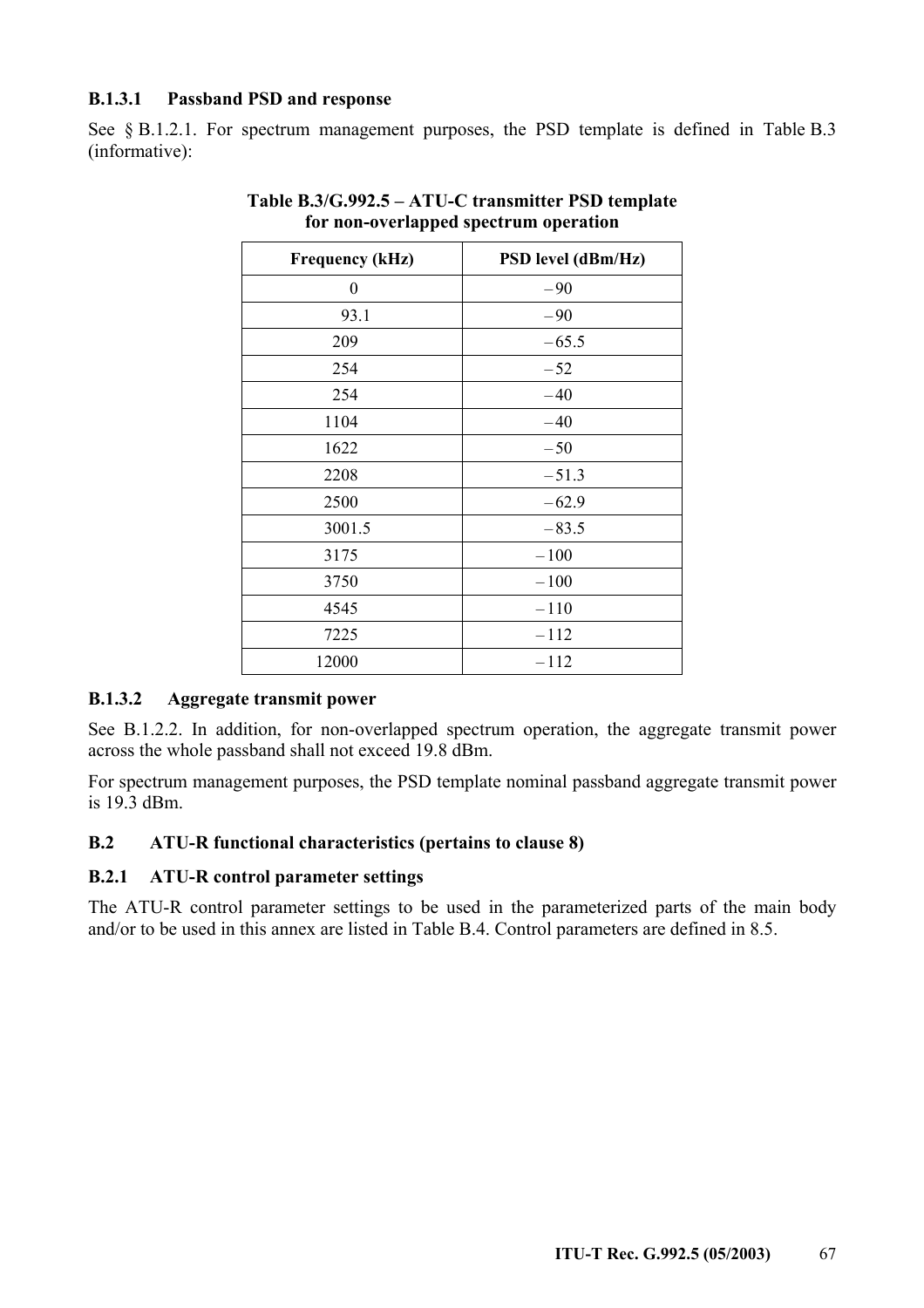| <b>Parameter</b>   | Default setting  | <b>Characteristics</b>                                                                                                                                |
|--------------------|------------------|-------------------------------------------------------------------------------------------------------------------------------------------------------|
| <b>NSCus</b>       | 64               |                                                                                                                                                       |
| <b>NOMPSDus</b>    | $-38$ dBm/Hz     | Setting may be changed relative to this value during<br>G.994.1 phase; see 8.13.2.                                                                    |
| <b>MAXNOMPSDus</b> | $-38$ dBm/Hz     | Setting may be changed relative to this value during<br>G.994.1 phase; see 8.13.2.                                                                    |
| <b>MAXNOMATPus</b> | 13.3 dBm         | Setting may be changed relative to this value during<br>G.994.1 phase; see 8.13.2.                                                                    |
| Tones 1 to 32      | Enabled/Disabled | Signifies that the transmission of upstream tones 1 to 32<br>(or a subset thereof) is enabled/disabled.<br>Negotiated in the G.994.1 phase (see B.3). |

**Table B.4/G.992.5 – ATU-R control parameter settings** 

### **B.2.2 ATU-R upstream transmit spectral mask (supplements 8.10)**

The passband is defined as the band from 120 kHz (see Figure B.1) to 276 kHz and is the widest possible band used. Limits defined within the passband apply also to any narrower bands used.

Figure B.3 defines the spectral mask for the transmit signal. The low-frequency stopband is the ISDN band and is defined as frequencies below 120 kHz (see Figure B.1). The high-frequency stopband is defined as frequencies greater than 276 kHz.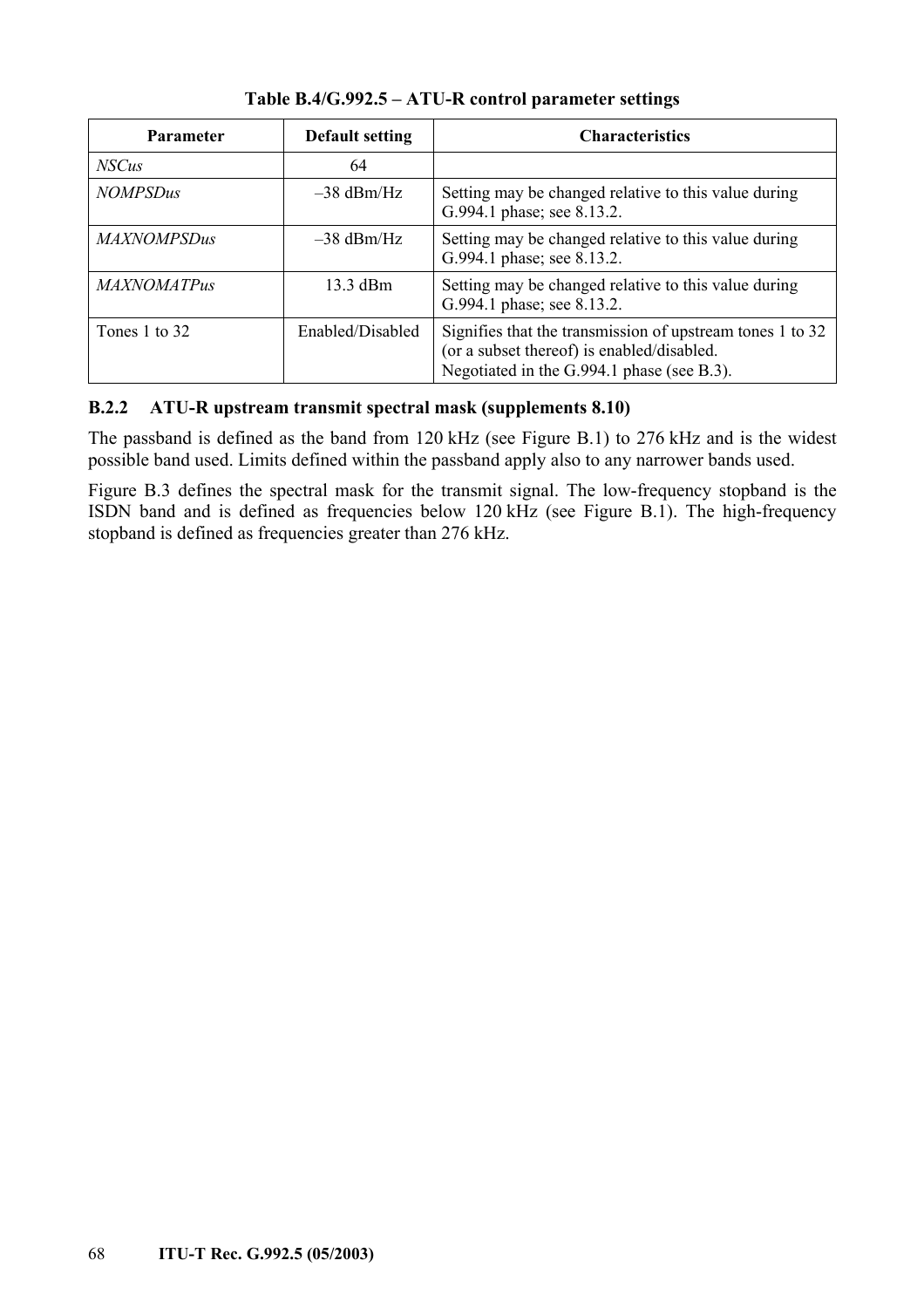#### **Figure B.3/G.992.5 – ATU-R transmitter PSD mask**



| <b>Frequency (kHz)</b> | <b>PSD</b> level (dBm/Hz) | <b>MBW</b> |
|------------------------|---------------------------|------------|
| 0                      | $-90$                     | $10$ kHz   |
| 50                     | $-90$                     | $10$ kHz   |
| 80                     | $-81.8$                   | $10$ kHz   |
| 120                    | $-34.5$                   | $10$ kHz   |
| 276                    | $-34.5$                   | $10$ kHz   |
| 508.8                  | $-98.0$                   | $10$ kHz   |
| 686                    | $-100$                    | $10$ kHz   |
| 5275                   | $-100$                    | $10$ kHz   |
| 12000                  | $-100$                    | $10$ kHz   |

Additionally the PSD mask shall be satisfying following requirements:

| <b>Frequency (kHz)</b> | <b>PSD level (dBm/Hz)</b> | <b>MBW</b> |
|------------------------|---------------------------|------------|
| 1411                   | $-100$                    | 1 MHz      |
| 1630                   | $-110$                    | 1 MHz      |
| 5275                   | $-112$                    | 1 MHz      |
| 12000                  | $-112$                    | 1 MHz      |

NOTE 1 – All PSD measurements shall measure the spectral power into a resistive load having a value of 100  $\Omega$ .

NOTE 2 – The breakpoint frequencies and PSD values are exact; the indicated slopes are approximate. The breakpoints in the tables shall be connected by linear straight lines on a dB/log(*f*) plot.

NOTE 3 – MBW specifies the measurement bandwidth. The MBW specified for a certain breakpoint with frequency *fi* is applicable for all frequencies satisfying  $f_i < f \leq f_i$ , where  $f_i$  is the frequency of the next specified breakpoint.

NOTE 4 – The power in a 1-MHz sliding window is measured in a 1-MHz bandwidth, starting at the measurement frequency, i.e., power in the [*f*, *f* + 1 MHz] window shall conform to the specification at frequency *f*.

NOTE 5 – All PSD and power measurements shall be made at the U-C interface.

NOTE 6 – The upstream PSD mask is intended for use with ISDN 2B1O and ISDN 4B3T. However, some deployments have reported field issues with ISDN 4B3T NT activation when operating with ADSL overlay. ISDN passband versus ADSL passband tradeoff and ISDN splitter characteristics need further study. A result thereof could be a limitation of the ADSL transmit power below 138 kHz when operating over ISDN 4B3T. Such transmit power limitation can be achieved through frequency domain shaping or masking of the tones below tone index 33 (if the ATU-R transmitter supports tones 1 to 32) or through time-domain filtering with filter rolloff from 138 kHz (if the ATU-R transmitter does not support tones 1 to 32).

The ISDN port of the ISDN splitter shall be terminated with the appropriate 2B1Q or 4B3T design impedance for ISDN-BA as defined in ETSI TS 102 080 [6].

It is intended that the degradation impact on the ISDN-BA line system performance be no more than 4.5 dB and 4 dB, for 2B1Q and 4B3T line codes respectively, at the insertion loss reference frequency.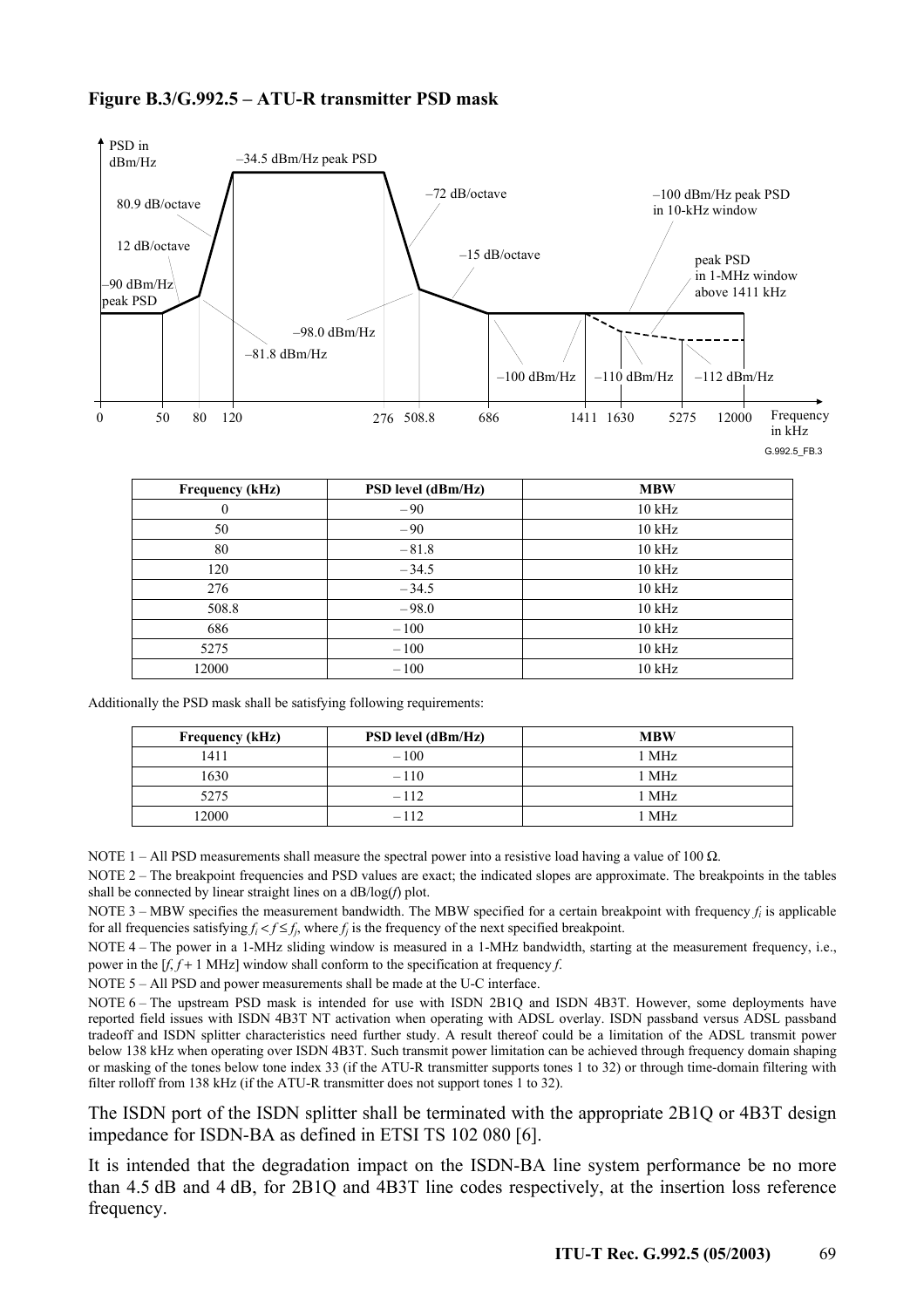#### **B.2.2.1 Passband PSD and response**

There are three different PSD masks for the ATU-R transmit signal, depending on the type of signal sent. Across the whole passband, the transmit PSD level shall not exceed the maximum passband transmit PSDlevel, defined as:

- *NOMPSDus* + 1 dB, for initialization signals up to and including the Channel Discovery Phase;
- *, during the remainder of initialization, starting with the Transceiver* Training Phase;
- *MAXNOMPSDus PCBus* +3.5 dB, during showtime.

The group delay variation over the passband shall not exceed 50  $\mu$ s.

The maximum transmit PSD allows for a 1 dB of non-ideal transmit filter effects (e.g., passband ripple and transition band rolloff).

For spectrum management purposes, the PSD template is defined in Table B.5 (informative):

| <b>Frequency (kHz)</b> | PSD level (dBm/Hz) |
|------------------------|--------------------|
| $\Omega$               | $-90$              |
| 50                     | $-90$              |
| 80                     | $-85.3$            |
| 120                    | $-38$              |
| 276                    | $-38$              |
| 491                    | $-97.8$            |
| 686                    | $-100$             |
| 1411                   | $-100$             |
| 1630                   | $-110$             |
| 5275                   | $-112$             |
| 12000                  | $-112$             |

**Table B.5/G.992.5 – ATU-R transmitter PSD template** 

#### **B.2.2.2 Aggregate transmit power**

There are three different PSD masks for the ATU-R transmit signal, depending on the type of signal sent (see B.2.2.1). In all cases:

- the aggregate transmit power across the whole passband, shall not exceed (*MAXNOMATPus* – *PCBus*) by more than 0.5 dB, in order to accommodate implementational tolerances, and shall not exceed 13.8 dBm;
- the aggregate transmit power over the 0 to 11.040 MHz band shall not exceed (*MAXNOMATPus* – *PCBus*) by more than 0.8 dB, in order to account for residual transmit power in the stopbands and implementational tolerances.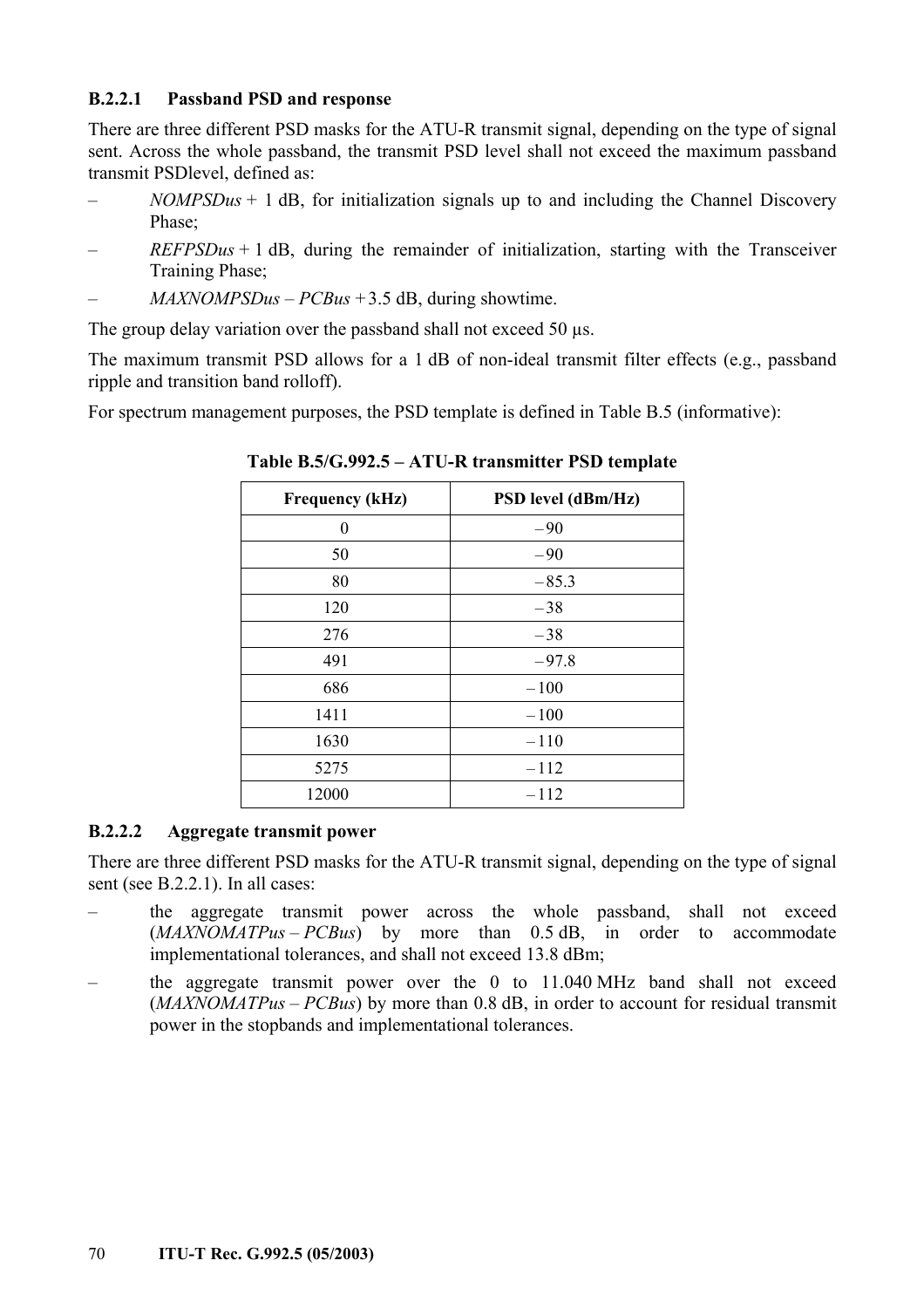The power emitted by the ATU-R is limited by the requirements in this clause. Notwithstanding these requirements, it is assumed that the ADSL will comply with applicable national requirements on emission of electromagnetic energy.

For spectrum management purposes, the PSD template nominal passband aggregate transmit power is 13.3 dBm.

#### **B.3 Initialization**

See B.3/G.992.3.

#### **B.4 Electrical characteristics**

See B.4/G.992.3.

The G.992.3 requirements applying over a frequency band up to 1104 kHz shall be met over a frequency band up to 2208 kHz.

### **Annex C**

# **Specific requirements for an ADSL system operating in the same cable as ISDN as defined in ITU-T Rec. G.961 Appendix III**

For further study.

# **Annex D**

# **ATU-C and ATU-R state diagrams**

See Annex D/G.992.3.

# **Annex E**

# **POTS and ISDN-BA splitters**

See Annex E/G.992.3.

For operation according to Annexes A, B and I, the G.992.3 requirements applying over a frequency band up to 1104 kHz shall be met over a frequency band up to 2208 kHz.

# **Annex F**

# **ATU-x performance requirements for Region A (North America)**

**F.1 Performance requirements for operation of ADSL over POTS (Annex A)** 

For further study.

**F.2 Performance requirements for operation of All Digital Mode ADSL (Annex I)**  For further study.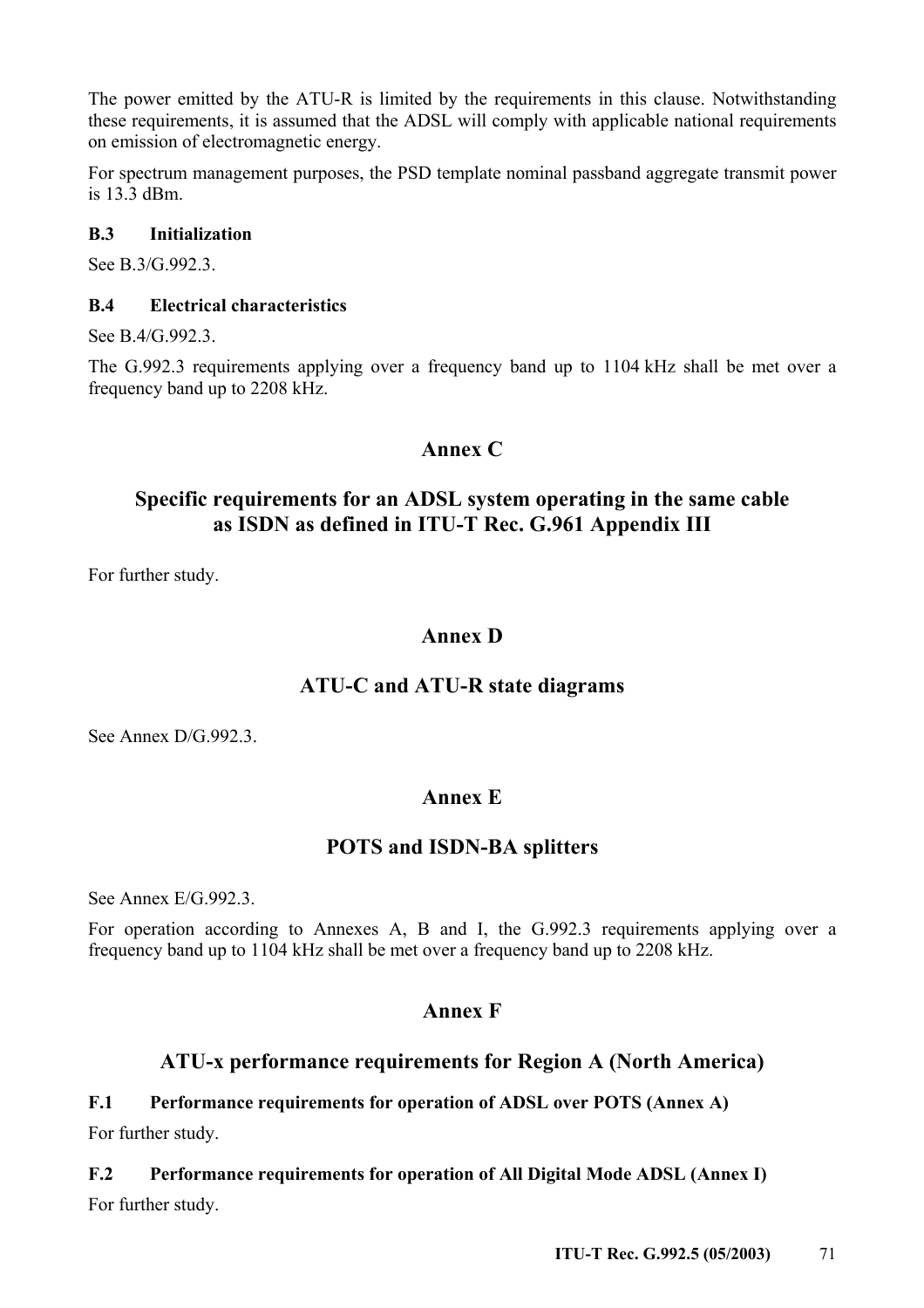#### **F.3 Performance requirements for operation of ADSL over POTS, with extended upstream bandwidth (Annex L)**

For further study.

# **Annex G**

# **ATU-x performance requirements for Region B (Europe)**

# **G.1 Performance requirements for operation of ADSL over POTS (Annex A)**  For further study.

# **G.2 Performance requirements for operation of ADSL over ISDN (Annex B)**  For further study.

**G.3 Performance requirements for operation of All Digital Mode ADSL (Annex I)**  For further study.

**G.4 Performance requirements for operation of All Digital Mode ADSL (Annex J)**  For further study.

# **G.5 Performance requirements for operation of ADSL over POTS, with extended upstream bandwidth (Annex L)**

For further study.

# **Annex H**

# **Specific requirements for a synchronized symmetrical DSL (SSDSL) system operating in the same cable binder as ISDN as defined in ITU-T Rec. G.961 Appendix III**

For further study.

# **Annex I**

# **All Digital Mode ADSL with improved spectral compatibility with ADSL over POTS**

This annex defines those parameters of the ADSL system that have been left undefined in the body of this Recommendation because they are unique to an all digital ADSL service with improved spectral compatibility with ADSL over POTS.

# **I.1 ATU-C functional characteristics (pertains to clause 8)**

# **I.1.1 ATU-C control parameter settings**

The ATU-C control parameter settings to be used in the parameterized parts of the main body and/or to be used in this annex are listed in Table I.1. Control parameters are defined in 8.5.

# 72 **ITU-T Rec. G.992.5 (05/2003)**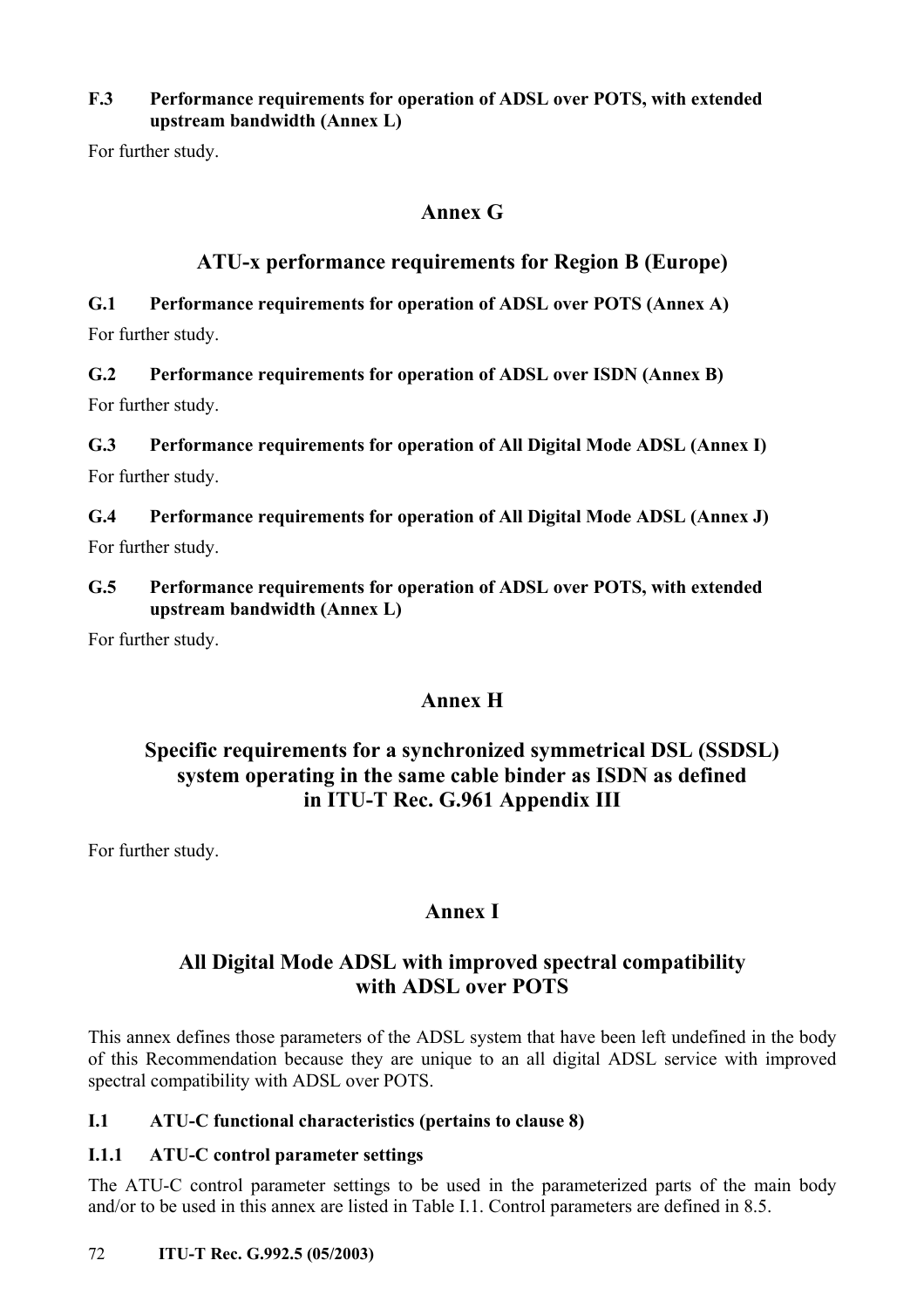| <b>Parameter</b>   | Default setting | <b>Characteristics</b>                                                              |
|--------------------|-----------------|-------------------------------------------------------------------------------------|
| <i>NSCds</i>       | 512             |                                                                                     |
| <i>NOMPSDds</i>    | $-40$ dBm/Hz    | Settings may be changed relative to this value during<br>G.994.1 phase; see 8.13.2. |
| <b>MAXNOMPSDds</b> | $-40$ dBm/Hz    | Settings may be changed relative to this value during<br>G.994.1 phase; see 8.13.2. |
| <b>MAXNOMATPds</b> | $20.4$ dBm      | Settings may be changed relative to this value during<br>G.994.1 phase; see 8.13.2. |

**Table I.1/G.992.5 – ATU-C control parameter settings** 

#### **I.1.2 ATU-C downstream transmit spectral mask for overlapped spectrum operation (supplements 8.10)**

The passband is defined as the band from 3 to 2208 kHz and is the widest possible band used (i.e., implemented with overlapped spectrum). Limits defined within the passband apply also to any narrower bands used.

Figure I.1 defines the limit spectral mask for the transmit signal. The low-frequency stopband is defined as frequencies below 3 kHz, the high-frequency stopband is defined as frequencies greater than 2208 kHz.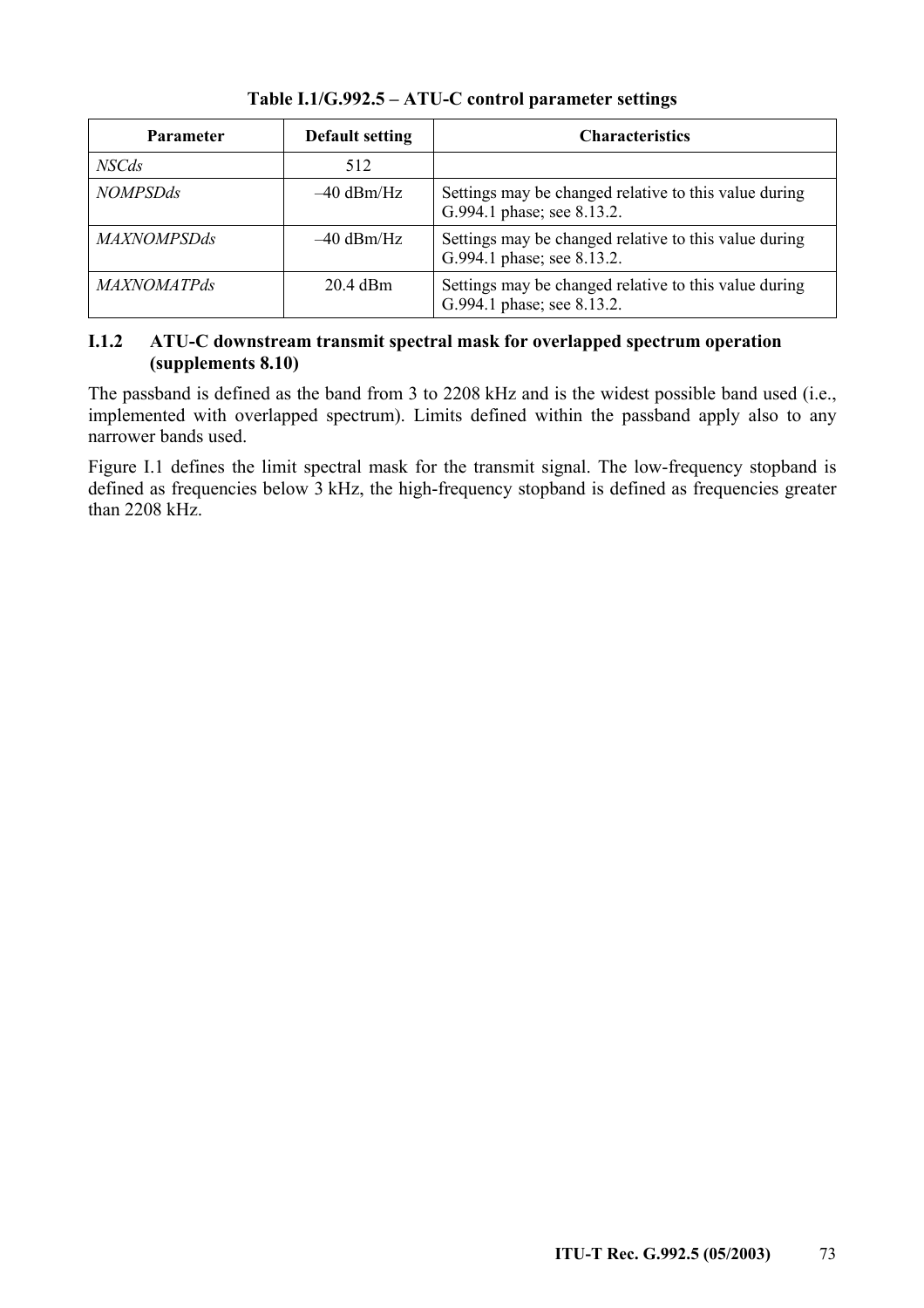#### **Figure I.1/G.992.5 – ATU-C transmitter PSD mask for overlapped spectrum operation**



| <b>Frequency (kHz)</b> | PSD level (dBm/Hz) | <b>MBW</b> |
|------------------------|--------------------|------------|
| $\mathbf{0}$           | $-48.5$            | $100$ Hz   |
| 1.5                    | $-48.5$            | $100$ Hz   |
| 3                      | $-36.5$            | $100$ Hz   |
| 10                     | $-36.5$            | $10$ kHz   |
| 25.875                 | $-36.5$            | $10$ kHz   |
| 1104                   | $-36.5$            | $10$ kHz   |
| 1622                   | $-46.5$            | $10$ kHz   |
| 2208                   | $-47.8$            | $10$ kHz   |
| 2500                   | $-59.4$            | $10$ kHz   |
| 3001.5                 | $-80$              | $10$ kHz   |
| 3175                   | $-100$             | $10$ kHz   |
| 12000                  | $-100$             | $10$ kHz   |

Additionally, the PSD mask shall be satisfying following requirements:

| <b>Frequency (kHz)</b> | <b>PSD</b> level (dBm/Hz) | <b>MBW</b> |
|------------------------|---------------------------|------------|
| 3750                   | $-100$                    | 1 MHz      |
| 4545                   | $-110$                    | 1 MHz      |
| 7225                   | $-112$                    | 1 MHz      |
| 2000                   | $-112$                    | 1 MHz      |

NOTE 1 – All PSD measurements are in 100 Ω.

NOTE 2 – The breakpoint frequencies and PSD values are exact; the indicated slopes are approximate. The breakpoints in the tables shall be connected by linear straight lines on a dB/log(*f*) plot.

NOTE 3 – MBW specifies the measurement bandwidth. The MBW specified for a certain breakpoint with frequency *fi* is applicable for all frequencies satisfying  $f_i < f \leq f_i$ , where  $f_i$  is the frequency of the next specified breakpoint.

NOTE 4 – The power in a 1-MHz sliding window is measured in a 1-MHz bandwidth, starting at the measurement frequency, i.e., power in the  $[f, f+1 \text{ MHz}]$  window shall conform to the specification at frequency *f*.

NOTE 5 – All PSD and power measurements shall be made at the U-C interface.

NOTE – When deployed in the same cable as ADSL-over-POTS (Annex A/G.992.1, Annexes A and B/G.992.2, Annex A/G.992.3 and Annex A/G.992.4), there may be a spectral compatibility issue between the two systems due to the overlap of the All-Digital Loop downstream channel with the ADSL-over-POTS upstream channel at frequencies below 138 kHz. Detailed study of spectrum compatibility is referred to regional bodies. Deployment restrictions for systems using the downstream PSD masks defined in this annex may be imposed (e.g., by the regional regulatory authority).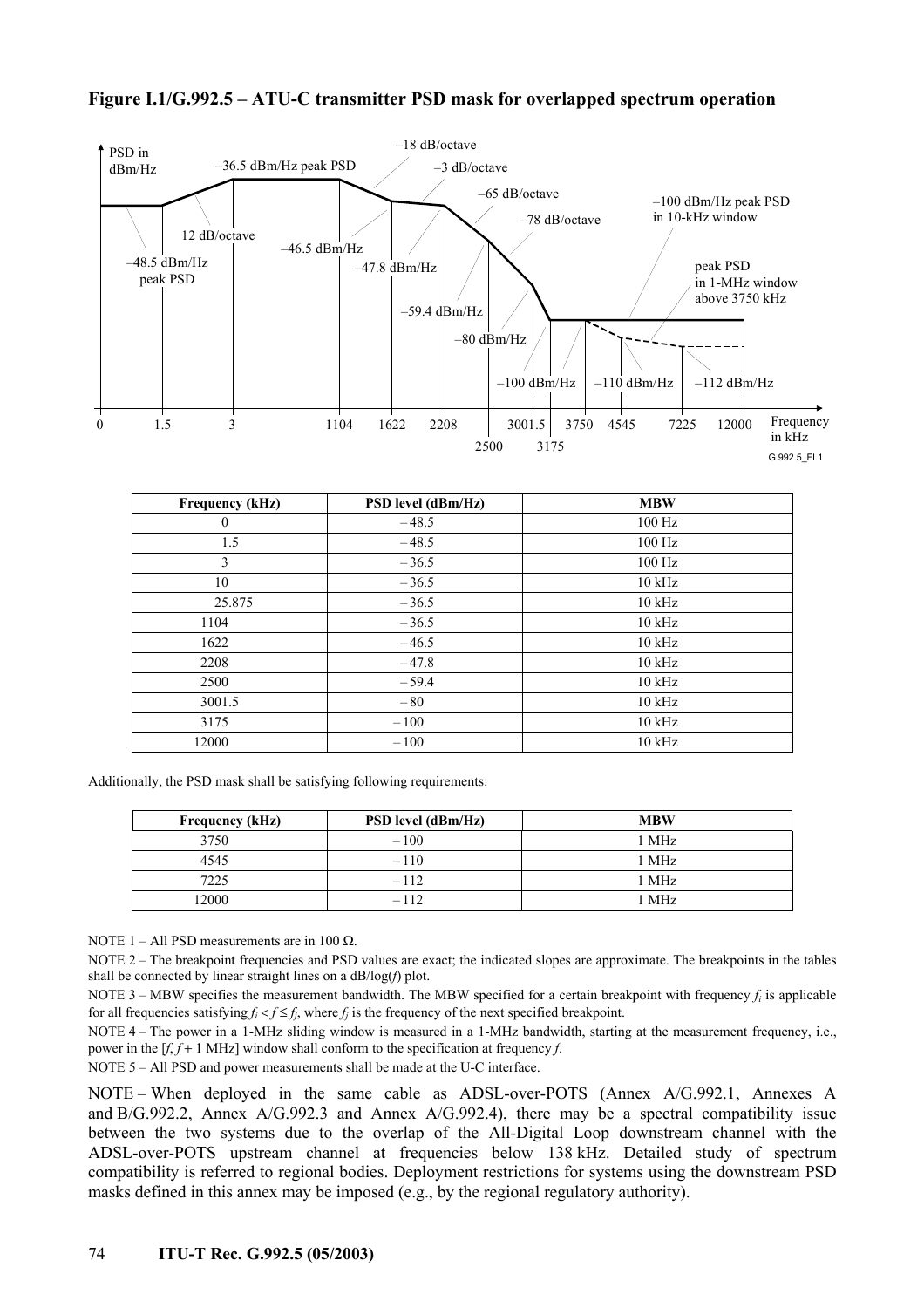#### **I.1.2.1 Passband PSD and response**

There are three different PSD masks for the ATU-C transmit signal, depending on the type of signal sent. Across the whole passband, the transmit PSD level shall not exceed the maximum passband transmit PSD level, defined as:

- *NOMPSDds* + 1 dB, for initialization signals up to and including the Channel Discovery Phase;
- *REFPSDds* + 1 dB, during the remainder of initialization, starting with the Transceiver Training Phase;
- *MAXNOMPSDds PCBds* +3.5 dB, during showtime.

The group delay variation over the passband shall not exceed 50 µs.

The maximum passband transmit PSD level allows for 1 dB of non-ideal transmit filter effects (e.g. passband ripple and transition band rolloff).

For spectrum management purposes, the ATU-C transmitter PSD template for overlapped spectrum operation is defined in Table I.2 (informative):

| <b>Frequency (kHz)</b> | PSD level (dBm/Hz) |
|------------------------|--------------------|
| 0                      | $-52$              |
| 1.5                    | $-52$              |
| 3                      | $-40$              |
| 1104                   | $-40$              |
| 1622                   | $-50$              |
| 2208                   | $-51.3$            |
| 2500                   | $-62.9$            |
| 3001.5                 | $-83.5$            |
| 3175                   | $-100$             |
| 3750                   | $-100$             |
| 4545                   | $-110$             |
| 7225                   | $-112$             |
| 12000                  | $-112$             |

### **Table I.2/G.992.5 – ATU-C transmitter PSD template for overlapped spectrum operation**

#### **I.1.2.2 Aggregate transmit power**

There are three different PSD masks for the ATU-C transmit signal, depending on the type of signal sent (see I.1.2.1). In all cases:

- the aggregate transmit power across the whole passband shall not exceed (*MAXNOMATPds* – *PCBds*) by more than 0.5 dB, in order to accommodate implementational tolerances, and shall not exceed 20.9 dBm.
- the aggregate transmit power over the 0 to 12 MHz band shall not exceed (*MAXNOMATPds* – *PCBds*) by more than 0.9 dB, in order to account for residual transmit power in the stopbands and implementational tolerances.

The power emitted by the ATU-C is limited by the requirements in this clause. Notwithstanding these requirements, it is assumed that the ADSL will comply with applicable national requirements on emission of electromagnetic energy.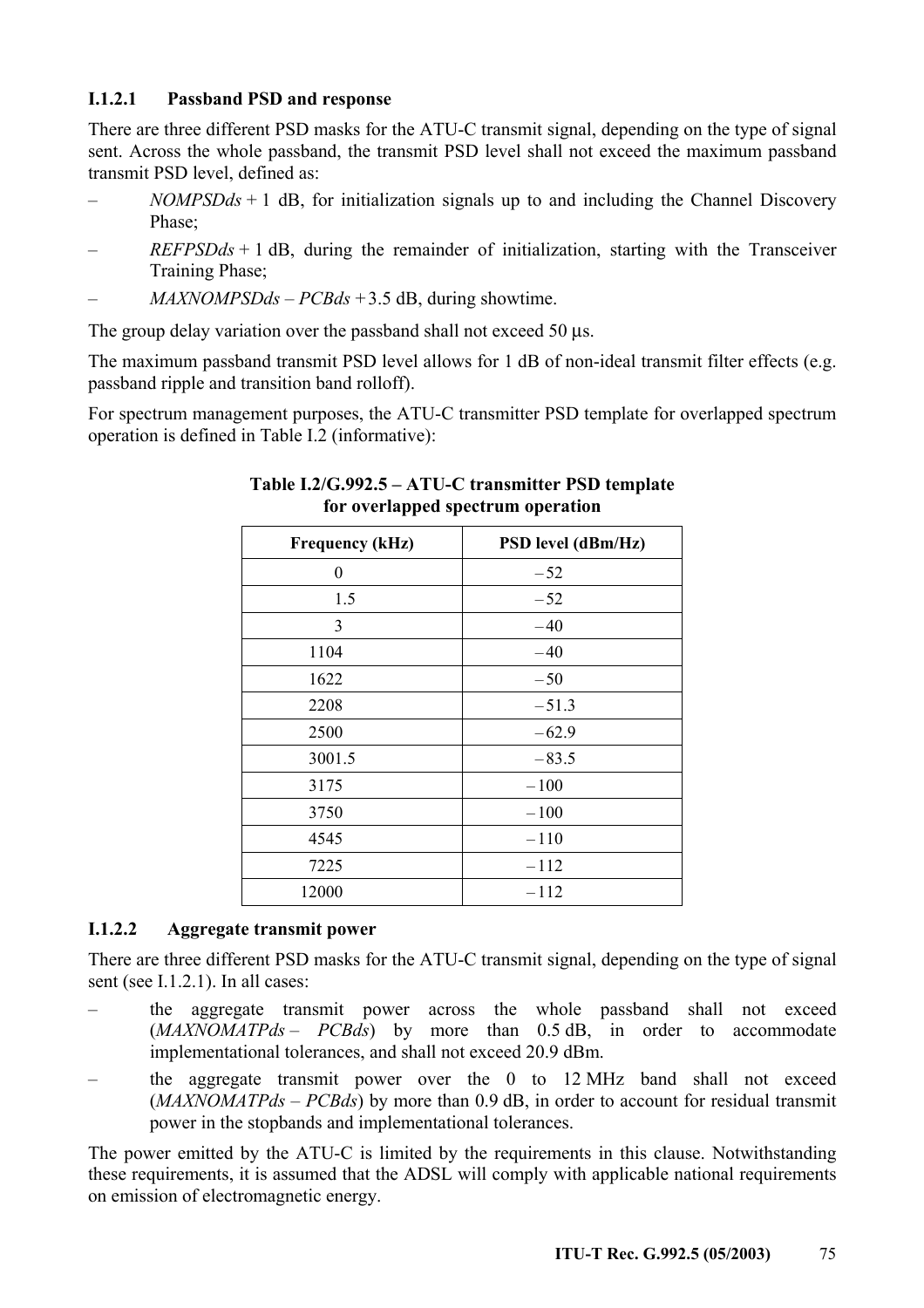For spectrum management purposes, the PSD template nominal passband aggregate transmit power is 20.4 dBm.

### **I.1.3 ATU-C transmitter PSD mask for non-overlapped spectrum operation (supplements 8.10)**

The ATU-C transmit spectral mask shall be identical to the ATU-C transmit spectral mask for non-overlapped spectrum operation over POTS, as defined in Figure A.2 in A.1.3, with the following modification:

For  $0 < f < 4$ , the PSD shall be below  $-97.5$  dBm/Hz (no extra limitation of max power in  $0-4$  kHz band).

Adherence to this mask will in many cases result in improved upstream performance of the other ADSL systems in the same or adjacent binder group, with the improvement dependent upon the other interferers. This mask differs from the mask in I.1.2 only in the band below 138 kHz.

The passband is defined as the band from 138 to 2208 kHz. Limits defined within the passband apply also to any narrower bands used.

The low-frequency stopband is defined as frequencies below 138 kHz; the high-frequency stopband is defined as frequencies greater than 2208 kHz.

# **I.1.3.1 Passband PSD and response**

See A.1.3.1.

# **I.1.3.2 Aggregate transmit power**

See A.1.3.2.

# **I.2 ATU-R functional characteristics (pertains to clause 8)**

# **I.2.1 ATU-R control parameter settings**

The ATU-R control parameter settings to be used in the parameterized parts of the main body of this Recommendation and/or to be used in this annex are listed in Table I.3. Control parameters are defined in 8.5.

| <b>Parameter</b>   | Default setting | <b>Characteristics</b>                                                              |
|--------------------|-----------------|-------------------------------------------------------------------------------------|
| <b>NSCus</b>       | 32              |                                                                                     |
| <b>NOMPSDus</b>    | $-38$ dBm/Hz    | Settings may be changed relative to this value during<br>G.994.1 phase; see 8.13.2. |
| <b>MAXNOMPSDus</b> | $-38$ dBm/Hz    | Settings may be changed relative to this value during<br>G.994.1 phase; see 8.13.2. |
| <i>MAXNOMATPus</i> | $13.3$ dBm      | Settings may be changed relative to this value during<br>G.994.1 phase; see 8.13.2. |

**Table I.3/G.992.5 – ATU-R control parameter settings** 

# **I.2.2 ATU-R upstream transmit spectral mask (supplements 8.10)**

The passband is defined as the band from 3 to 138 kHz and is the widest possible band used. Limits defined within the passband apply also to any narrower bands used.

Figure I.2 defines the spectral mask for the transmit signal. The low-frequency stopband is defined as frequencies below 3 kHz, the high-frequency stopband is defined as frequencies greater than 138 kHz.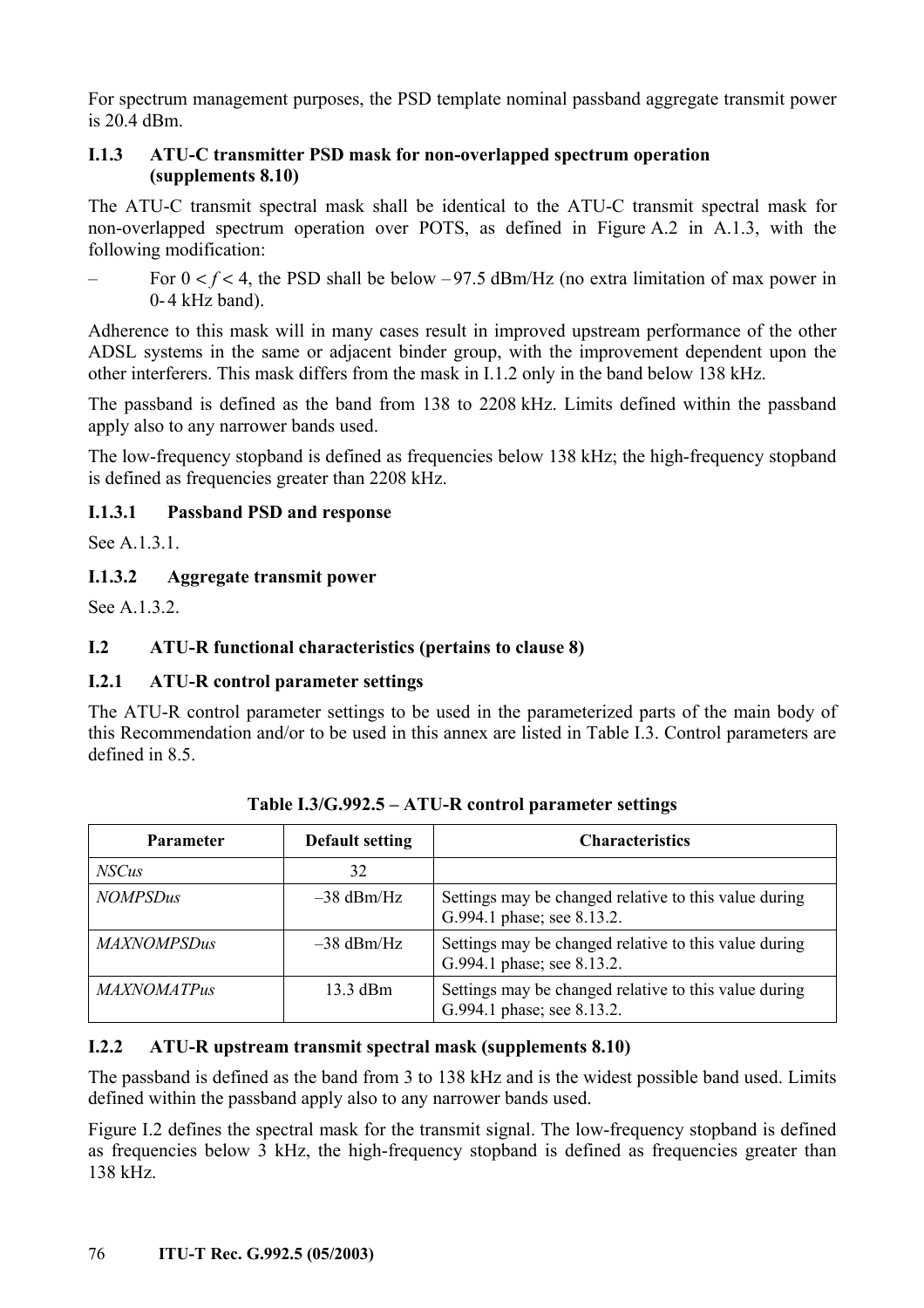#### **Figure I.2/G.992.5 – ATU-R transmitter PSD mask**



| <b>Frequency (kHz)</b> | PSD level (dBm/Hz) | <b>MBW</b> |
|------------------------|--------------------|------------|
| $\theta$               | $-46.5$            | $100$ Hz   |
| 1.5                    | $-46.5$            | $100$ Hz   |
| 3                      | $-34.5$            | $100$ Hz   |
| 10                     | $-34.5$            | $10$ kHz   |
| 138                    | $-34.5$            | $10$ kHz   |
| 243                    | $-93.2$            | $10$ kHz   |
| 686                    | $-100$             | $10$ kHz   |
| 5275                   | $-100$             | $10$ kHz   |
| 12000                  | $-100$             | $10$ kHz   |

Additionally, the PSD mask shall be satisfying following requirements:

| <b>Frequency (kHz)</b> | <b>PSD</b> level (dBm/Hz) | <b>MBW</b> |
|------------------------|---------------------------|------------|
| 1411                   | $-100$                    | 1 MHz      |
| 1630                   | $-110$                    | 1 MHz      |
| 5275                   | $-112$                    | 1 MHz      |
| 12000                  | $-112$                    | 1 MHz      |

NOTE 1 – All PSD measurements are in 100 Ω.

NOTE 2 – The breakpoint frequencies and PSD values are exact; the indicated slopes are approximate. The breakpoints in the tables shall be connected by linear straight lines on a dB/log(*f*) plot.

NOTE 3 – MBW specifies the measurement bandwidth. The MBW specified for a certain breakpoint with frequency *f*; is applicable for all frequencies satisfying  $f_i < f \leq f_i$ , where  $f_i$  is the frequency of the next specified breakpoint.

NOTE 4 – The power in a 1-MHz sliding window is measured in a 1-MHz bandwidth, starting at the measurement frequency, i.e., power in the  $[f, f+1]$  MHz] window shall conform to the specification at frequency *f*.

NOTE 5 – All PSD and power measurements shall be made at the U-C interface.

#### **I.2.2.1 Passband PSD and response**

There are three different PSD masks for the ATU-R transmit signal, depending on the type of signal sent. Across the whole passband, the transmit PSD level shall not exceed the maximum passband PSD level, defined as:

- *NOMPSDus* + 1 dB, for initialization signals up to and including the Channel Discovery Phase;
- *REFPSDus* + 1 dB, during the remainder of initialization, starting with the Transceiver Training Phase;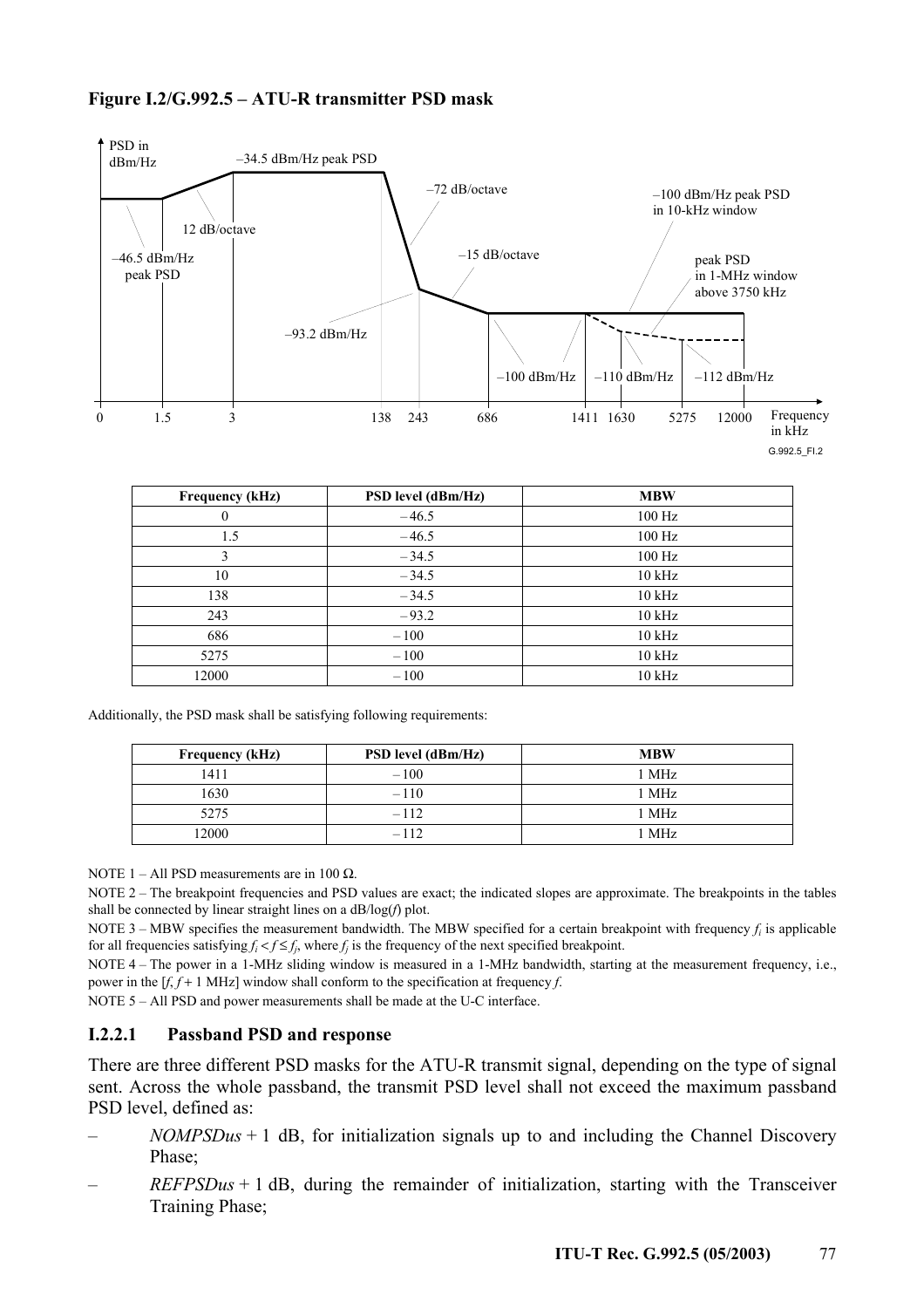– *MAXNOMPSDus* – *PCBus* + 3.5 dB, during showtime.

The group delay variation over the passband shall not exceed 50 us.

The maximum transmit PSD level allows for 1 dB of non-ideal transmit filter effects (e.g., passband ripple and transition band rolloff).

For spectrum management purposes, the PSD template is defined in Table I.4 (informative):

| <b>Frequency (kHz)</b> | <b>PSD</b> level (dBm/Hz) |
|------------------------|---------------------------|
| 0                      | $-50$                     |
| 1.5                    | $-50$                     |
| 3                      | $-38$                     |
| 138                    | $-38$                     |
| 229.6                  | $-92.9$                   |
| 686                    | $-100$                    |
| 1411                   | $-100$                    |
| 1630                   | $-110$                    |
| 5275                   | $-112$                    |
| 12000                  | $-112$                    |

**Table I.4/G.992.5 – ATU-R transmitter PSD template** 

# **I.2.2.2 Aggregate transmit power**

There are three different PSD masks for the ATU-R transmit signal, depending on the type of signal sent (see I.2.2.1). In all cases:

- the aggregate transmit power across the whole passband shall not exceed (*MAXNOMATPus* – *PCBus*) by more than 0.5 dB, in order to accommodate implementational tolerances, and shall not exceed 13.8 dBm.
- the aggregate transmit power over the 0 to 12 MHz band shall not exceed (*MAXNOMATPus* – *PCBus*) by more than 0.8 dB, in order to account for residual transmit power in the stopbands and implementational tolerances.

The power emitted by the ATU-R is limited by the requirements in this clause. Notwithstanding these requirements, it is assumed that the ADSL will comply with applicable national requirements on emission of electromagnetic energy.

For spectrum management purposes, the PSD template nominal passband aggregate transmit power is 13.3 dBm.

# **I.3 Initialization**

For this annex, no additional requirements apply (relative to the main body of this Recommendation).

# **I.4 Electrical characteristics**

See I.4/G.992.3.

The G.992.3 requirements applying over a frequency band up to 1104 kHz shall be met over a frequency band up to 2208 kHz.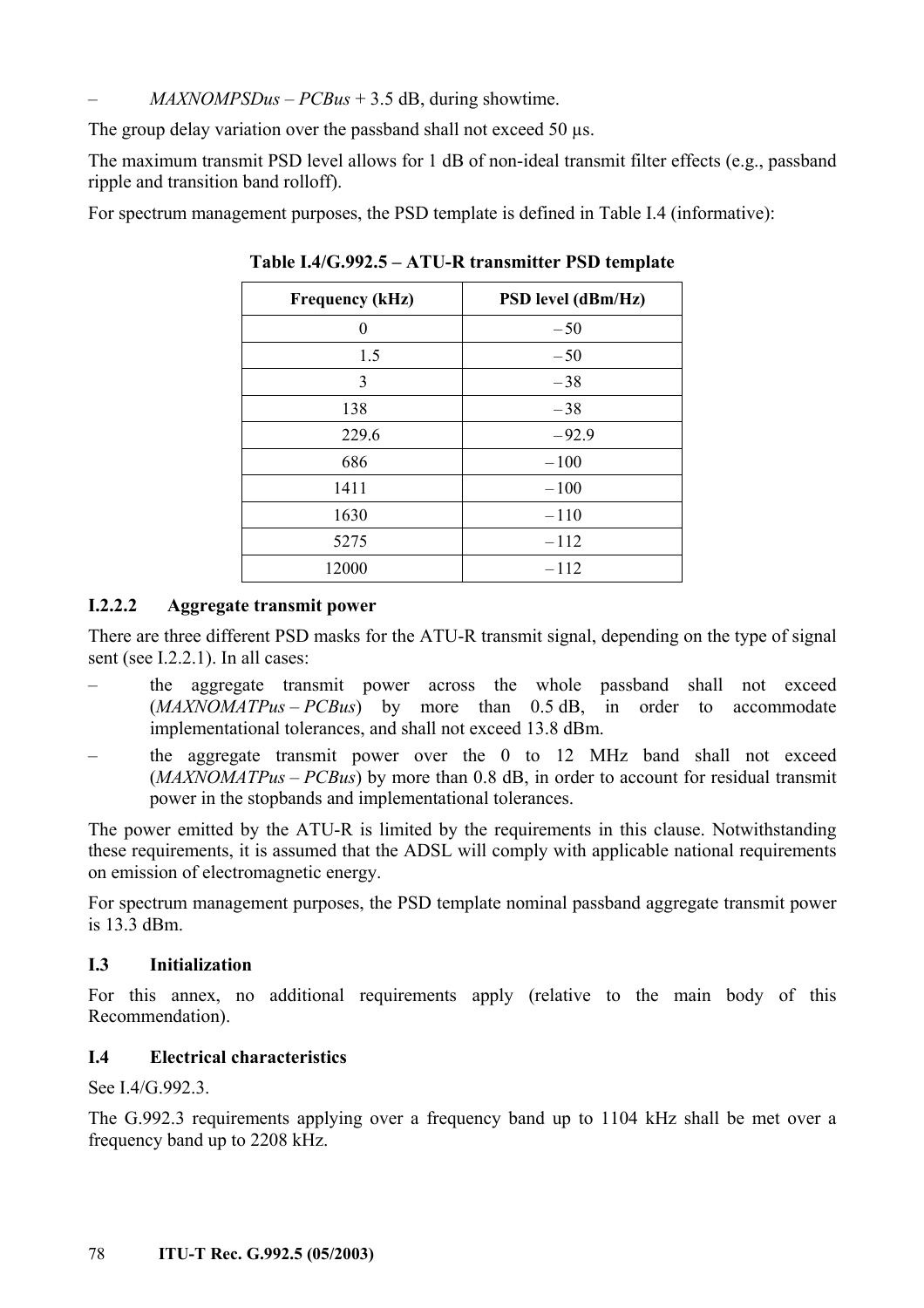# **Annex J**

# **All Digital Mode ADSL with improved spectral compatibility with ADSL over ISDN**

For further study.

### **Annex K**

### **TPS-TC functional descriptions**

See Annex K/G.992.3, with the following changes:

- 1) The G.994.1 codepoints shall represent the data rate divided by 8000 bit/s. The last row of Table K.6/G.992.3 shall show "8000 bit/s" instead of "4000 bit/s".
- 2) The ATU shall support a net data rate of at least 16 Mbit/s. *Net min<sub>n</sub>*, *Net max<sub>n</sub>* and *Net\_reserve<sub>n</sub>* entry in Table K.4/G.992.3, Table K.11/G.992.3 and Table K.20/G.992.3 shall show "16 Mbit/s" instead of "8 Mbit/s".

### **Annex L**

# **Specific requirements for an ADSL system with extended upstream bandwidth, operating in the frequency band above POTS**

For further study.

# **Appendix I**

#### **ATM Layer to Physical Layer logical interface**

See Appendix I/G.992.3.

# **Appendix II**

#### **Compatibility with other customer premises equipment**

See Appendix II/G.992.3.

# **Appendix III**

#### **The impact of primary protection devices on line balance**

See Appendix III/G.992.3.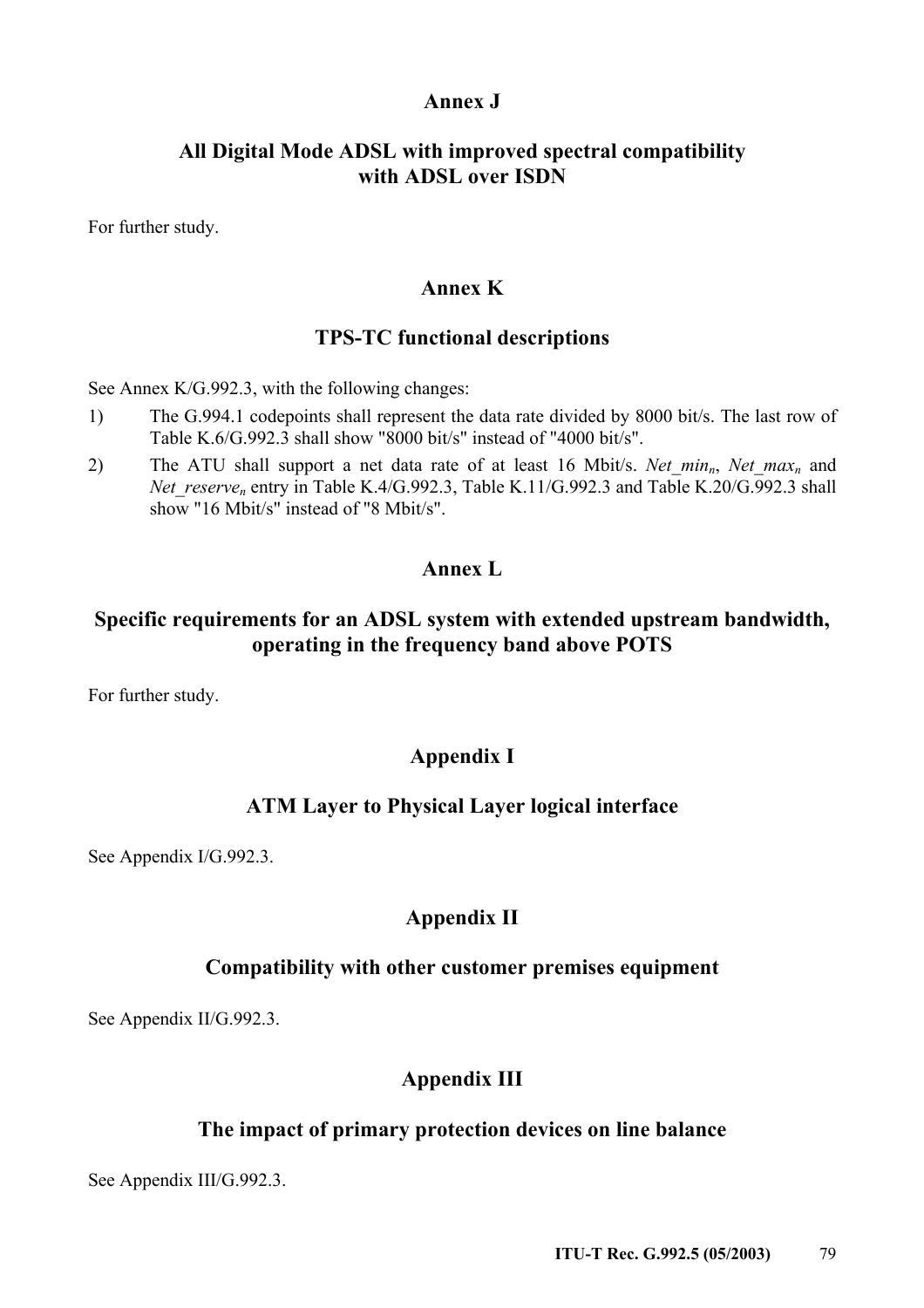# **Appendix IV**

# **PSD template to be used in capacity calculations with in-band transmit spectrum shaping**

This appendix informs on the PSD template to be used in capacity calculations for cases where inband transmit spectrum shaping (*tssi*) is applied.

This Recommendation supports the possibility for downstream spectrum control with individual maximum transmit PSD at U-C reference point per subcarrier, under operator control through the CO-MIB (see 8.5.1), to allow configuration per the regional requirements (e.g., North America, Europe or Japan) and deployment scenarios (e.g., CO or Remote). The downstream spectrum is controlled via the control parameter *MIB\_PSD\_mask(f)* (see 8.5.1). The parameter *MIB\_PSD\_mask(f)* defines the PSD\_mask at the U-C reference point. The average PSD at the U-C reference point is given by *MIB\_PSD\_template(f)* (see 8.5.1). The inband part of the CO-MIB specified PSD mask (part with the *MAXINSLOPE*) will typically be realized by adjusting the gain values of individual subcarriers using the *tssi* (transmit spectrum shaping) values.

In capacity calculations, capacity depends on the transmit power on each individual subcarrier. This power is proportional to the squared *tssi* value.

For a flat PSD template, the *tssi* gain values are equal to 1 (assuming ideal flat time-domain filtering, DAC and AFE) and therefore the transmit power on each subcarrier can be directly calculated from the *MIB\_PSD\_template*.

However, it should be brought to attention that, if the inband part is non-flat shaped, it cannot be assumed that the *tss<sub>i</sub>* gain values exactly follow the shape of the *MIB\_PSD\_template*. In other words, it cannot be assumed that the  $tss_i$  values equal the value *MIB\_PSD\_template(i)* – *NOMPSD*. This is because the side lobes of higher power subcarriers will increase the PSD of lower power carriers as measured at the U-C reference point.

For this reason, an equivalent PSD template shall be defined for the purpose of capacity calculations, incorporating the transmit spectrum shaping *tssi*:

*Capacity PSD template*(*i*) = *powergain DAC&AFE*  $\times$  *tss<sub>i</sub>*2(*i*)

The *tss<sub>i</sub>* values can be calculated using:

*MIB PSD* template  $dB(f) = MIB$  *PSD* mask  $dB(f) - 3.5$  *dB MIB PSD* template  $(i) = 10^{\circ}$ (*MIB PSD template dB*( $i.\Delta f$ )/10) *for n\_IB\_low\_MIB*  $\leq$  *i*  $\leq$  *n\_IB\_high\_MIB*  $t$ ss<sub>i</sub>2 =  $A^{-1}$  × *MIB\_PSD\_template/powergain\_DAC&AFE* 

Alternatively, one can directly calculate:

*Capacity PSD\_ template*(*i*) = 
$$
A^{-1}
$$
 × *MIB PSD\_ template*

where:

 $\sim$  *tss<sub>i</sub>*2 is the vector of the squared values of *tss<sub>i</sub>*, i.e., *tss<sub>i</sub>*(*i*)<sup> $\land$ </sup>2

 $A^{-1}$  is the inverse of matrix A

A is the matrix:

$$
A(m,n) = \left(\frac{1}{K}\right) \times \frac{17}{16} \times \sin c \left(\frac{17}{16} \times (m-n)\right) \approx 2
$$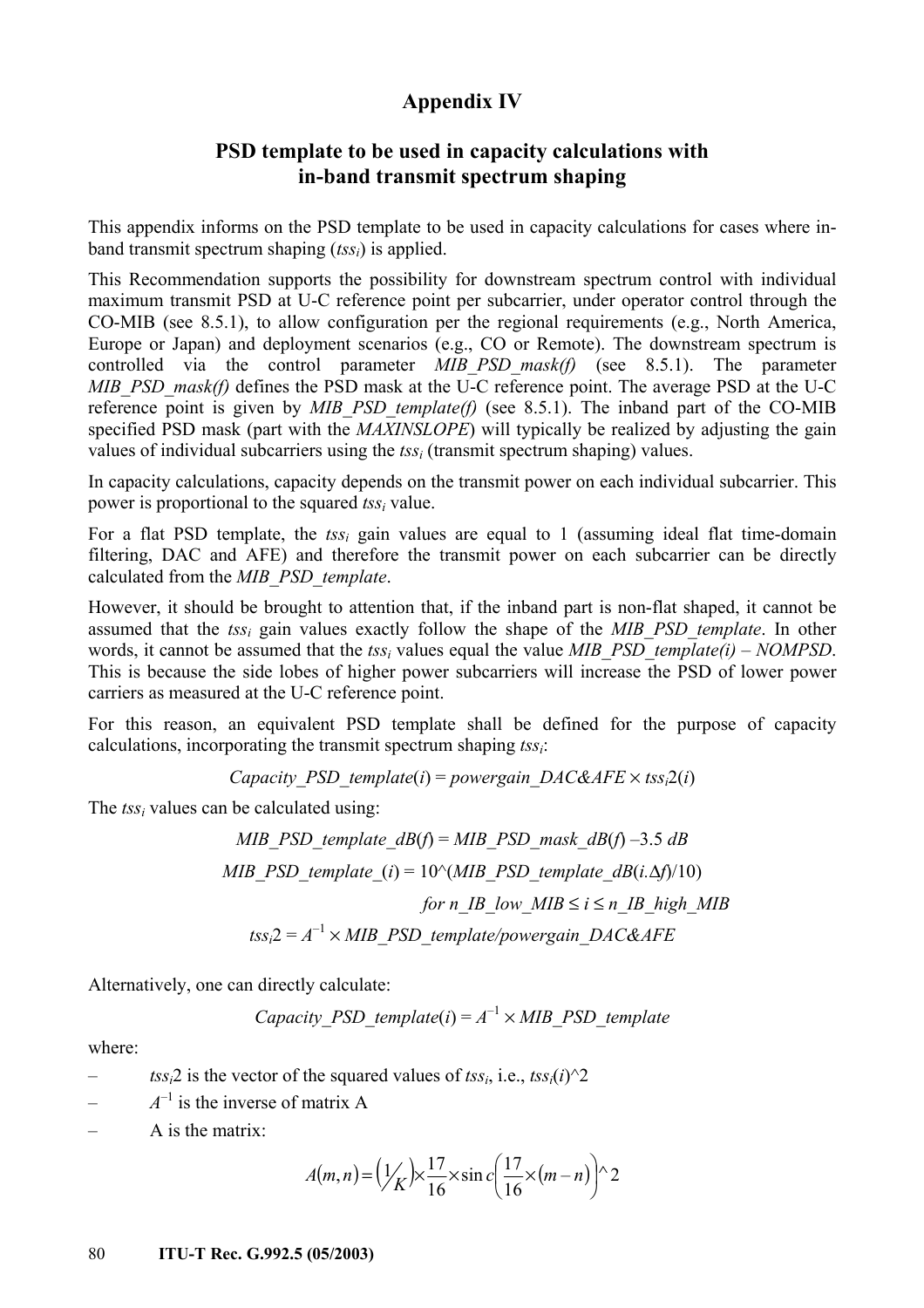for *n\_IB\_low\_MIB*  $\leq$  *m*  $\leq$  *n\_IB\_high\_MIB, n\_IB\_low\_MIB*  $\leq$  *n*  $\leq$  *n\_IB\_high\_MIB* With  $K = \sum_{1} \frac{17}{16} \times \sin \left( \frac{17}{16} \times i \right)$  ^ 2 = 1.1162 =  $\setminus$  $=\sum_{i=1}^{17} \times \sin c \left( \frac{17}{16} \times i \right)$  ^ 2 = 1.1162 = 0.48 dB 16  $\sin c \left( \frac{17}{16} \right)$ 16  $K = \sum_{i=1}^{17} \frac{\times \sin (i \cdot \pi)}{i} \times i \times i \times 2 = 1.1162 = 0.$ 

*– n\_IB\_low\_MIB* is the first tone of the inband part of the CO-MIB PSD mask. Using the definitions in 8.5.1:

*n IB* low  $MIB = t_1$  if  $t_1 = roundup(f$  *pb* start/ $\Delta f$ ) *n\_IB\_low\_MIB* =  $t_2$  if  $100 \le t_1 \le 256$ 

*n IB* high *MIB* is the last tone of the inband part of the CO-MIB PSD mask. Using the definitions in 8.5.1:

 $n$ *\_IB\_high\_MIB = t<sub>N</sub>* 

Capacity calculations should use the equivalent PSD template on each individual subcarrier as calculated by *Capacity\_PSD\_template.*

### **Appendix V**

#### **Bibliography**

[B1] ITU-T Recommendation G.995.1 (2001), *Overview of digital subscriber line (DSL) Recommendations.*